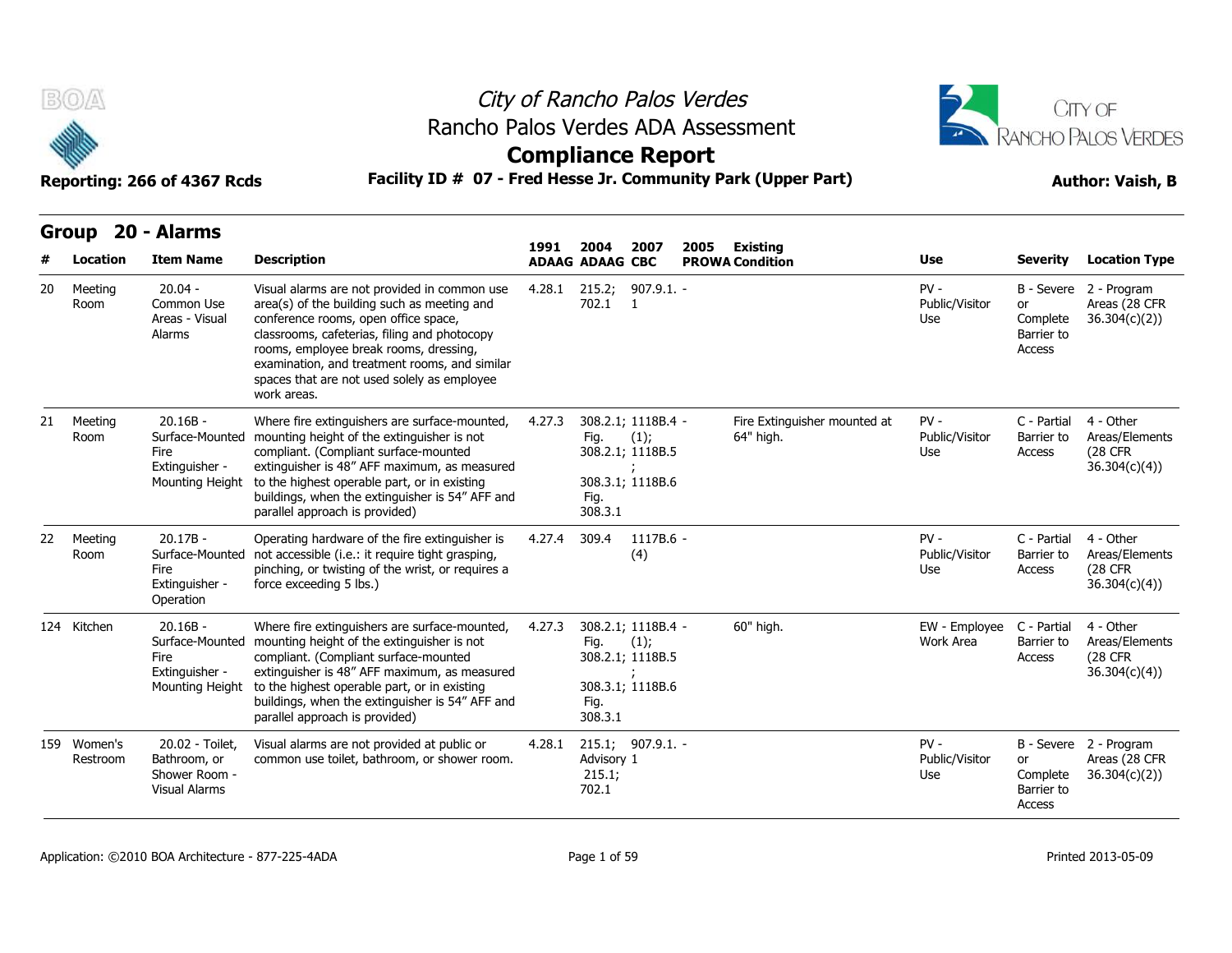

### **Group 04 - Curb Ramps**

|   | 199 Men's<br>Restroom | 20.02 - Toilet,<br>Bathroom, or<br>Shower Room -<br><b>Visual Alarms</b> | Visual alarms are not provided at public or<br>common use toilet, bathroom, or shower room.  | 4.28.1           | 215.1; 907.9.1.<br>Advisory 1<br>215.1;<br>702.1 |                        |                               |                                                                                                                                                                                              | $PV -$<br>Public/Visitor<br>Use | B - Severe<br>or<br>Complete<br>Barrier to<br>Access | 2 - Program<br>Areas (28 CFR<br>36.304(c)(2))                   |
|---|-----------------------|--------------------------------------------------------------------------|----------------------------------------------------------------------------------------------|------------------|--------------------------------------------------|------------------------|-------------------------------|----------------------------------------------------------------------------------------------------------------------------------------------------------------------------------------------|---------------------------------|------------------------------------------------------|-----------------------------------------------------------------|
|   |                       |                                                                          |                                                                                              |                  |                                                  |                        |                               | <b>Number of Key Notes for Group</b>                                                                                                                                                         |                                 | 20 - Alarms:                                         | 6                                                               |
|   | Group                 | 04 - Curb Ramps                                                          |                                                                                              | 1991             | 2004                                             | 2007                   | 2005                          | <b>Existing</b>                                                                                                                                                                              |                                 |                                                      |                                                                 |
| # | Location              | <b>Item Name</b>                                                         | <b>Description</b>                                                                           |                  | <b>ADAAG ADAAG CBC</b>                           |                        |                               | <b>PROWA Condition</b>                                                                                                                                                                       | <b>Use</b>                      | <b>Severity</b>                                      | <b>Location Type</b>                                            |
|   | 212 Park Area         | 04.01B - Curb                                                            | Where accessible route crosses a curb, a curb<br>Ramp Compliance ramp has not been provided. | 4.7.1            | 406.1                                            | 1127B.5 2005<br>item 1 | <b>PROWA</b><br>$G-R303$      | No domes provided, no grooved<br>border, 1/2" lip, flare slopes<br>varies from 10.4% - 14.2%.<br>ramp slope at 10.6%, curb ramp<br>top landing 7.0%, 9.0% CS at<br>curb ramp bottom landing. | $PV -$<br>Public/Visitor<br>Use | C - Partial<br>Barrier to<br>Access                  | 1 - Access into<br>Facilities (28<br><b>CFR</b><br>36.304(c)(1) |
|   | 213 Park Area         | 04.01B - Curb                                                            | Where accessible route crosses a curb, a curb<br>Ramp Compliance ramp has not been provided. | 4.7.1            | 406.1                                            | 1127B.5 2005<br>item 1 | <b>PROWA</b><br>$G-R303$      | No domes provided, no grooved<br>border, 1/2" lip, flare slopes<br>varies from 10.4% - 14.2%.<br>ramp slope at 10.6%, curb ramp<br>top landing 7.0%, 9.0% CS at<br>curb ramp bottom landing. | $PV -$<br>Public/Visitor<br>Use | C - Partial<br>Barrier to<br>Access                  | 1 - Access into<br>Facilities (28<br><b>CFR</b><br>36.304(c)(1) |
|   | 249 Park Area         | $04.10 -$<br>Detectable<br>Warning<br>Requirement                        | Regardless of slope, the curb ramp does not<br>have a detectable warning.                    | 4.7.7;<br>4.29.2 | 705.1;<br>Fig.<br>705.1                          | 1127B.5 2005<br>item 7 | <b>PROWA</b><br>G-<br>R303.3. | No domes provided at three<br>different locations.                                                                                                                                           | $PV -$<br>Public/Visitor<br>Use | A - Safety<br>Hazard                                 | 1 - Access into<br>Facilities (28<br><b>CFR</b><br>36.304(c)(1) |

#### **Number of Key Notes for Group 04 - Curb Ramps: 3**

**Group 11 - Doors and Gates**

| ∟ocation | <b>Item Name</b>                                   | <b>Description</b> | 2004<br>1991<br>2007<br><b>ADAAG ADAAG CBC</b> | Existing<br>2005<br><b>PROWA Condition</b> | <b>Use</b> | <b>Location Type</b><br><b>Severity</b> |
|----------|----------------------------------------------------|--------------------|------------------------------------------------|--------------------------------------------|------------|-----------------------------------------|
|          | Application: ©2010 BOA Architecture - 877-225-4ADA |                    | $2$ of 59 $-$                                  |                                            |            | Printed 2013-05-09                      |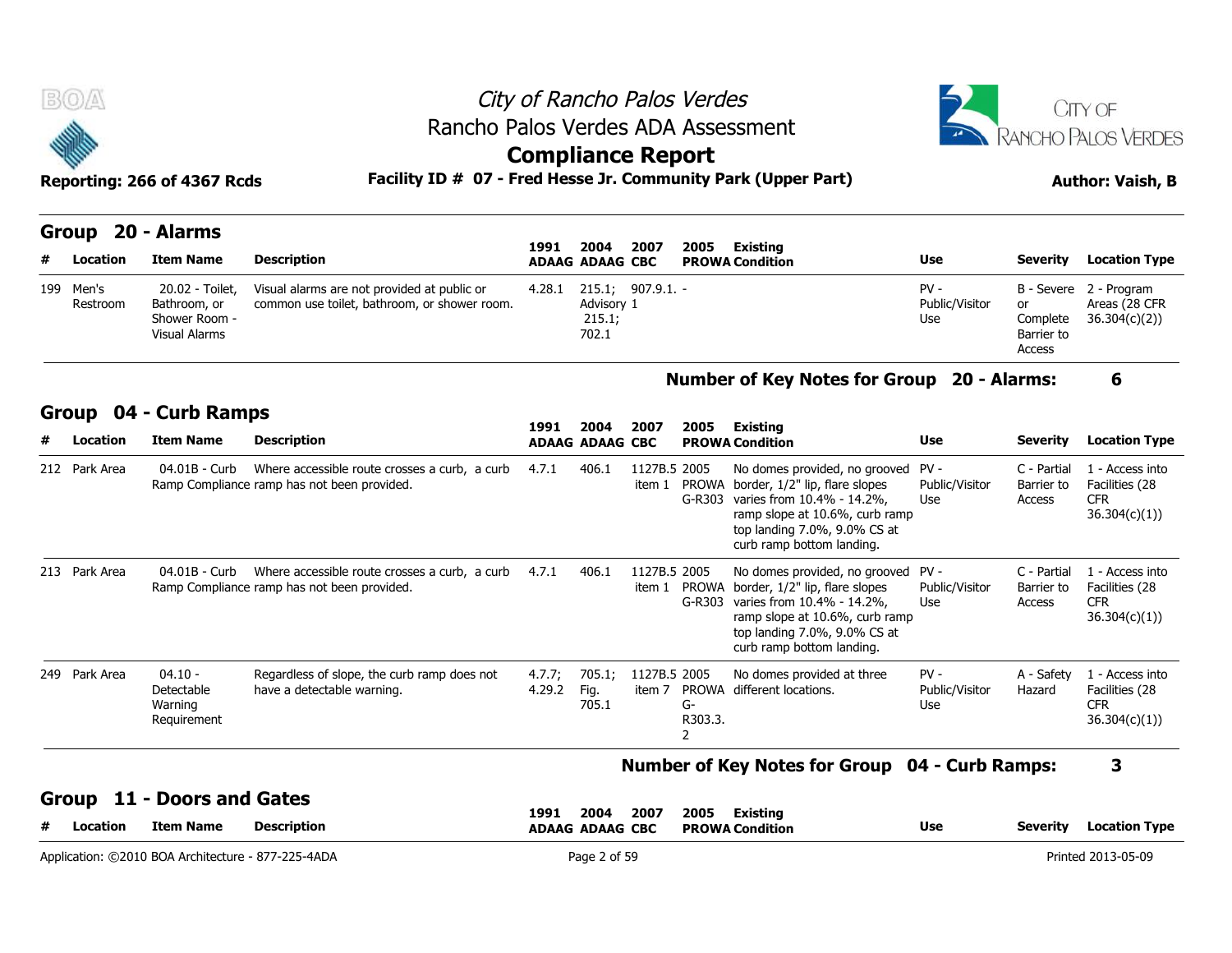



### **Group 11 - Doors and Gates**

|   | B(0)                         | Reporting: 266 of 4367 Rcds                                          |                                                                                                                                                                                                                                                                                                                                                                                                                                                                                                                                                                                                                                                                                                                                                                                                                                                             | City of Rancho Palos Verdes<br>Rancho Palos Verdes ADA Assessment<br><b>Compliance Report</b><br>Facility ID # 07 - Fred Hesse Jr. Community Park (Upper Part) |                                                       |                                    |      |                                                |                                        |                                                                      |                                                                            |  |  |  |
|---|------------------------------|----------------------------------------------------------------------|-------------------------------------------------------------------------------------------------------------------------------------------------------------------------------------------------------------------------------------------------------------------------------------------------------------------------------------------------------------------------------------------------------------------------------------------------------------------------------------------------------------------------------------------------------------------------------------------------------------------------------------------------------------------------------------------------------------------------------------------------------------------------------------------------------------------------------------------------------------|----------------------------------------------------------------------------------------------------------------------------------------------------------------|-------------------------------------------------------|------------------------------------|------|------------------------------------------------|----------------------------------------|----------------------------------------------------------------------|----------------------------------------------------------------------------|--|--|--|
|   | Group                        | 11 - Doors and Gates                                                 |                                                                                                                                                                                                                                                                                                                                                                                                                                                                                                                                                                                                                                                                                                                                                                                                                                                             | 1991                                                                                                                                                           | 2004                                                  | 2007                               | 2005 | Existing                                       |                                        |                                                                      |                                                                            |  |  |  |
| 3 | Location<br>Main<br>Entrance | <b>Item Name</b><br>$11.17A -$<br>Providing<br>Room/Space ID<br>Sign | <b>Description</b><br>A sign designating the permanent room or space 4.1.2(7) 216.2; 1117B.5 -<br>Recommendation: has not been provided.                                                                                                                                                                                                                                                                                                                                                                                                                                                                                                                                                                                                                                                                                                                    |                                                                                                                                                                | <b>ADAAG ADAAG CBC</b><br>703.1;<br>703.2; 1<br>703.5 | .1 item                            |      | <b>PROWA Condition</b>                         | Use<br>$PV -$<br>Public/Visitor<br>Use | <b>Severity</b><br>E - Non-<br>Mandated<br>Access<br>Improveme<br>nt | <b>Location Type</b><br>2 - Program<br>Areas (28 CFR<br>36.304(c)(2))      |  |  |  |
| 4 | Main<br>Entrance             | $11.16C -$<br>Powered Doors -<br>Stop Door Effort                    | Power assisted door requires more than 15 lbs<br>to stop door movement. (Per BHMA A156.19,<br>the force shall be applied 1" from the latch edge<br>of the door at any point in the closing cycle.)                                                                                                                                                                                                                                                                                                                                                                                                                                                                                                                                                                                                                                                          |                                                                                                                                                                | Advisory<br>404.2.9;<br>404.3                         | 4.13.12 404.2.9; 1133B.2 -<br>.3.2 |      | 20 LBF. required to stop door<br>from closing. | $PV -$<br>Public/Visitor<br>Use        | or<br>Complete<br>Barrier to<br>Access                               | B - Severe 1 - Access into<br>Facilities (28<br><b>CFR</b><br>36.304(c)(1) |  |  |  |
| 5 | Main<br>Entrance             | 11.07D - Floor<br>Mat -<br>Attachment to<br>Floor                    | Floor mat used on a ground or floor surface is<br>not securely attached.                                                                                                                                                                                                                                                                                                                                                                                                                                                                                                                                                                                                                                                                                                                                                                                    | 4.5.3                                                                                                                                                          | Advisory<br>302.2                                     | 303.2; 1124B.3 -                   |      | Loose floor mats.                              | $PV -$<br>Public/Visitor<br>Use        | A - Safety<br>Hazard                                                 | 1 - Access into<br>Facilities (28<br><b>CFR</b><br>36.304(c)(1))           |  |  |  |
| 6 | Meeting<br>Room              | $11.21A -$<br><b>Required Exit</b><br>Route Sign                     | At exit access door from an interior room or area 4.1.3(16 216.4;<br>that is required to have a visual exit sign, there<br>is no tactile and CA Braille exit sign with the<br>words "EXIT ROUTE" mounted on the wall<br>adjacent to the latch side of the door. (Visual<br>exit signs are required when two or more exits<br>are required. Generally, all occupants shall have<br>access to two exits from a floor (CBC Table<br>1019.1). Exceptions: a) Single story building<br>with maximum occupant load of 49 and less<br>than 75 ft travel distance to exit (CBC Table<br>1019.2), and b) Two story building with<br>maximum occupant load of 30 occupants per<br>floor and maximum travel distance of 75 ft to<br>exit. (CBC Table 1019.2). Two exit access doors<br>are required from an office tenant space when<br>the occupant load exceeds 49.) | ); 4.30.1 703.2;                                                                                                                                               | 703.3;<br>703.4                                       | $1011.3 -$<br>item 4               |      |                                                | $PV -$<br>Public/Visitor<br>Use        | C - Partial<br>Barrier to<br>Access                                  | 4 - Other<br>Areas/Elements<br>(28 CFR)<br>36.304(c)(4)                    |  |  |  |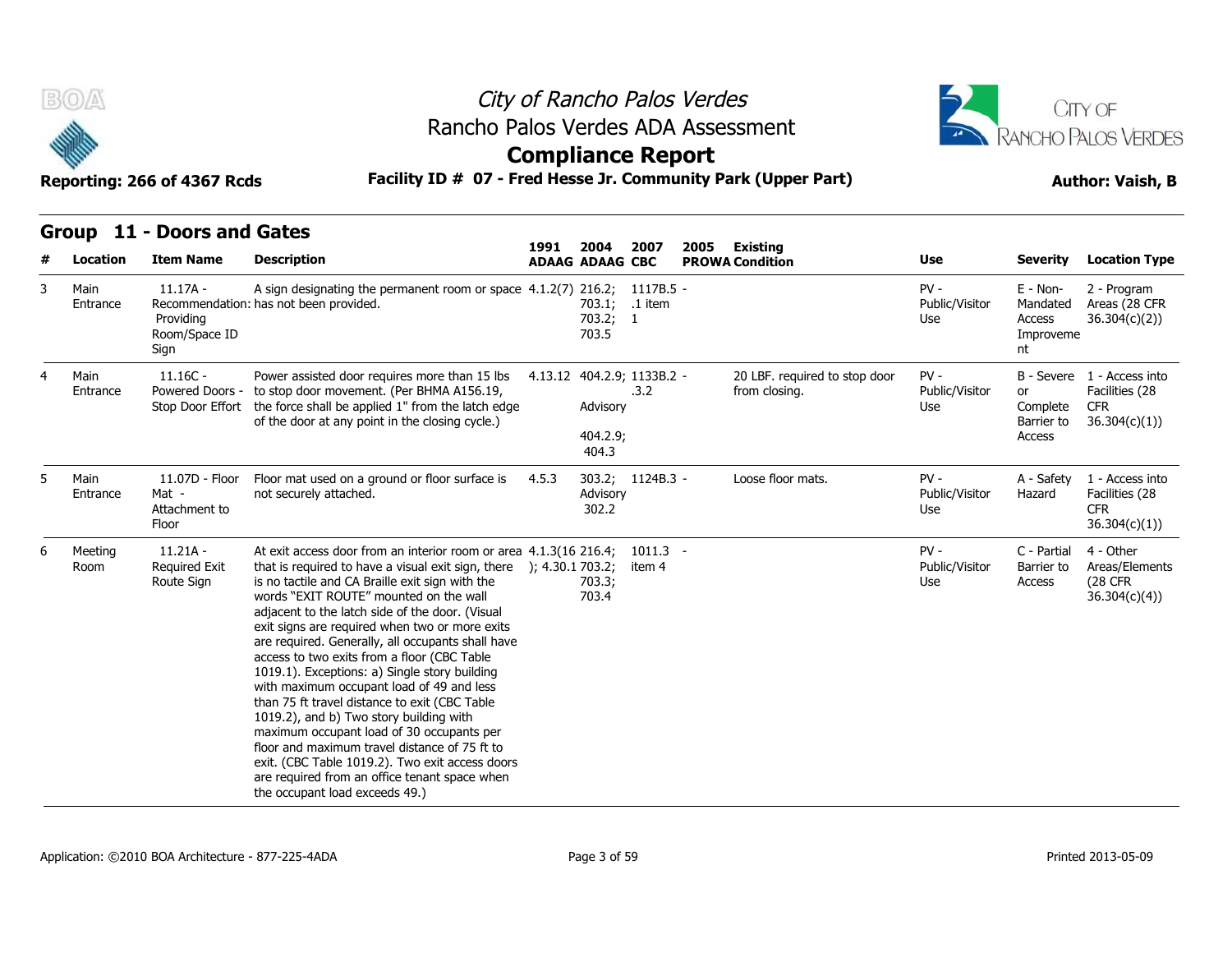



**Compliance Report**

|                       | Group 11 - Doors and Gates                        |                                                                                                                                                                                                                                                                            | 1991         | 2004                        | 2007                    | 2005 |                                                |                                 |                                                     |                                                                             |
|-----------------------|---------------------------------------------------|----------------------------------------------------------------------------------------------------------------------------------------------------------------------------------------------------------------------------------------------------------------------------|--------------|-----------------------------|-------------------------|------|------------------------------------------------|---------------------------------|-----------------------------------------------------|-----------------------------------------------------------------------------|
| Location<br>#         | <b>Item Name</b>                                  | <b>Description</b>                                                                                                                                                                                                                                                         |              | <b>ADAAG ADAAG CBC</b>      |                         |      | <b>Existing</b><br><b>PROWA Condition</b>      | <b>Use</b>                      | <b>Severity</b>                                     | <b>Location Type</b>                                                        |
| 7<br>Meeting<br>Room  | 11.15A - Kick<br>Plate                            | Bottom 10" of door does not have a smooth.<br>uninterrupted surface on the push side to allow<br>the door to be opened by a wheelchair footrest<br>without creating a trap or hazardous condition.<br>(This requirement does not apply to automatic<br>and sliding doors.) |              | $\mathbf{0}$                | 404.2.1 1133B.2 -<br>.6 |      | Door stop and panic rod on kick PV -<br>plate. | Public/Visitor<br>Use           | A - Safety<br>Hazard                                | 2 - Program<br>Areas (28 CFR<br>36.304(c)(2)                                |
| 8<br>Meeting<br>Room  | 11.13A - Door<br>Operating Effort                 | The force required to operate door exceeds 5<br>lbs. (Fire doors may have up to 15 lbs to achieve<br>positive latching).                                                                                                                                                   |              | 4.13.11 404.2.9 1133B.2 -   | $.5\,$                  |      | 8 LBF.                                         | $PV -$<br>Public/Visitor<br>Use | or<br>Complete<br>Barrier to<br>Access              | B - Severe 2 - Program<br>Areas (28 CFR<br>36.304(c)(2)                     |
| 9<br>Meeting<br>Room  | $11.13B -$<br>Hardware<br>Operating Effort        | The force required to activate handles, pulls,<br>latches, locks, and other operable parts of door<br>exceeds 5 lbs.                                                                                                                                                       | 4.27.4 309.4 |                             | $1117B.6 -$<br>item 4   |      | 8 LBF.                                         | $PV -$<br>Public/Visitor<br>Use | or<br>Complete<br>Barrier to<br>Access              | B - Severe 2 - Program<br>Areas (28 CFR<br>36.304(c)(2)                     |
| Meeting<br>10<br>Room | 11.07D - Floor<br>Mat -<br>Attachment to<br>Floor | Floor mat used on a ground or floor surface is<br>not securely attached.                                                                                                                                                                                                   | 4.5.3        | 303.2;<br>Advisory<br>302.2 | $1124B.3 -$             |      | Loose floor mat.                               | $PV -$<br>Public/Visitor<br>Use | A - Safety<br>Hazard                                | 2 - Program<br>Areas (28 CFR<br>36.304(c)(2)                                |
| 11<br>Meeting<br>Room | $11.17A -$<br>Providing<br>Room/Space ID<br>Sign  | A sign designating the permanent room or space 4.1.2(7) 216.2;<br>Recommendation: has not been provided.                                                                                                                                                                   |              | 703.1;<br>703.2; 1<br>703.5 | 1117B.5 -<br>.1 item    |      |                                                | $PV -$<br>Public/Visitor<br>Use | $E - Non-$<br>Mandated<br>Access<br>Improveme<br>nt | 2 - Program<br>Areas (28 CFR<br>36.304(c)(2)                                |
| 18<br>Meeting<br>Room | $11.17A -$<br>Providing<br>Room/Space ID<br>Sign  | A sign designating the permanent room or space 4.1.2(7) 216.2;<br>Recommendation: has not been provided.                                                                                                                                                                   |              | 703.1;<br>703.2; 1<br>703.5 | 1117B.5 -<br>.1 item    |      |                                                | $PV -$<br>Public/Visitor<br>Use | E - Non-<br>Mandated<br><b>Access</b><br>nt         | 1 - Access into<br>Facilities (28<br><b>CFR</b><br>Improveme $36.304(c)(1)$ |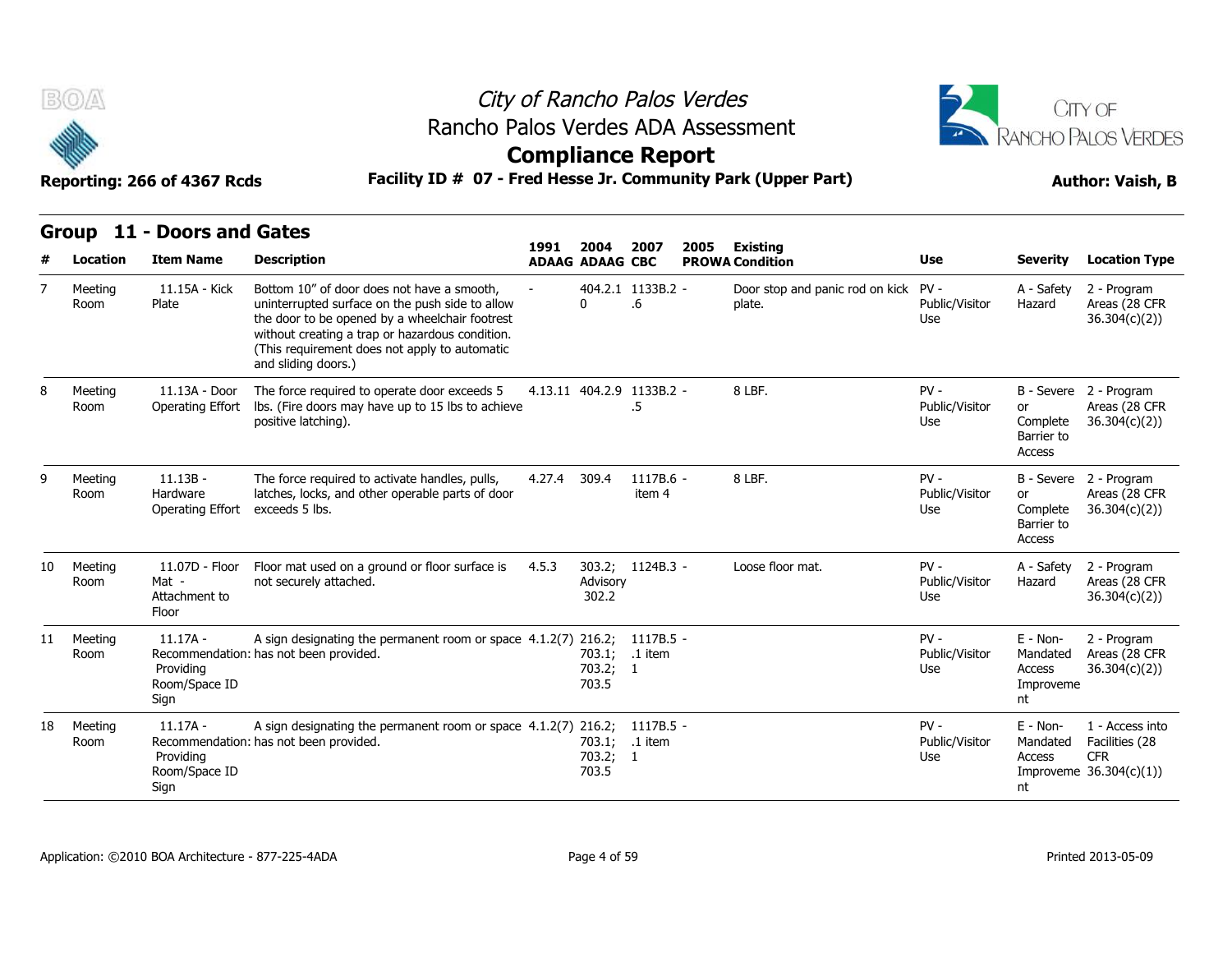

## City of Rancho Palos Verdes Rancho Palos Verdes ADA Assessment



|    | B(0)<br>Facility ID # 07 - Fred Hesse Jr. Community Park (Upper Part)<br>Reporting: 266 of 4367 Rcds |                                                   |                                                                                                                                                                                                                                                                            |       | City of Rancho Palos Verdes<br>Rancho Palos Verdes ADA Assessment<br><b>Compliance Report</b> |                         |      |                          | CITY OF<br><b>RANCHO PALOS VERDES</b><br><b>Author: Vaish, B</b> |                                                      |                                                                  |
|----|------------------------------------------------------------------------------------------------------|---------------------------------------------------|----------------------------------------------------------------------------------------------------------------------------------------------------------------------------------------------------------------------------------------------------------------------------|-------|-----------------------------------------------------------------------------------------------|-------------------------|------|--------------------------|------------------------------------------------------------------|------------------------------------------------------|------------------------------------------------------------------|
|    | Group                                                                                                | 11 - Doors and Gates                              |                                                                                                                                                                                                                                                                            | 1991  | 2004                                                                                          | 2007                    | 2005 | <b>Existing</b>          |                                                                  |                                                      |                                                                  |
|    | Location                                                                                             | <b>Item Name</b>                                  | <b>Description</b>                                                                                                                                                                                                                                                         |       | <b>ADAAG ADAAG CBC</b>                                                                        |                         |      | <b>PROWA Condition</b>   | <b>Use</b>                                                       | <b>Severity</b>                                      | <b>Location Type</b>                                             |
| 24 | Meeting<br>Room                                                                                      | 11.07D - Floor<br>Mat -<br>Attachment to<br>Floor | Floor mat used on a ground or floor surface is<br>not securely attached.                                                                                                                                                                                                   | 4.5.3 | Advisory<br>302.2                                                                             | 303.2; 1124B.3 -        |      | Loose floor mat.         | $PV -$<br>Public/Visitor<br>Use                                  | A - Safety<br>Hazard                                 | 1 - Access into<br>Facilities (28<br><b>CFR</b><br>36.304(c)(1)) |
| 28 | Meeting<br>Room                                                                                      | $11.17A -$<br>Providina<br>Room/Space ID<br>Sign  | A sign designating the permanent room or space 4.1.2(7) 216.2; 1117B.5 -<br>Recommendation: has not been provided.                                                                                                                                                         |       | 703.1; .1 item<br>703.2; 1<br>703.5                                                           |                         |      |                          | $PV -$<br>Public/Visitor<br>Use                                  | $E - Non-$<br>Mandated<br>Access<br>Improveme<br>nt  | 2 - Program<br>Areas (28 CFR<br>36.304(c)(2)                     |
| 32 | Office                                                                                               | 11.13A - Door<br>Operating Effort                 | The force required to operate door exceeds 5<br>Ibs. (Fire doors may have up to 15 lbs to achieve<br>positive latching).                                                                                                                                                   |       | 4.13.11 404.2.9 1133B.2 -                                                                     | .5                      |      | 10 LBF.                  | EW - Employee<br>Work Area                                       | B - Severe<br>or<br>Complete<br>Barrier to<br>Access | 2 - Program<br>Areas (28 CFR<br>36.304(c)(2)                     |
| 33 | Office                                                                                               | 11.15A - Kick<br>Plate                            | Bottom 10" of door does not have a smooth,<br>uninterrupted surface on the push side to allow<br>the door to be opened by a wheelchair footrest<br>without creating a trap or hazardous condition.<br>(This requirement does not apply to automatic<br>and sliding doors.) |       | $\mathbf{0}$                                                                                  | 404.2.1 1133B.2 -<br>.6 |      | Door stop on kick plate. | EW - Employee<br>Work Area                                       | A - Safety<br>Hazard                                 | 2 - Program<br>Areas (28 CFR<br>36.304(c)(2)                     |
| 34 | Office                                                                                               | $11.17A -$<br>Providing<br>Room/Space ID<br>Sign  | A sign designating the permanent room or space 4.1.2(7) 216.2;<br>Recommendation: has not been provided.                                                                                                                                                                   |       | 703.1;<br>703.2; 1<br>703.5                                                                   | $1117B.5 -$<br>.1 item  |      |                          | EW - Employee<br>Work Area                                       | E - Non-<br>Mandated<br>Access<br>Improveme<br>nt    | 2 - Program<br>Areas (28 CFR<br>36.304(c)(2)                     |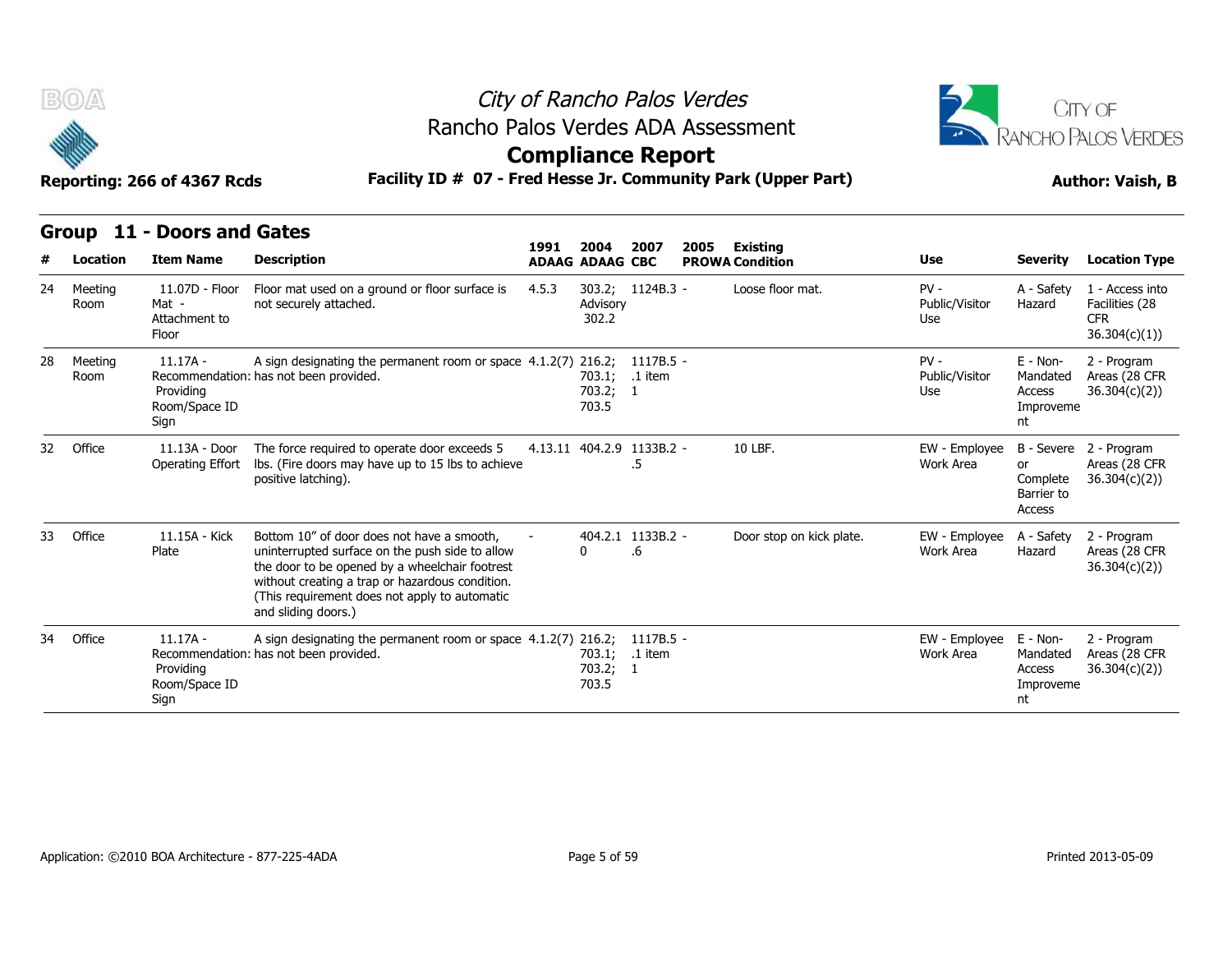



**Compliance Report**

| Group 11 - Doors and Gates |  |  |
|----------------------------|--|--|

| #  | Location | <b>Item Name</b>                                 | <b>Description</b>                                                                                                                                                                                                                                                                                                                                                                                                                                                                                                                                                                                                                                                            | 1991 2004 | <b>ADAAG ADAAG CBC</b>                            | 2007                                         | 2005 | Existing<br><b>PROWA Condition</b> | Use                                          | <b>Severity</b>                                     | <b>Location Type</b>                         |
|----|----------|--------------------------------------------------|-------------------------------------------------------------------------------------------------------------------------------------------------------------------------------------------------------------------------------------------------------------------------------------------------------------------------------------------------------------------------------------------------------------------------------------------------------------------------------------------------------------------------------------------------------------------------------------------------------------------------------------------------------------------------------|-----------|---------------------------------------------------|----------------------------------------------|------|------------------------------------|----------------------------------------------|-----------------------------------------------------|----------------------------------------------|
| 35 | Office   | 11.06A - Door<br>Maneuvering<br>Space            | Door that is not automatic or power-assisted<br>does not have compliant maneuvering space<br>relative to the direction of approach as shown in<br>CBC Fig. 11B-26. (Approach // Side // Width //<br>Depth) (Front // Pull // D + 24" * // 60") (Front<br>// Push // D + 0" ** // 48") (Latch // Pull // D +<br>24" // 60") (Latch // Push // D + 24" // 44"<br>***) (Hinge // Pull // D + 36" // 60") (Hinge //<br>Push // 54" **** // 44" *****) (* D + 18" at<br>interior doors.) (** $D + 12$ " if door has both a<br>latch and a closer.) (*** 48" if door has closer.)<br>(**** Measured from latch toward hinge.)<br>(***** 48" if door has both a latch and a closer.) |           | Fig. 25 1; Tab. .4.2<br>404.2.4. Fig.<br>404.2.4. | 4.13.6; 404.2.4. 1133B.2 -<br>1; Fig. 11B-26 |      | $31/2$ ".                          | EW - Employee<br>Work Area                   | C - Partial<br>Barrier to<br>Access                 | 2 - Program<br>Areas (28 CFR<br>36.304(c)(2) |
| 38 | Storage  | $11.17A -$<br>Providing<br>Room/Space ID<br>Sign | A sign designating the permanent room or space 4.1.2(7) 216.2;<br>Recommendation: has not been provided.                                                                                                                                                                                                                                                                                                                                                                                                                                                                                                                                                                      |           | 703.2; 1<br>703.5                                 | 1117B.5 -<br>703.1; .1 item                  |      |                                    | MS -<br>Maintenance<br>and Storage<br>Only   | $E - Non-$<br>Mandated<br>Access<br>Improveme<br>nt | 2 - Program<br>Areas (28 CFR<br>36.304(c)(2) |
| 39 | Storage  | 11.06A - Door<br>Maneuvering<br>Space            | Door that is not automatic or power-assisted<br>does not have compliant maneuvering space<br>relative to the direction of approach as shown in<br>CBC Fig. 11B-26. (Approach // Side // Width //<br>Depth) (Front // Pull // D + 24" * // 60") (Front<br>// Push // D + 0" ** // 48") (Latch // Pull // D +<br>24" // 60") (Latch // Push // D + 24" // 44"<br>***) (Hinge // Pull // D + 36" // 60") (Hinge //<br>Push // 54" **** // 44" *****) (* D + 18" at<br>interior doors.) (** $D + 12$ " if door has both a<br>latch and a closer.) (*** 48" if door has closer.)<br>(**** Measured from latch toward hinge.)<br>(***** 48" if door has both a latch and a closer.) |           | Fig. 25 1; Tab. .4.2<br>404.2.4. Fig.<br>404.2.4. | 4.13.6; 404.2.4. 1133B.2 -<br>1; Fig. 11B-26 |      | 17 1/4" on pull side.              | $MS -$<br>Maintenance<br>and Storage<br>Only | C - Partial<br>Barrier to<br>Access                 | 2 - Program<br>Areas (28 CFR<br>36.304(c)(2) |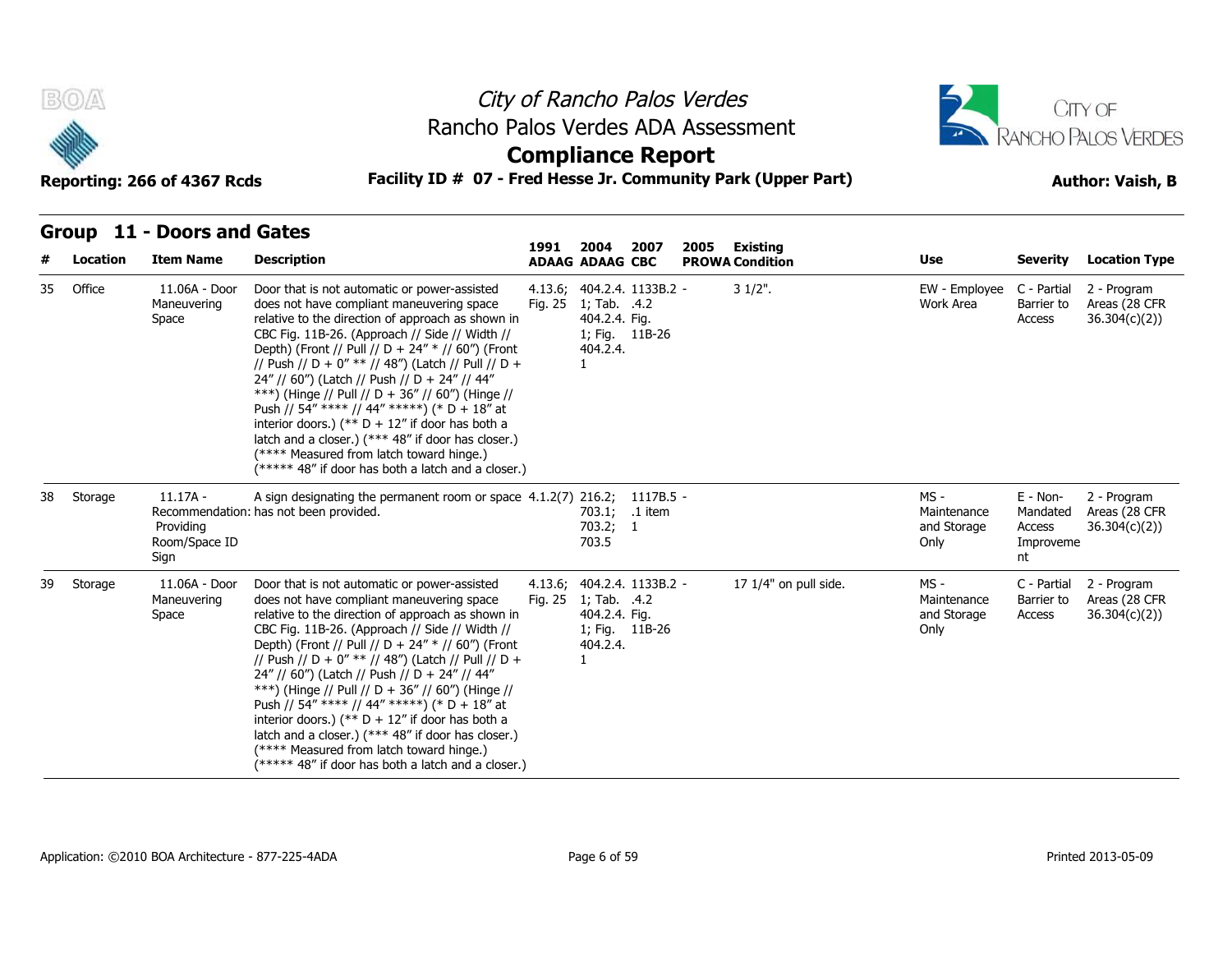



## **Compliance Report**

| Group 11 - Doors and Gates |  |  |
|----------------------------|--|--|

| #  | Location | <b>Item Name</b>                                  | <b>Description</b>                                                                                                                                                                                                                                                                                                                                                                                                                                                                                                                                                                                                                                                            | 1991    | 2004<br><b>ADAAG ADAAG CBC</b>                              | 2007                       | 2005 | <b>Existing</b><br><b>PROWA Condition</b> | Use                             | <b>Severity</b>                                   | <b>Location Type</b>                                             |
|----|----------|---------------------------------------------------|-------------------------------------------------------------------------------------------------------------------------------------------------------------------------------------------------------------------------------------------------------------------------------------------------------------------------------------------------------------------------------------------------------------------------------------------------------------------------------------------------------------------------------------------------------------------------------------------------------------------------------------------------------------------------------|---------|-------------------------------------------------------------|----------------------------|------|-------------------------------------------|---------------------------------|---------------------------------------------------|------------------------------------------------------------------|
| 43 | Lobby    | 11.06A - Door<br>Maneuvering<br>Space             | Door that is not automatic or power-assisted<br>does not have compliant maneuvering space<br>relative to the direction of approach as shown in<br>CBC Fig. 11B-26. (Approach // Side // Width //<br>Depth) (Front // Pull // D + 24" * // 60") (Front<br>// Push // D + 0" ** // 48") (Latch // Pull // D +<br>24" // 60") (Latch // Push // D + 24" // 44"<br>***) (Hinge // Pull // D + 36" // 60") (Hinge //<br>Push // 54" **** // 44" *****) (* D + 18" at<br>interior doors.) (** $D + 12$ " if door has both a<br>latch and a closer.) (*** 48" if door has closer.)<br>(**** Measured from latch toward hinge.)<br>(***** 48" if door has both a latch and a closer.) | Fig. 25 | 1; Tab. .4.2<br>404.2.4. Fig.<br>1; Fig. 11B-26<br>404.2.4. | 4.13.6; 404.2.4. 1133B.2 - |      | $13/4"$ .                                 | EW - Employee<br>Work Area      | C - Partial<br>Barrier to<br>Access               | 2 - Program<br>Areas (28 CFR<br>36.304(c)(2)                     |
| 44 | Lobby    | 11.15A - Kick<br>Plate                            | Bottom 10" of door does not have a smooth,<br>uninterrupted surface on the push side to allow<br>the door to be opened by a wheelchair footrest<br>without creating a trap or hazardous condition.<br>(This requirement does not apply to automatic<br>and sliding doors.)                                                                                                                                                                                                                                                                                                                                                                                                    |         | $\Omega$                                                    | 404.2.1 1133B.2 -<br>.6    |      | 4" gap.                                   | EW - Employee<br>Work Area      | C - Partial<br>Barrier to<br>Access               | 2 - Program<br>Areas (28 CFR<br>36.304(c)(2)                     |
| 53 | Hallway  | 11.07D - Floor<br>Mat -<br>Attachment to<br>Floor | Floor mat used on a ground or floor surface is<br>not securely attached.                                                                                                                                                                                                                                                                                                                                                                                                                                                                                                                                                                                                      | 4.5.3   | Advisory<br>302.2                                           | 303.2; 1124B.3 -           |      | Loose floor mats.                         | $PV -$<br>Public/Visitor<br>Use | A - Safety<br>Hazard                              | 1 - Access into<br>Facilities (28<br><b>CFR</b><br>36.304(c)(1)) |
| 55 | Hallway  | $11.17A -$<br>Providing<br>Room/Space ID<br>Sign  | A sign designating the permanent room or space 4.1.2(7) 216.2;<br>Recommendation: has not been provided.                                                                                                                                                                                                                                                                                                                                                                                                                                                                                                                                                                      |         | 703.1;<br>703.2; 1<br>703.5                                 | 1117B.5 -<br>.1 item       |      |                                           | $PV -$<br>Public/Visitor<br>Use | E - Non-<br>Mandated<br>Access<br>Improveme<br>nt | 2 - Program<br>Areas (28 CFR<br>36.304(c)(2)                     |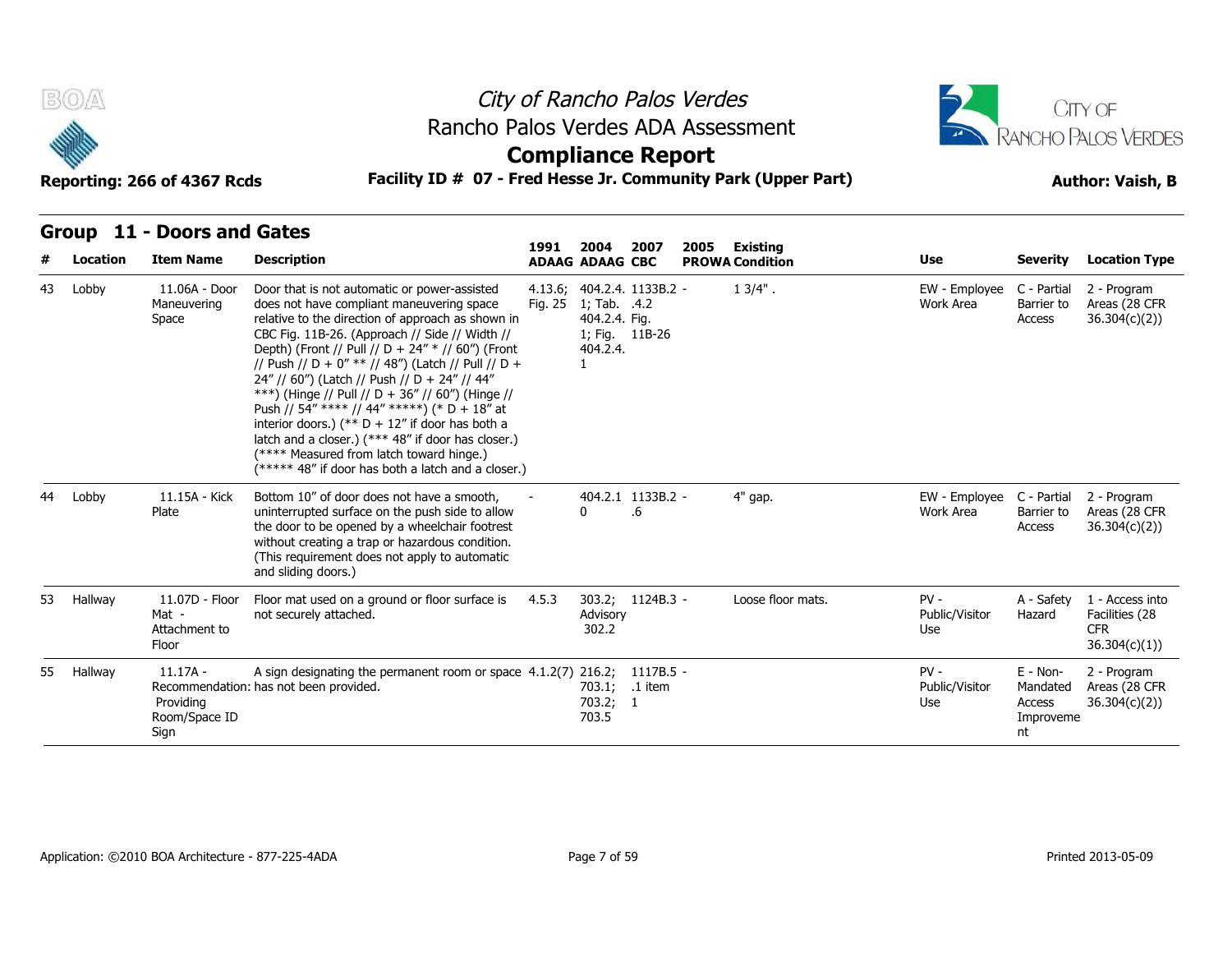

## City of Rancho Palos Verdes Rancho Palos Verdes ADA Assessment



### **Compliance Report**

|    | uluup<br>- 11 - 11 -   | T DUVIS AIIU GALES                              |                                                                                                                                                                                                                                                                            | 1991   | 2004                        | 2007                            | 2005<br><b>Existing</b> |                                                |                                 |                                                   |                                                         |
|----|------------------------|-------------------------------------------------|----------------------------------------------------------------------------------------------------------------------------------------------------------------------------------------------------------------------------------------------------------------------------|--------|-----------------------------|---------------------------------|-------------------------|------------------------------------------------|---------------------------------|---------------------------------------------------|---------------------------------------------------------|
| #  | Location               | <b>Item Name</b>                                | <b>Description</b>                                                                                                                                                                                                                                                         |        | <b>ADAAG ADAAG CBC</b>      |                                 |                         | <b>PROWA Condition</b>                         | <b>Use</b>                      | <b>Severity</b>                                   | <b>Location Type</b>                                    |
| 59 |                        | Activity Room 11.15A - Kick<br>Plate            | Bottom 10" of door does not have a smooth.<br>uninterrupted surface on the push side to allow<br>the door to be opened by a wheelchair footrest<br>without creating a trap or hazardous condition.<br>(This requirement does not apply to automatic<br>and sliding doors.) |        |                             | 404.2.1 1133B.2 -<br>.6         |                         | Door stop and panic rod on kick PV -<br>plate. | Public/Visitor<br>Use           | A - Safety<br>Hazard                              | 2 - Program<br>Areas (28 CFR<br>36.304(c)(2)            |
| 60 | Activity Room 11.13B - | Hardware<br><b>Operating Effort</b>             | The force required to activate handles, pulls,<br>latches, locks, and other operable parts of door<br>exceeds 5 lbs.                                                                                                                                                       | 4.27.4 | 309.4                       | 1117B.6 -<br>item 4             |                         | 10 LBF.                                        | $PV -$<br>Public/Visitor<br>Use | or<br>Complete<br>Barrier to<br>Access            | B - Severe 2 - Program<br>Areas (28 CFR<br>36.304(c)(2) |
| 61 |                        | Activity Room 11.13A - Door<br>Operating Effort | The force required to operate door exceeds 5<br>Ibs. (Fire doors may have up to 15 lbs to achieve<br>positive latching).                                                                                                                                                   |        |                             | 4.13.11 404.2.9 1133B.2 -<br>.5 |                         | 7 LBF.                                         | $PV -$<br>Public/Visitor<br>Use | or<br>Complete<br>Barrier to<br>Access            | B - Severe 2 - Program<br>Areas (28 CFR<br>36.304(c)(2) |
| 62 | Activity Room 11.17A - | Providing<br>Room/Space ID<br>Sign              | A sign designating the permanent room or space 4.1.2(7) 216.2;<br>Recommendation: has not been provided.                                                                                                                                                                   |        | 703.1;<br>703.2; 1<br>703.5 | 1117B.5 -<br>.1 item            |                         |                                                | $PV -$<br>Public/Visitor<br>Use | E - Non-<br>Mandated<br>Access<br>Improveme<br>nt | 2 - Program<br>Areas (28 CFR<br>36.304(c)(2)            |
| 63 |                        |                                                 | Activity Room 11.14 - Closers Door closer is not adjusted so that from an open 4.13.10 404.2.8. 1133B.2 -<br>position of 70 degrees, the door will take at least<br>3 seconds to move to a point 3" from the latch<br>(measured to the leading edge of the door).          |        |                             | .5.1                            |                         | 2.65 seconds.                                  | $PV -$<br>Public/Visitor<br>Use | A - Safety<br>Hazard                              | 2 - Program<br>Areas (28 CFR<br>36.304(c)(2)            |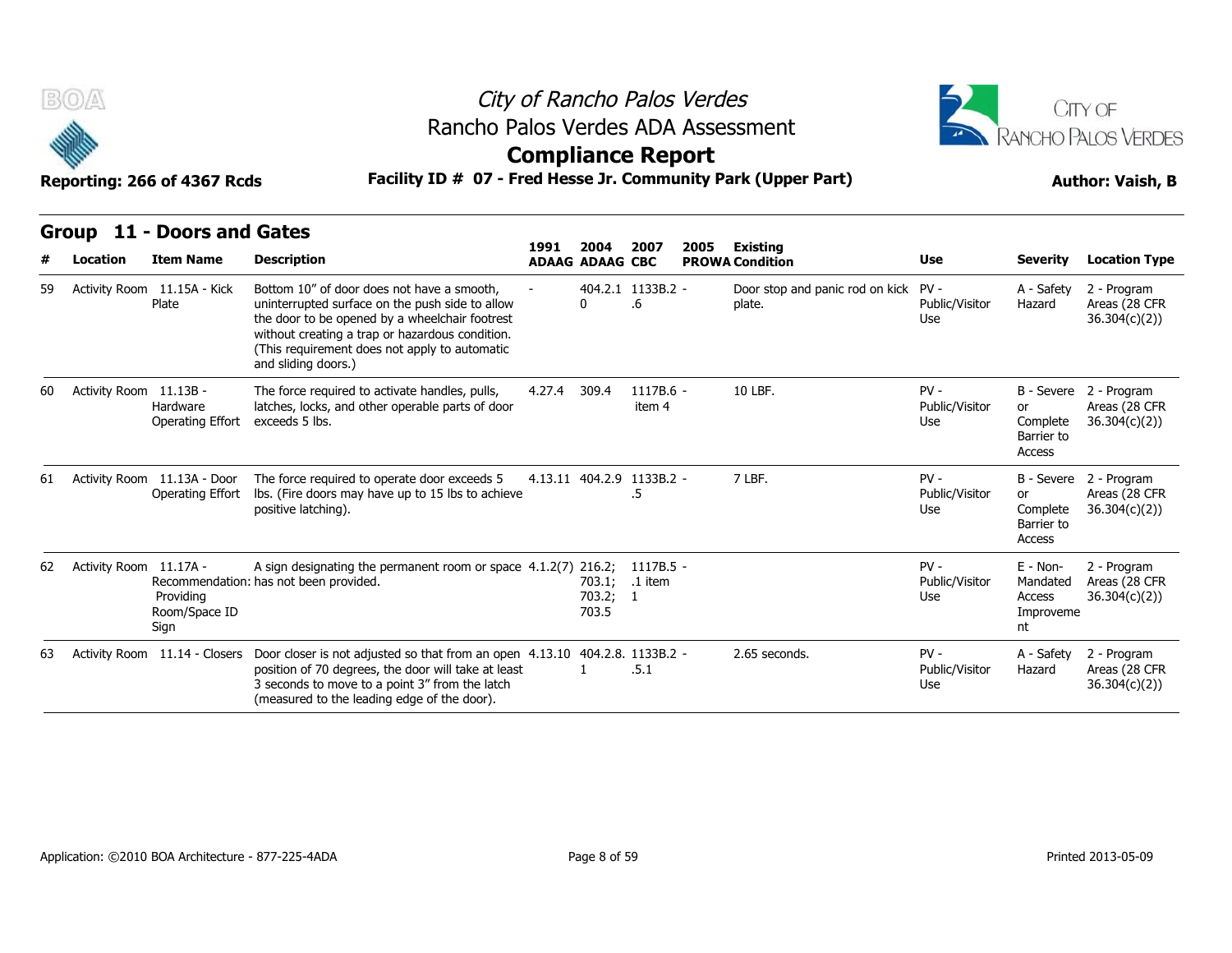



### **Compliance Report**

### **Reporting: 266 of 4367 Rcds Facility ID # 07 - Fred Hesse Jr. Community Park (Upper Part) Author: Vaish, B**

### **Group 11 - Doors and Gates**

| #  | Location               | <b>Item Name</b>                     | <b>Description</b>                                                                                                                                                                                                                                                                                                                                                                                                                                                                                                                                                                                                                                                                                                                                                                                                                                                                                 | 1991<br><b>ADAAG ADAAG CBC</b> | 2004                        | 2007                    | <b>Existing</b><br>2005<br><b>PROWA Condition</b> | <b>Use</b>                      | <b>Severity</b>                                     | <b>Location Type</b>                                            |
|----|------------------------|--------------------------------------|----------------------------------------------------------------------------------------------------------------------------------------------------------------------------------------------------------------------------------------------------------------------------------------------------------------------------------------------------------------------------------------------------------------------------------------------------------------------------------------------------------------------------------------------------------------------------------------------------------------------------------------------------------------------------------------------------------------------------------------------------------------------------------------------------------------------------------------------------------------------------------------------------|--------------------------------|-----------------------------|-------------------------|---------------------------------------------------|---------------------------------|-----------------------------------------------------|-----------------------------------------------------------------|
| 64 | Activity Room 11.21A - | <b>Required Exit</b><br>Route Sign   | At exit access door from an interior room or area 4.1.3(16 216.4;<br>that is required to have a visual exit sign, there $\,$ $\,$ $\,$ $\,$ $\,$ 4.30.1 703.2;<br>is no tactile and CA Braille exit sign with the<br>words "EXIT ROUTE" mounted on the wall<br>adjacent to the latch side of the door. (Visual<br>exit signs are required when two or more exits<br>are required. Generally, all occupants shall have<br>access to two exits from a floor (CBC Table<br>1019.1). Exceptions: a) Single story building<br>with maximum occupant load of 49 and less<br>than 75 ft travel distance to exit (CBC Table<br>1019.2), and b) Two story building with<br>maximum occupant load of 30 occupants per<br>floor and maximum travel distance of 75 ft to<br>exit. (CBC Table 1019.2). Two exit access doors<br>are required from an office tenant space when<br>the occupant load exceeds 49.) |                                | 703.3;<br>703.4             | 1011.3<br>item 4        |                                                   | $PV -$<br>Public/Visitor<br>Use | C - Partial<br>Barrier to<br>Access                 | 4 - Other<br>Areas/Elements<br><b>(28 CFR)</b><br>36.304(c)(4)) |
| 68 | Activity Room 11.17A - | Providing<br>Room/Space ID<br>Sign   | A sign designating the permanent room or space 4.1.2(7) 216.2;<br>Recommendation: has not been provided.                                                                                                                                                                                                                                                                                                                                                                                                                                                                                                                                                                                                                                                                                                                                                                                           |                                | 703.1;<br>703.2; 1<br>703.5 | 1117B.5 -<br>.1 item    |                                                   | $PV -$<br>Public/Visitor<br>Use | $E - Non-$<br>Mandated<br>Access<br>Improveme<br>nt | 2 - Program<br>Areas (28 CFR<br>36.304(c)(2)                    |
| 71 |                        | Activity Room 11.15A - Kick<br>Plate | Bottom 10" of door does not have a smooth,<br>uninterrupted surface on the push side to allow<br>the door to be opened by a wheelchair footrest<br>without creating a trap or hazardous condition.<br>(This requirement does not apply to automatic<br>and sliding doors.)                                                                                                                                                                                                                                                                                                                                                                                                                                                                                                                                                                                                                         | 0                              |                             | 404.2.1 1133B.2 -<br>.6 | Door stop on kick plate.                          | $PV -$<br>Public/Visitor<br>Use | A - Safety<br>Hazard                                | 2 - Program<br>Areas (28 CFR<br>36.304(c)(2)                    |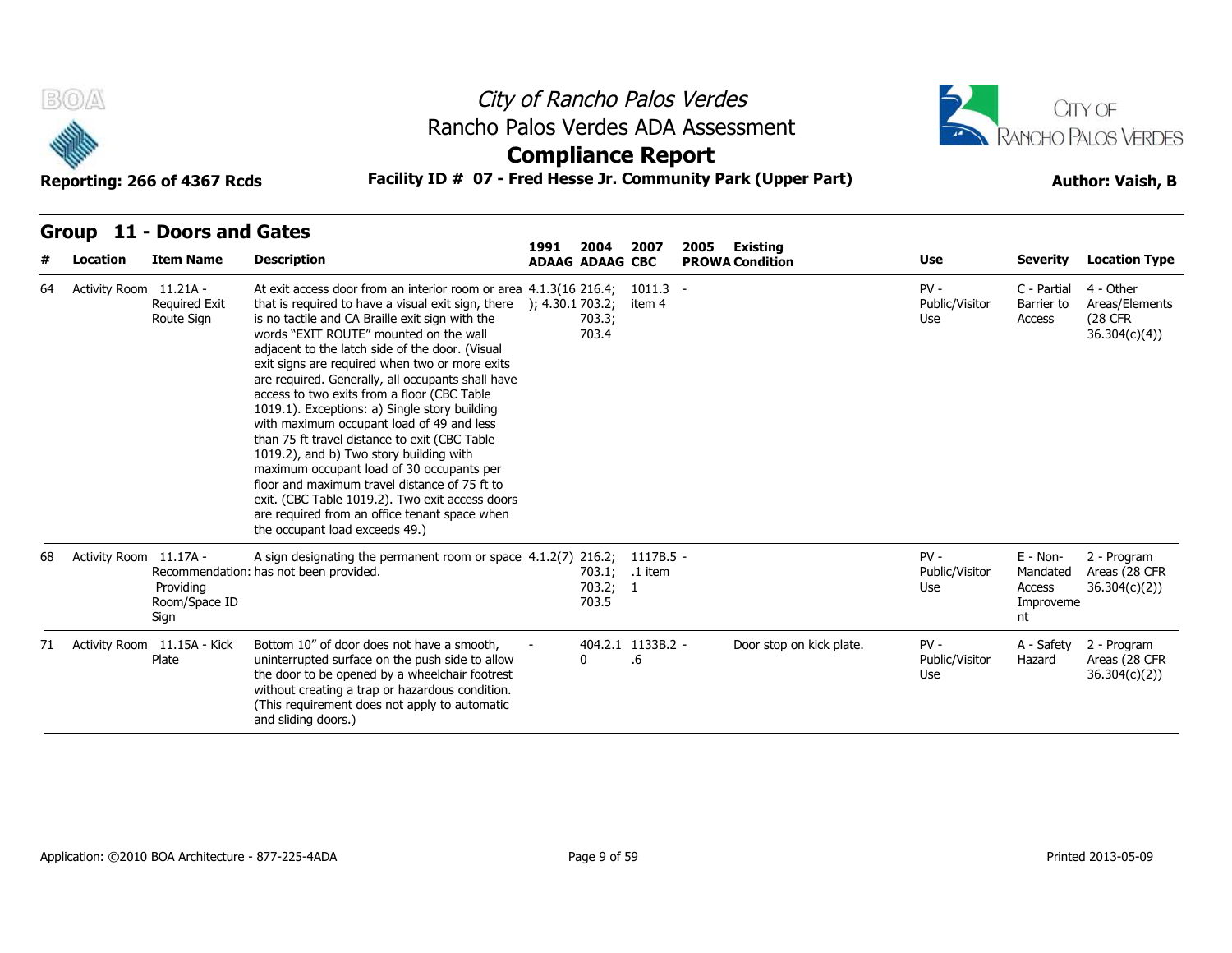



### **Compliance Report**

### **Reporting: 266 of 4367 Rcds Facility ID # 07 - Fred Hesse Jr. Community Park (Upper Part) Author: Vaish, B**

**1991** 

# **Group 11 - Doors and Gates**

|    | Location               | <b>Item Name</b>                                | <b>Description</b>                                                                                                                                                                                                                                                                                                                                                                                                                                                                                                                                                                                                                                                                                                                                                                                                                                                               | 1991 | 2004<br><b>ADAAG ADAAG CBC</b>      | 2007                 | Existing<br>2005<br><b>PROWA Condition</b>         | <b>Use</b>                      | <b>Severity</b>                                     | <b>Location Type</b>                                    |
|----|------------------------|-------------------------------------------------|----------------------------------------------------------------------------------------------------------------------------------------------------------------------------------------------------------------------------------------------------------------------------------------------------------------------------------------------------------------------------------------------------------------------------------------------------------------------------------------------------------------------------------------------------------------------------------------------------------------------------------------------------------------------------------------------------------------------------------------------------------------------------------------------------------------------------------------------------------------------------------|------|-------------------------------------|----------------------|----------------------------------------------------|---------------------------------|-----------------------------------------------------|---------------------------------------------------------|
| 72 | Activity Room 11.21A - | <b>Required Exit</b><br>Route Sign              | At exit access door from an interior room or area 4.1.3(16 216.4;<br>that is required to have a visual exit sign, there $\,$ ); 4.30.1703.2;<br>is no tactile and CA Braille exit sign with the<br>words "EXIT ROUTE" mounted on the wall<br>adjacent to the latch side of the door. (Visual<br>exit signs are required when two or more exits<br>are required. Generally, all occupants shall have<br>access to two exits from a floor (CBC Table<br>1019.1). Exceptions: a) Single story building<br>with maximum occupant load of 49 and less<br>than 75 ft travel distance to exit (CBC Table<br>1019.2), and b) Two story building with<br>maximum occupant load of 30 occupants per<br>floor and maximum travel distance of 75 ft to<br>exit. (CBC Table 1019.2). Two exit access doors<br>are required from an office tenant space when<br>the occupant load exceeds 49.) |      | 703.3;<br>703.4                     | $1011.3 -$<br>item 4 |                                                    | $PV -$<br>Public/Visitor<br>Use | C - Partial<br>Barrier to<br>Access                 | 4 - Other<br>Areas/Elements<br>(28 CFR)<br>36.304(c)(4) |
| 73 | Activity Room 11.17A - | Providing<br>Room/Space ID<br>Sign              | A sign designating the permanent room or space 4.1.2(7) 216.2;<br>Recommendation: has not been provided.                                                                                                                                                                                                                                                                                                                                                                                                                                                                                                                                                                                                                                                                                                                                                                         |      | 703.1; .1 item<br>703.2; 1<br>703.5 | 1117B.5 -            |                                                    | $PV -$<br>Public/Visitor<br>Use | $E - Non-$<br>Mandated<br>Access<br>Improveme<br>nt | 2 - Program<br>Areas (28 CFR<br>36.304(c)(2)            |
| 74 |                        | Activity Room 11.15B 04AG -<br>Vision Lights    | Door, gate, or adjacent sidelight, containing one -<br>or more vision lights, does not include at least<br>one vision light mounted with the bottom edge<br>of the glazed panel at 43" max AFF.<br>(Exception: Vision lights with the lowest part<br>more than 66" AFF.)                                                                                                                                                                                                                                                                                                                                                                                                                                                                                                                                                                                                         |      | $404.2.1 -$                         |                      | 48" high Vision light.<br>$\overline{\phantom{0}}$ | $PV -$<br>Public/Visitor<br>Use | $E - Non-$<br>Mandated<br>Access<br>Improveme<br>nt | 2 - Program<br>Areas (28 CFR<br>36.304(c)(2)            |
| 75 |                        | Activity Room 11.13A - Door<br>Operating Effort | The force required to operate door exceeds 5<br>Ibs. (Fire doors may have up to 15 lbs to achieve<br>positive latching).                                                                                                                                                                                                                                                                                                                                                                                                                                                                                                                                                                                                                                                                                                                                                         |      | 4.13.11 404.2.9 1133B.2 -           | .5                   | 10 LBF.                                            | $PV -$<br>Public/Visitor<br>Use | <b>or</b><br>Complete<br>Barrier to<br>Access       | B - Severe 2 - Program<br>Areas (28 CFR<br>36.304(c)(2) |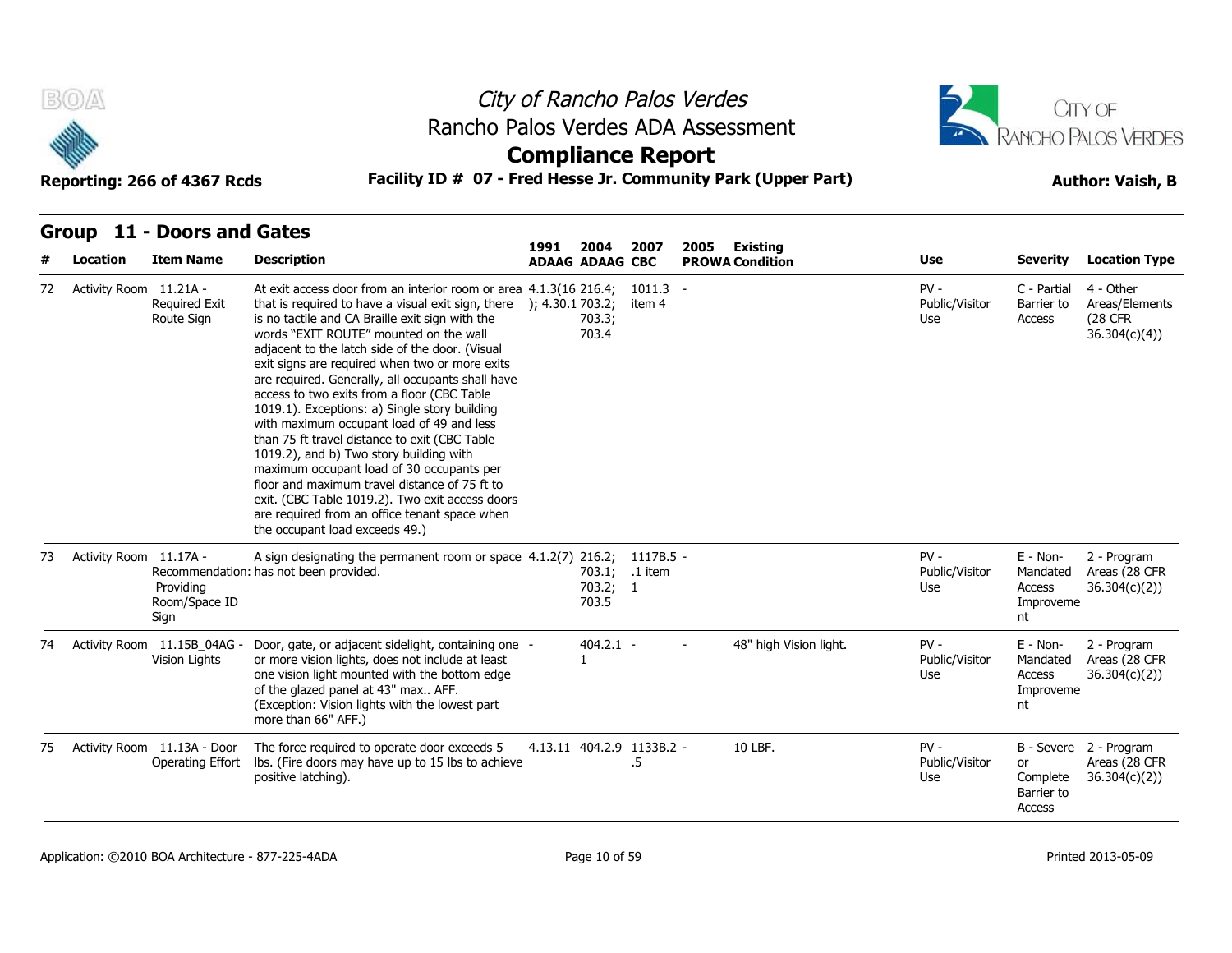

### City of Rancho Palos Verdes **Compliance Report** Rancho Palos Verdes ADA Assessment



**Group 11 - Doors and Gates**

|    | uvup                   | <b>DUUIS AIIU GALES</b>                          | 1991                                                                                                                                                                                                                                                                       | 2004   | 2007                                 | 2005                    | Existing                 |                           |                                              |                                                      |                                              |
|----|------------------------|--------------------------------------------------|----------------------------------------------------------------------------------------------------------------------------------------------------------------------------------------------------------------------------------------------------------------------------|--------|--------------------------------------|-------------------------|--------------------------|---------------------------|----------------------------------------------|------------------------------------------------------|----------------------------------------------|
|    | Location               | <b>Item Name</b>                                 | <b>Description</b>                                                                                                                                                                                                                                                         |        | <b>ADAAG ADAAG CBC</b>               |                         |                          | <b>PROWA Condition</b>    | <b>Use</b>                                   | Severity                                             | <b>Location Type</b>                         |
| 76 | Activity Room 11.13B - | Hardware<br>Operating Effort                     | The force required to activate handles, pulls,<br>latches, locks, and other operable parts of door<br>exceeds 5 lbs.                                                                                                                                                       | 4.27.4 | 309.4                                | 1117B.6 -<br>item 4     |                          | 10 LBF.                   | $PV -$<br>Public/Visitor<br>Use              | B - Severe<br>or<br>Complete<br>Barrier to<br>Access | 2 - Program<br>Areas (28 CFR<br>36.304(c)(2) |
| 78 | Storage                | $11.11 -$ Single-<br><b>Action Hardware</b>      | Handles, locks, and latches or other operative<br>devices are not operable with one hand and<br>without tight grasping, pinching, or twisting of<br>the wrist. (U-shaped handles, levers, and<br>push/pull type mechanisms are acceptable<br>designs.)                     | 4.13.9 | 404.2.7; .5.2<br>Advisory<br>404.2.7 | 309.4; 1133B.2 -        |                          | Twist type lock and knob. | $MS -$<br>Maintenance<br>and Storage<br>Only | C - Partial<br>Barrier to<br>Access                  | 2 - Program<br>Areas (28 CFR<br>36.304(c)(2) |
| 79 | Storage                | 11.15B 04AG<br>Vision Lights                     | Door, gate, or adjacent sidelight, containing one -<br>or more vision lights, does not include at least<br>one vision light mounted with the bottom edge<br>of the glazed panel at 43" max AFF.<br>(Exception: Vision lights with the lowest part<br>more than 66" AFF.)   |        | $404.2.1 -$                          |                         | $\overline{\phantom{0}}$ | 57" high Vision light.    | $MS -$<br>Maintenance<br>and Storage<br>Only | E - Non-<br>Mandated<br>Access<br>Improveme<br>nt    | 2 - Program<br>Areas (28 CFR<br>36.304(c)(2) |
| 80 | Storage                | 11.15A - Kick<br>Plate                           | Bottom 10" of door does not have a smooth,<br>uninterrupted surface on the push side to allow<br>the door to be opened by a wheelchair footrest<br>without creating a trap or hazardous condition.<br>(This requirement does not apply to automatic<br>and sliding doors.) |        | 0                                    | 404.2.1 1133B.2 -<br>.6 |                          | 7" to door grille.        | $MS -$<br>Maintenance<br>and Storage<br>Only | A - Safety<br>Hazard                                 | 2 - Program<br>Areas (28 CFR<br>36.304(c)(2) |
| 81 | Kitchen                | $11.17A -$<br>Providing<br>Room/Space ID<br>Sign | A sign designating the permanent room or space 4.1.2(7) 216.2;<br>Recommendation: has not been provided.                                                                                                                                                                   |        | 703.1;<br>703.2; 1<br>703.5          | $1117B.5 -$<br>.1 item  |                          |                           | EW - Employee<br>Work Area                   | E - Non-<br>Mandated<br>Access<br>Improveme<br>nt    | 2 - Program<br>Areas (28 CFR<br>36.304(c)(2) |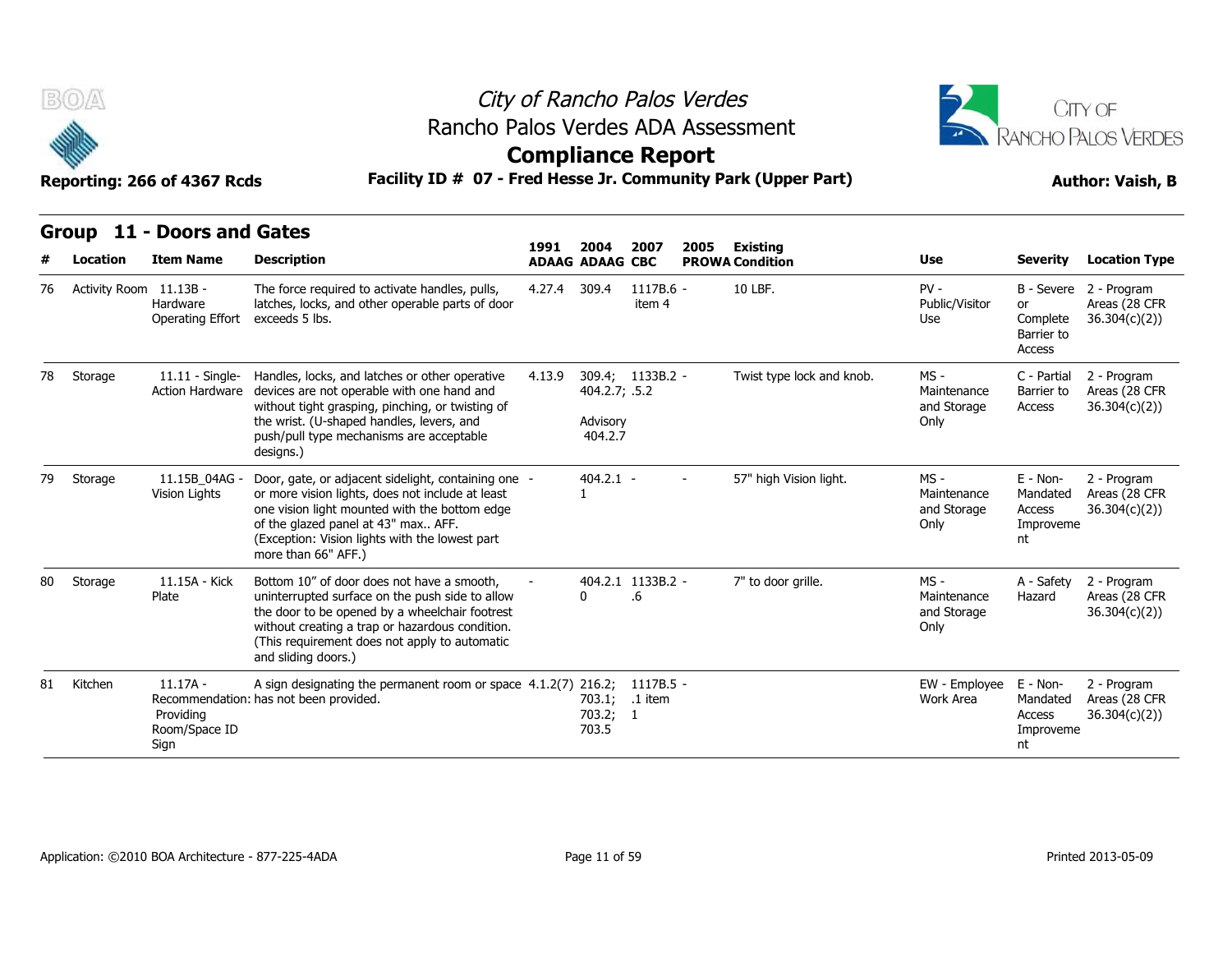

## City of Rancho Palos Verdes Rancho Palos Verdes ADA Assessment



### **Compliance Report**

|    | ul vup<br>$\mathbf{L}$ | <b>DUULS ALIU GALES</b>               |                                                                                                                                                                                                                                                                                                                                                                                                                                                                                                                                                                                                                                                                               | 1991    | 2004                                                        | 2007                            | 2005   | Existing                 |                            |                                                   |                                                         |
|----|------------------------|---------------------------------------|-------------------------------------------------------------------------------------------------------------------------------------------------------------------------------------------------------------------------------------------------------------------------------------------------------------------------------------------------------------------------------------------------------------------------------------------------------------------------------------------------------------------------------------------------------------------------------------------------------------------------------------------------------------------------------|---------|-------------------------------------------------------------|---------------------------------|--------|--------------------------|----------------------------|---------------------------------------------------|---------------------------------------------------------|
|    | Location               | <b>Item Name</b>                      | <b>Description</b>                                                                                                                                                                                                                                                                                                                                                                                                                                                                                                                                                                                                                                                            |         | <b>ADAAG ADAAG CBC</b>                                      |                                 |        | <b>PROWA Condition</b>   | Use                        | <b>Severity</b>                                   | <b>Location Type</b>                                    |
| 82 | Kitchen                | 11.15A - Kick<br>Plate                | Bottom 10" of door does not have a smooth,<br>uninterrupted surface on the push side to allow<br>the door to be opened by a wheelchair footrest<br>without creating a trap or hazardous condition.<br>(This requirement does not apply to automatic<br>and sliding doors.)                                                                                                                                                                                                                                                                                                                                                                                                    |         | 0                                                           | 404.2.1 1133B.2 -<br>.6         |        | Door stop on kick plate. | EW - Employee<br>Work Area | A - Safety<br>Hazard                              | 2 - Program<br>Areas (28 CFR<br>36.304(c)(2))           |
| 83 | Kitchen                | 11.06A - Door<br>Maneuvering<br>Space | Door that is not automatic or power-assisted<br>does not have compliant maneuvering space<br>relative to the direction of approach as shown in<br>CBC Fig. 11B-26. (Approach // Side // Width //<br>Depth) (Front // Pull // D + 24" * // 60") (Front<br>// Push // D + 0" ** // 48") (Latch // Pull // D +<br>24" // 60") (Latch // Push // D + 24" // 44"<br>***) (Hinge // Pull // D + 36" // 60") (Hinge //<br>Push // 54" **** // 44" *****) (* D + 18" at<br>interior doors.) (** $D + 12$ " if door has both a<br>latch and a closer.) (*** 48" if door has closer.)<br>(**** Measured from latch toward hinge.)<br>(***** 48" if door has both a latch and a closer.) | Fig. 25 | 1; Tab. .4.2<br>404.2.4. Fig.<br>1; Fig. 11B-26<br>404.2.4. | 4.13.6; 404.2.4. 1133B.2 -      |        | 4" pull side.            | EW - Employee<br>Work Area | C - Partial<br>Barrier to<br>Access               | 2 - Program<br>Areas (28 CFR<br>36.304(c)(2)            |
| 84 | Kitchen                | 11.13A - Door<br>Operating Effort     | The force required to operate door exceeds 5<br>Ibs. (Fire doors may have up to 15 lbs to achieve<br>positive latching).                                                                                                                                                                                                                                                                                                                                                                                                                                                                                                                                                      |         |                                                             | 4.13.11 404.2.9 1133B.2 -<br>.5 |        | 10 LBF.                  | EW - Employee<br>Work Area | or<br>Complete<br>Barrier to<br>Access            | B - Severe 2 - Program<br>Areas (28 CFR<br>36.304(c)(2) |
| 85 | Kitchen                | 11.15B_04AG -<br>Vision Lights        | Door, gate, or adjacent sidelight, containing one -<br>or more vision lights, does not include at least<br>one vision light mounted with the bottom edge<br>of the glazed panel at 43" max AFF.<br>(Exception: Vision lights with the lowest part)<br>more than 66" AFF.)                                                                                                                                                                                                                                                                                                                                                                                                     |         | $404.2.1 -$                                                 |                                 | $\sim$ | 48" high Vision light.   | EW - Employee<br>Work Area | E - Non-<br>Mandated<br>Access<br>Improveme<br>nt | 2 - Program<br>Areas (28 CFR<br>36.304(c)(2)            |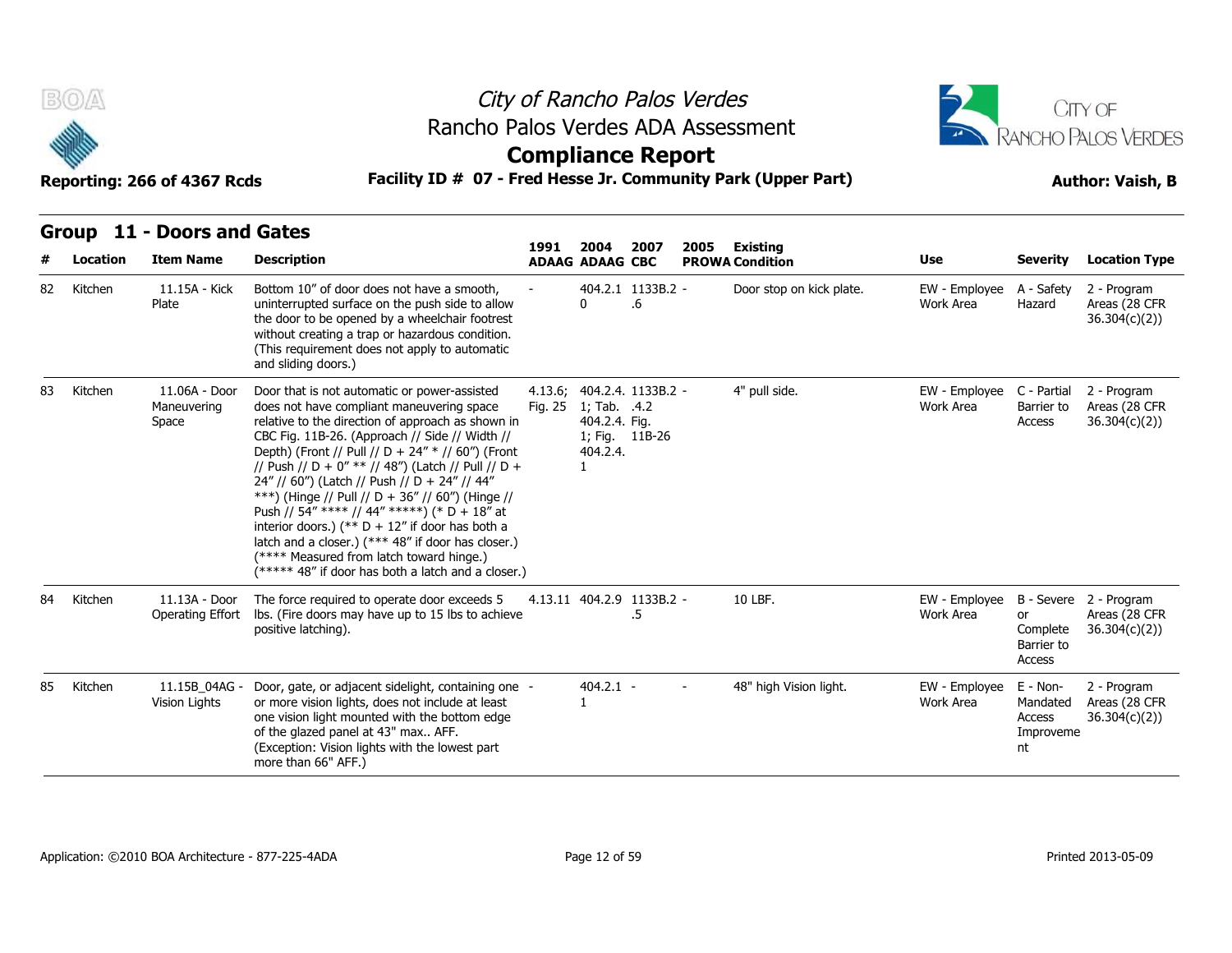

## City of Rancho Palos Verdes Rancho Palos Verdes ADA Assessment



### **Compliance Report**

|    | BOA<br>City of Rancho Palos Verdes<br>Rancho Palos Verdes ADA Assessment<br><b>Compliance Report</b><br>Facility ID # 07 - Fred Hesse Jr. Community Park (Upper Part)<br>Reporting: 266 of 4367 Rcds |                                                  |                                                                                                                                                                                                                                                                                                                                                                                                                                                                                                                                                                                                                                                                               |                    |                                                                             |                                 |      |                                           | CITY OF<br>RANCHO PALOS VERDES<br><b>Author: Vaish, B</b> |                                                   |                                                          |  |
|----|------------------------------------------------------------------------------------------------------------------------------------------------------------------------------------------------------|--------------------------------------------------|-------------------------------------------------------------------------------------------------------------------------------------------------------------------------------------------------------------------------------------------------------------------------------------------------------------------------------------------------------------------------------------------------------------------------------------------------------------------------------------------------------------------------------------------------------------------------------------------------------------------------------------------------------------------------------|--------------------|-----------------------------------------------------------------------------|---------------------------------|------|-------------------------------------------|-----------------------------------------------------------|---------------------------------------------------|----------------------------------------------------------|--|
|    | Location                                                                                                                                                                                             | Group 11 - Doors and Gates<br><b>Item Name</b>   | <b>Description</b>                                                                                                                                                                                                                                                                                                                                                                                                                                                                                                                                                                                                                                                            | 1991               | 2004<br><b>ADAAG ADAAG CBC</b>                                              | 2007                            | 2005 | <b>Existing</b><br><b>PROWA Condition</b> | Use                                                       | <b>Severity</b>                                   | <b>Location Type</b>                                     |  |
| 91 | Kitchen                                                                                                                                                                                              | 11.13A - Door<br>Operating Effort                | The force required to operate door exceeds 5<br>Ibs. (Fire doors may have up to 15 lbs to achieve<br>positive latching).                                                                                                                                                                                                                                                                                                                                                                                                                                                                                                                                                      |                    |                                                                             | 4.13.11 404.2.9 1133B.2 -<br>.5 |      | 10 LBF.                                   | EW - Employee<br>Work Area                                | or<br>Complete<br>Barrier to<br>Access            | B - Severe 2 - Program<br>Areas (28 CFR<br>36.304(c)(2)) |  |
| 92 | Kitchen                                                                                                                                                                                              | 11.15B 04AG -<br>Vision Lights                   | Door, gate, or adjacent sidelight, containing one -<br>or more vision lights, does not include at least<br>one vision light mounted with the bottom edge<br>of the glazed panel at 43" max AFF.<br>(Exception: Vision lights with the lowest part<br>more than 66" AFF.)                                                                                                                                                                                                                                                                                                                                                                                                      |                    | $404.2.1 -$<br>1                                                            |                                 |      | 48 1/2" high Vision light.                | EW - Employee<br>Work Area                                | or<br>Complete<br>Barrier to<br>Access            | B - Severe 2 - Program<br>Areas (28 CFR<br>36.304(c)(2)) |  |
| 93 | Kitchen                                                                                                                                                                                              | $11.17A -$<br>Providing<br>Room/Space ID<br>Sign | A sign designating the permanent room or space $4.1.2(7)$ 216.2;<br>Recommendation: has not been provided.                                                                                                                                                                                                                                                                                                                                                                                                                                                                                                                                                                    |                    | 703.1;<br>703.2; 1<br>703.5                                                 | 1117B.5 -<br>.1 item            |      |                                           | EW - Employee<br>Work Area                                | E - Non-<br>Mandated<br>Access<br>Improveme<br>nt | 2 - Program<br>Areas (28 CFR<br>36.304(c)(2))            |  |
| 94 | Kitchen                                                                                                                                                                                              | 11.06A - Door<br>Maneuvering<br>Space            | Door that is not automatic or power-assisted<br>does not have compliant maneuvering space<br>relative to the direction of approach as shown in<br>CBC Fig. 11B-26. (Approach // Side // Width //<br>Depth) (Front // Pull // D + 24" * // 60") (Front<br>// Push // D + 0" ** // 48") (Latch // Pull // D +<br>24" // 60") (Latch // Push // D + 24" // 44"<br>***) (Hinge // Pull // D + 36" // 60") (Hinge //<br>Push // 54" **** // 44" *****) (* D + 18" at<br>interior doors.) (** $D + 12$ " if door has both a<br>latch and a closer.) (*** 48" if door has closer.)<br>(**** Measured from latch toward hinge.)<br>(***** 48" if door has both a latch and a closer.) | 4.13.6;<br>Fig. 25 | 1; Tab. .4.2<br>404.2.4. Fig.<br>1; Fig. 11B-26<br>404.2.4.<br>$\mathbf{1}$ | 404.2.4. 1133B.2 -              |      | 10" push side.                            | EW - Employee<br>Work Area                                | C - Partial<br>Barrier to<br>Access               | 2 - Program<br>Areas (28 CFR<br>36.304(c)(2)             |  |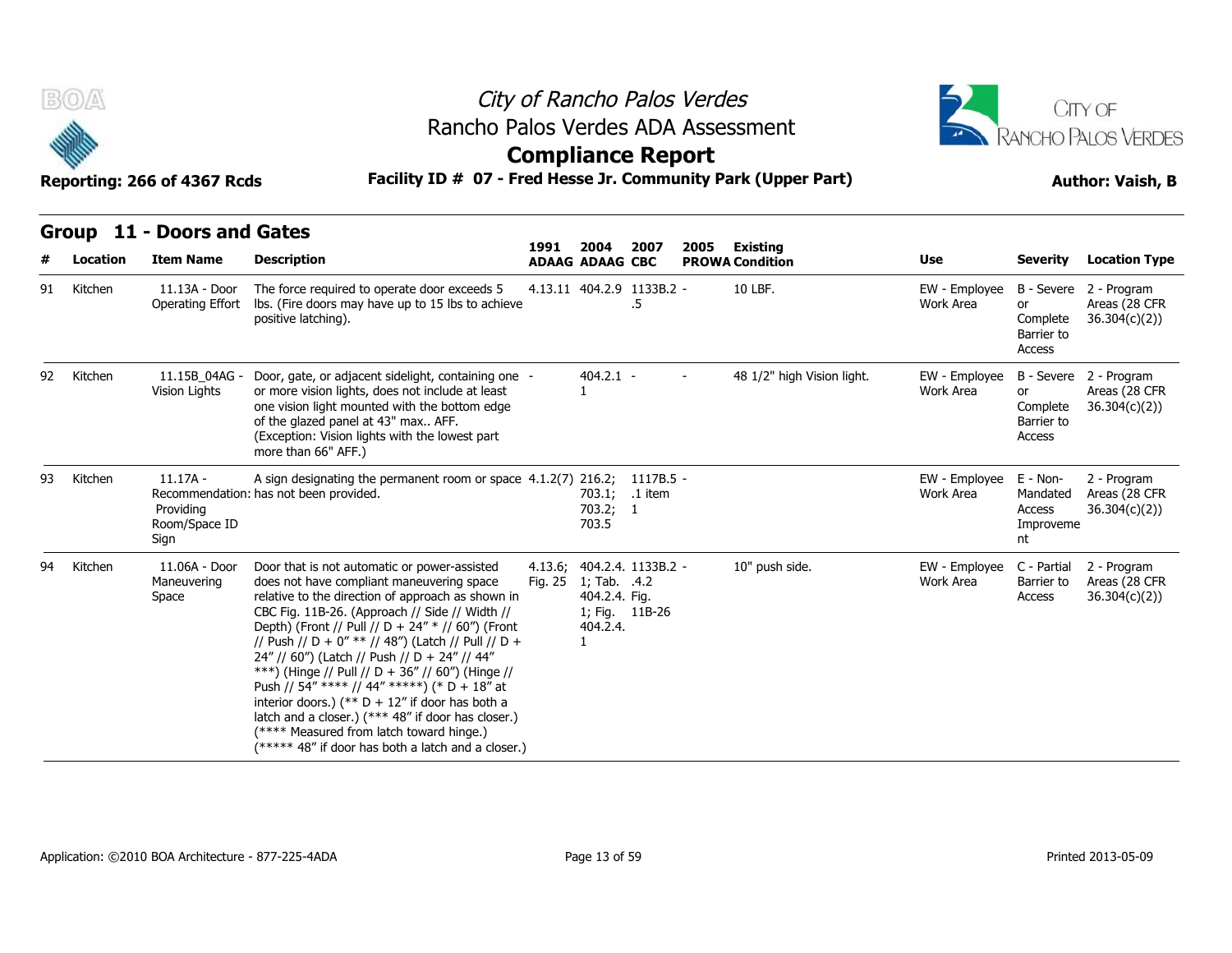

## City of Rancho Palos Verdes Rancho Palos Verdes ADA Assessment



### **Compliance Report**

| B(0)          | City of Rancho Palos Verdes<br>Rancho Palos Verdes ADA Assessment<br><b>Compliance Report</b><br>Facility ID # 07 - Fred Hesse Jr. Community Park (Upper Part)<br>Reporting: 266 of 4367 Rcds |                                                                                                                                                                                                                                                                                                                                                                                                                                                                                                                                                                                                                                                                               |                    |                                                                             |                         |      |                                             | CITY OF<br>RANCHO PALOS VERDES<br><b>Author: Vaish, B</b> |                                        |                                                          |  |
|---------------|-----------------------------------------------------------------------------------------------------------------------------------------------------------------------------------------------|-------------------------------------------------------------------------------------------------------------------------------------------------------------------------------------------------------------------------------------------------------------------------------------------------------------------------------------------------------------------------------------------------------------------------------------------------------------------------------------------------------------------------------------------------------------------------------------------------------------------------------------------------------------------------------|--------------------|-----------------------------------------------------------------------------|-------------------------|------|---------------------------------------------|-----------------------------------------------------------|----------------------------------------|----------------------------------------------------------|--|
| Location      | Group 11 - Doors and Gates<br><b>Item Name</b>                                                                                                                                                | <b>Description</b>                                                                                                                                                                                                                                                                                                                                                                                                                                                                                                                                                                                                                                                            | 1991               | 2004<br><b>ADAAG ADAAG CBC</b>                                              | 2007                    | 2005 | <b>Existing</b><br><b>PROWA Condition</b>   | Use                                                       | <b>Severity</b>                        | <b>Location Type</b>                                     |  |
| 100 Classroom | 11.13A - Door<br>Operating Effort                                                                                                                                                             | The force required to operate door exceeds 5<br>Ibs. (Fire doors may have up to 15 lbs to achieve<br>positive latching).                                                                                                                                                                                                                                                                                                                                                                                                                                                                                                                                                      |                    | 4.13.11 404.2.9 1133B.2 -                                                   | .5                      |      | 7 LBF Operating effort                      | $PV -$<br>Public/Visitor<br>Use                           | or<br>Complete<br>Barrier to<br>Access | B - Severe 2 - Program<br>Areas (28 CFR<br>36.304(c)(2)) |  |
| 101 Classroom | <b>Action Hardware</b>                                                                                                                                                                        | 11.11 - Single- Handles, locks, and latches or other operative<br>devices are not operable with one hand and<br>without tight grasping, pinching, or twisting of<br>the wrist. (U-shaped handles, levers, and<br>push/pull type mechanisms are acceptable<br>designs.)                                                                                                                                                                                                                                                                                                                                                                                                        | 4.13.9             | 404.2.7; .5.2<br>Advisory<br>404.2.7                                        | 309.4; 1133B.2 -        |      | Non-compliant hardware for<br>closet doors. | $PV -$<br>Public/Visitor<br>Use                           | C - Partial<br>Barrier to<br>Access    | 2 - Program<br>Areas (28 CFR<br>36.304(c)(2))            |  |
| 109 Classroom | 11.06A - Door<br>Maneuvering<br>Space                                                                                                                                                         | Door that is not automatic or power-assisted<br>does not have compliant maneuvering space<br>relative to the direction of approach as shown in<br>CBC Fig. 11B-26. (Approach // Side // Width //<br>Depth) (Front // Pull // D + 24" * // 60") (Front<br>// Push // D + 0" ** // 48") (Latch // Pull // D +<br>24" // 60") (Latch // Push // D + 24" // 44"<br>***) (Hinge // Pull // D + 36" // 60") (Hinge //<br>Push // 54" **** // 44" *****) (* D + 18" at<br>interior doors.) (** $D + 12$ " if door has both a<br>latch and a closer.) (*** 48" if door has closer.)<br>(**** Measured from latch toward hinge.)<br>(***** 48" if door has both a latch and a closer.) | 4.13.6;<br>Fig. 25 | 1; Tab. .4.2<br>404.2.4. Fig.<br>1; Fig. 11B-26<br>404.2.4.<br>$\mathbf{1}$ | 404.2.4. 1133B.2 -      |      | 16 1/2" pull side to wall board.            | $PV -$<br>Public/Visitor<br>Use                           | C - Partial<br>Barrier to<br>Access    | 2 - Program<br>Areas (28 CFR<br>36.304(c)(2))            |  |
| 110 Classroom | 11.15A - Kick<br>Plate                                                                                                                                                                        | Bottom 10" of door does not have a smooth,<br>uninterrupted surface on the push side to allow<br>the door to be opened by a wheelchair footrest<br>without creating a trap or hazardous condition.<br>(This requirement does not apply to automatic<br>and sliding doors.)                                                                                                                                                                                                                                                                                                                                                                                                    |                    | 0                                                                           | 404.2.1 1133B.2 -<br>.6 |      | Door stop.                                  | $PV -$<br>Public/Visitor<br>Use                           | C - Partial<br>Barrier to<br>Access    | 2 - Program<br>Areas (28 CFR<br>36.304(c)(2)             |  |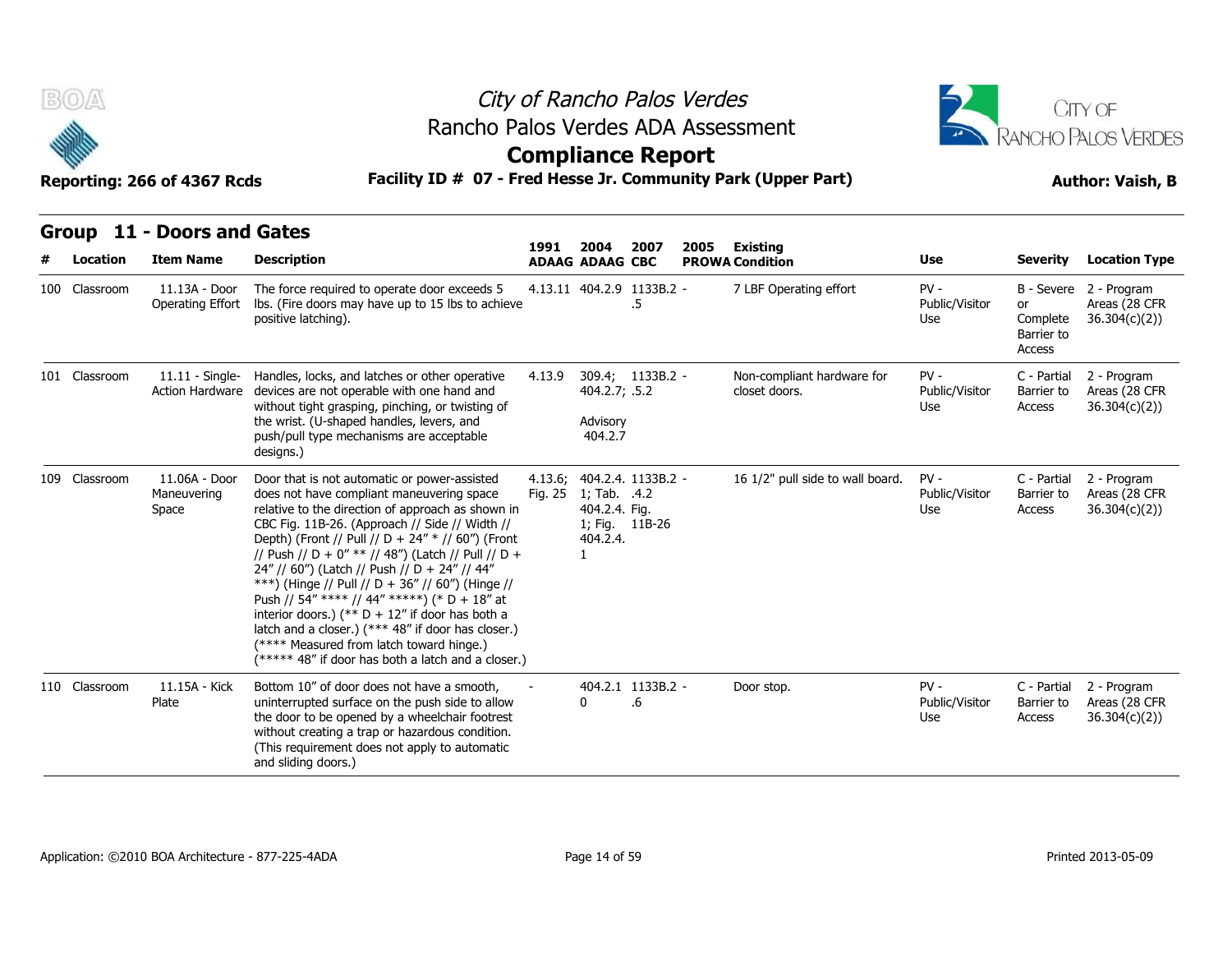



| אטא <i>נ</i> טכ <del>נ</del> וט טטאַ . געוווו |  |  |  |
|-----------------------------------------------|--|--|--|
|                                               |  |  |  |

| B(0)          | City of Rancho Palos Verdes<br>Rancho Palos Verdes ADA Assessment<br><b>Compliance Report</b><br>Facility ID # 07 - Fred Hesse Jr. Community Park (Upper Part)<br>Reporting: 266 of 4367 Rcds<br>Group 11 - Doors and Gates<br>1991<br>2004<br>2007<br>2005<br><b>Existing</b> |                                                                                                                                                                                                                                                                                                                                                                                                                                                                                                                                                                                                                                                                                                                                                                                                                                                                                   |  |                                     |                      |  | CITY OF<br><b>RANCHO PALOS VERDES</b><br><b>Author: Vaish, B</b> |                                 |                                                   |                                                                |
|---------------|--------------------------------------------------------------------------------------------------------------------------------------------------------------------------------------------------------------------------------------------------------------------------------|-----------------------------------------------------------------------------------------------------------------------------------------------------------------------------------------------------------------------------------------------------------------------------------------------------------------------------------------------------------------------------------------------------------------------------------------------------------------------------------------------------------------------------------------------------------------------------------------------------------------------------------------------------------------------------------------------------------------------------------------------------------------------------------------------------------------------------------------------------------------------------------|--|-------------------------------------|----------------------|--|------------------------------------------------------------------|---------------------------------|---------------------------------------------------|----------------------------------------------------------------|
| Location      | <b>Item Name</b>                                                                                                                                                                                                                                                               | <b>Description</b>                                                                                                                                                                                                                                                                                                                                                                                                                                                                                                                                                                                                                                                                                                                                                                                                                                                                |  | <b>ADAAG ADAAG CBC</b>              |                      |  | <b>PROWA Condition</b>                                           | <b>Use</b>                      | <b>Severity</b>                                   | <b>Location Type</b>                                           |
| 111 Classroom | $11.17A -$<br>Providing<br>Room/Space ID<br>Sign                                                                                                                                                                                                                               | A sign designating the permanent room or space 4.1.2(7) 216.2; 1117B.5 -<br>Recommendation: has not been provided.                                                                                                                                                                                                                                                                                                                                                                                                                                                                                                                                                                                                                                                                                                                                                                |  | 703.1; .1 item<br>703.2; 1<br>703.5 |                      |  |                                                                  | $PV -$<br>Public/Visitor<br>Use | E - Non-<br>Mandated<br>Access<br>Improveme<br>nt | 2 - Program<br>Areas (28 CFR<br>36.304(c)(2)                   |
| 112 Classroom | 11.13A - Door<br>Operating Effort                                                                                                                                                                                                                                              | The force required to operate door exceeds 5<br>Ibs. (Fire doors may have up to 15 lbs to achieve<br>positive latching).                                                                                                                                                                                                                                                                                                                                                                                                                                                                                                                                                                                                                                                                                                                                                          |  | 4.13.11 404.2.9 1133B.2 -           | .5                   |  | 7 LBF.                                                           | $PV -$<br>Public/Visitor<br>Use | or<br>Complete<br>Barrier to<br>Access            | B - Severe 2 - Program<br>Areas (28 CFR<br>36.304(c)(2)        |
| 113 Classroom | $11.21A -$<br><b>Required Exit</b><br>Route Sign                                                                                                                                                                                                                               | At exit access door from an interior room or area 4.1.3(16 216.4;<br>that is required to have a visual exit sign, there $\,$ ); 4.30.1 703.2;<br>is no tactile and CA Braille exit sign with the<br>words "EXIT ROUTE" mounted on the wall<br>adjacent to the latch side of the door. (Visual<br>exit signs are required when two or more exits<br>are required. Generally, all occupants shall have<br>access to two exits from a floor (CBC Table<br>1019.1). Exceptions: a) Single story building<br>with maximum occupant load of 49 and less<br>than 75 ft travel distance to exit (CBC Table<br>1019.2), and b) Two story building with<br>maximum occupant load of 30 occupants per<br>floor and maximum travel distance of 75 ft to<br>exit. (CBC Table 1019.2). Two exit access doors<br>are required from an office tenant space when<br>the occupant load exceeds 49.) |  | 703.3;<br>703.4                     | $1011.3 -$<br>item 4 |  |                                                                  | $PV -$<br>Public/Visitor<br>Use | C - Partial<br>Barrier to<br>Access               | 4 - Other<br>Areas/Elements<br><b>(28 CFR)</b><br>36.304(c)(4) |
| 114 Classroom | 11.13A - Door<br>Operating Effort                                                                                                                                                                                                                                              | The force required to operate door exceeds 5<br>lbs. (Fire doors may have up to 15 lbs to achieve<br>positive latching).                                                                                                                                                                                                                                                                                                                                                                                                                                                                                                                                                                                                                                                                                                                                                          |  | 4.13.11 404.2.9 1133B.2 -           | .5                   |  | 10 LBF.                                                          | $PV -$<br>Public/Visitor<br>Use | or<br>Complete<br>Barrier to<br>Access            | B - Severe 2 - Program<br>Areas (28 CFR<br>36.304(c)(2)        |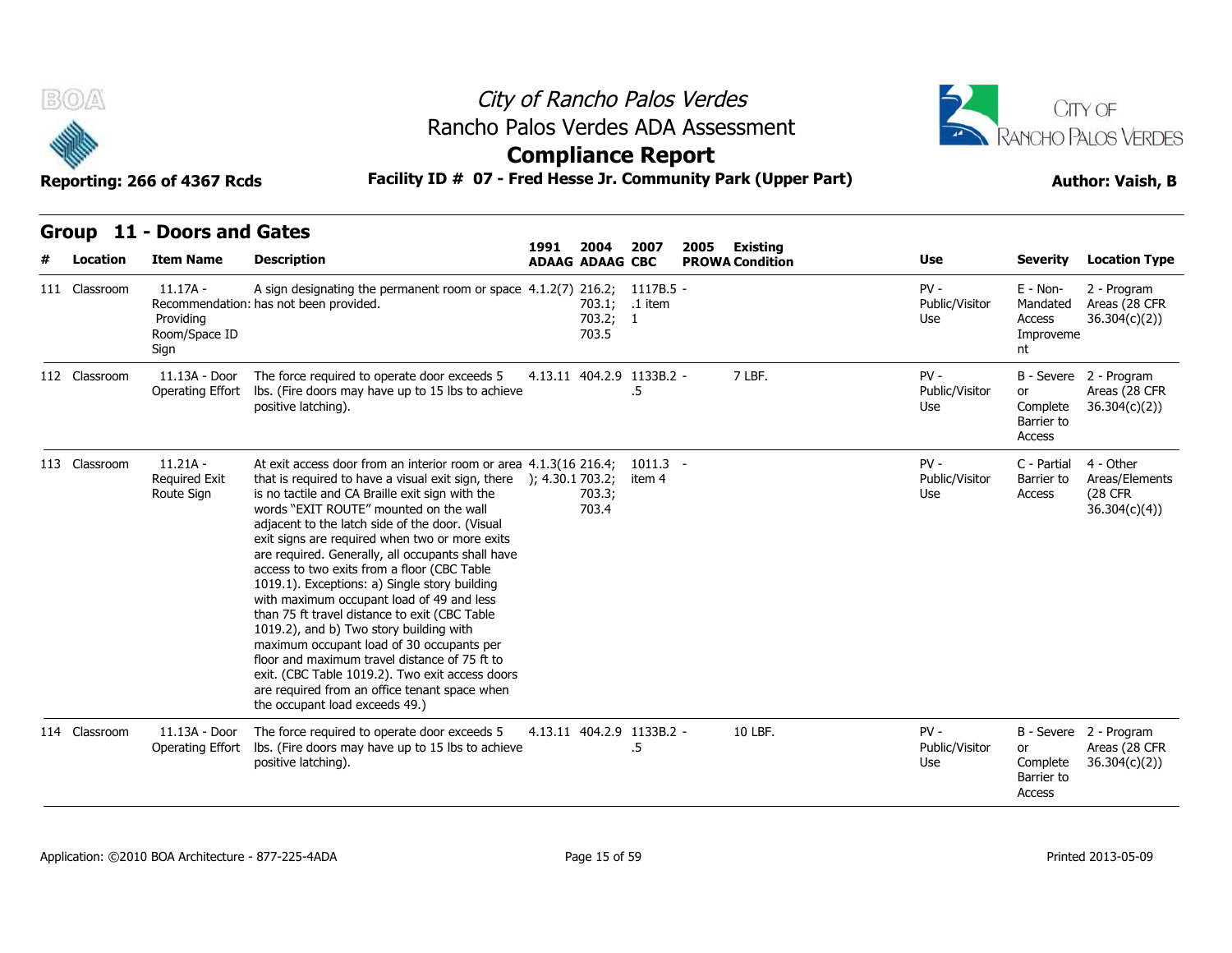

## City of Rancho Palos Verdes Rancho Palos Verdes ADA Assessment



| B(0)<br>City of Rancho Palos Verdes |                                                                                                                                 |                                                                                                                                                                                                                                                                                                                                                                                                                                                                                                                                                                                                                                                                               |                    |                                                                  |                         |      |                                    | CITY OF                         |                                                     |                                               |  |
|-------------------------------------|---------------------------------------------------------------------------------------------------------------------------------|-------------------------------------------------------------------------------------------------------------------------------------------------------------------------------------------------------------------------------------------------------------------------------------------------------------------------------------------------------------------------------------------------------------------------------------------------------------------------------------------------------------------------------------------------------------------------------------------------------------------------------------------------------------------------------|--------------------|------------------------------------------------------------------|-------------------------|------|------------------------------------|---------------------------------|-----------------------------------------------------|-----------------------------------------------|--|
|                                     | Rancho Palos Verdes ADA Assessment<br><b>Compliance Report</b><br>Facility ID # 07 - Fred Hesse Jr. Community Park (Upper Part) |                                                                                                                                                                                                                                                                                                                                                                                                                                                                                                                                                                                                                                                                               |                    |                                                                  |                         |      |                                    | RANCHO PALOS VERDES             |                                                     |                                               |  |
|                                     | Reporting: 266 of 4367 Rcds                                                                                                     |                                                                                                                                                                                                                                                                                                                                                                                                                                                                                                                                                                                                                                                                               |                    |                                                                  |                         |      |                                    | <b>Author: Vaish, B</b>         |                                                     |                                               |  |
| Location                            | Group 11 - Doors and Gates<br><b>Item Name</b>                                                                                  | <b>Description</b>                                                                                                                                                                                                                                                                                                                                                                                                                                                                                                                                                                                                                                                            | 1991               | 2004<br><b>ADAAG ADAAG CBC</b>                                   | 2007                    | 2005 | Existing<br><b>PROWA Condition</b> | Use                             | <b>Severity</b>                                     | <b>Location Type</b>                          |  |
| 115 Classroom                       | 11.15B_04AG -<br>Vision Lights                                                                                                  | Door, gate, or adjacent sidelight, containing one -<br>or more vision lights, does not include at least<br>one vision light mounted with the bottom edge<br>of the glazed panel at 43" max AFF.<br>(Exception: Vision lights with the lowest part<br>more than 66" AFF.)                                                                                                                                                                                                                                                                                                                                                                                                      |                    | $404.2.1 -$<br>$\mathbf{1}$                                      |                         |      | 48" high Vision light.             | $PV -$<br>Public/Visitor<br>Use | $E - Non-$<br>Mandated<br>Access<br>Improveme<br>nt | 2 - Program<br>Areas (28 CFR<br>36.304(c)(2)  |  |
| 116 Classroom                       | $11.17A -$<br>Providing<br>Room/Space ID<br>Sign                                                                                | A sign designating the permanent room or space 4.1.2(7) 216.2;<br>Recommendation: has not been provided.                                                                                                                                                                                                                                                                                                                                                                                                                                                                                                                                                                      |                    | 703.1;<br>703.2; 1<br>703.5                                      | $1117B.5 -$<br>.1 item  |      |                                    | $PV -$<br>Public/Visitor<br>Use | $E - Non-$<br>Mandated<br>Access<br>Improveme<br>nt | 2 - Program<br>Areas (28 CFR<br>36.304(c)(2)) |  |
| 117 Classroom                       | 11.06A - Door<br>Maneuvering<br>Space                                                                                           | Door that is not automatic or power-assisted<br>does not have compliant maneuvering space<br>relative to the direction of approach as shown in<br>CBC Fig. 11B-26. (Approach // Side // Width //<br>Depth) (Front // Pull // D + 24" * // 60") (Front<br>// Push // D + 0" ** // 48") (Latch // Pull // D +<br>24" // 60") (Latch // Push // D + 24" // 44"<br>***) (Hinge // Pull // D + 36" // 60") (Hinge //<br>Push // 54" **** // 44" *****) (* D + 18" at<br>interior doors.) (** $D + 12$ " if door has both a<br>latch and a closer.) (*** 48" if door has closer.)<br>(**** Measured from latch toward hinge.)<br>(***** 48" if door has both a latch and a closer.) | 4.13.6;<br>Fig. 25 | 1; Tab. .4.2<br>404.2.4. Fig.<br>1; Fig. 11B-26<br>404.2.4.<br>1 | 404.2.4. 1133B.2 -      |      | 2" pull side to wall board.        | $PV -$<br>Public/Visitor<br>Use | C - Partial<br>Barrier to<br>Access                 | 2 - Program<br>Areas (28 CFR<br>36.304(c)(2)  |  |
| 118 Classroom                       | 11.15A - Kick<br>Plate                                                                                                          | Bottom 10" of door does not have a smooth,<br>uninterrupted surface on the push side to allow<br>the door to be opened by a wheelchair footrest<br>without creating a trap or hazardous condition.<br>(This requirement does not apply to automatic<br>and sliding doors.)                                                                                                                                                                                                                                                                                                                                                                                                    |                    | <sup>0</sup>                                                     | 404.2.1 1133B.2 -<br>.6 |      | Door stop on kick plate.           | $PV -$<br>Public/Visitor<br>Use | A - Safety<br>Hazard                                | 2 - Program<br>Areas (28 CFR<br>36.304(c)(2)  |  |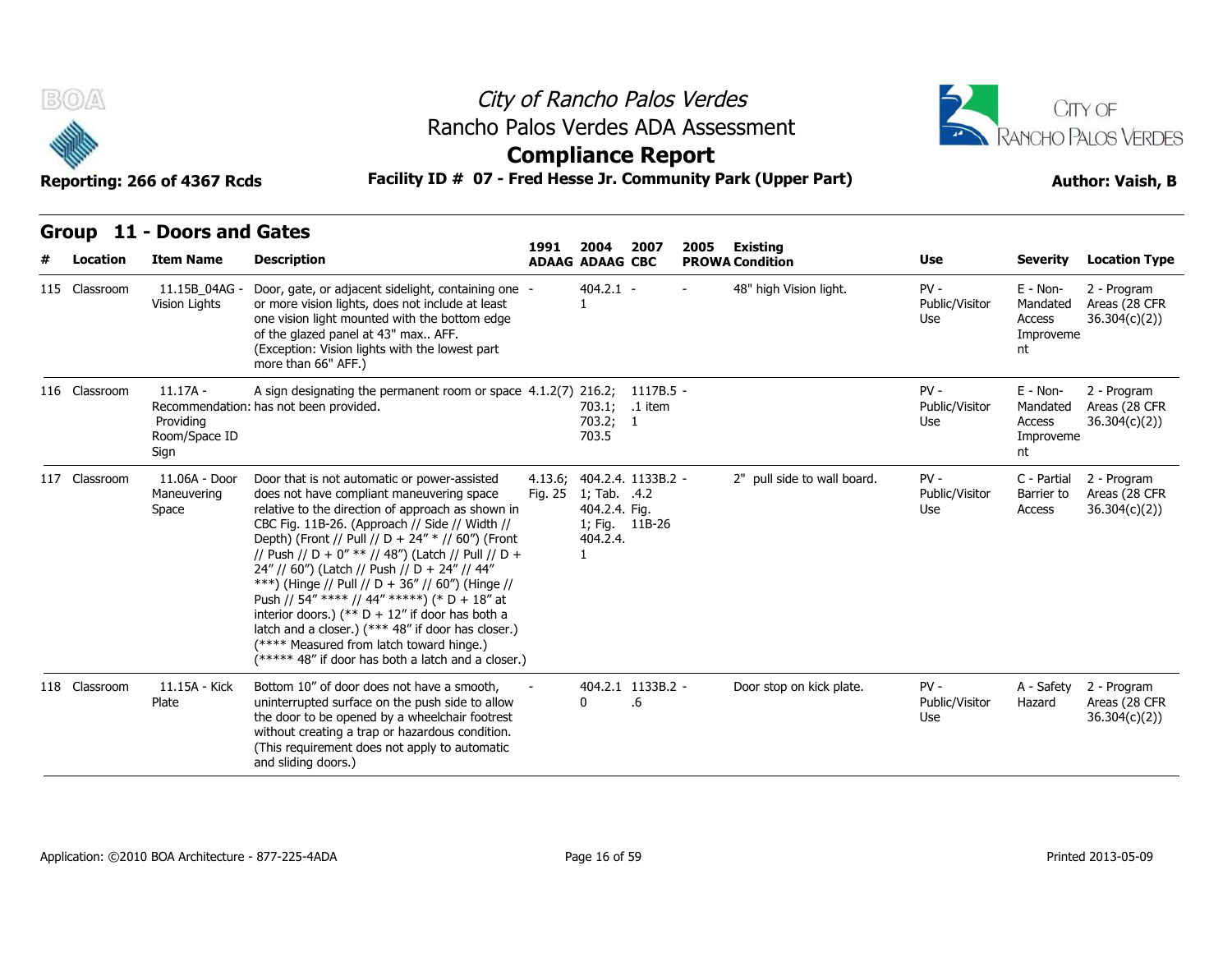



#### **Group 11 - Doors and Gates**

| B(0)         | Reporting: 266 of 4367 Rcds                      |                                                                                                                                                                                                                                                                            |      |                           | City of Rancho Palos Verdes<br><b>JITY OF</b><br>Rancho Palos Verdes ADA Assessment<br>RANCHO PALOS VERDES<br><b>Compliance Report</b><br>Facility ID # 07 - Fred Hesse Jr. Community Park (Upper Part)<br><b>Author: Vaish, B</b> |      |                          |                            |                                                   |                                                         |
|--------------|--------------------------------------------------|----------------------------------------------------------------------------------------------------------------------------------------------------------------------------------------------------------------------------------------------------------------------------|------|---------------------------|------------------------------------------------------------------------------------------------------------------------------------------------------------------------------------------------------------------------------------|------|--------------------------|----------------------------|---------------------------------------------------|---------------------------------------------------------|
| <b>Group</b> | 11 - Doors and Gates                             |                                                                                                                                                                                                                                                                            | 1991 | 2004                      | 2007                                                                                                                                                                                                                               | 2005 | <b>Existing</b>          |                            |                                                   |                                                         |
| Location     | <b>Item Name</b>                                 | <b>Description</b>                                                                                                                                                                                                                                                         |      | <b>ADAAG ADAAG CBC</b>    |                                                                                                                                                                                                                                    |      | <b>PROWA Condition</b>   | Use                        | <b>Severity</b>                                   | <b>Location Type</b>                                    |
| 119 Kitchen  | $11.17A -$<br>Providing<br>Room/Space ID<br>Sign | A sign designating the permanent room or space 4.1.2(7) 216.2;<br>Recommendation: has not been provided.                                                                                                                                                                   |      | 703.1;<br>703.2;<br>703.5 | 1117B.5 -<br>.1 item<br>- 1                                                                                                                                                                                                        |      |                          | EW - Employee<br>Work Area | E - Non-<br>Mandated<br>Access<br>Improveme<br>nt | 2 - Program<br>Areas (28 CFR<br>36.304(c)(2)            |
| 120 Kitchen  | 11.15A - Kick<br>Plate                           | Bottom 10" of door does not have a smooth,<br>uninterrupted surface on the push side to allow<br>the door to be opened by a wheelchair footrest<br>without creating a trap or hazardous condition.<br>(This requirement does not apply to automatic<br>and sliding doors.) |      | 0                         | 404.2.1 1133B.2 -<br>.6                                                                                                                                                                                                            |      | Door stop on kick plate. | EW - Employee<br>Work Area | A - Safety<br>Hazard                              | 2 - Program<br>Areas (28 CFR<br>36.304(c)(2)            |
| 121 Kitchen  | 11.15B 04AG -<br>Vision Lights                   | Door, gate, or adjacent sidelight, containing one -<br>or more vision lights, does not include at least<br>one vision light mounted with the bottom edge<br>of the glazed panel at 43" max AFF.<br>(Exception: Vision lights with the lowest part<br>more than 66" AFF.)   |      | $404.2.1 -$               |                                                                                                                                                                                                                                    |      | 48" high Vision light.   | EW - Employee<br>Work Area | E - Non-<br>Mandated<br>Access<br>Improveme<br>nt | 2 - Program<br>Areas (28 CFR<br>36.304(c)(2)            |
| 122 Kitchen  | 11.13A - Door<br>Operating Effort                | The force required to operate door exceeds 5<br>Ibs. (Fire doors may have up to 15 lbs to achieve<br>positive latching).                                                                                                                                                   |      | 4.13.11 404.2.9 1133B.2 - | .5                                                                                                                                                                                                                                 |      | 9 LBF.                   | EW - Employee<br>Work Area | or<br>Complete<br>Barrier to<br>Access            | B - Severe 2 - Program<br>Areas (28 CFR<br>36.304(c)(2) |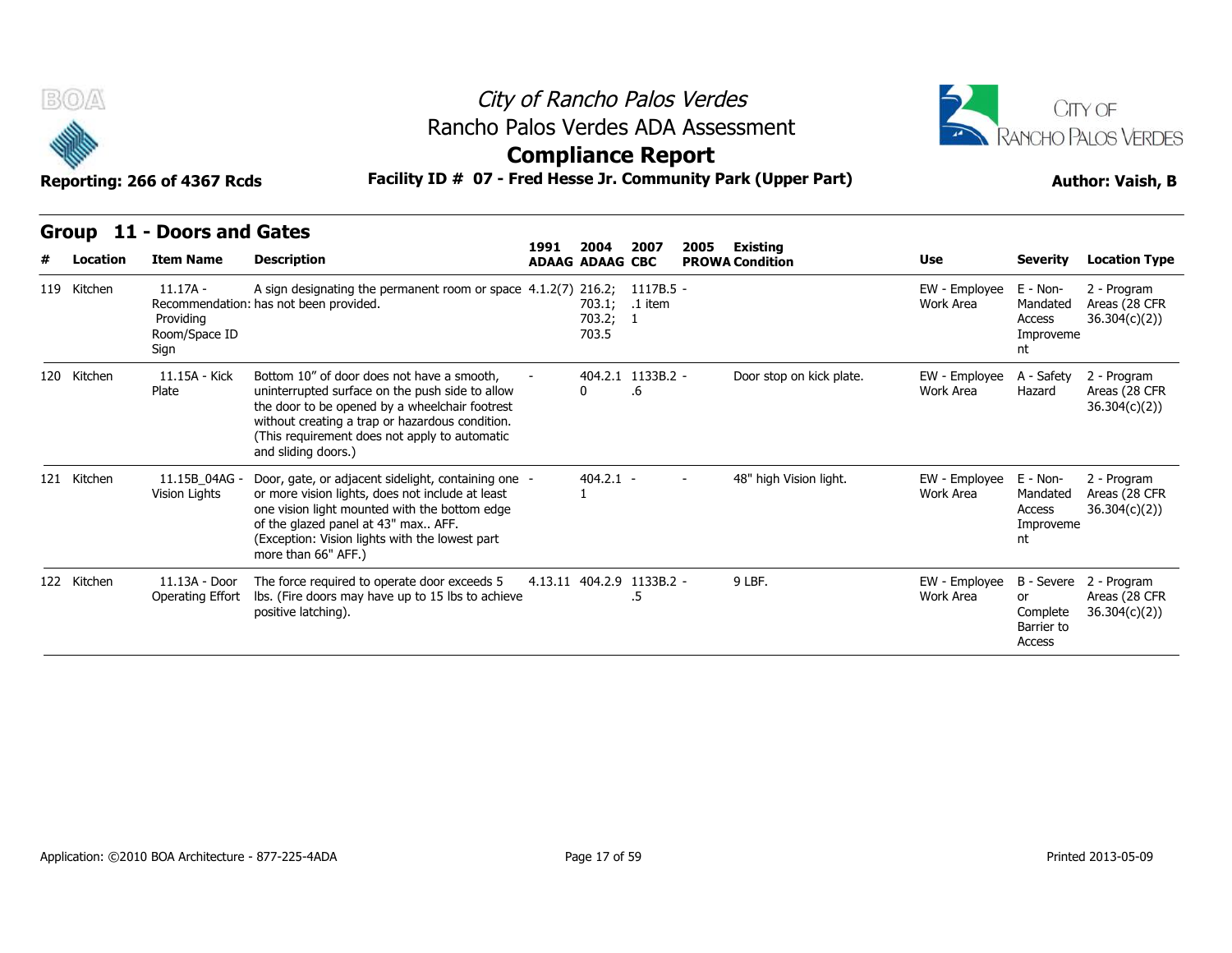



### **Compliance Report**

### **Reporting: 266 of 4367 Rcds Facility ID # 07 - Fred Hesse Jr. Community Park (Upper Part) Author: Vaish, B**

**Group 11 - Doors and Gates**

| # | Location      | <b>Item Name</b>                                 | <b>Description</b>                                                                                                                                                                                                                                                                                                                                                                                                                                                                                                                                                                                                                                                            | 1991    | 2004<br><b>ADAAG ADAAG CBC</b>            | 2007                                         | 2005 | <b>Existing</b><br><b>PROWA Condition</b> | Use                        | <b>Severity</b>                                      | <b>Location Type</b>                         |
|---|---------------|--------------------------------------------------|-------------------------------------------------------------------------------------------------------------------------------------------------------------------------------------------------------------------------------------------------------------------------------------------------------------------------------------------------------------------------------------------------------------------------------------------------------------------------------------------------------------------------------------------------------------------------------------------------------------------------------------------------------------------------------|---------|-------------------------------------------|----------------------------------------------|------|-------------------------------------------|----------------------------|------------------------------------------------------|----------------------------------------------|
|   | 123 Kitchen   | 11.06A - Door<br>Maneuvering<br>Space            | Door that is not automatic or power-assisted<br>does not have compliant maneuvering space<br>relative to the direction of approach as shown in<br>CBC Fig. 11B-26. (Approach // Side // Width //<br>Depth) (Front // Pull // D + 24" * // 60") (Front<br>// Push // D + 0" ** // 48") (Latch // Pull // D +<br>24" // 60") (Latch // Push // D + 24" // 44"<br>***) (Hinge // Pull // D + 36" // 60") (Hinge //<br>Push // 54" **** // 44" *****) (* D + 18" at<br>interior doors.) (** $D + 12$ " if door has both a<br>latch and a closer.) (*** 48" if door has closer.)<br>(**** Measured from latch toward hinge.)<br>(***** 48" if door has both a latch and a closer.) | Fig. 25 | 1; Tab. .4.2<br>404.2.4. Fig.<br>404.2.4. | 4.13.6; 404.2.4. 1133B.2 -<br>1; Fig. 11B-26 |      | 10" push side.                            | EW - Employee<br>Work Area | C - Partial<br>Barrier to<br>Access                  | 2 - Program<br>Areas (28 CFR<br>36.304(c)(2) |
|   | 131 Classroom | 11.13A - Door<br>Operating Effort                | The force required to operate door exceeds 5<br>Ibs. (Fire doors may have up to 15 lbs to achieve<br>positive latching).                                                                                                                                                                                                                                                                                                                                                                                                                                                                                                                                                      |         |                                           | 4.13.11 404.2.9 1133B.2 -<br>.5              |      | 10 LBF.                                   | EW - Employee<br>Work Area | B - Severe<br>or<br>Complete<br>Barrier to<br>Access | 2 - Program<br>Areas (28 CFR<br>36.304(c)(2) |
|   | 132 Classroom | $11.17A -$<br>Providing<br>Room/Space ID<br>Sign | A sign designating the permanent room or space 4.1.2(7) 216.2;<br>Recommendation: has not been provided.                                                                                                                                                                                                                                                                                                                                                                                                                                                                                                                                                                      |         | 703.2; 1<br>703.5                         | 1117B.5 -<br>703.1; .1 item                  |      |                                           | EW - Employee<br>Work Area | E - Non-<br>Mandated<br>Access<br>Improveme<br>nt    | 2 - Program<br>Areas (28 CFR<br>36.304(c)(2) |
|   | 133 Classroom | 11.15A - Kick<br>Plate                           | Bottom 10" of door does not have a smooth,<br>uninterrupted surface on the push side to allow<br>the door to be opened by a wheelchair footrest<br>without creating a trap or hazardous condition.<br>(This requirement does not apply to automatic<br>and sliding doors.)                                                                                                                                                                                                                                                                                                                                                                                                    |         | $\Omega$                                  | 404.2.1 1133B.2 -<br>.6                      |      | Door stop.                                | EW - Employee<br>Work Area | A - Safety<br>Hazard                                 | 2 - Program<br>Areas (28 CFR<br>36.304(c)(2) |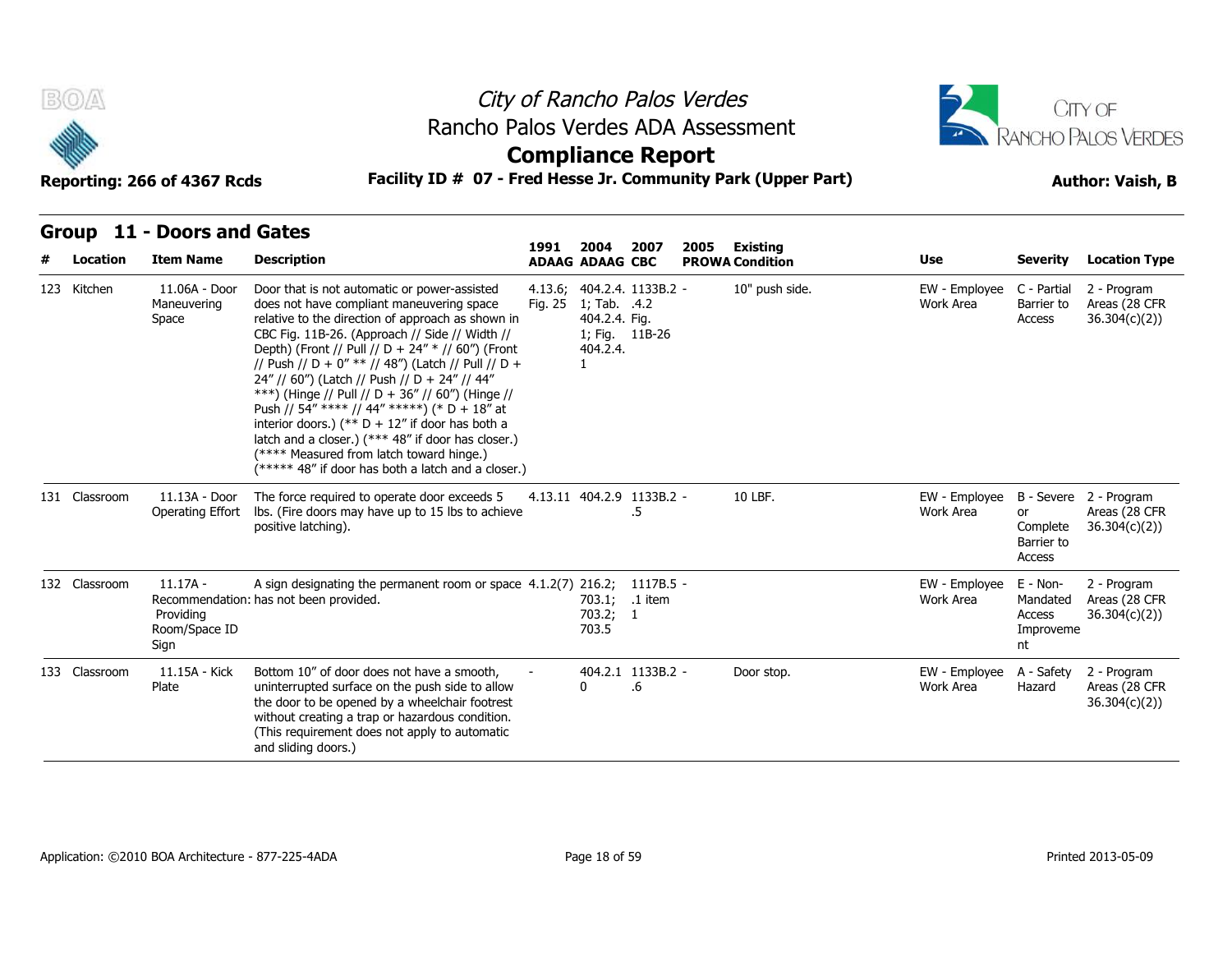



|  |  |  |  | Group 11 - Doors and Gates |
|--|--|--|--|----------------------------|
|--|--|--|--|----------------------------|

| City of Rancho Palos Verdes<br>B(0)<br>Rancho Palos Verdes ADA Assessment<br><b>Compliance Report</b><br>Facility ID # 07 - Fred Hesse Jr. Community Park (Upper Part)<br>Reporting: 266 of 4367 Rcds |                                                  |                                                                                                                                                                                                                                                                                                                                                                                                                                                                                                                                                                                                                                                                                                                                                                                                                                                                                   |        |                                | CITY OF<br>RANCHO PALOS VERDES<br><b>Author: Vaish, B</b> |      |                                           |                                 |                                                   |                                                                |
|-------------------------------------------------------------------------------------------------------------------------------------------------------------------------------------------------------|--------------------------------------------------|-----------------------------------------------------------------------------------------------------------------------------------------------------------------------------------------------------------------------------------------------------------------------------------------------------------------------------------------------------------------------------------------------------------------------------------------------------------------------------------------------------------------------------------------------------------------------------------------------------------------------------------------------------------------------------------------------------------------------------------------------------------------------------------------------------------------------------------------------------------------------------------|--------|--------------------------------|-----------------------------------------------------------|------|-------------------------------------------|---------------------------------|---------------------------------------------------|----------------------------------------------------------------|
|                                                                                                                                                                                                       | Group 11 - Doors and Gates                       |                                                                                                                                                                                                                                                                                                                                                                                                                                                                                                                                                                                                                                                                                                                                                                                                                                                                                   |        |                                |                                                           |      |                                           |                                 |                                                   |                                                                |
| Location                                                                                                                                                                                              | <b>Item Name</b>                                 | <b>Description</b>                                                                                                                                                                                                                                                                                                                                                                                                                                                                                                                                                                                                                                                                                                                                                                                                                                                                | 1991   | 2004<br><b>ADAAG ADAAG CBC</b> | 2007                                                      | 2005 | <b>Existing</b><br><b>PROWA Condition</b> | Use                             | <b>Severity</b>                                   | <b>Location Type</b>                                           |
| 134 Classroom                                                                                                                                                                                         | 11.15B 04AG -<br>Vision Lights                   | Door, gate, or adjacent sidelight, containing one -<br>or more vision lights, does not include at least<br>one vision light mounted with the bottom edge<br>of the glazed panel at 43" max AFF.<br>(Exception: Vision lights with the lowest part<br>more than 66" AFF.)                                                                                                                                                                                                                                                                                                                                                                                                                                                                                                                                                                                                          |        | $404.2.1 -$<br>$\mathbf{1}$    |                                                           |      | 48" high Vision light.                    | EW - Employee<br>Work Area      | E - Non-<br>Mandated<br>Access<br>Improveme<br>nt | 2 - Program<br>Areas (28 CFR<br>36.304(c)(2))                  |
| 135 Classroom                                                                                                                                                                                         | $11.21A -$<br><b>Required Exit</b><br>Route Sign | At exit access door from an interior room or area 4.1.3(16 216.4;<br>that is required to have a visual exit sign, there $\,$ ); 4.30.1 703.2;<br>is no tactile and CA Braille exit sign with the<br>words "EXIT ROUTE" mounted on the wall<br>adjacent to the latch side of the door. (Visual<br>exit signs are required when two or more exits<br>are required. Generally, all occupants shall have<br>access to two exits from a floor (CBC Table<br>1019.1). Exceptions: a) Single story building<br>with maximum occupant load of 49 and less<br>than 75 ft travel distance to exit (CBC Table<br>1019.2), and b) Two story building with<br>maximum occupant load of 30 occupants per<br>floor and maximum travel distance of 75 ft to<br>exit. (CBC Table 1019.2). Two exit access doors<br>are required from an office tenant space when<br>the occupant load exceeds 49.) |        | 703.3;<br>703.4                | $1011.3 -$<br>item 4                                      |      |                                           | $PV -$<br>Public/Visitor<br>Use | C - Partial<br>Barrier to<br>Access               | 4 - Other<br>Areas/Elements<br><b>(28 CFR)</b><br>36.304(c)(4) |
| 136 Classroom                                                                                                                                                                                         | $11.13B -$<br>Hardware<br>Operating Effort       | The force required to activate handles, pulls,<br>latches, locks, and other operable parts of door<br>exceeds 5 lbs.                                                                                                                                                                                                                                                                                                                                                                                                                                                                                                                                                                                                                                                                                                                                                              | 4.27.4 | 309.4                          | 1117B.6 -<br>item 4                                       |      |                                           | $PV -$<br>Public/Visitor<br>Use | or<br>Complete<br>Barrier to<br>Access            | B - Severe 2 - Program<br>Areas (28 CFR<br>36.304(c)(2)        |
| 137 Hallway                                                                                                                                                                                           | 11.13A - Door<br>Operating Effort                | The force required to operate door exceeds 5<br>Ibs. (Fire doors may have up to 15 lbs to achieve<br>positive latching).                                                                                                                                                                                                                                                                                                                                                                                                                                                                                                                                                                                                                                                                                                                                                          |        | 4.13.11 404.2.9 1133B.2 -      | .5                                                        |      | 7 LBF.                                    | $PV -$<br>Public/Visitor<br>Use | or<br>Complete<br>Barrier to<br>Access            | B - Severe 2 - Program<br>Areas (28 CFR<br>36.304(c)(2)        |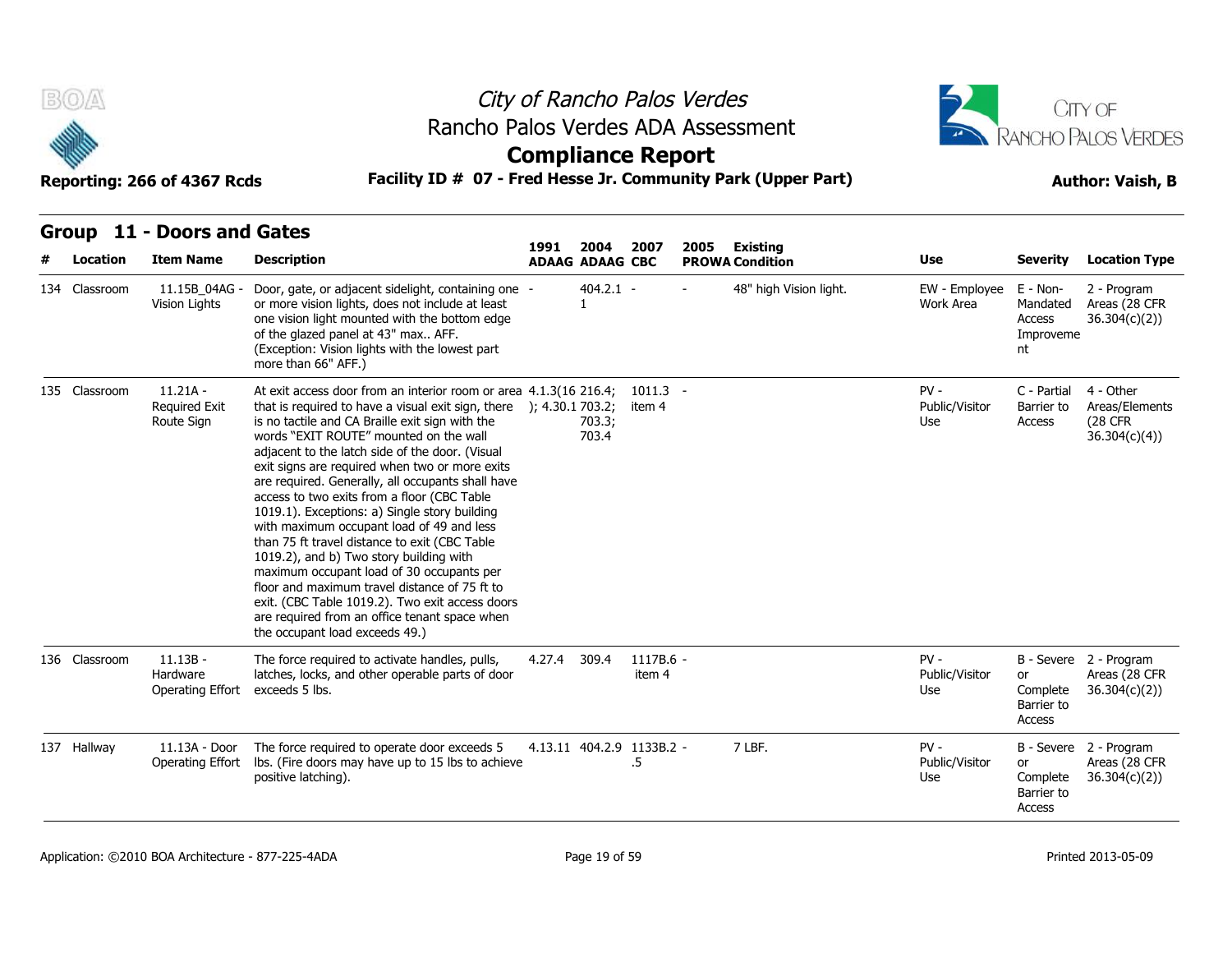

### City of Rancho Palos Verdes **Compliance Report** Rancho Palos Verdes ADA Assessment



|   | B(0)<br>Reporting: 266 of 4367 Rcds |                                                  |                                                                                                                                                                                                                                                                                                                                                                                                                                                                                                                                                                                                                                                                                                                                                                                                                                                             | City of Rancho Palos Verdes<br>Rancho Palos Verdes ADA Assessment<br><b>Compliance Report</b><br>Facility ID # 07 - Fred Hesse Jr. Community Park (Upper Part) |                                | <b>CITY OF</b><br>RANCHO PALOS VERDES<br><b>Author: Vaish, B</b> |      |                                           |                                 |                                               |                                                         |
|---|-------------------------------------|--------------------------------------------------|-------------------------------------------------------------------------------------------------------------------------------------------------------------------------------------------------------------------------------------------------------------------------------------------------------------------------------------------------------------------------------------------------------------------------------------------------------------------------------------------------------------------------------------------------------------------------------------------------------------------------------------------------------------------------------------------------------------------------------------------------------------------------------------------------------------------------------------------------------------|----------------------------------------------------------------------------------------------------------------------------------------------------------------|--------------------------------|------------------------------------------------------------------|------|-------------------------------------------|---------------------------------|-----------------------------------------------|---------------------------------------------------------|
| # | Location                            | Group 11 - Doors and Gates<br><b>Item Name</b>   | <b>Description</b>                                                                                                                                                                                                                                                                                                                                                                                                                                                                                                                                                                                                                                                                                                                                                                                                                                          | 1991                                                                                                                                                           | 2004<br><b>ADAAG ADAAG CBC</b> | 2007                                                             | 2005 | <b>Existing</b><br><b>PROWA Condition</b> | <b>Use</b>                      | <b>Severity</b>                               | <b>Location Type</b>                                    |
|   | 138 Hallway                         | $11.13B -$<br>Hardware<br>Operating Effort       | The force required to activate handles, pulls,<br>latches, locks, and other operable parts of door<br>exceeds 5 lbs.                                                                                                                                                                                                                                                                                                                                                                                                                                                                                                                                                                                                                                                                                                                                        | 4.27.4 309.4                                                                                                                                                   |                                | 1117B.6 -<br>item 4                                              |      | 7 LBF.                                    | $PV -$<br>Public/Visitor<br>Use | <b>or</b><br>Complete<br>Barrier to<br>Access | B - Severe 2 - Program<br>Areas (28 CFR<br>36.304(c)(2) |
|   | 139 Hallway                         | 11.15A - Kick<br>Plate                           | Bottom 10" of door does not have a smooth,<br>uninterrupted surface on the push side to allow<br>the door to be opened by a wheelchair footrest<br>without creating a trap or hazardous condition.<br>(This requirement does not apply to automatic<br>and sliding doors.)                                                                                                                                                                                                                                                                                                                                                                                                                                                                                                                                                                                  |                                                                                                                                                                | 0                              | 404.2.1 1133B.2 -<br>.6                                          |      | Door stop on kick plate.                  | $PV -$<br>Public/Visitor<br>Use | A - Safety<br>Hazard                          | 2 - Program<br>Areas (28 CFR<br>36.304(c)(2)            |
|   | 140 Hallway                         | $11.21A -$<br><b>Required Exit</b><br>Route Sign | At exit access door from an interior room or area 4.1.3(16 216.4;<br>that is required to have a visual exit sign, there<br>is no tactile and CA Braille exit sign with the<br>words "EXIT ROUTE" mounted on the wall<br>adjacent to the latch side of the door. (Visual<br>exit signs are required when two or more exits<br>are required. Generally, all occupants shall have<br>access to two exits from a floor (CBC Table<br>1019.1). Exceptions: a) Single story building<br>with maximum occupant load of 49 and less<br>than 75 ft travel distance to exit (CBC Table<br>1019.2), and b) Two story building with<br>maximum occupant load of 30 occupants per<br>floor and maximum travel distance of 75 ft to<br>exit. (CBC Table 1019.2). Two exit access doors<br>are required from an office tenant space when<br>the occupant load exceeds 49.) | ); 4.30.1 703.2;                                                                                                                                               | 703.3;<br>703.4                | $1011.3 -$<br>item 4                                             |      |                                           | $PV -$<br>Public/Visitor<br>Use | C - Partial<br>Barrier to<br>Access           | 4 - Other<br>Areas/Elements<br>(28 CFR<br>36.304(c)(4)  |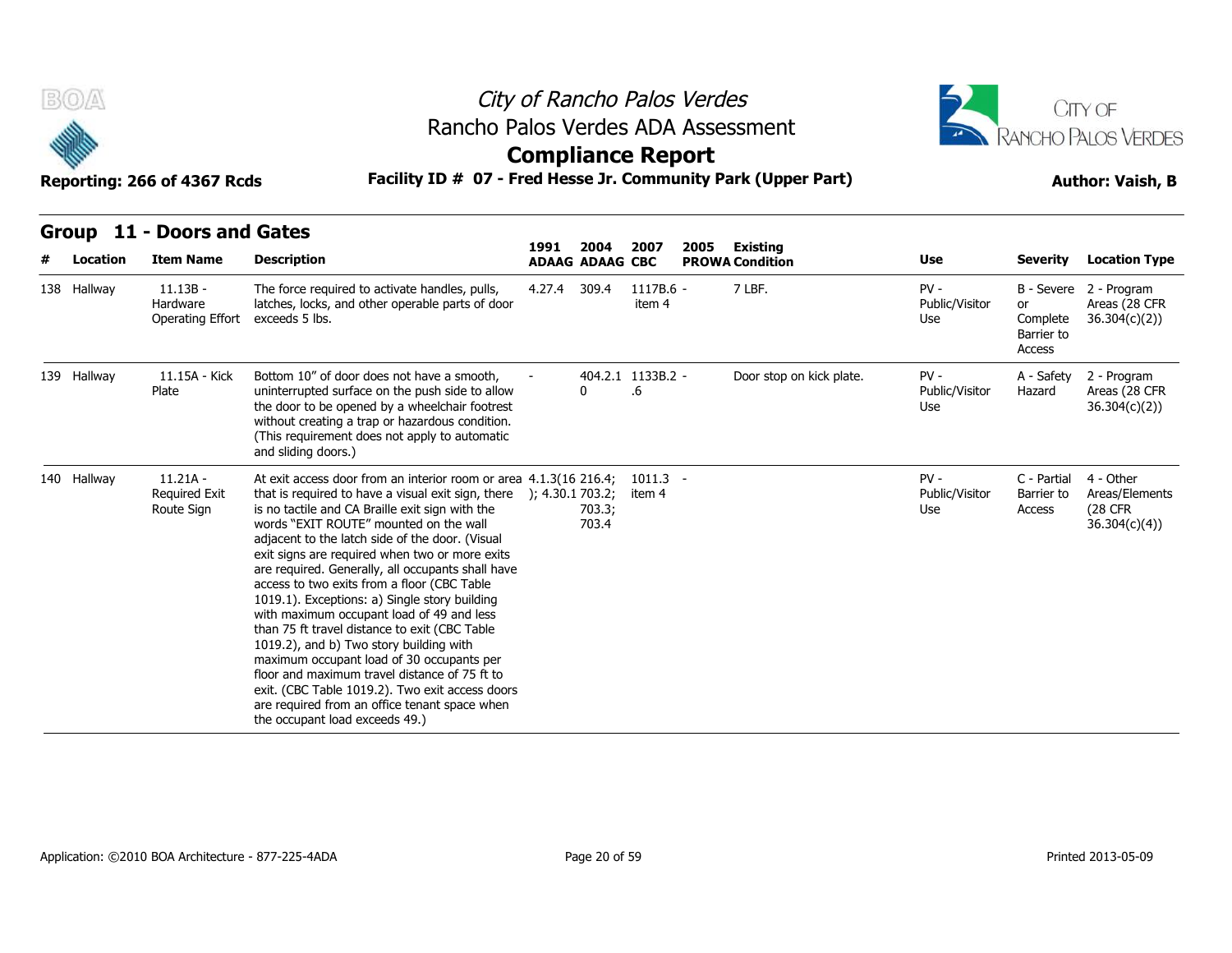



### **Compliance Report**

### **Reporting: 266 of 4367 Rcds Facility ID # 07 - Fred Hesse Jr. Community Park (Upper Part) Author: Vaish, B**

| Group 11 - Doors and Gates |
|----------------------------|

| Location               | <b>Item Name</b>                                 | <b>Description</b>                                                                                                                                                                                                                                                                                                                                                                                                                                                                                                                                                                                                                                                            | 1991    | 2004<br><b>ADAAG ADAAG CBC</b>            | 2007                                               | 2005 | Existing<br><b>PROWA Condition</b> | <b>Use</b>                                          | <b>Severity</b>                                     | <b>Location Type</b>                         |
|------------------------|--------------------------------------------------|-------------------------------------------------------------------------------------------------------------------------------------------------------------------------------------------------------------------------------------------------------------------------------------------------------------------------------------------------------------------------------------------------------------------------------------------------------------------------------------------------------------------------------------------------------------------------------------------------------------------------------------------------------------------------------|---------|-------------------------------------------|----------------------------------------------------|------|------------------------------------|-----------------------------------------------------|-----------------------------------------------------|----------------------------------------------|
| 141 Hallway            | 11.06A - Door<br>Maneuvering<br>Space            | Door that is not automatic or power-assisted<br>does not have compliant maneuvering space<br>relative to the direction of approach as shown in<br>CBC Fig. 11B-26. (Approach // Side // Width //<br>Depth) (Front // Pull // D + 24" * // 60") (Front<br>// Push // D + 0" ** // 48") (Latch // Pull // D +<br>24" // 60") (Latch // Push // D + 24" // 44"<br>***) (Hinge // Pull // D + 36" // 60") (Hinge //<br>Push // 54" **** // 44" *****) (* D + 18" at<br>interior doors.) (** $D + 12$ " if door has both a<br>latch and a closer.) (*** 48" if door has closer.)<br>(**** Measured from latch toward hinge.)<br>(***** 48" if door has both a latch and a closer.) | Fig. 25 | 1; Tab. .4.2<br>404.2.4. Fig.<br>404.2.4. | 4.13.6; 404.2.4. 1133B.2 -<br>1; Fig. 11B-26       |      | 12 1/4" pull side.                 | $PV -$<br>Public/Visitor<br>Use                     | C - Partial<br>Barrier to<br>Access                 | 2 - Program<br>Areas (28 CFR<br>36.304(c)(2) |
| 142 Hallway            | $11.17A -$<br>Providina<br>Room/Space ID<br>Sign | A sign designating the permanent room or space 4.1.2(7) 216.2; 1117B.5 -<br>Recommendation: has not been provided.                                                                                                                                                                                                                                                                                                                                                                                                                                                                                                                                                            |         | 703.2; 1<br>703.5                         | 703.1; .1 item                                     |      |                                    | $PV -$<br>Public/Visitor<br>Use                     | $E - Non-$<br>Mandated<br>Access<br>Improveme<br>nt | 2 - Program<br>Areas (28 CFR<br>36.304(c)(2) |
| 204 Janitors<br>Closet | 11.05A - Clear<br>Leaf Door                      | When the door is open 90 degrees, clear<br>Opening - Single- opening width is not at least 32" measured<br>between the face of the door and the doorstop<br>on the latch side.                                                                                                                                                                                                                                                                                                                                                                                                                                                                                                | 4.13.5  |                                           | 404.2.3 1133B.1 -<br>.1.1.1;<br>1133B.2<br>$\cdot$ |      | 30 1/2" wide.                      | $MS -$<br>Maintenance<br>and Storage<br>Only        | C - Partial<br>Barrier to<br>Access                 | 2 - Program<br>Areas (28 CFR<br>36.304(c)(2) |
| 205 Janitors<br>Closet | $11.17A -$<br>Providing<br>Room/Space ID<br>Sign | A sign designating the permanent room or space 4.1.2(7) 216.2; 1117B.5 -<br>Recommendation: has not been provided.                                                                                                                                                                                                                                                                                                                                                                                                                                                                                                                                                            |         | 703.2; 1<br>703.5                         | 703.1; .1 item                                     |      |                                    | $MS -$<br>Maintenance<br>and Storage<br>Only        | $E - Non-$<br>Mandated<br>Access<br>Improveme<br>nt | 2 - Program<br>Areas (28 CFR<br>36.304(c)(2) |
|                        |                                                  |                                                                                                                                                                                                                                                                                                                                                                                                                                                                                                                                                                                                                                                                               |         |                                           |                                                    |      |                                    | Number of Key Notes for Group 11 - Doors and Gates: |                                                     | 78                                           |

#### **Group 05 - Drinking Fountains**

|  | - 11<br>Location | Item Name | Description | 2004<br>2007<br>1991<br><b>ADAAG ADAAG CBC</b> | 2005<br>Existina<br><b>PROWA Condition</b> | Use | Location Type<br><b>Severit</b> |  |
|--|------------------|-----------|-------------|------------------------------------------------|--------------------------------------------|-----|---------------------------------|--|
|--|------------------|-----------|-------------|------------------------------------------------|--------------------------------------------|-----|---------------------------------|--|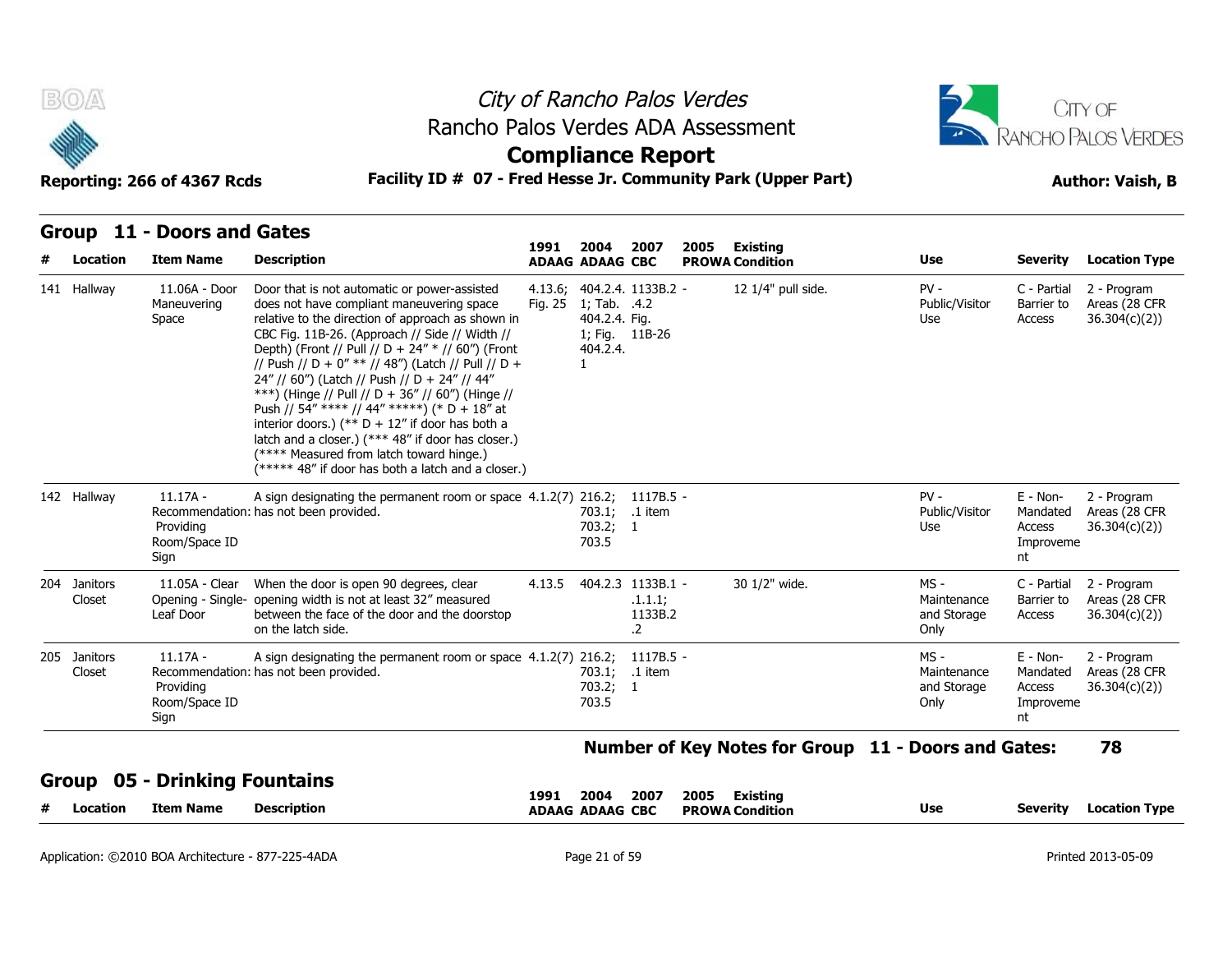



**Compliance Report**

**Group 05 - Drinking Fountains**

| uuup | ◡                        | PHINING I VANGHIIJ                                   |                                                                                                                                                                                                                                                                                                                                                                                    | 1991                                             | 2004                                              | 2007                      | 2005 | <b>Existing</b>        |                                 |                                     |                                                                |
|------|--------------------------|------------------------------------------------------|------------------------------------------------------------------------------------------------------------------------------------------------------------------------------------------------------------------------------------------------------------------------------------------------------------------------------------------------------------------------------------|--------------------------------------------------|---------------------------------------------------|---------------------------|------|------------------------|---------------------------------|-------------------------------------|----------------------------------------------------------------|
|      | Location                 | <b>Item Name</b>                                     | <b>Description</b>                                                                                                                                                                                                                                                                                                                                                                 |                                                  | <b>ADAAG ADAAG CBC</b>                            |                           |      | <b>PROWA Condition</b> | Use                             | <b>Severity</b>                     | <b>Location Type</b>                                           |
| 46   | Hallway                  | 05.05A - Knee<br>Space Height                        | Drinking fountain provides less than 27" high<br>accessible knee clearance between the bottom<br>of the apron and the floor.                                                                                                                                                                                                                                                       | 4.15.5(1306.3)<br>); Figs.<br>27(a)<br>and $(b)$ | Fig.<br>306.3                                     | 1115B.4 -<br>.6 item<br>2 |      | 24 1/2" high.          | $PV -$<br>Public/Visitor<br>Use | C - Partial<br>Barrier to<br>Access | 4 - Other<br>Areas/Elements<br><b>(28 CFR)</b><br>36.304(c)(4) |
| 47   | Hallway                  | 05.08A - Wall-<br>Mounted<br>Protruding<br>Objects   | Wall mounted drinking fountain with leading<br>edges between 27" and 80" from the floor<br>projects more than 4" into the circulation path.                                                                                                                                                                                                                                        | 4.4.1                                            | 204;<br>307.2;<br>Advisory<br>307.2;<br>Fig.      | 1133B.8 -<br>.6.1         |      |                        | $PV -$<br>Public/Visitor<br>Use | C - Partial<br>Barrier to<br>Access | 4 - Other<br>Areas/Elements<br>(28 CFR<br>36.304(c)(4)         |
| 48   | Hallway                  | $05.13 -$<br>Operation                               | The controls are not compliant.(Accessible<br>controls shall be operable with one hand, and<br>without tight grasping, pinching, or twisting of<br>the wrist, and the force to operate the controls<br>shall be no greater than 5 lbs.)                                                                                                                                            | 4.27.4                                           | 602.3;<br>309.4                                   | $1115B.4 -$<br>.6 item    |      | Twist type control.    | $PV -$<br>Public/Visitor<br>Use | C - Partial<br>Barrier to<br>Access | 4 - Other<br>Areas/Elements<br>(28 CFR)<br>36.304(c)(4))       |
|      | 176 Drinking<br>Fountain | 05.01A - "Hi"<br>Drinking<br>Fountain<br>Requirement | Where there is only one drinking fountain area<br>on a floor (e.g, an area with a drinking<br>fountain or separate drinking fountains), it is<br>accessible to wheelchair users and not to<br>persons who have difficulty bending or stooping<br>(i.e., the required accessibility for persons who<br>have difficulty bending or stooping on each floor<br>has not been provided). | $4.1.3(10\ 211.1)$<br>)(a);<br>4.15.1            | 211.2                                             | $1115B.4 -$<br>.6 item    |      |                        | $PV -$<br>Public/Visitor<br>Use | C - Partial<br>Barrier to<br>Access | 4 - Other<br>Areas/Elements<br><b>(28 CFR)</b><br>36.304(c)(4) |
|      | 177 Drinking<br>Fountain | 05.08A - Wall-<br>Mounted<br>Protruding<br>Objects   | Wall mounted drinking fountain with leading<br>edges between 27" and 80" from the floor<br>projects more than 4" into the circulation path.                                                                                                                                                                                                                                        | 4.4.1                                            | 204;<br>307.2; .6.1<br>Advisory<br>307.2;<br>Fig. | 1133B.8 -                 |      |                        | $PV -$<br>Public/Visitor<br>Use | A - Safety<br>Hazard                | 4 - Other<br>Areas/Elements<br><b>(28 CFR)</b><br>36.304(c)(4) |
|      | 178 Drinking<br>Fountain | Height for<br><b>Wheelchair Users</b>                | 05.09A - Spout The spout outlet is higher than 36" from the<br>floor.                                                                                                                                                                                                                                                                                                              | 4.15.2                                           | 602.4;<br>602.6;<br>Advisory 4<br>602.6           | $1115B.4 -$<br>.6 item    |      | 40" high.              | $PV -$<br>Public/Visitor<br>Use | C - Partial<br>Barrier to<br>Access | 4 - Other<br>Areas/Elements<br>(28 CFR<br>36.304(c)(4)         |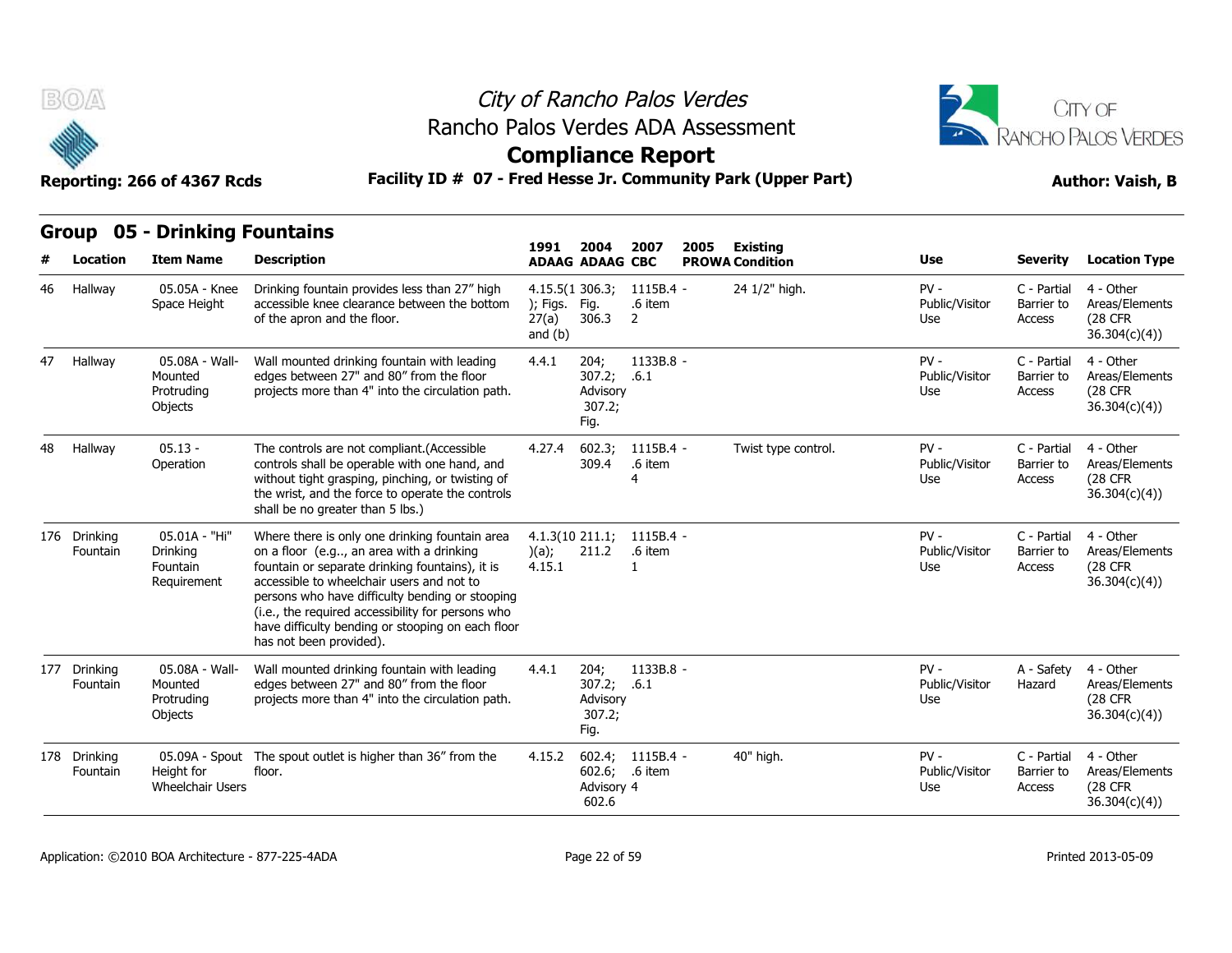

## City of Rancho Palos Verdes Rancho Palos Verdes ADA Assessment



### **Compliance Report**

| B(0)                     | Reporting: 266 of 4367 Rcds                          | Rancho Palos Verdes ADA Assessment<br>Facility ID # 07 - Fred Hesse Jr. Community Park (Upper Part)                                                                                                                                                                                                                                                                                | City of Rancho Palos Verdes<br><b>Compliance Report</b> |                                       |                                                       |      |                                                               |                                 |                                     | CITY OF<br>RANCHO PALOS VERDES<br><b>Author: Vaish, B</b> |
|--------------------------|------------------------------------------------------|------------------------------------------------------------------------------------------------------------------------------------------------------------------------------------------------------------------------------------------------------------------------------------------------------------------------------------------------------------------------------------|---------------------------------------------------------|---------------------------------------|-------------------------------------------------------|------|---------------------------------------------------------------|---------------------------------|-------------------------------------|-----------------------------------------------------------|
| <b>Group</b><br>Location | 05 - Drinking Fountains<br><b>Item Name</b>          | <b>Description</b>                                                                                                                                                                                                                                                                                                                                                                 | 1991<br><b>ADAAG ADAAG CBC</b>                          | 2004                                  | 2007                                                  | 2005 | <b>Existing</b><br><b>PROWA Condition</b>                     | Use                             | <b>Severity</b>                     | <b>Location Type</b>                                      |
| 179 Drinking<br>Fountain | $05.13 -$<br>Operation                               | The controls are not compliant.(Accessible<br>controls shall be operable with one hand, and<br>without tight grasping, pinching, or twisting of<br>the wrist, and the force to operate the controls<br>shall be no greater than 5 lbs.)                                                                                                                                            | 4.27.4                                                  | 602.3;<br>309.4                       | $1115B.4 -$<br>.6 item<br>$\overline{4}$              |      | 7 LBF.                                                        | $PV -$<br>Public/Visitor<br>Use | C - Partial<br>Barrier to<br>Access | 4 - Other<br>Areas/Elements<br>(28 CFR)<br>36.304(c)(4)   |
| 180 Drinking<br>Fountain | $05.16 - Other -$<br>Drinking<br>Fountains           | See Additional Comments                                                                                                                                                                                                                                                                                                                                                            |                                                         |                                       |                                                       |      | 9.6% RS at drinking fountain.                                 | $PV -$<br>Public/Visitor<br>Use | C - Partial<br>Barrier to<br>Access | 4 - Other<br>Areas/Elements<br>(28 CFR<br>36.304(c)(4)    |
| 257 Park Area            | Height for<br><b>Wheelchair Users</b>                | 05.09A - Spout The spout outlet is higher than 36" from the<br>floor.                                                                                                                                                                                                                                                                                                              | 4.15.2                                                  | 602.6; .6 item<br>Advisory 4<br>602.6 | 602.4; 1115B.4 -                                      |      | 38" high.                                                     | $PV -$<br>Public/Visitor<br>Use | C - Partial<br>Barrier to<br>Access | 4 - Other<br>Areas/Elements<br>(28 CFR<br>36.304(c)(4)    |
| 258 Park Area            | $05.03 -$                                            | The accessible drinking fountain is not located<br>Accessible Route on an accessible route.                                                                                                                                                                                                                                                                                        | )(b)                                                    |                                       | 4.1.3(10 206.2.4 1115B.4 -<br>.6 item<br>$\mathbf{1}$ |      | 10% slope at drinking fountain<br>clear floor space.          | $PV -$<br>Public/Visitor<br>Use | C - Partial<br>Barrier to<br>Access | 4 - Other<br>Areas/Elements<br>(28 CFR)<br>36.304(c)(4)   |
| 259 Park Area            | 05.01A - "Hi"<br>Drinking<br>Fountain<br>Requirement | Where there is only one drinking fountain area<br>on a floor (e.g, an area with a drinking<br>fountain or separate drinking fountains), it is<br>accessible to wheelchair users and not to<br>persons who have difficulty bending or stooping<br>(i.e., the required accessibility for persons who<br>have difficulty bending or stooping on each floor<br>has not been provided). | 4.1.3(10 211.1;<br>)(a);<br>4.15.1                      | 211.2                                 | $1115B.4 -$<br>.6 item<br>$\mathbf{1}$                |      | No "Hi" drinking fountain<br>provided.                        | $PV -$<br>Public/Visitor<br>Use | C - Partial<br>Barrier to<br>Access | 4 - Other<br>Areas/Elements<br>(28 CFR<br>36.304(c)(4)    |
|                          |                                                      |                                                                                                                                                                                                                                                                                                                                                                                    |                                                         |                                       |                                                       |      | <b>Number of Key Notes for Group 05 - Drinking Fountains:</b> |                                 |                                     | 11                                                        |
| Group<br>Location        | - Entrances and Exits<br><b>Item Name</b>            | <b>Description</b>                                                                                                                                                                                                                                                                                                                                                                 | 1991<br><b>ADAAG ADAAG CBC</b>                          | 2004                                  | 2007                                                  | 2005 | <b>Existing</b><br><b>PROWA Condition</b>                     | Use                             | <b>Severity</b>                     | <b>Location Type</b>                                      |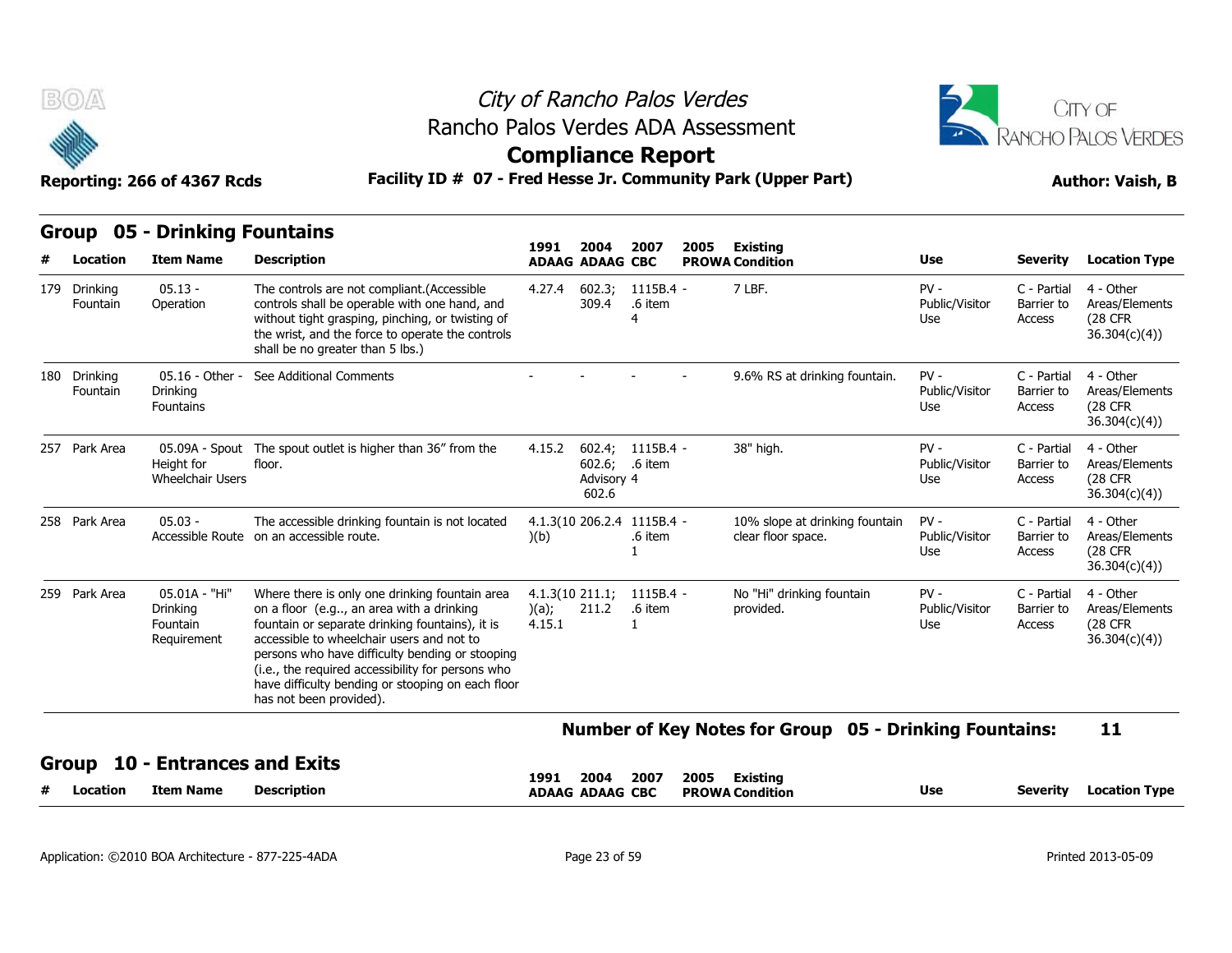



**Compliance Report**

**Reporting: 266 of 4367 Rcds Facility ID # 07 - Fred Hesse Jr. Community Park (Upper Part) Author: Vaish, B**

**1991** 

|  | Group 10 - Entrances and Exits |  |
|--|--------------------------------|--|
|--|--------------------------------|--|

| #              | Location         | <b>Item Name</b>                                | <b>Description</b>                                                                                                                                                                                                                                                                                                                                                                                                                                                                                                                                                                                                                                                            | 1991                                   | 2004<br><b>ADAAG ADAAG CBC</b>          | 2007                                            | 2005 | Existing<br><b>PROWA Condition</b> | <b>Use</b>                      | <b>Severity</b>                     | <b>Location Type</b>                                             |
|----------------|------------------|-------------------------------------------------|-------------------------------------------------------------------------------------------------------------------------------------------------------------------------------------------------------------------------------------------------------------------------------------------------------------------------------------------------------------------------------------------------------------------------------------------------------------------------------------------------------------------------------------------------------------------------------------------------------------------------------------------------------------------------------|----------------------------------------|-----------------------------------------|-------------------------------------------------|------|------------------------------------|---------------------------------|-------------------------------------|------------------------------------------------------------------|
| $\overline{2}$ | Main<br>Entrance | $10.13A -$<br><b>Required Exit</b><br>Door Sign | At grade level exterior exit door, there is no<br>tactile and CA Braille exit sign with the word<br>"EXIT" mounted on the wall adjacent to the<br>latch side of the door.                                                                                                                                                                                                                                                                                                                                                                                                                                                                                                     | $4.1.3(16\ 216.4)$<br>); 4.30.1 703.2; | 703.3;<br>703.4                         | $1011.3 -$<br>item 1                            |      |                                    | $PV -$<br>Public/Visitor<br>Use | C - Partial<br>Barrier to<br>Access | 4 - Other<br>Areas/Elements<br>(28 CFR<br>36.304(c)(4)           |
| 12             | Meeting<br>Room  | $10.07A -$<br>Landing - Level<br>and Clear      | Floor is not level (slope is greater than 2% in<br>some or all directions). OR Floor is not clear<br>within the required maneuvering space.                                                                                                                                                                                                                                                                                                                                                                                                                                                                                                                                   | 4.13.6; 305;                           | Fig. 25 404.2.4. .4<br>4                | 1133B.2 -                                       |      | 2.3% RS at door landing.           | $PV -$<br>Public/Visitor<br>Use | C - Partial<br>Barrier to<br>Access | 1 - Access into<br>Facilities (28<br><b>CFR</b><br>36.304(c)(1)) |
| 13             | Meeting<br>Room  | 10.06A - Door<br>Maneuvering<br>Space           | Door that is not automatic or power-assisted<br>does not have compliant maneuvering space<br>relative to the direction of approach as shown in<br>CBC Fig. 11B-26. (Approach // Side // Width //<br>Depth) (Front // Pull // D + 24" * // 60") (Front<br>// Push // D + 0" ** // 48") (Latch // Pull // D +<br>24" // 60") (Latch // Push // D + 24" // 44"<br>***) (Hinge // Pull // D + 36" // 60") (Hinge //<br>Push // 54" **** // 44" *****) (* D + 18" at<br>interior doors.) (** $D + 12$ " if door has both a<br>latch and a closer.) (*** 48" if door has closer.)<br>(**** Measured from latch toward hinge.)<br>(***** 48" if door has both a latch and a closer.) | 4.13.6;<br>Fig. 25                     | 1;<br>Tab.404 Fig.<br>Fig.404.<br>2.4.1 | 404.2.4. 1133B.2 -<br>.4.2;<br>$.2.4.1; 11B-26$ |      | 9" on pull side.                   | $PV -$<br>Public/Visitor<br>Use | C - Partial<br>Barrier to<br>Access | 1 - Access into<br>Facilities (28<br><b>CFR</b><br>36.304(c)(1)) |
| 14             | Meeting<br>Room  | $10.13A -$<br><b>Required Exit</b><br>Door Sign | At grade level exterior exit door, there is no<br>tactile and CA Braille exit sign with the word<br>"EXIT" mounted on the wall adjacent to the<br>latch side of the door.                                                                                                                                                                                                                                                                                                                                                                                                                                                                                                     | $4.1.3(16\ 216.4)$<br>); 4.30.1703.2;  | 703.3;<br>703.4                         | $1011.3 -$<br>item 1                            |      |                                    | $PV -$<br>Public/Visitor<br>Use | C - Partial<br>Barrier to<br>Access | 4 - Other<br>Areas/Elements<br>(28 CFR)<br>36.304(c)(4)          |
| 15             | Meeting<br>Room  | 10.08 - Kick<br>Plate                           | Bottom 10" of door does not have a smooth,<br>uninterrupted surface on the push side to allow<br>the door to be opened by a wheelchair footrest<br>without creating a trap or hazardous condition.<br>(This requirement does not apply to automatic<br>and sliding doors.)                                                                                                                                                                                                                                                                                                                                                                                                    |                                        | 0                                       | 404.2.1 1133B.2 -<br>.6                         |      | Door stop on kick plate.           | $PV -$<br>Public/Visitor<br>Use | A - Safety<br>Hazard                | 1 - Access into<br>Facilities (28<br><b>CFR</b><br>36.304(c)(1)) |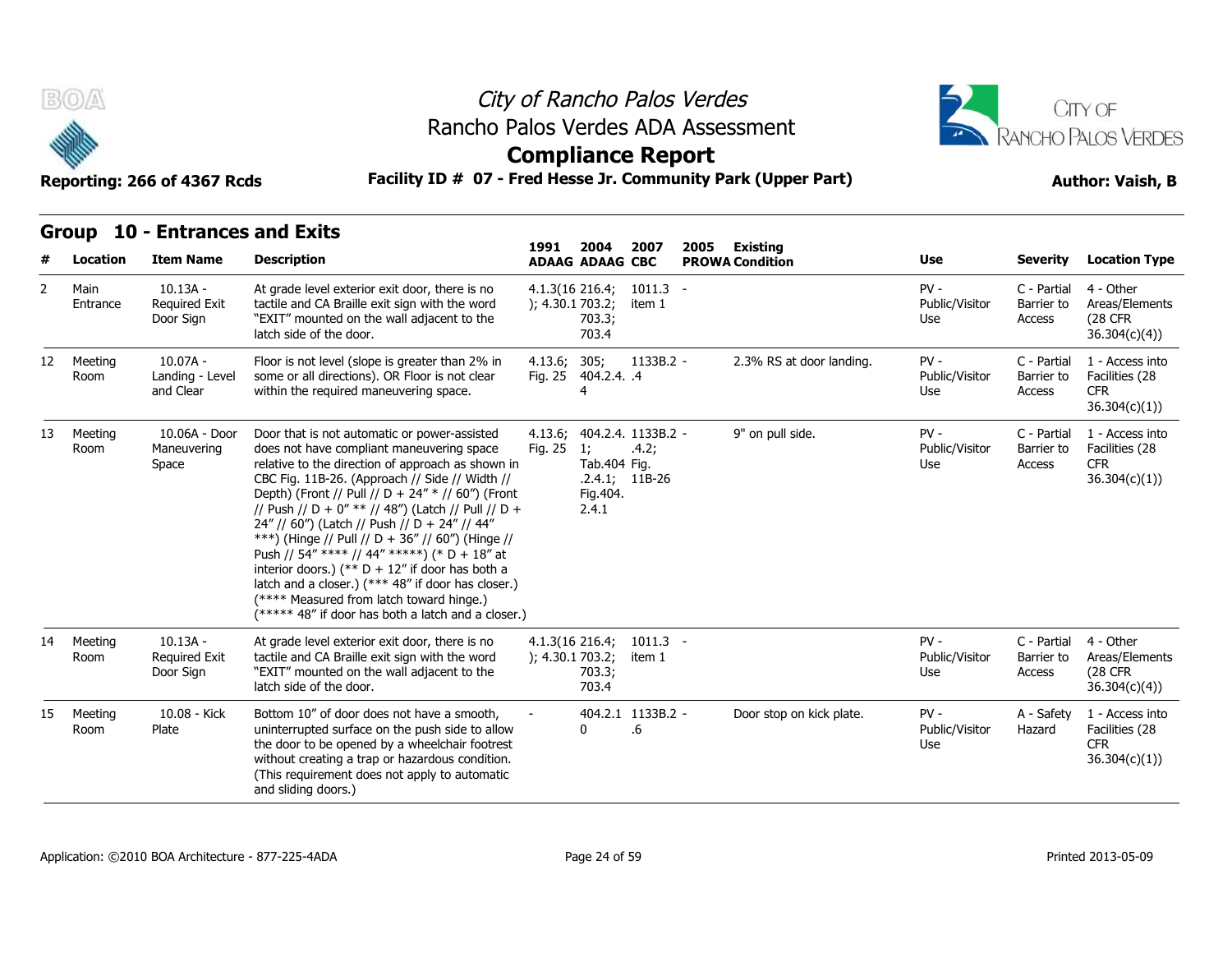

### City of Rancho Palos Verdes **Compliance Report** Rancho Palos Verdes ADA Assessment



|    | City of Rancho Palos Verdes<br>B(0)<br>Rancho Palos Verdes ADA Assessment<br><b>Compliance Report</b><br>Facility ID # 07 - Fred Hesse Jr. Community Park (Upper Part)<br>Reporting: 266 of 4367 Rcds |                                                       |                                                                                                                                                                                                                                                                                                                                                                                                                                                                                                                                                                                                                                                                                |                 |                                          |                                                         | CITY OF<br>RANCHO PALOS VERDES<br><b>Author: Vaish, B</b> |                                   |                                               |                                                           |                                                                                                    |
|----|-------------------------------------------------------------------------------------------------------------------------------------------------------------------------------------------------------|-------------------------------------------------------|--------------------------------------------------------------------------------------------------------------------------------------------------------------------------------------------------------------------------------------------------------------------------------------------------------------------------------------------------------------------------------------------------------------------------------------------------------------------------------------------------------------------------------------------------------------------------------------------------------------------------------------------------------------------------------|-----------------|------------------------------------------|---------------------------------------------------------|-----------------------------------------------------------|-----------------------------------|-----------------------------------------------|-----------------------------------------------------------|----------------------------------------------------------------------------------------------------|
|    | Group                                                                                                                                                                                                 | <b>10 - Entrances and Exits</b>                       |                                                                                                                                                                                                                                                                                                                                                                                                                                                                                                                                                                                                                                                                                | 1991            | 2004                                     | 2007                                                    | 2005                                                      | Existing                          |                                               |                                                           |                                                                                                    |
| 16 | Location<br>Meeting<br>Room                                                                                                                                                                           | <b>Item Name</b><br>10.11A - Door<br>Operating Effort | <b>Description</b><br>The force required to operate door exceeds 5<br>Ibs. (Fire doors may have up to 15 lbs to achieve<br>positive latching).                                                                                                                                                                                                                                                                                                                                                                                                                                                                                                                                 |                 | <b>ADAAG ADAAG CBC</b>                   | 4.13.11 404.2.9 1133B.2 -<br>$.5\,$                     |                                                           | <b>PROWA Condition</b><br>10 LBF. | <b>Use</b><br>$PV -$<br>Public/Visitor<br>Use | <b>Severity</b><br>or<br>Complete<br>Barrier to<br>Access | <b>Location Type</b><br>B - Severe 1 - Access into<br>Facilities (28<br><b>CFR</b><br>36.304(c)(1) |
| 17 | Meeting<br>Room                                                                                                                                                                                       | $10.11B -$<br>Hardware<br>Operating Effort            | The force required to activate handles, pulls,<br>latches, locks, and other operable parts of door<br>exceeds 5 lbs.                                                                                                                                                                                                                                                                                                                                                                                                                                                                                                                                                           | 4.27.4          | 309.4                                    | 1117B.6 -<br>item 4                                     |                                                           | 10 LBF.                           | $PV -$<br>Public/Visitor<br>Use               | <b>or</b><br>Complete<br>Barrier to<br>Access             | B - Severe 1 - Access into<br>Facilities (28<br>CFR.<br>36.304(c)(1)                               |
| 25 | Meeting<br>Room                                                                                                                                                                                       | 10.08 - Kick<br>Plate                                 | Bottom 10" of door does not have a smooth,<br>uninterrupted surface on the push side to allow<br>the door to be opened by a wheelchair footrest<br>without creating a trap or hazardous condition.<br>(This requirement does not apply to automatic<br>and sliding doors.)                                                                                                                                                                                                                                                                                                                                                                                                     |                 | 0                                        | 404.2.1 1133B.2 -<br>.6                                 |                                                           | Door stop on kick plate.          | $PV -$<br>Public/Visitor<br>Use               | A - Safety<br>Hazard                                      | 1 - Access into<br>Facilities (28<br><b>CFR</b><br>36.304(c)(1)                                    |
| 26 | Meeting<br>Room                                                                                                                                                                                       | 10.06A - Door<br>Maneuvering<br>Space                 | Door that is not automatic or power-assisted<br>does not have compliant maneuvering space<br>relative to the direction of approach as shown in<br>CBC Fig. 11B-26. (Approach // Side // Width //<br>Depth) (Front // Pull // D + 24" * // 60") (Front<br>// Push // D + 0" ** // 48") (Latch // Pull // D +<br>24" // 60") (Latch // Push // D + 24" // 44"<br>***) (Hinge // Pull // D + 36" // 60") (Hinge //<br>Push // 54" **** // 44" *****) (* D + 18" at<br>interior doors.) (** $D + 12$ " if door has both a<br>latch and a closer.) (*** 48" if door has closer.)<br>(**** Measured from latch toward hinge.)<br>$(****$ 48" if door has both a latch and a closer.) | Fig. 25         | 1;<br>Tab.404 Fig.<br>Fig. 404.<br>2.4.1 | 4.13.6; 404.2.4. 1133B.2 -<br>.4.2;<br>$.2.4.1; 11B-26$ |                                                           | 14" on pull side.                 | $PV -$<br>Public/Visitor<br>Use               | C - Partial<br>Barrier to<br>Access                       | 1 - Access into<br>Facilities (28<br>CFR.<br>36.304(c)(1)                                          |
| 27 | Meeting<br>Room                                                                                                                                                                                       | $10.13A -$<br>Required Exit<br>Door Sign              | At grade level exterior exit door, there is no<br>tactile and CA Braille exit sign with the word<br>"EXIT" mounted on the wall adjacent to the<br>latch side of the door.                                                                                                                                                                                                                                                                                                                                                                                                                                                                                                      | ); 4.30.1703.2; | 4.1.3(16 216.4;<br>703.3;<br>703.4       | $1011.3 -$<br>item 1                                    |                                                           |                                   | $PV -$<br>Public/Visitor<br>Use               | C - Partial<br>Barrier to<br>Access                       | 4 - Other<br>Areas/Elements<br><b>(28 CFR</b><br>36.304(c)(4)                                      |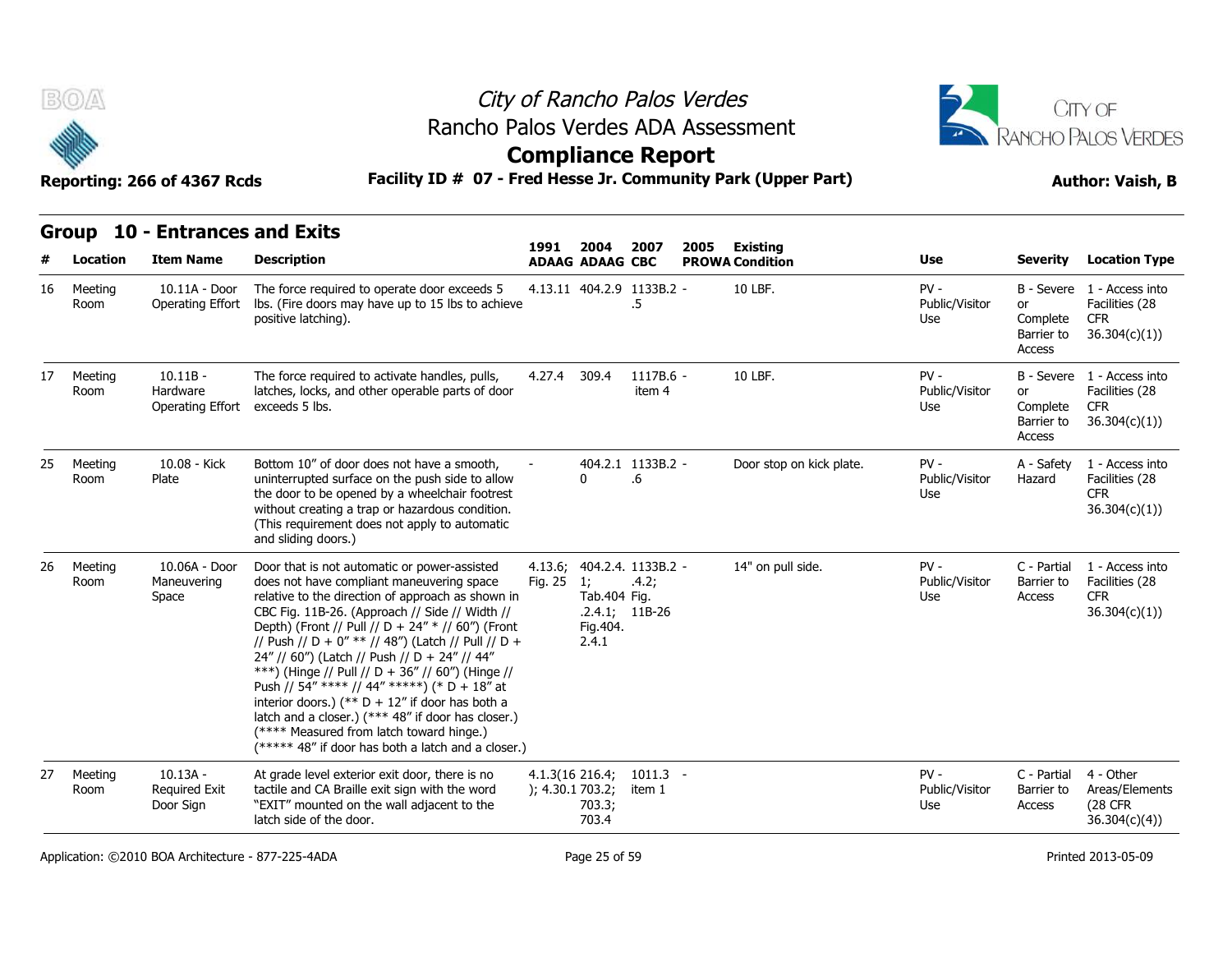

### City of Rancho Palos Verdes **Compliance Report** Rancho Palos Verdes ADA Assessment



|    |                 | Reporting: 266 of 4367 Rcds                | Facility ID # 07 - Fred Hesse Jr. Community Park (Upper Part)                                                                                                                                                                                                                                                                                                                                                                                                                                                                                                                                                                                                                 |                    | <b>Author: Vaish, B</b>                  |                                                 |      |                        |                                 |                                        |                                                                            |
|----|-----------------|--------------------------------------------|-------------------------------------------------------------------------------------------------------------------------------------------------------------------------------------------------------------------------------------------------------------------------------------------------------------------------------------------------------------------------------------------------------------------------------------------------------------------------------------------------------------------------------------------------------------------------------------------------------------------------------------------------------------------------------|--------------------|------------------------------------------|-------------------------------------------------|------|------------------------|---------------------------------|----------------------------------------|----------------------------------------------------------------------------|
|    |                 | Group 10 - Entrances and Exits             |                                                                                                                                                                                                                                                                                                                                                                                                                                                                                                                                                                                                                                                                               | 1991               | 2004                                     | 2007                                            | 2005 | <b>Existing</b>        |                                 |                                        |                                                                            |
|    | Location        | <b>Item Name</b>                           | <b>Description</b>                                                                                                                                                                                                                                                                                                                                                                                                                                                                                                                                                                                                                                                            |                    | <b>ADAAG ADAAG CBC</b>                   |                                                 |      | <b>PROWA Condition</b> | <b>Use</b>                      | <b>Severity</b>                        | <b>Location Type</b>                                                       |
| 29 | Meeting<br>Room | $10.11B -$<br>Hardware<br>Operating Effort | The force required to activate handles, pulls,<br>latches, locks, and other operable parts of door<br>exceeds 5 lbs.                                                                                                                                                                                                                                                                                                                                                                                                                                                                                                                                                          | 4.27.4             | 309.4                                    | 1117B.6 -<br>item 4                             |      | 12 LBF.                | $PV -$<br>Public/Visitor<br>Use | or<br>Complete<br>Barrier to<br>Access | B - Severe 1 - Access into<br>Facilities (28<br><b>CFR</b><br>36.304(c)(1) |
| 30 | Meeting<br>Room | 10.11A - Door<br>Operating Effort          | The force required to operate door exceeds 5<br>Ibs. (Fire doors may have up to 15 lbs to achieve<br>positive latching).                                                                                                                                                                                                                                                                                                                                                                                                                                                                                                                                                      |                    |                                          | 4.13.11 404.2.9 1133B.2 -<br>.5                 |      | 14 LBF.                | $PV -$<br>Public/Visitor<br>Use | or<br>Complete<br>Barrier to<br>Access | B - Severe 1 - Access into<br>Facilities (28<br><b>CFR</b><br>36.304(c)(1) |
| 49 | Hallway         | 10.06A - Door<br>Maneuvering<br>Space      | Door that is not automatic or power-assisted<br>does not have compliant maneuvering space<br>relative to the direction of approach as shown in<br>CBC Fig. 11B-26. (Approach // Side // Width //<br>Depth) (Front // Pull // D + 24" * // 60") (Front<br>// Push // D + 0" ** // 48") (Latch // Pull // D +<br>24" // 60") (Latch // Push // D + 24" // 44"<br>***) (Hinge // Pull // D + 36" // 60") (Hinge //<br>Push // 54" **** // 44" *****) (* D + 18" at<br>interior doors.) (** $D + 12$ " if door has both a<br>latch and a closer.) (*** 48" if door has closer.)<br>(**** Measured from latch toward hinge.)<br>(***** 48" if door has both a latch and a closer.) | 4.13.6;<br>Fig. 25 | 1;<br>Tab.404 Fig.<br>Fig. 404.<br>2.4.1 | 404.2.4. 1133B.2 -<br>.4.2;<br>$.2.4.1; 11B-26$ |      | 16" pull side.         | $PV -$<br>Public/Visitor<br>Use | C - Partial<br>Barrier to<br>Access    | 1 - Access into<br>Facilities (28<br><b>CFR</b><br>36.304(c)(1)            |
| 50 | Hallway         | 10.11A - Door<br>Operating Effort          | The force required to operate door exceeds 5<br>Ibs. (Fire doors may have up to 15 lbs to achieve<br>positive latching).                                                                                                                                                                                                                                                                                                                                                                                                                                                                                                                                                      |                    |                                          | 4.13.11 404.2.9 1133B.2 -<br>.5                 |      | 10 LBF.                | $PV -$<br>Public/Visitor<br>Use | or<br>Complete<br>Barrier to<br>Access | B - Severe 1 - Access into<br>Facilities (28<br><b>CFR</b><br>36.304(c)(1) |
|    | 51 Hallway      | $10.11B -$<br>Hardware<br>Operating Effort | The force required to activate handles, pulls,<br>latches, locks, and other operable parts of door<br>exceeds 5 lbs.                                                                                                                                                                                                                                                                                                                                                                                                                                                                                                                                                          | 4.27.4             | 309.4                                    | $1117B.6 -$<br>item 4                           |      | 7 LBF.                 | $PV -$<br>Public/Visitor<br>Use | or<br>Complete<br>Barrier to<br>Access | B - Severe 1 - Access into<br>Facilities (28<br><b>CFR</b><br>36.304(c)(1) |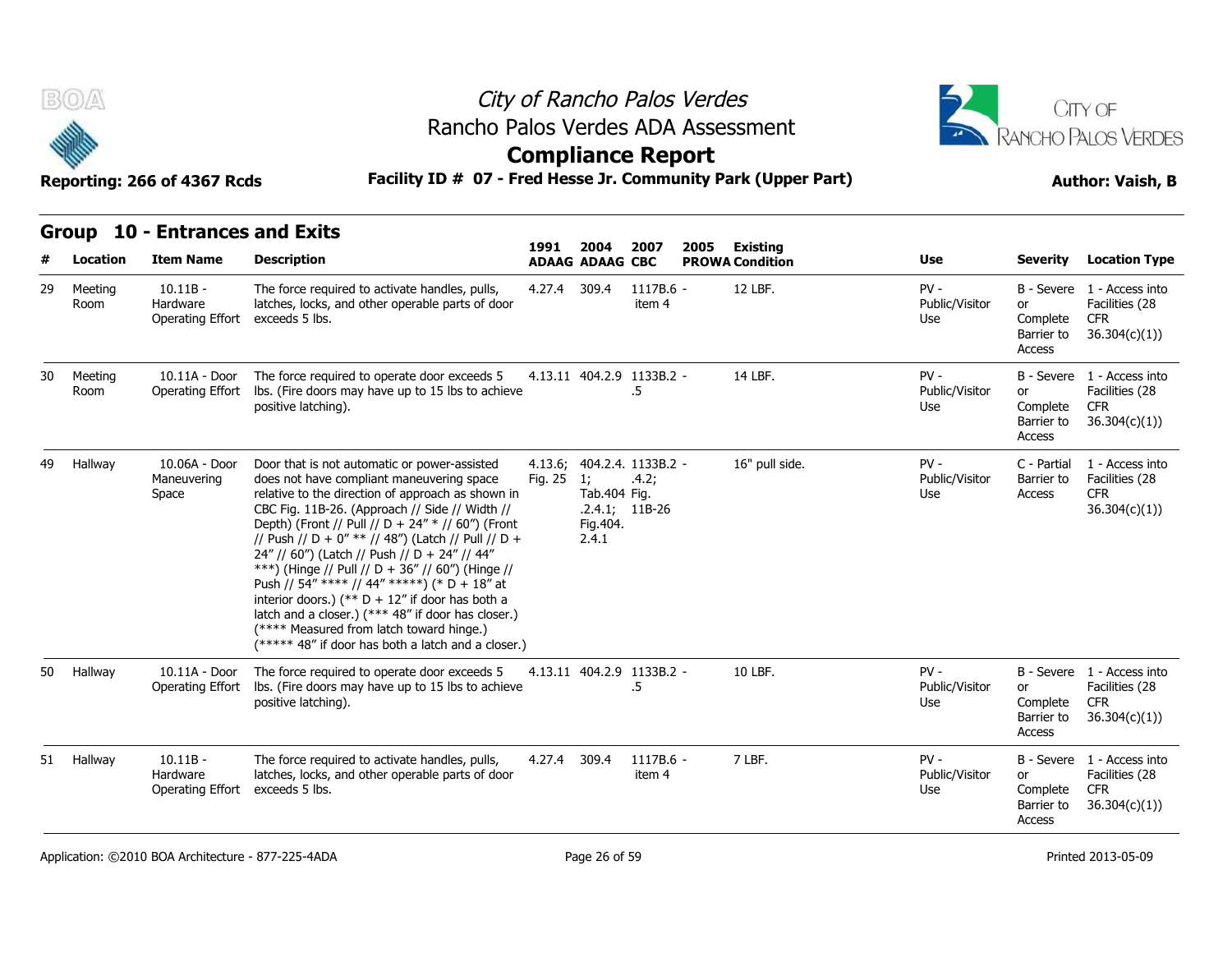



### **Compliance Report**

#### **Reporting: 266 of 4367 Rcds Facility ID # 07 - Fred Hesse Jr. Community Park (Upper Part) Author: Vaish, B**

| Reporting: 266 of 4367 Rcds |  |  |  |
|-----------------------------|--|--|--|
|-----------------------------|--|--|--|

**Group 10 - Entrances and Exits**

| #  | Location                   | <b>Item Name</b>                                    | <b>Description</b>                                                                                                                                                                                                                                                                                                                                                                                                                                                                                                                                                                                                                                                            | 1991                                  | 2004<br><b>ADAAG ADAAG CBC</b>                               | 2007                        | 2005 | Existing<br><b>PROWA Condition</b> | Use                             | <b>Severity</b>                     | <b>Location Type</b>                                             |
|----|----------------------------|-----------------------------------------------------|-------------------------------------------------------------------------------------------------------------------------------------------------------------------------------------------------------------------------------------------------------------------------------------------------------------------------------------------------------------------------------------------------------------------------------------------------------------------------------------------------------------------------------------------------------------------------------------------------------------------------------------------------------------------------------|---------------------------------------|--------------------------------------------------------------|-----------------------------|------|------------------------------------|---------------------------------|-------------------------------------|------------------------------------------------------------------|
| 52 | Hallway                    | 10.08 - Kick<br>Plate                               | Bottom 10" of door does not have a smooth,<br>uninterrupted surface on the push side to allow<br>the door to be opened by a wheelchair footrest<br>without creating a trap or hazardous condition.<br>(This requirement does not apply to automatic<br>and sliding doors.)                                                                                                                                                                                                                                                                                                                                                                                                    |                                       | 0                                                            | 404.2.1 1133B.2 -<br>.6     |      | Door stop on kick plate.           | $PV -$<br>Public/Visitor<br>Use | A - Safety<br>Hazard                | 1 - Access into<br>Facilities (28<br><b>CFR</b><br>36.304(c)(1)) |
| 54 | Hallway                    | $10.13A -$<br>Required Exit<br>Door Sign            | At grade level exterior exit door, there is no<br>tactile and CA Braille exit sign with the word<br>"EXIT" mounted on the wall adjacent to the<br>latch side of the door.                                                                                                                                                                                                                                                                                                                                                                                                                                                                                                     | $4.1.3(16\ 216.4)$<br>); 4.30.1703.2; | 703.3;<br>703.4                                              | $1011.3 -$<br>item 1        |      |                                    | $PV -$<br>Public/Visitor<br>Use | C - Partial<br>Barrier to<br>Access | 4 - Other<br>Areas/Elements<br>(28 CFR)<br>36.304(c)(4)          |
| 65 |                            | Activity Room 10.06A - Door<br>Maneuvering<br>Space | Door that is not automatic or power-assisted<br>does not have compliant maneuvering space<br>relative to the direction of approach as shown in<br>CBC Fig. 11B-26. (Approach // Side // Width //<br>Depth) (Front // Pull // D + 24" * // 60") (Front<br>// Push // D + 0" ** // 48") (Latch // Pull // D +<br>24" // 60") (Latch // Push // D + 24" // 44"<br>***) (Hinge // Pull // D + 36" // 60") (Hinge //<br>Push // 54" **** // 44" *****) (* D + 18" at<br>interior doors.) (** $D + 12$ " if door has both a<br>latch and a closer.) (*** 48" if door has closer.)<br>(**** Measured from latch toward hinge.)<br>(***** 48" if door has both a latch and a closer.) | 4.13.6;<br>Fig. 25                    | 1:<br>Tab.404 Fig.<br>$.2.4.1; 11B-26$<br>Fig. 404.<br>2.4.1 | 404.2.4. 1133B.2 -<br>.4.2; |      | 9" pull side.                      | $PV -$<br>Public/Visitor<br>Use | C - Partial<br>Barrier to<br>Access | 1 - Access into<br>Facilities (28<br><b>CFR</b><br>36.304(c)(1)  |
| 66 | Activity Room 10.08 - Kick | Plate                                               | Bottom 10" of door does not have a smooth,<br>uninterrupted surface on the push side to allow<br>the door to be opened by a wheelchair footrest<br>without creating a trap or hazardous condition.<br>(This requirement does not apply to automatic<br>and sliding doors.)                                                                                                                                                                                                                                                                                                                                                                                                    |                                       | 0                                                            | 404.2.1 1133B.2 -<br>.6     |      | Door stop on kick plate.           | $PV -$<br>Public/Visitor<br>Use | A - Safety<br>Hazard                | 1 - Access into<br>Facilities (28<br><b>CFR</b><br>36.304(c)(1)  |
| 67 | Activity Room 10.13A -     | <b>Required Exit</b><br>Door Sign                   | At grade level exterior exit door, there is no<br>tactile and CA Braille exit sign with the word<br>"EXIT" mounted on the wall adjacent to the<br>latch side of the door.                                                                                                                                                                                                                                                                                                                                                                                                                                                                                                     | $4.1.3(16\ 216.4)$<br>); 4.30.1703.2; | 703.3;<br>703.4                                              | $1011.3 -$<br>item 1        |      |                                    | $PV -$<br>Public/Visitor<br>Use | C - Partial<br>Barrier to<br>Access | 4 - Other<br>Areas/Elements<br><b>(28 CFR)</b><br>36.304(c)(4)   |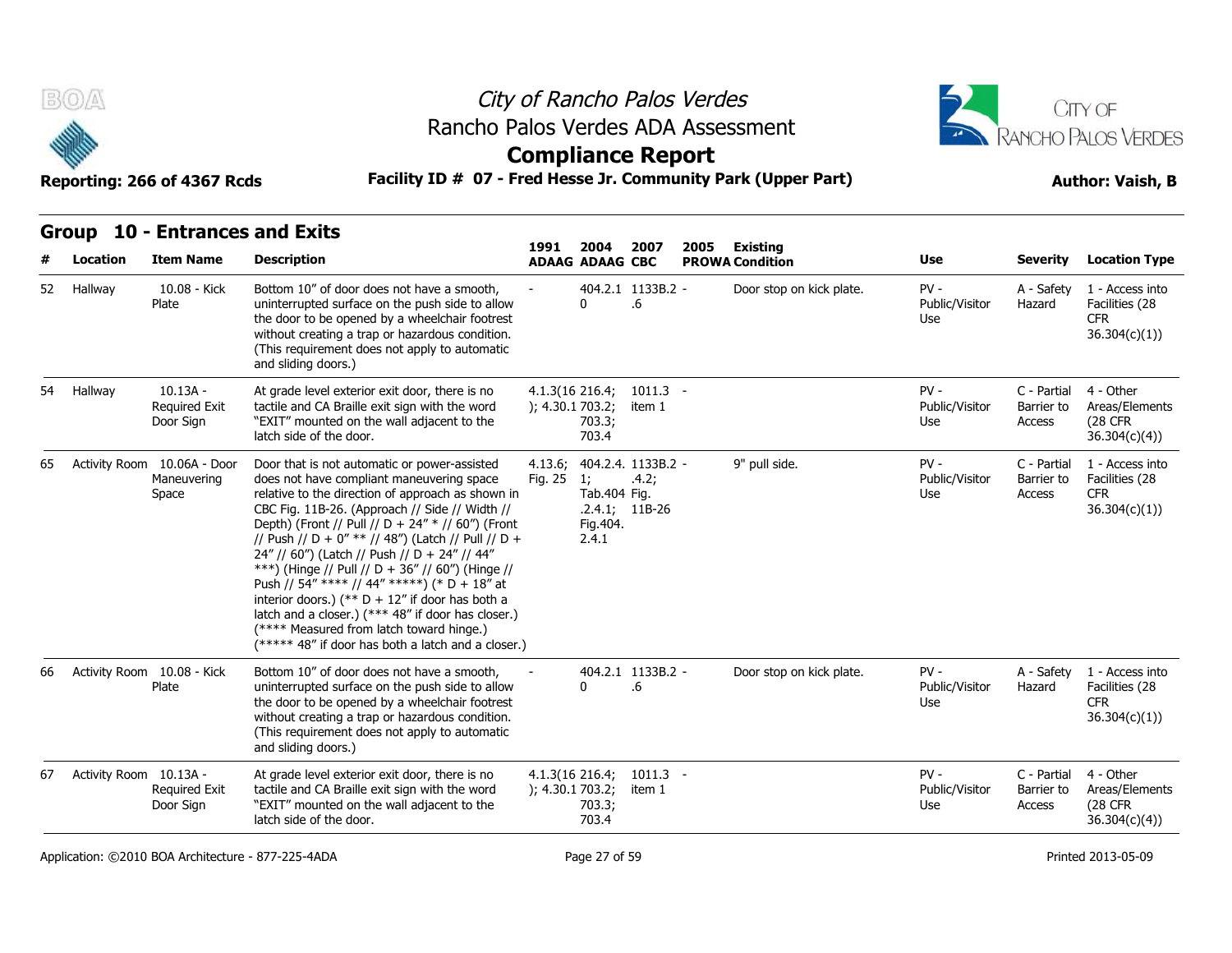

# City of Rancho Palos Verdes Rancho Palos Verdes ADA Assessment



**Compliance Report**

|    |             | Reporting: 266 of 4367 Rcds                            | Facility ID # 07 - Fred Hesse Jr. Community Park (Upper Part)                                                                                                                                                                                                              | <b>Author: Vaish, B</b>               |                        |                                 |      |                                                |                                 |                                               |                                                                            |
|----|-------------|--------------------------------------------------------|----------------------------------------------------------------------------------------------------------------------------------------------------------------------------------------------------------------------------------------------------------------------------|---------------------------------------|------------------------|---------------------------------|------|------------------------------------------------|---------------------------------|-----------------------------------------------|----------------------------------------------------------------------------|
|    | Group       | <b>10 - Entrances and Exits</b>                        |                                                                                                                                                                                                                                                                            |                                       | 2004                   | 2007                            |      |                                                |                                 |                                               |                                                                            |
|    | Location    | <b>Item Name</b>                                       | <b>Description</b>                                                                                                                                                                                                                                                         | 1991                                  | <b>ADAAG ADAAG CBC</b> |                                 | 2005 | <b>Existing</b><br><b>PROWA Condition</b>      | Use                             | <b>Severity</b>                               | <b>Location Type</b>                                                       |
| 69 |             | Activity Room 10.11B -<br>Hardware<br>Operating Effort | The force required to activate handles, pulls,<br>latches, locks, and other operable parts of door<br>exceeds 5 lbs.                                                                                                                                                       | 4.27.4                                | 309.4                  | 1117B.6 -<br>item 4             |      | 10 LBF.                                        | $PV -$<br>Public/Visitor<br>Use | or<br>Complete<br>Barrier to<br>Access        | B - Severe 1 - Access into<br>Facilities (28<br><b>CFR</b><br>36.304(c)(1) |
| 70 |             | Activity Room 10.11A - Door<br>Operating Effort        | The force required to operate door exceeds 5<br>Ibs. (Fire doors may have up to 15 lbs to achieve<br>positive latching).                                                                                                                                                   |                                       |                        | 4.13.11 404.2.9 1133B.2 -<br>.5 |      | 9 LBF.                                         | $PV -$<br>Public/Visitor<br>Use | or<br>Complete<br>Barrier to<br>Access        | B - Severe 1 - Access into<br>Facilities (28<br><b>CFR</b><br>36.304(c)(1) |
|    | 143 Hallway | 10.11A - Door<br>Operating Effort                      | The force required to operate door exceeds 5<br>lbs. (Fire doors may have up to 15 lbs to achieve<br>positive latching).                                                                                                                                                   |                                       |                        | 4.13.11 404.2.9 1133B.2 -<br>.5 |      | 12 LBF.                                        | $PV -$<br>Public/Visitor<br>Use | <b>or</b><br>Complete<br>Barrier to<br>Access | B - Severe 1 - Access into<br>Facilities (28<br><b>CFR</b><br>36.304(c)(1) |
|    | 144 Hallway | $10.11B -$<br>Hardware<br>Operating Effort             | The force required to activate handles, pulls,<br>latches, locks, and other operable parts of door<br>exceeds 5 lbs.                                                                                                                                                       | 4.27.4                                | 309.4                  | 1117B.6 -<br>item 4             |      | 10 LBF.                                        | $PV -$<br>Public/Visitor<br>Use | or<br>Complete<br>Barrier to<br>Access        | B - Severe 1 - Access into<br>Facilities (28<br><b>CFR</b><br>36.304(c)(1) |
|    | 145 Hallway | $10.13A -$<br><b>Required Exit</b><br>Door Sign        | At grade level exterior exit door, there is no<br>tactile and CA Braille exit sign with the word<br>"EXIT" mounted on the wall adjacent to the<br>latch side of the door.                                                                                                  | $4.1.3(16\ 216.4)$<br>); 4.30.1703.2; | 703.3;<br>703.4        | $1011.3 -$<br>item 1            |      |                                                | $PV -$<br>Public/Visitor<br>Use | C - Partial<br>Barrier to<br>Access           | 4 - Other<br>Areas/Elements<br><b>(28 CFR)</b><br>36.304(c)(4)             |
|    | 146 Hallway | 10.08 - Kick<br>Plate                                  | Bottom 10" of door does not have a smooth,<br>uninterrupted surface on the push side to allow<br>the door to be opened by a wheelchair footrest<br>without creating a trap or hazardous condition.<br>(This requirement does not apply to automatic<br>and sliding doors.) |                                       | $\mathbf{0}$           | 404.2.1 1133B.2 -<br>.6         |      | Door stop and panic rod on kick PV -<br>plate. | Public/Visitor<br>Use           | A - Safety<br>Hazard                          | 4 - Other<br>Areas/Elements<br><b>(28 CFR)</b><br>36.304(c)(4)             |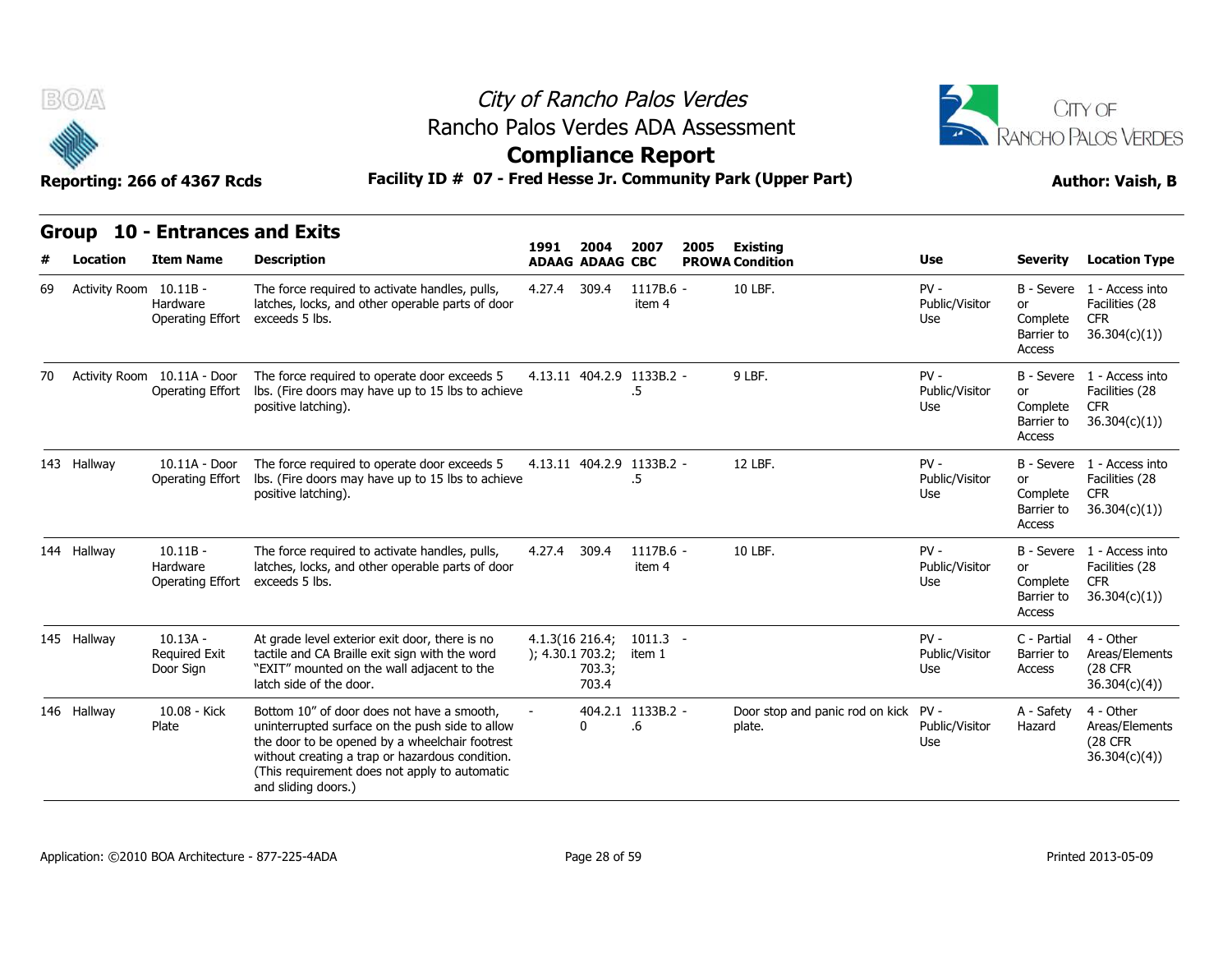

#### **Group 10 - Entrances and Exits**

| # | Location    | Item Name                           | Description                                             | 1991 | 2004<br><b>ADAAG ADAAG CBC</b>                     | 2007        | 2005 | Existing<br><b>PROWA Condition</b> | <b>Use</b>                      | <b>Severity</b>                     | <b>Location Type</b>                                            |
|---|-------------|-------------------------------------|---------------------------------------------------------|------|----------------------------------------------------|-------------|------|------------------------------------|---------------------------------|-------------------------------------|-----------------------------------------------------------------|
|   | 147 Hallway | $10.09B -$<br>Threshold -<br>Height | The threshold at doorway exceeds 1/2" in height. 4.13.8 |      | 303.3;<br>Advisory .4.1<br>303.3;<br>Fig.<br>303.3 | $1133B.2 -$ |      | Compound threshold.                | $PV -$<br>Public/Visitor<br>Use | C - Partial<br>Barrier to<br>Access | 1 - Access into<br>Facilities (28<br><b>CFR</b><br>36.304(c)(1) |

#### **Number of Key Notes for Group 10 - Entrances and Exits: 27**

#### **Group 03B - On-Site Path of Travel**

|   | 147 Hallway   | $10.09B -$<br>Threshold -<br>Height | The threshold at doorway exceeds 1/2" in height. 4.13.8        |       | Advisory .4.1<br>303.3;<br>Fig.<br>303.3 | 303.3; 1133B.2 -  | Compound threshold.                                     | $PV -$<br>Public/Visitor<br>Use | C - Partial<br>Barrier to<br>Access | 1 - Access into<br>Facilities (28<br><b>CFR</b><br>36.304(c)(1)) |
|---|---------------|-------------------------------------|----------------------------------------------------------------|-------|------------------------------------------|-------------------|---------------------------------------------------------|---------------------------------|-------------------------------------|------------------------------------------------------------------|
|   |               |                                     |                                                                |       |                                          |                   | Number of Key Notes for Group 10 - Entrances and Exits: |                                 |                                     | 27                                                               |
|   | <b>Group</b>  |                                     | 03B - On-Site Path of Travel                                   |       |                                          |                   |                                                         |                                 |                                     |                                                                  |
| # | Location      | <b>Item Name</b>                    | <b>Description</b>                                             | 1991  | 2004<br><b>ADAAG ADAAG CBC</b>           | 2007<br>2005      | <b>Existing</b><br><b>PROWA Condition</b>               | <b>Use</b>                      | <b>Severity</b>                     | <b>Location Type</b>                                             |
|   | 207 Park Area | 03B.09 - Cross<br>Slope             | Cross slope of the accessible route of travel<br>exceeds 1:50. | 4.3.7 | 403.3                                    | 1133B.7 -<br>.1.3 | 2.2% to 5.6% CS at concrete<br>path.                    | $PV -$<br>Public/Visitor<br>Use | C - Partial<br>Barrier to<br>Access | 1 - Access into<br>Facilities (28<br><b>CFR</b><br>36.304(c)(1)  |
|   | 208 Park Area | $03B.10 -$<br><b>Running Slope</b>  | Slope of the accessible route of travel exceeds<br>1:20.       | 4.3.7 | 403.3                                    | 1133B.7 -<br>.3   | 5.4% to 10.7% RS.                                       | $PV -$<br>Public/Visitor<br>Use | C - Partial<br>Barrier to<br>Access | 1 - Access into<br>Facilities (28<br><b>CFR</b><br>36.304(c)(1)  |
|   | 218 Park Area | 03B.09 - Cross<br>Slope             | Cross slope of the accessible route of travel<br>exceeds 1:50. | 4.3.7 | 403.3                                    | 1133B.7 -<br>.1.3 | 2.3% to 3.2% CS.                                        | $PV -$<br>Public/Visitor<br>Use | C - Partial<br>Barrier to<br>Access | 1 - Access into<br>Facilities (28<br><b>CFR</b><br>36.304(c)(1)  |
|   | 219 Park Area | $03B.10 -$<br><b>Running Slope</b>  | Slope of the accessible route of travel exceeds<br>1:20.       | 4.3.7 | 403.3                                    | 1133B.7 -<br>.3   | 7.65 to 13.2% RS.                                       | $PV -$<br>Public/Visitor<br>Use | C - Partial<br>Barrier to<br>Access | 1 - Access into<br>Facilities (28<br><b>CFR</b><br>36.304(c)(1)  |
|   | 230 Park Area | 03B.09 - Cross<br>Slope             | Cross slope of the accessible route of travel<br>exceeds 1:50. | 4.3.7 | 403.3                                    | 1133B.7 -<br>.1.3 | 2.5% to 6.5% CS.                                        | $PV -$<br>Public/Visitor<br>Use | C - Partial<br>Barrier to<br>Access | 1 - Access into<br>Facilities (28<br><b>CFR</b><br>36.304(c)(1)  |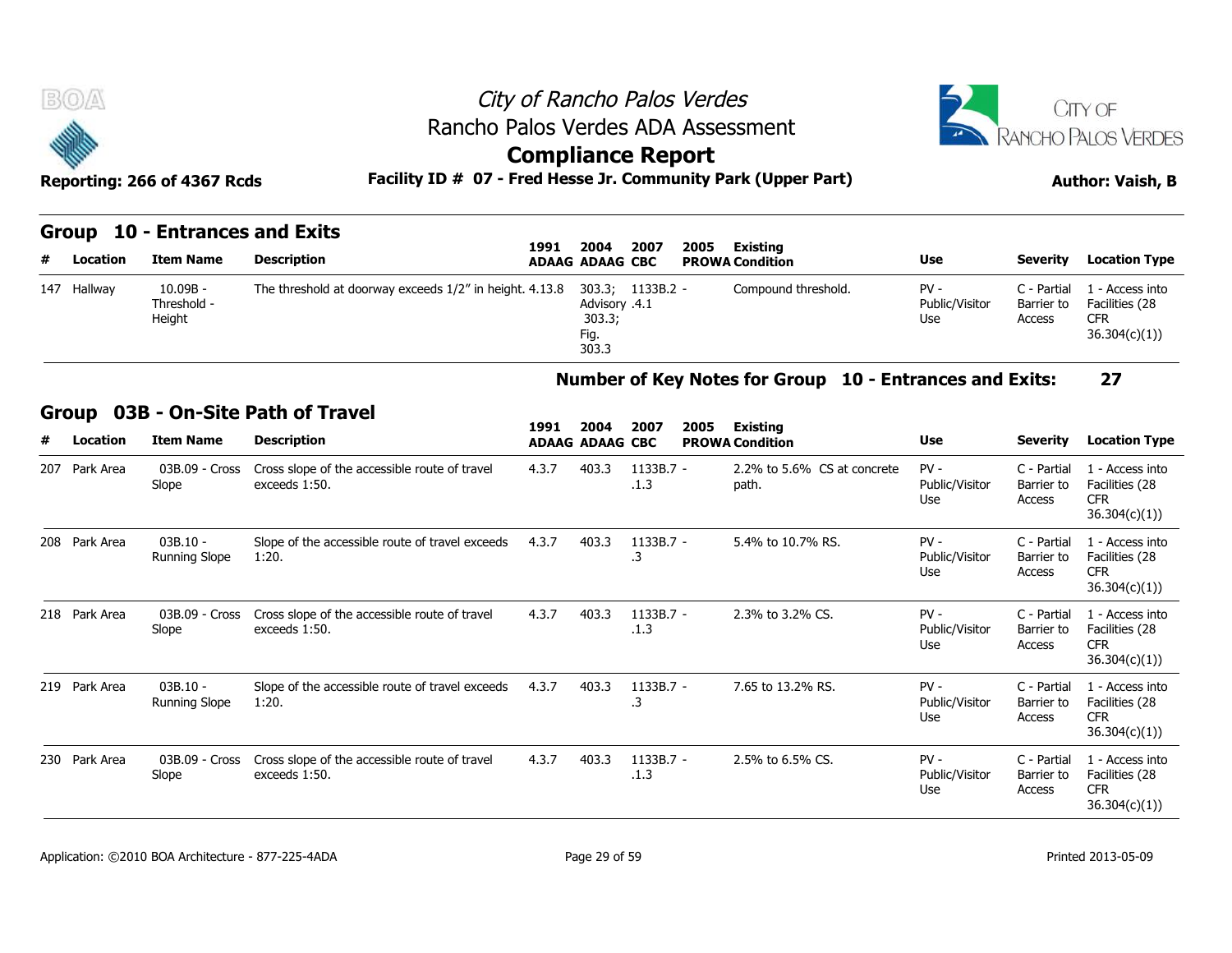



### **Compliance Report**

| <b>BOA</b>               | Reporting: 266 of 4367 Rcds        |                                                                                                                                                                                          | City of Rancho Palos Verdes<br>Rancho Palos Verdes ADA Assessment<br><b>Compliance Report</b><br>Facility ID # 07 - Fred Hesse Jr. Community Park (Upper Part) |                                |                   |      |                                           |                                 |                                     |                                                                  |  |  |  |
|--------------------------|------------------------------------|------------------------------------------------------------------------------------------------------------------------------------------------------------------------------------------|----------------------------------------------------------------------------------------------------------------------------------------------------------------|--------------------------------|-------------------|------|-------------------------------------------|---------------------------------|-------------------------------------|------------------------------------------------------------------|--|--|--|
| <b>Group</b><br>Location | <b>Item Name</b>                   | 03B - On-Site Path of Travel<br><b>Description</b>                                                                                                                                       | 1991                                                                                                                                                           | 2004<br><b>ADAAG ADAAG CBC</b> | 2007              | 2005 | <b>Existing</b><br><b>PROWA Condition</b> | Use                             | <b>Severity</b>                     | <b>Location Type</b>                                             |  |  |  |
| 231 Park Area            |                                    | $03B.13 - 1/2$ " Curb ramps, ramps, or elevators are not used<br>Changes in Level for changes in level greater than 1/2 inch. (Lifts<br>may only be used in certain limited situations.) | 4.5.2                                                                                                                                                          | 303.4                          | 1124B.2 -         |      | 3/4" high.                                | $PV -$<br>Public/Visitor<br>Use | C - Partial<br>Barrier to<br>Access | 1 - Access into<br>Facilities (28<br>CFR<br>36.304(c)(1))        |  |  |  |
| 236 Park Area            | 03B.09 - Cross<br>Slope            | Cross slope of the accessible route of travel<br>exceeds 1:50.                                                                                                                           | 4.3.7                                                                                                                                                          | 403.3                          | 1133B.7 -<br>.1.3 |      | 2.9% to 7.4% CS.                          | $PV -$<br>Public/Visitor<br>Use | C - Partial<br>Barrier to<br>Access | 1 - Access into<br>Facilities (28<br><b>CFR</b><br>36.304(c)(1)) |  |  |  |
| 237 Park Area            | $03B.10 -$<br><b>Running Slope</b> | Slope of the accessible route of travel exceeds<br>1:20.                                                                                                                                 | 4.3.7                                                                                                                                                          | 403.3                          | 1133B.7 -<br>.3   |      | 6.7% to 12.1% RS.                         | $PV -$<br>Public/Visitor<br>Use | C - Partial<br>Barrier to<br>Access | 1 - Access into<br>Facilities (28<br>CFR.<br>36.304(c)(1))       |  |  |  |
| 238 Park Area            | 03B.09 - Cross<br>Slope            | Cross slope of the accessible route of travel<br>exceeds 1:50.                                                                                                                           | 4.3.7                                                                                                                                                          | 403.3                          | 1133B.7 -<br>.1.3 |      | Bad slope at floor drains.                | $PV -$<br>Public/Visitor<br>Use | C - Partial<br>Barrier to<br>Access | 1 - Access into<br>Facilities (28<br><b>CFR</b><br>36.304(c)(1)) |  |  |  |
| 241 Park Area            | 03B.09 - Cross<br>Slope            | Cross slope of the accessible route of travel<br>exceeds 1:50.                                                                                                                           | 4.3.7                                                                                                                                                          | 403.3                          | 1133B.7 -<br>.1.3 |      | 8.1% CS at telephone.                     | $PV -$<br>Public/Visitor<br>Use | C - Partial<br>Barrier to<br>Access | 1 - Access into<br>Facilities (28<br><b>CFR</b><br>36.304(c)(1)) |  |  |  |
| 244 Park Area            | $03B.10 -$<br><b>Running Slope</b> | Slope of the accessible route of travel exceeds<br>1:20.                                                                                                                                 | 4.3.7                                                                                                                                                          | 403.3                          | 1133B.7 -<br>.3   |      | 8.5% to 9.1% RS.                          | $PV -$<br>Public/Visitor<br>Use | C - Partial<br>Barrier to<br>Access | 1 - Access into<br>Facilities (28<br><b>CFR</b><br>36.304(c)(1)) |  |  |  |
| 245 Park Area            | $03B.10 -$<br><b>Running Slope</b> | Slope of the accessible route of travel exceeds<br>1:20.                                                                                                                                 | 4.3.7                                                                                                                                                          | 403.3                          | 1133B.7 -<br>.3   |      | 7.3% to 11.1% RS.                         | $PV -$<br>Public/Visitor<br>Use | C - Partial<br>Barrier to<br>Access | 1 - Access into<br>Facilities (28<br>CFR.<br>36.304(c)(1))       |  |  |  |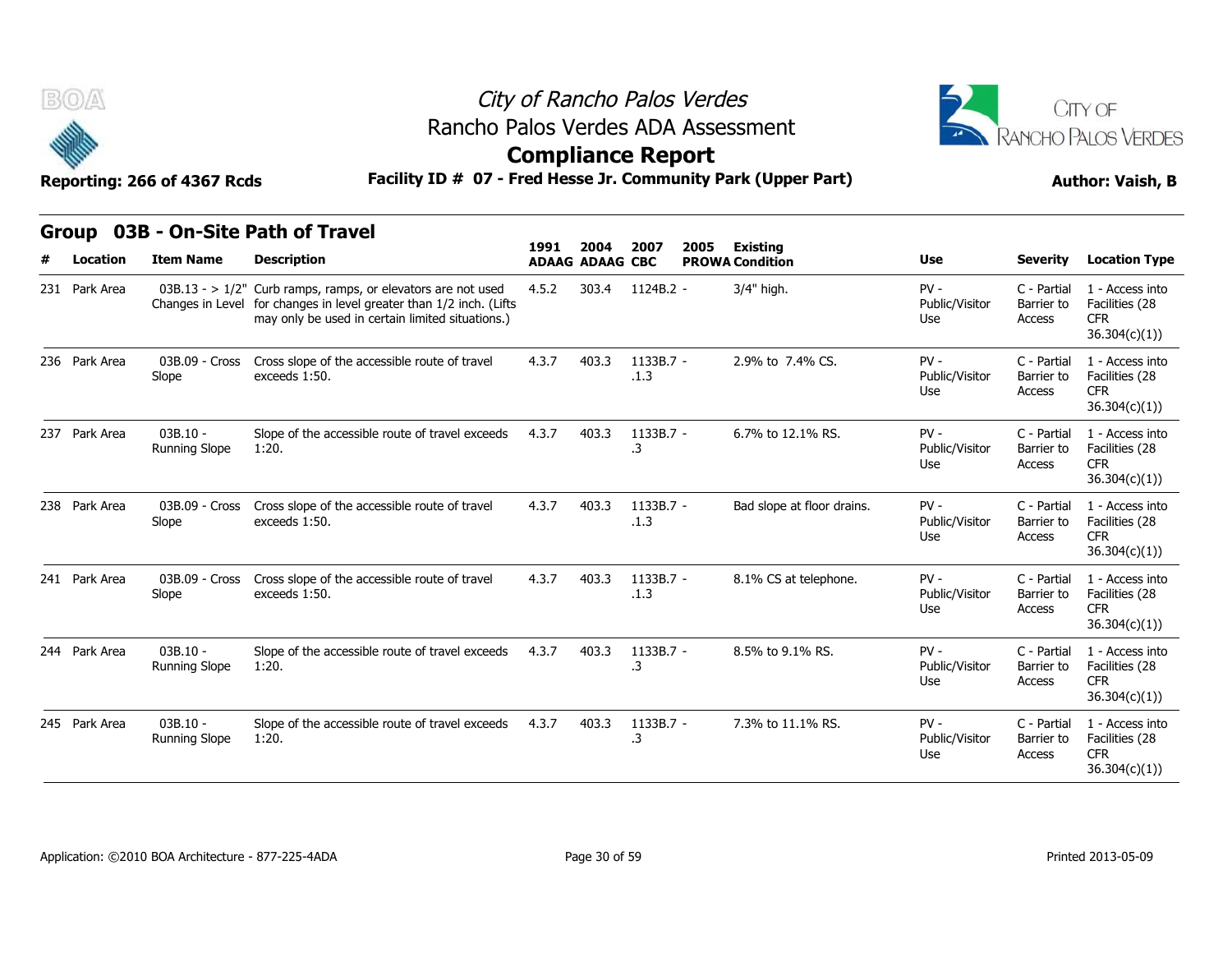

### City of Rancho Palos Verdes **Compliance Report** Rancho Palos Verdes ADA Assessment



| BOA               | Reporting: 266 of 4367 Rcds |                                                                | City of Rancho Palos Verdes<br>Rancho Palos Verdes ADA Assessment<br><b>Compliance Report</b><br>Facility ID # 07 - Fred Hesse Jr. Community Park (Upper Part) |                                |                   |      |                                                                                   |                                 |                                     |                                                                  |  |  |  |  |
|-------------------|-----------------------------|----------------------------------------------------------------|----------------------------------------------------------------------------------------------------------------------------------------------------------------|--------------------------------|-------------------|------|-----------------------------------------------------------------------------------|---------------------------------|-------------------------------------|------------------------------------------------------------------|--|--|--|--|
| Group<br>Location | <b>Item Name</b>            | 03B - On-Site Path of Travel<br><b>Description</b>             | 1991                                                                                                                                                           | 2004<br><b>ADAAG ADAAG CBC</b> | 2007              | 2005 | <b>Existing</b><br><b>PROWA Condition</b>                                         | Use                             | <b>Severity</b>                     | <b>Location Type</b>                                             |  |  |  |  |
| 250 Park Area     | $03B.10 -$<br>Running Slope | Slope of the accessible route of travel exceeds<br>1:20.       | 4.3.7                                                                                                                                                          | 403.3                          | 1133B.7 -<br>.3   |      | 5.5% to 14% RS.                                                                   | $PV -$<br>Public/Visitor<br>Use | C - Partial<br>Barrier to<br>Access | 1 - Access into<br>Facilities (28<br>CFR<br>36.304(c)(1))        |  |  |  |  |
| 251 Park Area     | 03B.09 - Cross<br>Slope     | Cross slope of the accessible route of travel<br>exceeds 1:50. | 4.3.7                                                                                                                                                          | 403.3                          | 1133B.7 -<br>.1.3 |      | 2.7% to 3.6% CS.                                                                  | $PV -$<br>Public/Visitor<br>Use | C - Partial<br>Barrier to<br>Access | 1 - Access into<br>Facilities (28<br><b>CFR</b><br>36.304(c)(1)) |  |  |  |  |
| 252 Park Area     | $03B.10 -$<br>Running Slope | Slope of the accessible route of travel exceeds<br>1:20.       | 4.3.7                                                                                                                                                          | 403.3                          | 1133B.7 -<br>.3   |      | Asphalt path 7.0%, 10.8% RS at PV -<br>transition point - asphalt to<br>concrete. | Public/Visitor<br>Use           | C - Partial<br>Barrier to<br>Access | 1 - Access into<br>Facilities (28<br>CFR.<br>36.304(c)(1))       |  |  |  |  |
| 253 Park Area     | 03B.09 - Cross<br>Slope     | Cross slope of the accessible route of travel<br>exceeds 1:50. | 4.3.7                                                                                                                                                          | 403.3                          | 1133B.7 -<br>.1.3 |      | Asphalt path 7.4%.                                                                | $PV -$<br>Public/Visitor<br>Use | C - Partial<br>Barrier to<br>Access | 1 - Access into<br>Facilities (28<br><b>CFR</b><br>36.304(c)(1)) |  |  |  |  |
| 260 Park Area     | 03B.09 - Cross<br>Slope     | Cross slope of the accessible route of travel<br>exceeds 1:50. | 4.3.7                                                                                                                                                          | 403.3                          | 1133B.7 -<br>.1.3 |      | 7.5%.                                                                             | $PV -$<br>Public/Visitor<br>Use | C - Partial<br>Barrier to<br>Access | 1 - Access into<br>Facilities (28<br><b>CFR</b><br>36.304(c)(1)) |  |  |  |  |
| 261 Park Area     | 03B.09 - Cross<br>Slope     | Cross slope of the accessible route of travel<br>exceeds 1:50. | 4.3.7                                                                                                                                                          | 403.3                          | 1133B.7 -<br>.1.3 |      | 4.6% CS.                                                                          | $PV -$<br>Public/Visitor<br>Use | C - Partial<br>Barrier to<br>Access | 1 - Access into<br>Facilities (28<br><b>CFR</b><br>36.304(c)(1)) |  |  |  |  |
| 263 Park Area     | $03B.10 -$<br>Running Slope | Slope of the accessible route of travel exceeds<br>1:20.       | 4.3.7                                                                                                                                                          | 403.3                          | 1133B.7 -<br>3.   |      | 5.3% to 13.6% RS.                                                                 | $PV -$<br>Public/Visitor<br>Use | C - Partial<br>Barrier to<br>Access | 1 - Access into<br>Facilities (28<br>CFR.<br>36.304(c)(1))       |  |  |  |  |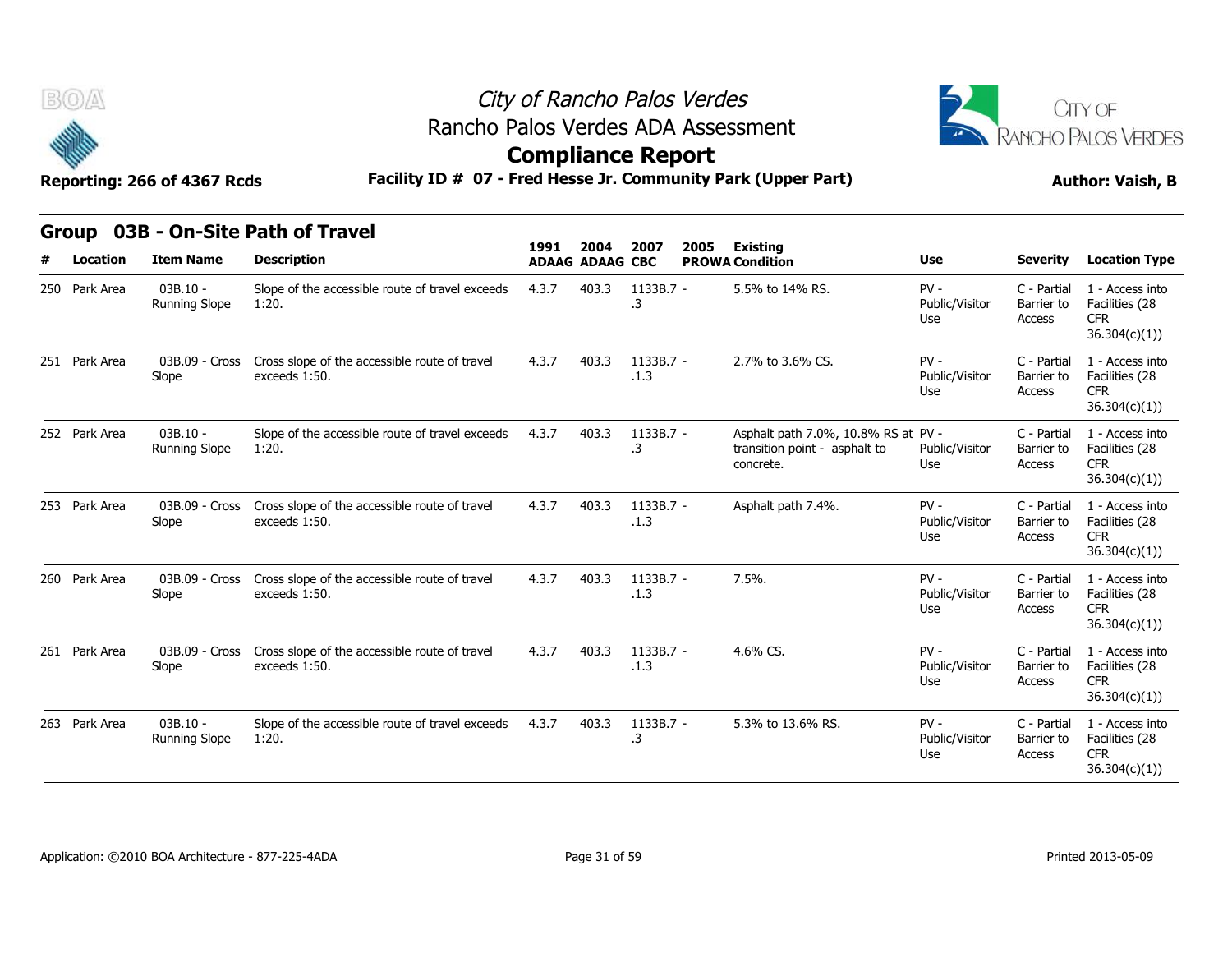

|  | Group 03B - On-Site Path of Travel |  |
|--|------------------------------------|--|
|--|------------------------------------|--|

| # Location    | Item Name               | Description                                                    | 1991  | 2004<br><b>ADAAG ADAAG CBC</b> | 2007                | 2005<br>Existing<br><b>PROWA Condition</b> | <b>Use</b>                      | Severity              | <b>Location Type</b>                                                        |
|---------------|-------------------------|----------------------------------------------------------------|-------|--------------------------------|---------------------|--------------------------------------------|---------------------------------|-----------------------|-----------------------------------------------------------------------------|
| 264 Park Area | 03B.09 - Cross<br>Slope | Cross slope of the accessible route of travel<br>exceeds 1:50. | 4.3.7 | 403.3                          | $1133B.7 -$<br>.1.3 | 2.3% to 7.6% CS.                           | $PV -$<br>Public/Visitor<br>Use | . - Partial<br>Access | 1 - Access into<br>Barrier to Facilities (28<br><b>CFR</b><br>36.304(c)(1)) |

### **Number of Key Notes for Group 03B - On-Site Path of Travel: 20**

|  | Group 01 - Parking |  |
|--|--------------------|--|
|--|--------------------|--|

| # | <b>Location</b> | <b>Item Name</b>                                       | <b>Description</b>                                                                                                             |       | <b>ADAAG ADAAG CBC</b>         |                           |      | <b>PROWA Condition</b>                                      | <b>Use</b>                      | <b>Severity</b>                     | <b>Location Type</b>                                             |
|---|-----------------|--------------------------------------------------------|--------------------------------------------------------------------------------------------------------------------------------|-------|--------------------------------|---------------------------|------|-------------------------------------------------------------|---------------------------------|-------------------------------------|------------------------------------------------------------------|
|   | 264 Park Area   | 03B.09 - Cross<br>Slope                                | Cross slope of the accessible route of travel<br>exceeds 1:50.                                                                 | 4.3.7 | 403.3                          | 1133B.7 -<br>.1.3         |      | 2.3% to 7.6% CS.                                            | $PV -$<br>Public/Visitor<br>Use | C - Partial<br>Barrier to<br>Access | 1 - Access into<br>Facilities (28<br><b>CFR</b><br>36.304(c)(1)  |
|   |                 |                                                        |                                                                                                                                |       |                                |                           |      | Number of Key Notes for Group 03B - On-Site Path of Travel: |                                 |                                     | 20                                                               |
|   | Group           | 01 - Parking                                           |                                                                                                                                |       |                                |                           |      |                                                             |                                 |                                     |                                                                  |
| # | Location        | <b>Item Name</b>                                       | <b>Description</b>                                                                                                             | 1991  | 2004<br><b>ADAAG ADAAG CBC</b> | 2007                      | 2005 | <b>Existing</b><br><b>PROWA Condition</b>                   | Use                             | <b>Severity</b>                     | <b>Location Type</b>                                             |
|   | 214 Park Area   | 01.19C - Tow-<br>away Sign -<br>Contact<br>Information | California tow-away sign does not include<br>contact information.                                                              |       |                                | 1129B.4                   |      | No phone number provided.                                   | $PV -$<br>Public/Visitor<br>Use | C - Partial<br>Barrier to<br>Access | 1 - Access into<br>Facilities (28<br><b>CFR</b><br>36.304(c)(1)  |
|   | 221 Park Area   | $01.19A -$<br>Lettering                                | The words "NO PARKING" is not provided in<br>each access aisle, painted in white, 12" high<br>letters.                         |       |                                | 1129B.3<br>items 1<br>& 2 |      |                                                             | $PV -$<br>Public/Visitor<br>Use | C - Partial<br>Barrier to<br>Access | 1 - Access into<br>Facilities (28<br><b>CFR</b><br>36.304(c)(1)) |
|   | 222 Park Area   | $01.15B -$<br>Parking Space<br>Sign                    | Accessible parking space has no reflectorized<br>sign visible from the stall, showing an ISA in<br>white on a blue background. | 4.6.4 | 502.6                          | 1129B.4                   |      | No Van sign provided.                                       | $PV -$<br>Public/Visitor<br>Use | C - Partial<br>Barrier to<br>Access | 1 - Access into<br>Facilities (28<br><b>CFR</b><br>36.304(c)(1)  |
|   | 223 Park Area   | $01.15C -$<br>Minimum Fine<br>Sign                     | Accessible parking space has no sign stating<br>"Minimum Fine \$250" below the ISA.                                            |       |                                | 1129B.4                   |      |                                                             | $PV -$<br>Public/Visitor<br>Use | C - Partial<br>Barrier to<br>Access | 1 - Access into<br>Facilities (28<br><b>CFR</b><br>36.304(c)(1)  |
|   | 224 Park Area   | $01.23 - Other -$<br>Parking                           | See Additional Comments                                                                                                        |       |                                |                           |      | No truncated domes provided.                                | $PV -$<br>Public/Visitor<br>Use | C - Partial<br>Barrier to<br>Access | 1 - Access into<br>Facilities (28<br><b>CFR</b><br>36.304(c)(1)  |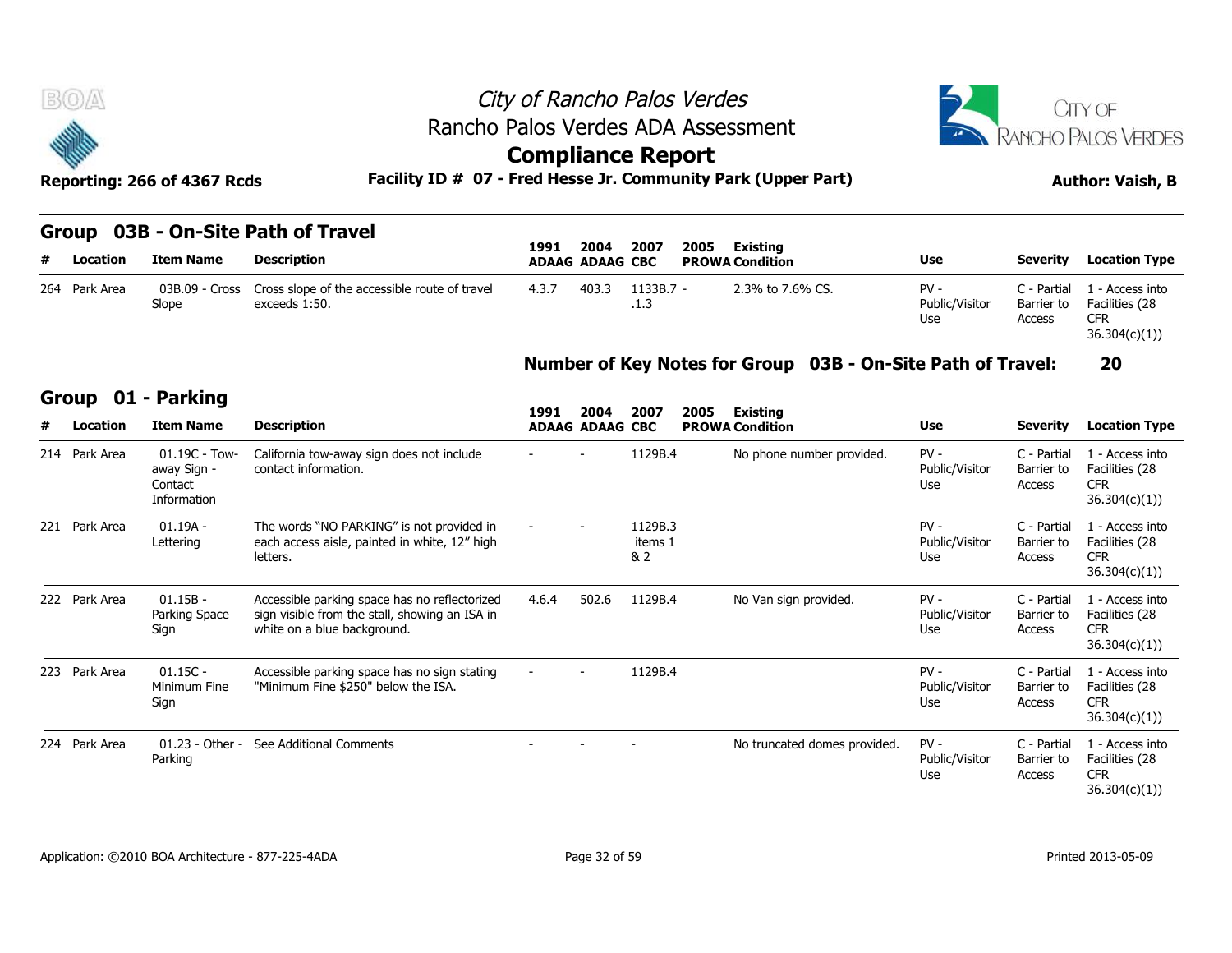



| B(0)<br>Reporting: 266 of 4367 Rcds |                |                                                            | City of Rancho Palos Verdes<br>Rancho Palos Verdes ADA Assessment<br><b>Compliance Report</b><br>Facility ID # 07 - Fred Hesse Jr. Community Park (Upper Part)                                                                                                                                                      |                                                                                                     | <b>CITY OF</b><br>RANCHO PALOS VERDES<br><b>Author: Vaish, B</b> |                           |  |                                                    |                                 |                                     |                                                                  |
|-------------------------------------|----------------|------------------------------------------------------------|---------------------------------------------------------------------------------------------------------------------------------------------------------------------------------------------------------------------------------------------------------------------------------------------------------------------|-----------------------------------------------------------------------------------------------------|------------------------------------------------------------------|---------------------------|--|----------------------------------------------------|---------------------------------|-------------------------------------|------------------------------------------------------------------|
| Group                               | 01<br>Location | - Parking<br><b>Item Name</b>                              | <b>Description</b>                                                                                                                                                                                                                                                                                                  | 2007<br>2005<br><b>Existing</b><br>1991<br>2004<br><b>ADAAG ADAAG CBC</b><br><b>PROWA Condition</b> |                                                                  |                           |  |                                                    | <b>Use</b>                      | <b>Severity</b>                     | <b>Location Type</b>                                             |
| 225 Park Area                       |                | $01.10A - Van$<br>Access Aisle -<br><b>Dimensions</b>      | Where the parking space is designated as "van<br>accessible," the adjacent access aisle is not at<br>least 8' wide by 18' long. (Aisle width is<br>measured from the center line of the stripe on<br>one side to the center line of the stripe on the<br>other.)                                                    | $4.1.2(5) -$<br>(b)                                                                                 |                                                                  | 1129B.3<br>item 2         |  | Aisle width reduced by tree, 16'- PV -<br>9" long. | Public/Visitor<br>Use           | C - Partial<br>Barrier to<br>Access | 1 - Access into<br>Facilities (28<br><b>CFR</b><br>36.304(c)(1)  |
| 226 Park Area                       |                | $01.18 -$<br>Pavement Sign                                 | A 36" square ISA is not painted on the<br>pavement at the rear of the stall.                                                                                                                                                                                                                                        |                                                                                                     | 502.6                                                            | 1129B.4                   |  | ISA sign 33".                                      | $PV -$<br>Public/Visitor<br>Use | C - Partial<br>Barrier to<br>Access | 1 - Access into<br>Facilities (28<br><b>CFR</b><br>36.304(c)(1)  |
| 227 Park Area                       |                | 01.09 - Stall<br><b>Dimensions</b>                         | Accessible parking spaces, including van spaces, 4.6.3<br>are not at least 9' wide and 18' long with a<br>demarcated access aisle. (Two spaces may<br>share a common aisle; parking space width is<br>measured from the center line of the stripe on<br>one side to the center line of the stripe on the<br>other.) |                                                                                                     | 502.2                                                            | 1129B.3<br>items 1<br>& 2 |  | Stall dimension 16'-9".                            | $PV -$<br>Public/Visitor<br>Use | C - Partial<br>Barrier to<br>Access | 1 - Access into<br>Facilities (28<br><b>CFR</b><br>36.304(c)(1)) |
| 246 Park Area                       |                | $01.19C - Town -$<br>away Sign -<br>Contact<br>Information | California tow-away sign does not include<br>contact information.                                                                                                                                                                                                                                                   |                                                                                                     |                                                                  | 1129B.4                   |  |                                                    | $PV -$<br>Public/Visitor<br>Use | C - Partial<br>Barrier to<br>Access | 1 - Access into<br>Facilities (28<br><b>CFR</b><br>36.304(c)(1)  |

#### **Number of Key Notes for Group 01 - Parking: 9**

#### **Group 30 - Parks**

| # | Location                               | Item Name | Description                             | 1991                       | 2004<br><b>ADAAG ADAAG CBC</b> | 2007                                   | 2005 | Existing<br><b>PROWA Condition</b>                    | <b>Use</b>                    | <b>Severity</b>              | <b>Location Type</b>                                                      |
|---|----------------------------------------|-----------|-----------------------------------------|----------------------------|--------------------------------|----------------------------------------|------|-------------------------------------------------------|-------------------------------|------------------------------|---------------------------------------------------------------------------|
|   | Fred Hesse<br>Jr.<br>Community<br>Park | Parks     | 30.68 - Other - See Additional Comments | and the state of the state |                                | - Contractor - Contractor - Contractor |      | See existing ADA assessment<br>survey for Hesse Park. | PV -<br>Public/Visitor<br>Use | or<br>Complete CFR<br>Access | B - Severe 1 - Access into<br>Facilities (28<br>Barrier to $36.304(c)(1)$ |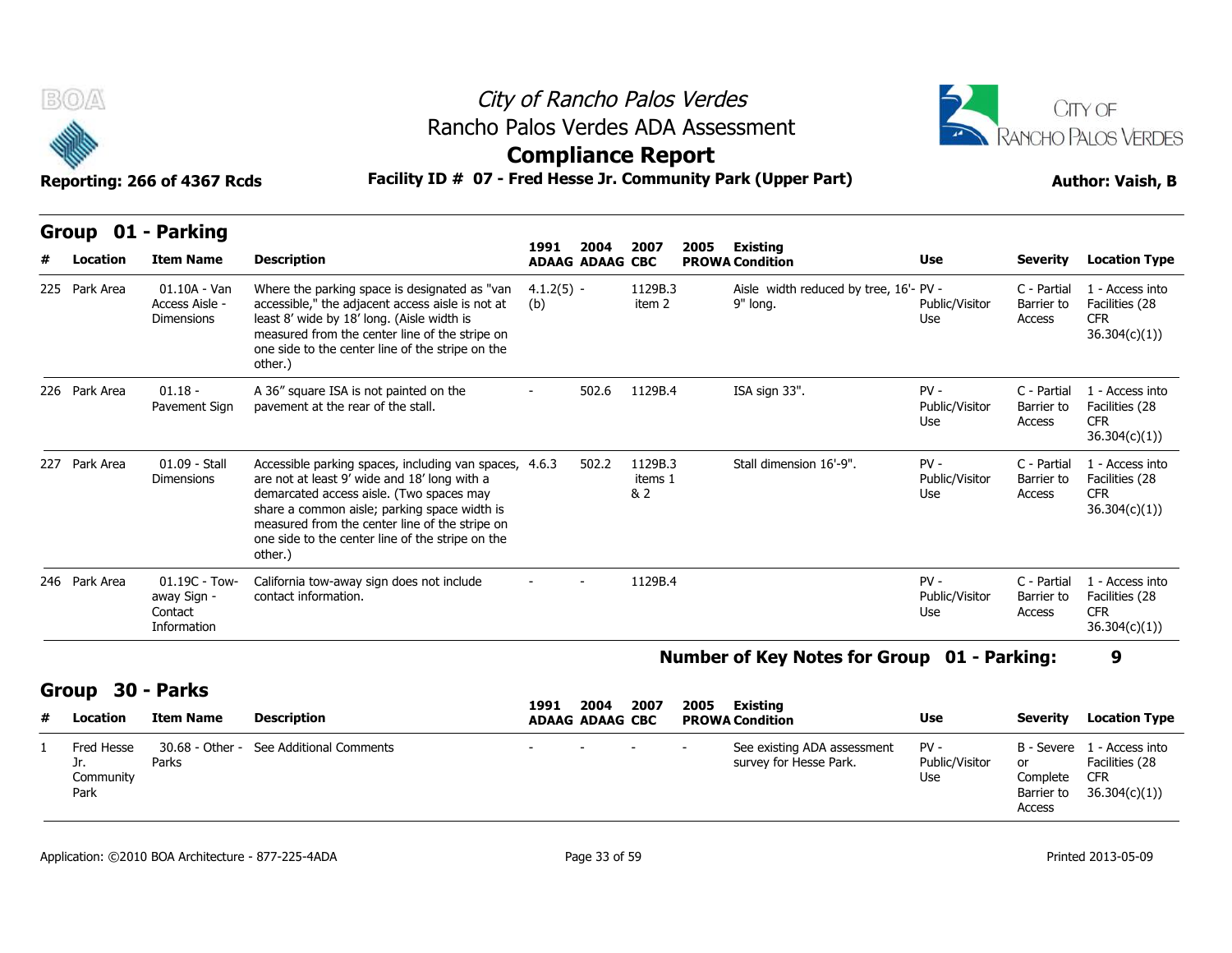

## City of Rancho Palos Verdes Rancho Palos Verdes ADA Assessment



|              | B(0)          | Reporting: 266 of 4367 Rcds                                 |                                                                                                                                                                                                                                                                                                                                                                                                                                                                                        | City of Rancho Palos Verdes<br>Rancho Palos Verdes ADA Assessment<br><b>Compliance Report</b><br>Facility ID # 07 - Fred Hesse Jr. Community Park (Upper Part) |                                |            |                                  |                                                                         |                                 |                                     |                                                                  |  |  |  |  |
|--------------|---------------|-------------------------------------------------------------|----------------------------------------------------------------------------------------------------------------------------------------------------------------------------------------------------------------------------------------------------------------------------------------------------------------------------------------------------------------------------------------------------------------------------------------------------------------------------------------|----------------------------------------------------------------------------------------------------------------------------------------------------------------|--------------------------------|------------|----------------------------------|-------------------------------------------------------------------------|---------------------------------|-------------------------------------|------------------------------------------------------------------|--|--|--|--|
| <b>Group</b> | Location      | 30 - Parks<br><b>Item Name</b>                              | <b>Description</b>                                                                                                                                                                                                                                                                                                                                                                                                                                                                     | 1991                                                                                                                                                           | 2004<br><b>ADAAG ADAAG CBC</b> | 2007       | 2005                             | <b>Existing</b><br><b>PROWA Condition</b>                               | Use                             | Severity                            | <b>Location Type</b>                                             |  |  |  |  |
|              | 209 Park Area | 30.12 - Fixed<br>Bench                                      | Fixed bench is not accessible for users with<br>various types of disabilities.                                                                                                                                                                                                                                                                                                                                                                                                         |                                                                                                                                                                | 903.1                          | $\sim$ $-$ | 1999<br>16.12.2.<br>$\mathbf{1}$ | 3 benches, 0 accessible and not PV -<br>ADAAG- connecting path.         | Public/Visitor<br>Use           | C - Partial<br>Barrier to<br>Access | 1 - Access into<br>Facilities (28<br>CFR.<br>36.304(c)(1))       |  |  |  |  |
|              | 215 Park Area | $30.25 -$<br>Number -<br>Accessible Picnic<br><b>Tables</b> | Where fixed picnic tables are provided in a picnic -<br>area, the required number of fixed picnic tables<br>is not provided. (1999 ADAAG: Where two or<br>more fixed picnic tables are provided in a picnic<br>area, at least 50%, but never less than two,<br>shall comply with 16.5.4 through 16.5.6. In<br>addition, at least 40%, but never less than two,<br>of the accessible picnic tables shall be connected<br>to an outdoor recreation access route complying<br>with 16.3.) |                                                                                                                                                                |                                |            | 1999<br>ADAAG-<br>16.5.1.2       | 7 picnic tables, 0 accessible.                                          | $PV -$<br>Public/Visitor<br>Use | C - Partial<br>Barrier to<br>Access | 1 - Access into<br>Facilities (28<br><b>CFR</b><br>36.304(c)(1)  |  |  |  |  |
|              | 216 Park Area | 30.68 - Other -<br>Parks                                    | See Additional Comments                                                                                                                                                                                                                                                                                                                                                                                                                                                                |                                                                                                                                                                |                                |            |                                  | Bleachers do not provide<br>wheelchair/ semi-ambulant<br>seating space. | $PV -$<br>Public/Visitor<br>Use | C - Partial<br>Barrier to<br>Access | 1 - Access into<br>Facilities (28<br><b>CFR</b><br>36.304(c)(1)  |  |  |  |  |
|              | 217 Park Area | Parks                                                       | 30.68 - Other - See Additional Comments                                                                                                                                                                                                                                                                                                                                                                                                                                                |                                                                                                                                                                |                                |            |                                  | No compliant access provided to PV -<br>dugout area.                    | Public/Visitor<br>Use           | C - Partial<br>Barrier to<br>Access | 1 - Access into<br>Facilities (28<br><b>CFR</b><br>36.304(c)(1)) |  |  |  |  |
|              | 233 Park Area | 30.12 - Fixed<br>Bench                                      | Fixed bench is not accessible for users with<br>various types of disabilities.                                                                                                                                                                                                                                                                                                                                                                                                         |                                                                                                                                                                | $903.1 -$                      |            | 1999<br>16.12.2.<br>$\mathbf{1}$ | 3 benches provided, 1<br>ADAAG- accessible (non-compliant).             | $PV -$<br>Public/Visitor<br>Use | C - Partial<br>Barrier to<br>Access | 1 - Access into<br>Facilities (28<br>CFR.<br>36.304(c)(1))       |  |  |  |  |
|              | 243 Park Area | 30.12 - Fixed<br>Bench                                      | Fixed bench is not accessible for users with<br>various types of disabilities.                                                                                                                                                                                                                                                                                                                                                                                                         |                                                                                                                                                                | 903.1                          | $\sim$ $-$ | 1999<br>ADAAG-<br>16.12.2.<br>1  |                                                                         | $PV -$<br>Public/Visitor<br>Use | C - Partial<br>Barrier to<br>Access | 1 - Access into<br>Facilities (28<br><b>CFR</b><br>36.304(c)(1)) |  |  |  |  |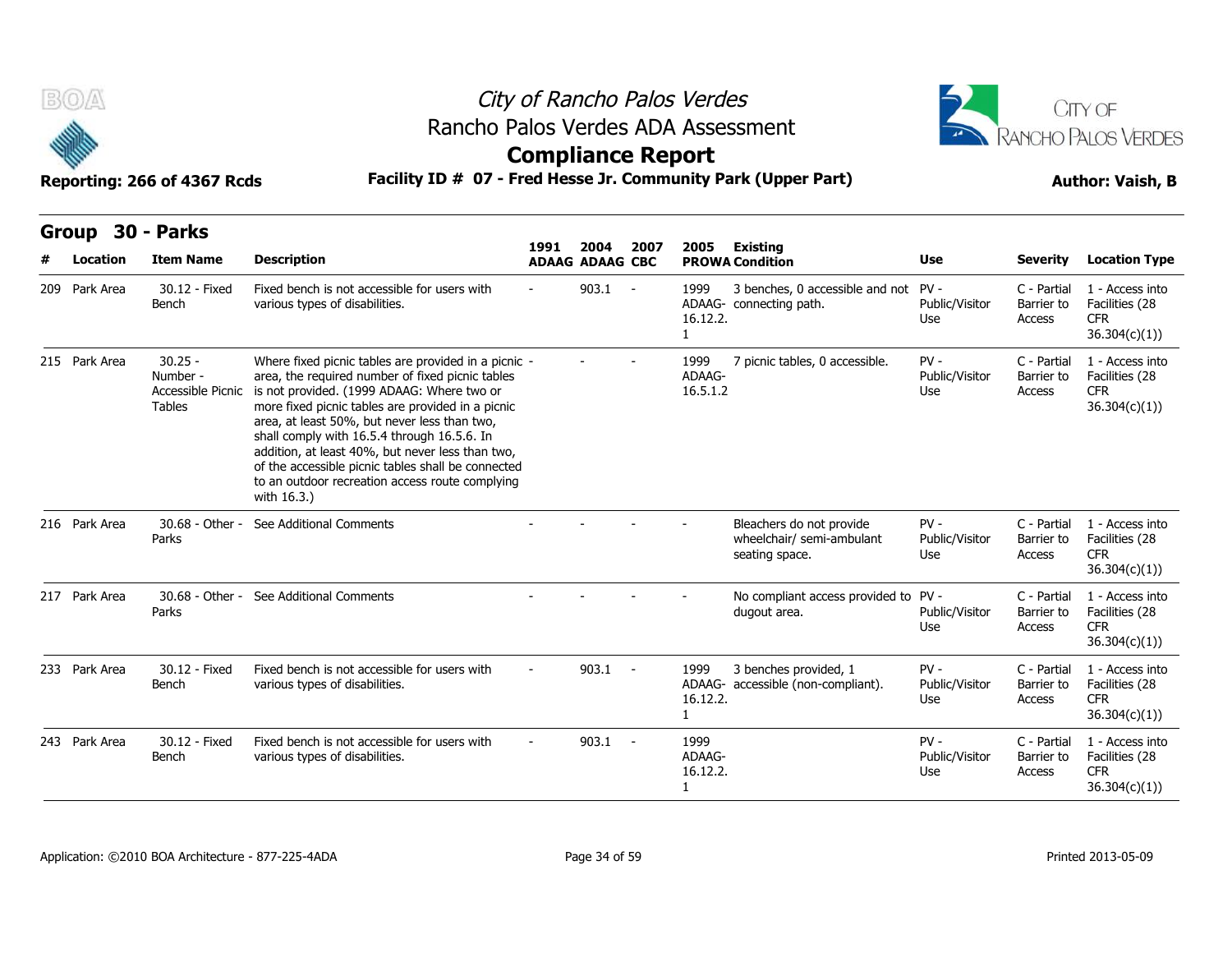

## City of Rancho Palos Verdes Rancho Palos Verdes ADA Assessment



### **Compliance Report**

| B(0)                     | Reporting: 266 of 4367 Rcds                                 |                                                                                                                                                                                                                                                                                                                                                                                                                                                                                        | City of Rancho Palos Verdes<br>Rancho Palos Verdes ADA Assessment<br><b>Compliance Report</b><br>Facility ID # 07 - Fred Hesse Jr. Community Park (Upper Part) |                                |            |                                            |                                                                                                                                          |                                 |                                     |                                                                 |  |  |  |
|--------------------------|-------------------------------------------------------------|----------------------------------------------------------------------------------------------------------------------------------------------------------------------------------------------------------------------------------------------------------------------------------------------------------------------------------------------------------------------------------------------------------------------------------------------------------------------------------------|----------------------------------------------------------------------------------------------------------------------------------------------------------------|--------------------------------|------------|--------------------------------------------|------------------------------------------------------------------------------------------------------------------------------------------|---------------------------------|-------------------------------------|-----------------------------------------------------------------|--|--|--|
| <b>Group</b><br>Location | 30 - Parks<br><b>Item Name</b>                              | <b>Description</b>                                                                                                                                                                                                                                                                                                                                                                                                                                                                     | 1991                                                                                                                                                           | 2004<br><b>ADAAG ADAAG CBC</b> | 2007       | 2005                                       | <b>Existing</b><br><b>PROWA Condition</b>                                                                                                | Use                             | <b>Severity</b>                     | <b>Location Type</b>                                            |  |  |  |
| 247 Park Area            | 30.12 - Fixed<br>Bench                                      | Fixed bench is not accessible for users with<br>various types of disabilities.                                                                                                                                                                                                                                                                                                                                                                                                         |                                                                                                                                                                | 903.1                          | $\sim$ $-$ | 1999<br>ADAAG-<br>16.12.2.<br>$\mathbf{1}$ |                                                                                                                                          | $PV -$<br>Public/Visitor<br>Use | C - Partial<br>Barrier to<br>Access | 1 - Access into<br>Facilities (28<br><b>CFR</b><br>36.304(c)(1) |  |  |  |
| 248 Park Area            | 30.68 - Other -<br>Parks                                    | See Additional Comments                                                                                                                                                                                                                                                                                                                                                                                                                                                                |                                                                                                                                                                |                                |            |                                            | No wheelchair seating provided. PV -                                                                                                     | Public/Visitor<br>Use           | C - Partial<br>Barrier to<br>Access | 1 - Access into<br>Facilities (28<br>CFR.<br>36.304(c)(1)       |  |  |  |
| 254 Park Area            | $30.25 -$<br>Number -<br>Accessible Picnic<br>Tables        | Where fixed picnic tables are provided in a picnic -<br>area, the required number of fixed picnic tables<br>is not provided. (1999 ADAAG: Where two or<br>more fixed picnic tables are provided in a picnic<br>area, at least 50%, but never less than two,<br>shall comply with 16.5.4 through 16.5.6. In<br>addition, at least 40%, but never less than two,<br>of the accessible picnic tables shall be connected<br>to an outdoor recreation access route complying<br>with 16.3.) |                                                                                                                                                                |                                |            | 1999                                       | 6 picnic tables provided at<br>ADAAG- playground area, non-<br>16.5.1.2 accessible, surface at picnic<br>table area not firm and stable, | $PV -$<br>Public/Visitor<br>Use | C - Partial<br>Barrier to<br>Access | 1 - Access into<br>Facilities (28<br><b>CFR</b><br>36.304(c)(1) |  |  |  |
| 255 Park Area            | 30.68 - Other -<br>Parks                                    | See Additional Comments                                                                                                                                                                                                                                                                                                                                                                                                                                                                |                                                                                                                                                                |                                |            |                                            | No directional sign provided to<br>playground.                                                                                           | $PV -$<br>Public/Visitor<br>Use | C - Partial<br>Barrier to<br>Access | 4 - Other<br>Areas/Elements<br><b>(28 CFR)</b><br>36.304(c)(4)  |  |  |  |
| 262 Park Area            | $30.25 -$<br>Number -<br>Accessible Picnic<br><b>Tables</b> | Where fixed picnic tables are provided in a picnic -<br>area, the required number of fixed picnic tables<br>is not provided. (1999 ADAAG: Where two or<br>more fixed picnic tables are provided in a picnic<br>area, at least 50%, but never less than two,<br>shall comply with 16.5.4 through 16.5.6. In<br>addition, at least 40%, but never less than two,<br>of the accessible picnic tables shall be connected<br>to an outdoor recreation access route complying<br>with 16.3.) |                                                                                                                                                                |                                |            | 1999<br>16.5.1.2                           | 6 picnic tables provided, 0<br>ADAAG- accessible.                                                                                        | $PV -$<br>Public/Visitor<br>Use | C - Partial<br>Barrier to<br>Access | 1 - Access into<br>Facilities (28<br><b>CFR</b><br>36.304(c)(1) |  |  |  |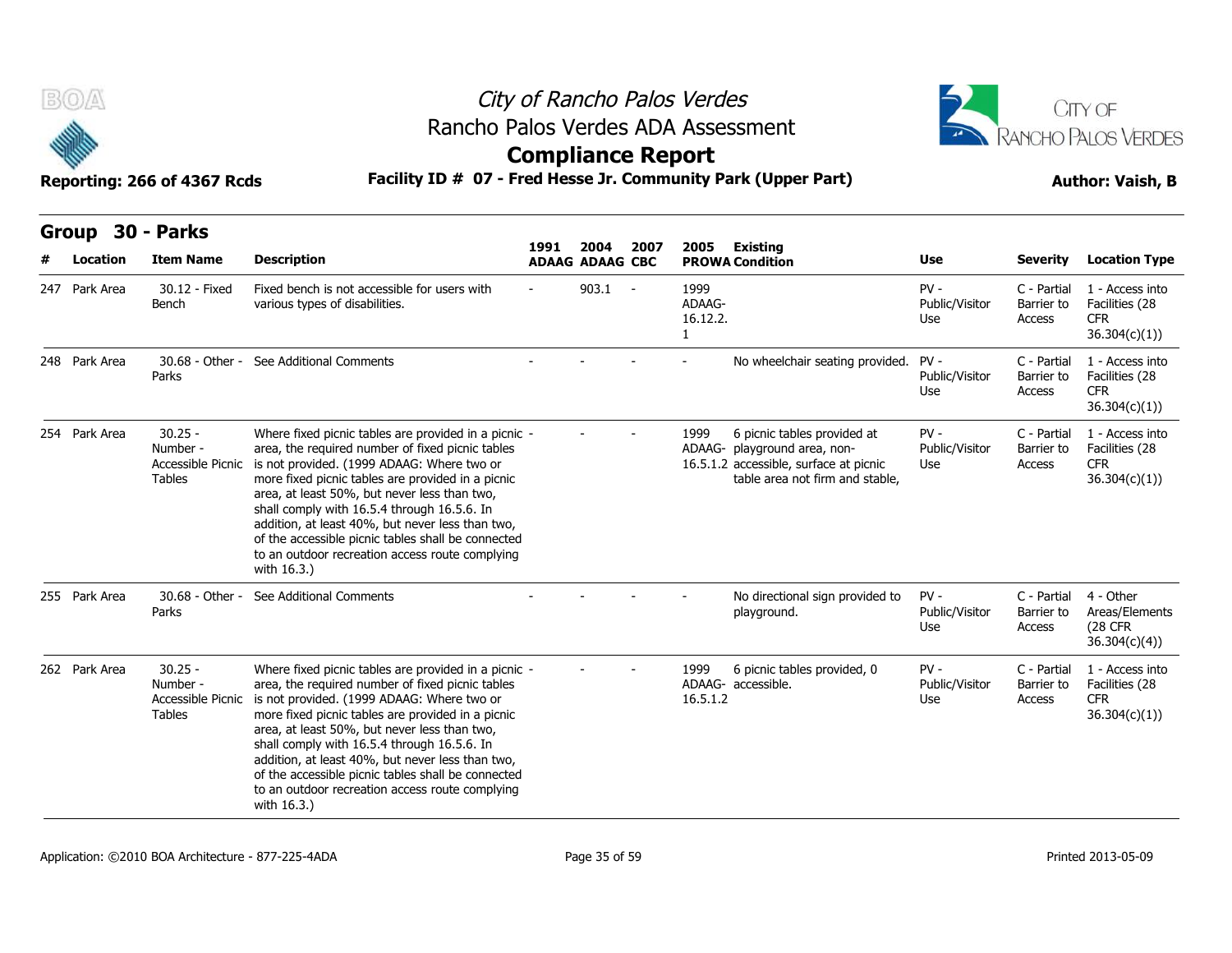



### **Compliance Report**

| <b>BOA</b>             |                                                                                            | City of Rancho Palos Verdes<br>Rancho Palos Verdes ADA Assessment                                                 |                          | <b>CITY OF</b><br>RANCHO PALOS VERDES |      |                                   |                                                         |                                 |                                     |                                                                  |
|------------------------|--------------------------------------------------------------------------------------------|-------------------------------------------------------------------------------------------------------------------|--------------------------|---------------------------------------|------|-----------------------------------|---------------------------------------------------------|---------------------------------|-------------------------------------|------------------------------------------------------------------|
|                        | Reporting: 266 of 4367 Rcds                                                                | Facility ID # 07 - Fred Hesse Jr. Community Park (Upper Part)                                                     | <b>Compliance Report</b> |                                       |      |                                   |                                                         |                                 |                                     | <b>Author: Vaish, B</b>                                          |
| Group<br>#<br>Location | 30 - Parks<br><b>Item Name</b>                                                             | <b>Description</b>                                                                                                | 1991                     | 2004<br><b>ADAAG ADAAG CBC</b>        | 2007 | 2005                              | Existing<br><b>PROWA Condition</b>                      | <b>Use</b>                      | <b>Severity</b>                     | <b>Location Type</b>                                             |
| 265 Park Area          | 30.12 - Fixed<br>Bench                                                                     | Fixed bench is not accessible for users with<br>various types of disabilities.                                    |                          | $903.1 -$                             |      | 1999<br>ADAAG-<br>16.12.2.        | No accessible bench provided.                           | $PV -$<br>Public/Visitor<br>Use | C - Partial<br>Barrier to<br>Access | 1 - Access into<br>Facilities (28<br><b>CFR</b><br>36.304(c)(1)) |
| 266 Park Area          | $30.07F -$<br>Outdoor<br>Recreation<br><b>Access Routes</b><br>(ORAR) - Edge<br>Protection | Where edge protection is provided, it does not -<br>have a height of 3" min                                       |                          |                                       |      | 1999<br>16.3.9                    | No edge protection provided at<br>ADAAG- drainage area. | $PV -$<br>Public/Visitor<br>Use | C - Partial<br>Barrier to<br>Access | 1 - Access into<br>Facilities (28<br><b>CFR</b><br>36.304(c)(1)  |
|                        |                                                                                            |                                                                                                                   |                          |                                       |      |                                   | <b>Number of Key Notes for Group</b>                    |                                 | <b>30 - Parks:</b>                  | 14                                                               |
| Group                  | 31 - Play Areas                                                                            |                                                                                                                   | 1991                     | 2004                                  | 2007 | 2005                              | <b>Existing</b>                                         |                                 |                                     |                                                                  |
| Location<br>#          | <b>Item Name</b>                                                                           | <b>Description</b>                                                                                                |                          | <b>ADAAG ADAAG CBC</b>                |      |                                   | <b>PROWA Condition</b>                                  | <b>Use</b>                      | <b>Severity</b>                     | <b>Location Type</b>                                             |
| 232 Park Area          | 31.34 - Play<br>Areas - Ground<br>Surfaces                                                 | Ground surfaces along accessible routes, clear<br>floor or ground spaces, or turning spaces are not<br>compliant. |                          | $1008.2. -$<br>6                      |      | 2000<br>ADAAG-<br>15.6.7;<br>DD C | Mulch.                                                  | $PV -$<br>Public/Visitor<br>Use | C - Partial<br>Barrier to<br>Access | 1 - Access into<br>Facilities (28<br><b>CFR</b><br>36.304(c)(1)  |

#### **Number of Key Notes for Group 30 - Parks: 14**

### **Group 31 - Play Areas**

| 31 - Play Areas<br><b>Group</b><br>2004<br>2007<br>2005<br>Existing<br>1991 |               |                                            |                                                                                                                   |  |                        |                                                                             |                                     |                                 |                                     |                                                                  |  |  |
|-----------------------------------------------------------------------------|---------------|--------------------------------------------|-------------------------------------------------------------------------------------------------------------------|--|------------------------|-----------------------------------------------------------------------------|-------------------------------------|---------------------------------|-------------------------------------|------------------------------------------------------------------|--|--|
|                                                                             | # Location    | <b>Item Name</b>                           | <b>Description</b>                                                                                                |  | <b>ADAAG ADAAG CBC</b> |                                                                             | <b>PROWA Condition</b>              | <b>Use</b>                      | <b>Severity</b>                     | <b>Location Type</b>                                             |  |  |
|                                                                             | 232 Park Area | 31.34 - Play<br>Areas - Ground<br>Surfaces | Ground surfaces along accessible routes, clear<br>floor or ground spaces, or turning spaces are not<br>compliant. |  | $1008.2. -$<br>6       | 2000<br>ADAAG-<br>15.6.7;<br><b>PRC</b><br>5410-<br>5411;<br>H&SC<br>115725 | Mulch.                              | $PV -$<br>Public/Visitor<br>Use | C - Partial<br>Barrier to<br>Access | 1 - Access into<br>Facilities (28<br><b>CFR</b><br>36.304(c)(1)  |  |  |
|                                                                             | 256 Park Area | 31.38 - Other -<br>Play Areas              | See Additional Comments                                                                                           |  |                        |                                                                             | Monkey bars at 67" and 76"<br>high. | $PV -$<br>Public/Visitor<br>Use | A - Safety<br>Hazard                | 1 - Access into<br>Facilities (28<br><b>CFR</b><br>36.304(c)(1)) |  |  |

#### **Number of Key Notes for Group 31 - Play Areas: 2**

**Group 07 - Ramps**

| .<br><b>Description</b><br>#<br>Item Name<br>Location | 2004<br>2007<br>1991<br><b>ADAAG ADAAG CBC</b> | 2005<br><b>Existing</b><br><b>Use</b><br><b>PROWA Condition</b> | Location Type<br>Severity |
|-------------------------------------------------------|------------------------------------------------|-----------------------------------------------------------------|---------------------------|
| Application: C2010 BOA Architecture - 877-225-4ADA    | Page 36 of 59                                  |                                                                 | rinted 2013-05-09         |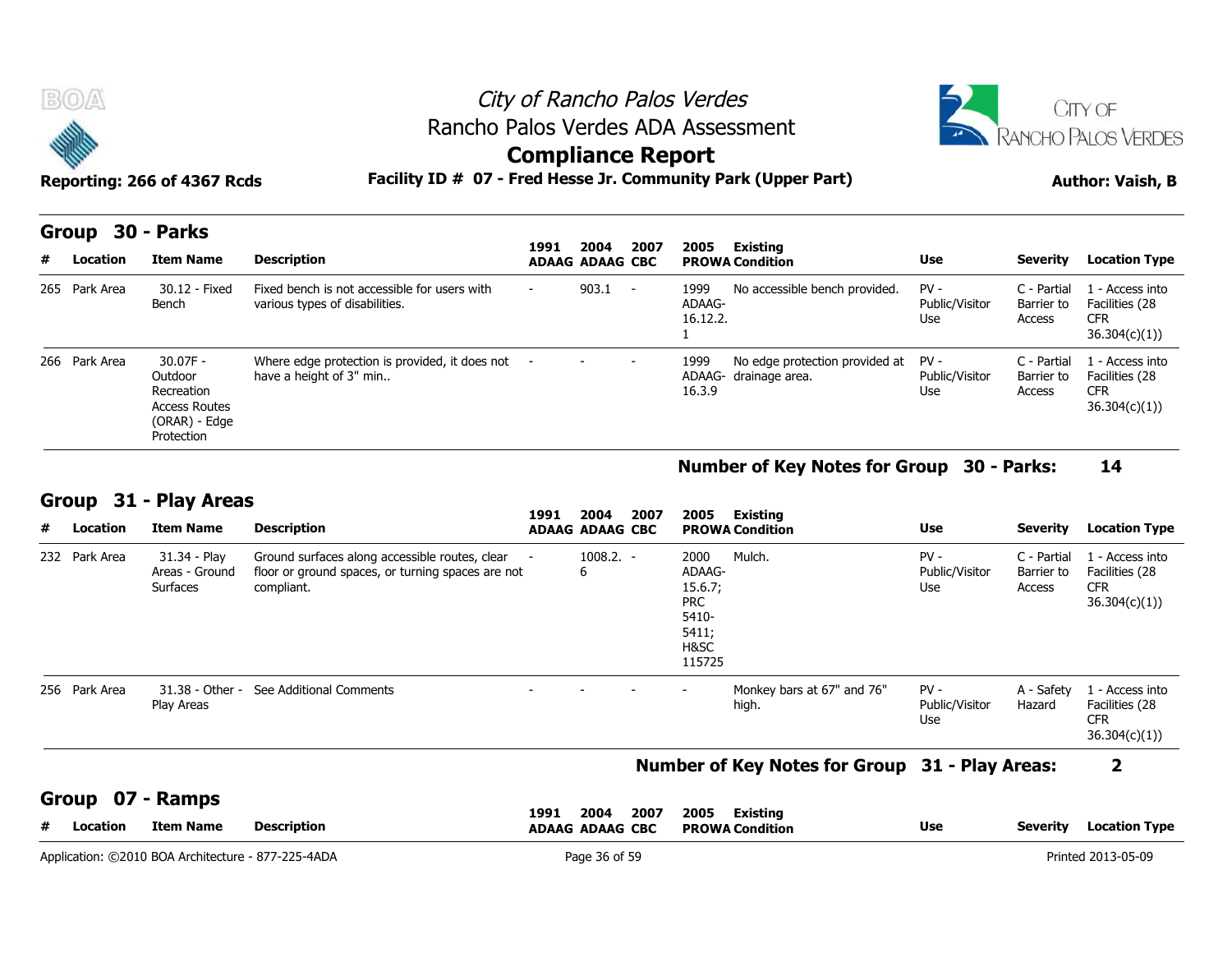| <b>BOA</b><br>编  |                             | Rancho Palos Verdes ADA Assessment                                                                                                                                                            | City of Rancho Palos Verdes<br><b>Compliance Report</b> |                 |                   |      |                        | CITY OF<br><b>RANCHO PALOS VERDES</b> |                                     |                                                                 |  |  |
|------------------|-----------------------------|-----------------------------------------------------------------------------------------------------------------------------------------------------------------------------------------------|---------------------------------------------------------|-----------------|-------------------|------|------------------------|---------------------------------------|-------------------------------------|-----------------------------------------------------------------|--|--|
|                  | Reporting: 266 of 4367 Rcds | Facility ID # 07 - Fred Hesse Jr. Community Park (Upper Part)                                                                                                                                 |                                                         |                 |                   |      |                        | <b>Author: Vaish, B</b>               |                                     |                                                                 |  |  |
| Group 07 - Ramps |                             |                                                                                                                                                                                               | 1991                                                    | 2004            | 2007              | 2005 | Existing               |                                       |                                     |                                                                 |  |  |
| # Location       | <b>Item Name</b>            | <b>Description</b>                                                                                                                                                                            | <b>ADAAG ADAAG CBC</b>                                  |                 |                   |      | <b>PROWA Condition</b> | <b>Use</b>                            | Severity                            | <b>Location Type</b>                                            |  |  |
| 211 Park Area    | $07.16 -$<br>Handrails      | Slope of the ramp exceeds 5%, and handrails<br>are not provided on each side. (Per CBC<br>1133B.5.5.1, at exterior door landings, handrails<br>are not required on ramps less than 6" high or | 4.8.5                                                   | 405.8;<br>505.2 | 1133B.5 -<br>.5.1 |      | None provided.         | $PV -$<br>Public/Visitor<br>Use       | C - Partial<br>Barrier to<br>Access | 1 - Access into<br>Facilities (28<br><b>CFR</b><br>36.304(r)(1) |  |  |

|   |               | Group 07 - Ramps     |                                                                                                                                                                                                                                                                                                            |       |                                |                     |      |                                    |                                 |                                     |                                                                 |
|---|---------------|----------------------|------------------------------------------------------------------------------------------------------------------------------------------------------------------------------------------------------------------------------------------------------------------------------------------------------------|-------|--------------------------------|---------------------|------|------------------------------------|---------------------------------|-------------------------------------|-----------------------------------------------------------------|
| # | Location      | Item Name            | <b>Description</b>                                                                                                                                                                                                                                                                                         | 1991  | 2004<br><b>ADAAG ADAAG CBC</b> | 2007                | 2005 | Existing<br><b>PROWA Condition</b> | <b>Use</b>                      | Severity                            | <b>Location Type</b>                                            |
|   | 211 Park Area | 07.16 -<br>Handrails | Slope of the ramp exceeds 5%, and handrails<br>are not provided on each side. (Per CBC<br>1133B.5.5.1, at exterior door landings, handrails<br>are not required on ramps less than 6" high or<br>72" long. Handrails are not required on curb<br>ramps or adjacent to fixed seating in assembly<br>areas.) | 4.8.5 | 405.8;<br>505.2                | $1133B.5 -$<br>.5.1 |      | None provided.                     | $PV -$<br>Public/Visitor<br>Use | C - Partial<br>Barrier to<br>Access | . - Access into<br>Facilities (28<br><b>CFR</b><br>36.304(c)(1) |

### **Group 14 - Rooms and Spaces**

|    | Group           | 14 - Rooms and Spaces                                       |                                                                                                                                                                                                                                                                                                                                                                                                                                                                                                                        |                                                  | 2004                                        | 2007                                                                           | 2005 |                                    |                                 |                                     |                                              |
|----|-----------------|-------------------------------------------------------------|------------------------------------------------------------------------------------------------------------------------------------------------------------------------------------------------------------------------------------------------------------------------------------------------------------------------------------------------------------------------------------------------------------------------------------------------------------------------------------------------------------------------|--------------------------------------------------|---------------------------------------------|--------------------------------------------------------------------------------|------|------------------------------------|---------------------------------|-------------------------------------|----------------------------------------------|
| #  | Location        | <b>Item Name</b>                                            | <b>Description</b>                                                                                                                                                                                                                                                                                                                                                                                                                                                                                                     | 1991                                             | <b>ADAAG ADAAG CBC</b>                      |                                                                                |      | Existing<br><b>PROWA Condition</b> | Use                             | <b>Severity</b>                     | <b>Location Type</b>                         |
| 19 | Meeting<br>Room | 14.32A - Reach<br>Range - Controls                          | Controls, dispensers, and similar devices are not 4.1.3(13 -<br>between 9" and 54" AFF when the clear floor<br>space allows a parallel approach. OR They are<br>not between 15" and 48" AFF when the clear<br>floor space allows only a forward approach.                                                                                                                                                                                                                                                              | 4.27.3;<br>4.2.5;<br>4.2.6;<br>Fig. 5;<br>Fig. 6 |                                             | $1117B.6 -$<br>(3);<br>1118.5;<br>1118.6;<br>Fig.<br>11B-5C;<br>Fig.<br>11B-5D |      | 60" high thermostat.               | $PV -$<br>Public/Visitor<br>Use | C - Partial<br>Barrier to<br>Access | 2 - Program<br>Areas (28 CFR<br>36.304(c)(2) |
| 23 | Meeting<br>Room | 14.28 -<br>Fixed/Built-in<br>Seating, Tables<br>or Counters | At fixed or built-in seating, tables, or counters in 4.1.3(18 226.1; 1122B.1 -<br>public or common employee areas, less than 5% );<br>of the provided seating spaces are wheelchair<br>accessible and have a 30" by 48" clear space<br>which overlaps an accessible route of travel.<br>(Wheelchair accessible seating spaces are<br>between 28" - 34" high and with knee space<br>measuring at least 27" high, 30" wide, and 19"<br>deep.) (These elements include study carrels<br>and student laboratory stations.) | 4.32.1;<br>4.32.4                                | Advisory<br>226.1;<br>305;<br>306;<br>902.2 |                                                                                |      | 42" high Counter.                  | $PV -$<br>Public/Visitor<br>Use | C - Partial<br>Barrier to<br>Access | 2 - Program<br>Areas (28 CFR<br>36.304(c)(2) |

**Number of Key Notes for Group 07 - Ramps: 1**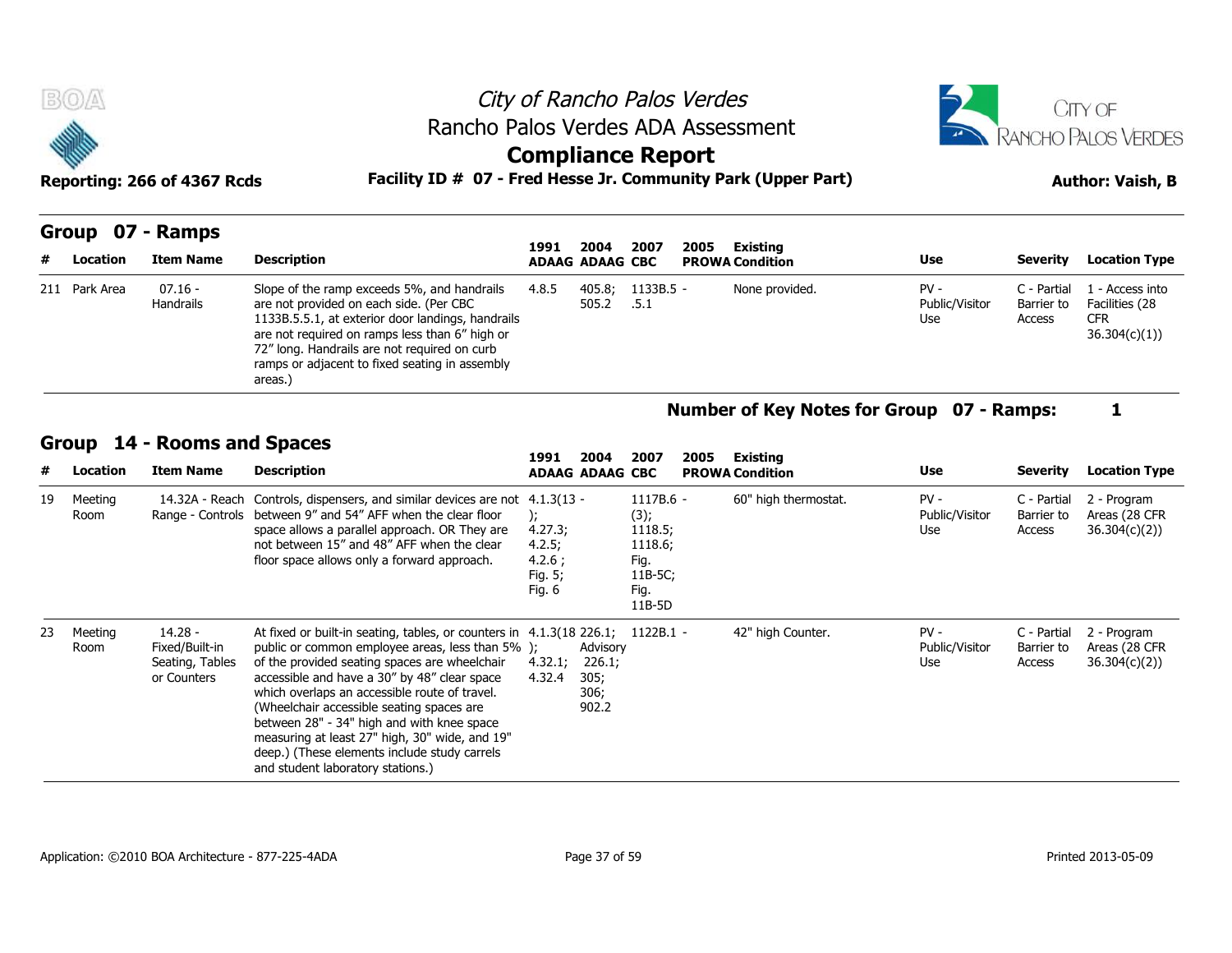



### **Compliance Report**

### **Reporting: 266 of 4367 Rcds Facility ID # 07 - Fred Hesse Jr. Community Park (Upper Part) Author: Vaish, B**

|--|

**Group 14 - Rooms and Spaces**

| #  | <b>Location</b> | <b>Item Name</b>                                              | <b>Description</b>                                                                                                                                                                                                                                                                                                                                                                                                                                                                                                     | 2004<br>1991<br><b>ADAAG ADAAG CBC</b>                            | 2007<br>2005                                                                   | Existing<br><b>PROWA Condition</b> | <b>Use</b>                                   | <b>Severity</b>                     | <b>Location Type</b>                          |
|----|-----------------|---------------------------------------------------------------|------------------------------------------------------------------------------------------------------------------------------------------------------------------------------------------------------------------------------------------------------------------------------------------------------------------------------------------------------------------------------------------------------------------------------------------------------------------------------------------------------------------------|-------------------------------------------------------------------|--------------------------------------------------------------------------------|------------------------------------|----------------------------------------------|-------------------------------------|-----------------------------------------------|
| 31 | Office          | 14.32A - Reach<br>Range - Controls                            | Controls, dispensers, and similar devices are not 4.1.3(13 -<br>between 9" and 54" AFF when the clear floor<br>space allows a parallel approach. OR They are<br>not between 15" and 48" AFF when the clear<br>floor space allows only a forward approach.                                                                                                                                                                                                                                                              | 4.27.3;<br>4.2.5;<br>4.2.6;<br>Fig. 5;<br>Fig. 6                  | 1117B.6 -<br>(3);<br>1118.5;<br>1118.6;<br>Fig.<br>11B-5C;<br>Fig.<br>11B-5D   | 65" high thermostat.               | EW - Employee<br><b>Work Area</b>            | C - Partial<br>Barrier to<br>Access | 2 - Program<br>Areas (28 CFR<br>36.304(c)(2)) |
| 36 | Storage         | 14.32A - Reach<br>Range - Controls                            | Controls, dispensers, and similar devices are not 4.1.3(13 -<br>between 9" and 54" AFF when the clear floor<br>space allows a parallel approach. OR They are<br>not between 15" and 48" AFF when the clear<br>floor space allows only a forward approach.                                                                                                                                                                                                                                                              | $\mathcal{E}$<br>4.27.3;<br>4.2.5;<br>4.2.6:<br>Fig. 5;<br>Fig. 6 | 1117B.6 -<br>(3);<br>1118.5;<br>1118.6;<br>Fig.<br>11B-5C;<br>Fig.<br>11B-5D   | Key holder at 64" high.            | MS -<br>Maintenance<br>and Storage<br>Only   | C - Partial<br>Barrier to<br>Access | 2 - Program<br>Areas (28 CFR<br>36.304(c)(2)  |
| 37 | Storage         | 14.32A - Reach<br>Range - Controls                            | Controls, dispensers, and similar devices are not 4.1.3(13 -<br>between 9" and 54" AFF when the clear floor<br>space allows a parallel approach. OR They are<br>not between 15" and 48" AFF when the clear<br>floor space allows only a forward approach.                                                                                                                                                                                                                                                              | $\mathcal{E}$<br>4.27.3;<br>4.2.5;<br>4.2.6:<br>Fig. 5;<br>Fig. 6 | 1117B.6 -<br>(3);<br>1118.5;<br>1118.6;<br>Fig.<br>11B-5C;<br>Fig.<br>$11B-5D$ | First aid kit at 50" high.         | $MS -$<br>Maintenance<br>and Storage<br>Only | C - Partial<br>Barrier to<br>Access | 2 - Program<br>Areas (28 CFR<br>36.304(c)(2)  |
| 40 | Lobby           | $14.28 -$<br>Fixed/Built-in<br>Seating, Tables<br>or Counters | At fixed or built-in seating, tables, or counters in 4.1.3(18 226.1; 1122B.1 -<br>public or common employee areas, less than 5% );<br>of the provided seating spaces are wheelchair<br>accessible and have a 30" by 48" clear space<br>which overlaps an accessible route of travel.<br>(Wheelchair accessible seating spaces are<br>between 28" - 34" high and with knee space<br>measuring at least 27" high, 30" wide, and 19"<br>deep.) (These elements include study carrels<br>and student laboratory stations.) | Advisory<br>4.32.1;<br>226.1;<br>4.32.4<br>305;<br>306;<br>902.2  |                                                                                | 42" high Counter.                  | EW - Employee C - Partial<br>Work Area       | Barrier to<br>Access                | 2 - Program<br>Areas (28 CFR<br>36.304(c)(2)  |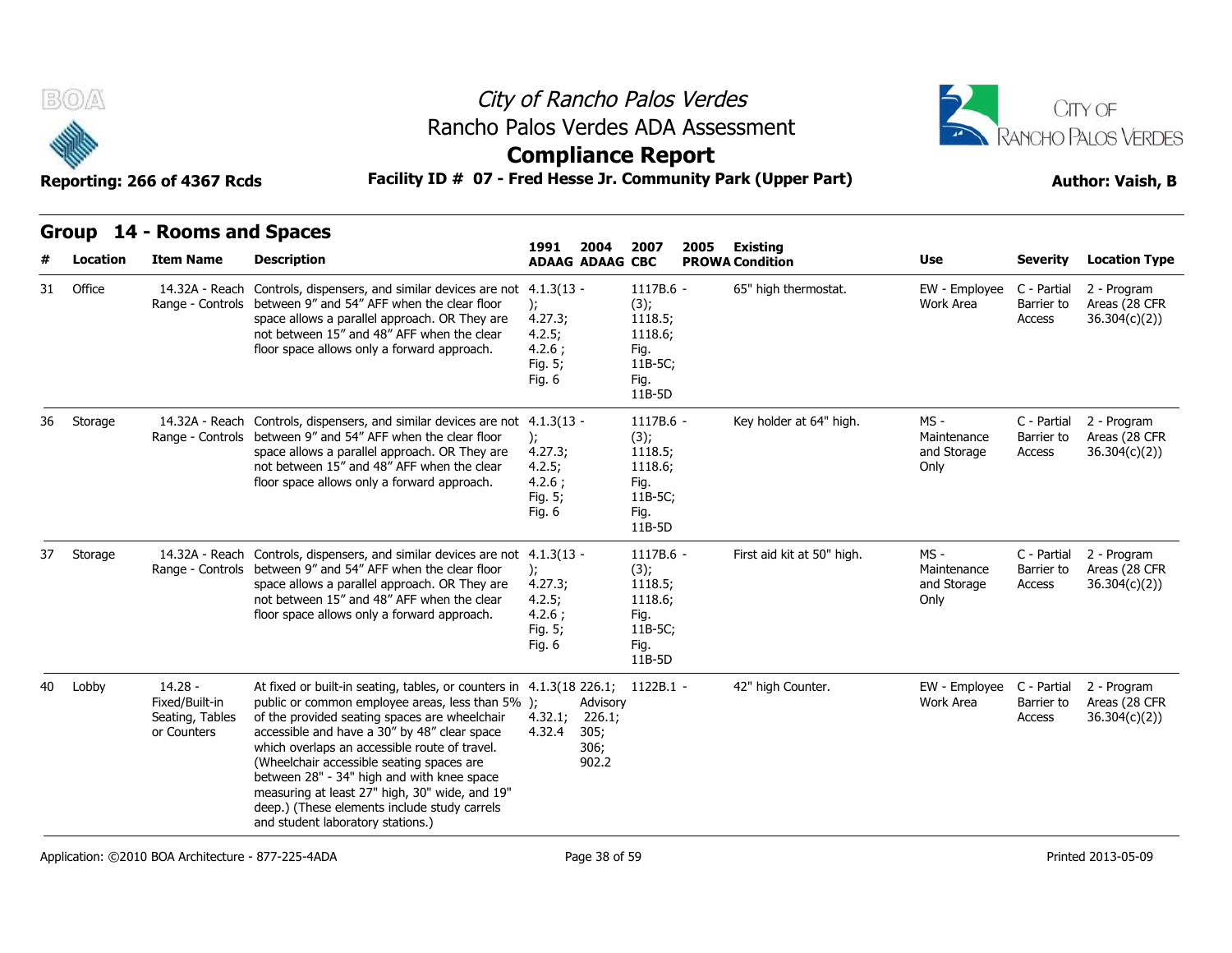



**Compliance Report**

### **Group 14 - Rooms and Spaces**

|    | 10.      | Reporting: 266 of 4367 Rcds                                   |                                                                                                                                                                                                                                                                                                                                                                                                                                                                                                                        | <b>Compliance Report</b><br>Facility ID # 07 - Fred Hesse Jr. Community Park (Upper Part) |                                             |                                                                              |      |                                                 |                                 |                                     |                                               |  |
|----|----------|---------------------------------------------------------------|------------------------------------------------------------------------------------------------------------------------------------------------------------------------------------------------------------------------------------------------------------------------------------------------------------------------------------------------------------------------------------------------------------------------------------------------------------------------------------------------------------------------|-------------------------------------------------------------------------------------------|---------------------------------------------|------------------------------------------------------------------------------|------|-------------------------------------------------|---------------------------------|-------------------------------------|-----------------------------------------------|--|
|    | Location | Group 14 - Rooms and Spaces<br><b>Item Name</b>               | <b>Description</b>                                                                                                                                                                                                                                                                                                                                                                                                                                                                                                     | 1991                                                                                      | 2004<br><b>ADAAG ADAAG CBC</b>              | 2007                                                                         | 2005 | <b>Existing</b><br><b>PROWA Condition</b>       | Use                             | <b>Severity</b>                     | <b>Location Type</b>                          |  |
|    | 41 Lobby | 14.29C -<br>Counter - Knee<br>Space Depth                     | Where seating for persons in wheelchairs is<br>provided at table or counter, knee space is less<br>than 19" deep.                                                                                                                                                                                                                                                                                                                                                                                                      | 4.32.3                                                                                    | Fig.<br>306.3                               | 306.3.2; 1122B.3 -<br>; Fig.<br>11B-13                                       |      | $11/2$ " deep.                                  | EW - Employee<br>Work Area      | C - Partial<br>Barrier to<br>Access | 2 - Program<br>Areas (28 CFR<br>36.304(c)(2)) |  |
| 42 | Lobby    | 14.23B - Floor<br>Surface                                     | Accessible route surfaces are not stable, firm<br>and slip-resistant.                                                                                                                                                                                                                                                                                                                                                                                                                                                  | 4.5.1                                                                                     | Advisory<br>302.1                           | 302.1; 1124B.1 -                                                             |      | Loose floor mats.                               | EW - Employee<br>Work Area      | C - Partial<br>Barrier to<br>Access | 2 - Program<br>Areas (28 CFR<br>36.304(c)(2)) |  |
| 45 | Lobby    | 14.29A -<br>Counter - Knee<br>Space Height                    | Where seating for persons in wheelchairs is<br>provided at table or counter, knee space is less<br>than 27" high.                                                                                                                                                                                                                                                                                                                                                                                                      | 4.32.3                                                                                    | Fig.<br>306.3                               | 306.3.1; 1122B.3 -<br>; Fig.<br>11B-13                                       |      | 23 5/8" high on employee side.                  | EW - Employee<br>Work Area      | C - Partial<br>Barrier to<br>Access | 2 - Program<br>Areas (28 CFR<br>36.304(c)(2)) |  |
| 56 | Hallway  | $14.35 -$<br>Controls -<br>Operation                          | The controls are not accessible. (Accessible<br>controls shall be operable with one hand, and<br>without tight grasping, pinching, or twisting of<br>the wrist, and the force to operate the controls<br>shall be no greater than 5 lbs.)                                                                                                                                                                                                                                                                              | 4.27.4                                                                                    | 309.4                                       | 1117B.6 -<br>(4)                                                             |      | Non-compliant controls for<br>display cabinets. | $PV -$<br>Public/Visitor<br>Use | C - Partial<br>Barrier to<br>Access | 2 - Program<br>Areas (28 CFR<br>36.304(c)(2)) |  |
| 57 | Hallway  | $14.28 -$<br>Fixed/Built-in<br>Seating, Tables<br>or Counters | At fixed or built-in seating, tables, or counters in 4.1.3(18 226.1; 1122B.1 -<br>public or common employee areas, less than 5% );<br>of the provided seating spaces are wheelchair<br>accessible and have a 30" by 48" clear space<br>which overlaps an accessible route of travel.<br>(Wheelchair accessible seating spaces are<br>between 28" - 34" high and with knee space<br>measuring at least 27" high, 30" wide, and 19"<br>deep.) (These elements include study carrels<br>and student laboratory stations.) | 4.32.1;<br>4.32.4                                                                         | Advisory<br>226.1;<br>305;<br>306;<br>902.2 |                                                                              |      | 36 1/2" high Counter, 7" deep.                  | $PV -$<br>Public/Visitor<br>Use | C - Partial<br>Barrier to<br>Access | 2 - Program<br>Areas (28 CFR<br>36.304(c)(2)  |  |
| 58 | Hallway  | 14.32A - Reach<br>Range - Controls                            | Controls, dispensers, and similar devices are not 4.1.3(13 -<br>between 9" and 54" AFF when the clear floor<br>space allows a parallel approach. OR They are<br>not between 15" and 48" AFF when the clear<br>floor space allows only a forward approach.                                                                                                                                                                                                                                                              | $\mathbf{r}$<br>4.27.3;<br>4.2.5;<br>4.2.6;<br>Fig. 5;<br>Fig. 6                          |                                             | 1117B.6 -<br>(3);<br>1118.5;<br>1118.6;<br>Fig.<br>11B-5C;<br>Fig.<br>11B-5D |      | 65" high thermostat.                            | $PV -$<br>Public/Visitor<br>Use | C - Partial<br>Barrier to<br>Access | 2 - Program<br>Areas (28 CFR<br>36.304(c)(2)  |  |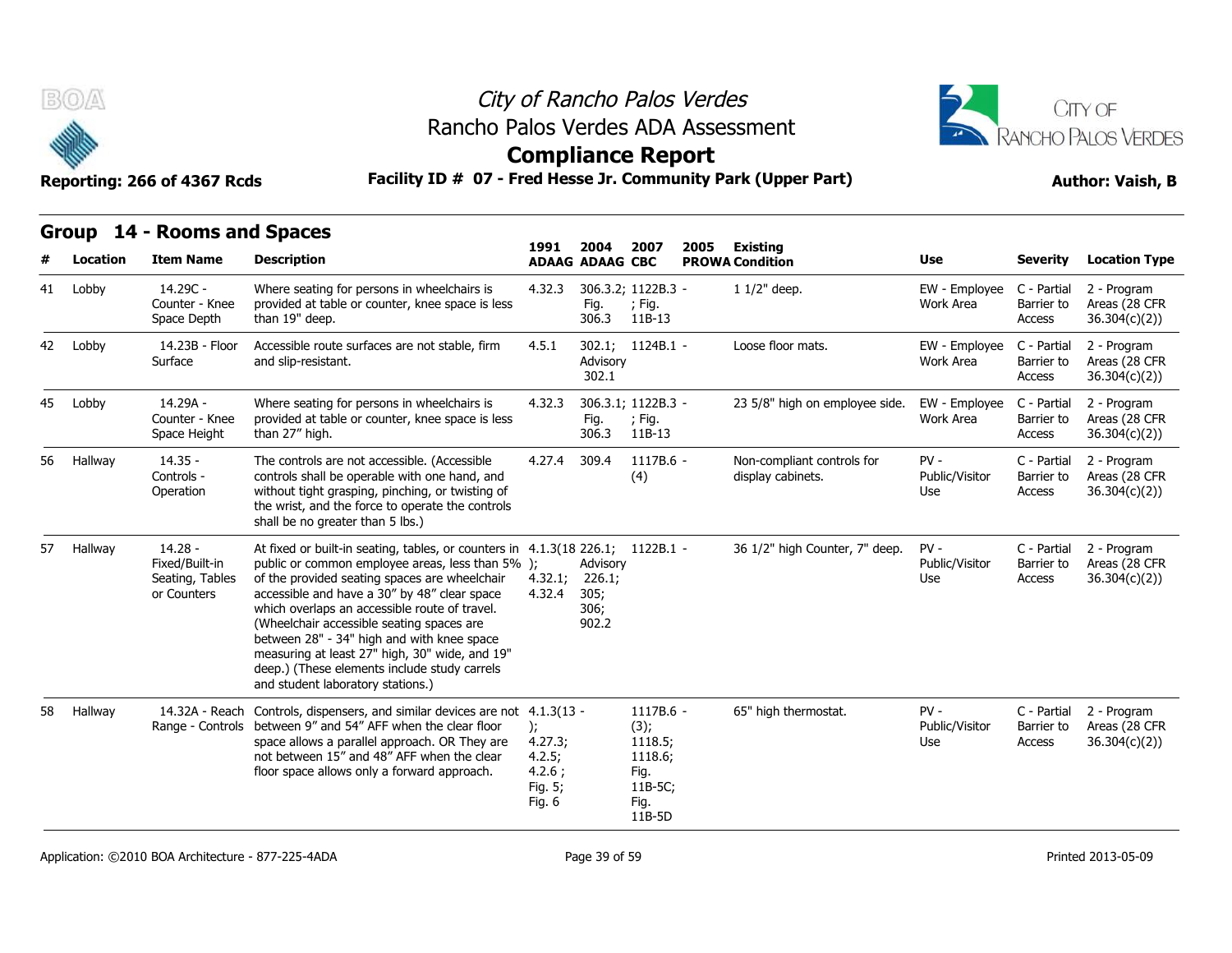

# City of Rancho Palos Verdes Rancho Palos Verdes ADA Assessment



|    | B(0)                     | Reporting: 266 of 4367 Rcds                                   |                                                                                                                                                                                                                                                                                                                                                                                                                                                                                                                        | City of Rancho Palos Verdes<br>Rancho Palos Verdes ADA Assessment<br><b>Compliance Report</b><br>Facility ID # 07 - Fred Hesse Jr. Community Park (Upper Part) |                                             |                                                                              |      |                                           |                                              |                                               |                                                          |  |  |  |
|----|--------------------------|---------------------------------------------------------------|------------------------------------------------------------------------------------------------------------------------------------------------------------------------------------------------------------------------------------------------------------------------------------------------------------------------------------------------------------------------------------------------------------------------------------------------------------------------------------------------------------------------|----------------------------------------------------------------------------------------------------------------------------------------------------------------|---------------------------------------------|------------------------------------------------------------------------------|------|-------------------------------------------|----------------------------------------------|-----------------------------------------------|----------------------------------------------------------|--|--|--|
|    | <b>Group</b><br>Location | 14 - Rooms and Spaces<br><b>Item Name</b>                     | <b>Description</b>                                                                                                                                                                                                                                                                                                                                                                                                                                                                                                     | 1991                                                                                                                                                           | 2004<br><b>ADAAG ADAAG CBC</b>              | 2007                                                                         | 2005 | <b>Existing</b><br><b>PROWA Condition</b> | Use                                          | <b>Severity</b>                               | <b>Location Type</b>                                     |  |  |  |
| 77 | Storage                  | 14.23B - Floor<br>Surface                                     | Accessible route surfaces are not stable, firm<br>and slip-resistant.                                                                                                                                                                                                                                                                                                                                                                                                                                                  | 4.5.1                                                                                                                                                          | Advisory<br>302.1                           | 302.1; 1124B.1 -                                                             |      | Loose floor mat.                          | $MS -$<br>Maintenance<br>and Storage<br>Only | A - Safety<br>Hazard                          | 2 - Program<br>Areas (28 CFR<br>36.304(c)(2))            |  |  |  |
| 86 | Kitchen                  | $14.28 -$<br>Fixed/Built-in<br>Seating, Tables<br>or Counters | At fixed or built-in seating, tables, or counters in 4.1.3(18 226.1; 1122B.1 -<br>public or common employee areas, less than 5% );<br>of the provided seating spaces are wheelchair<br>accessible and have a 30" by 48" clear space<br>which overlaps an accessible route of travel.<br>(Wheelchair accessible seating spaces are<br>between 28" - 34" high and with knee space<br>measuring at least 27" high, 30" wide, and 19"<br>deep.) (These elements include study carrels<br>and student laboratory stations.) | 4.32.1;<br>4.32.4                                                                                                                                              | Advisory<br>226.1;<br>305;<br>306;<br>902.2 |                                                                              |      | 36" high Counter.                         | EW - Employee<br>Work Area                   | C - Partial<br>Barrier to<br>Access           | 2 - Program<br>Areas (28 CFR<br>36.304(c)(2)             |  |  |  |
| 87 | Kitchen                  | 14.29C -<br>Counter - Knee<br>Space Depth                     | Where seating for persons in wheelchairs is<br>provided at table or counter, knee space is less<br>than 19" deep.                                                                                                                                                                                                                                                                                                                                                                                                      | 4.32.3                                                                                                                                                         | 306.3.2; 1122B.3 -<br>Fig.<br>306.3         | $;$ Fig.<br>11B-13                                                           |      | $11/2$ " deep.                            | EW - Employee C - Partial<br>Work Area       | Barrier to<br>Access                          | 2 - Program<br>Areas (28 CFR<br>36.304(c)(2))            |  |  |  |
| 88 | Kitchen                  | 14.50 - Other -<br>Rooms and<br><b>Spaces</b>                 | See Additional Comments                                                                                                                                                                                                                                                                                                                                                                                                                                                                                                |                                                                                                                                                                |                                             |                                                                              |      | Roll-up door 35+ LBF.                     | EW - Employee<br>Work Area                   | <b>or</b><br>Complete<br>Barrier to<br>Access | B - Severe 2 - Program<br>Areas (28 CFR<br>36.304(c)(2)) |  |  |  |
| 89 | Kitchen                  | 14.32A - Reach                                                | Controls, dispensers, and similar devices are not 4.1.3(13 -<br>Range - Controls between 9" and 54" AFF when the clear floor<br>space allows a parallel approach. OR They are<br>not between 15" and 48" AFF when the clear<br>floor space allows only a forward approach.                                                                                                                                                                                                                                             | $\mathcal{E}$<br>4.27.3;<br>4.2.5;<br>4.2.6:<br>Fig. 5;<br>Fig. 6                                                                                              |                                             | 1117B.6 -<br>(3);<br>1118.5;<br>1118.6;<br>Fig.<br>11B-5C;<br>Fig.<br>11B-5D |      | 65" high thermostat.                      | EW - Employee<br>Work Area                   | C - Partial<br>Barrier to<br>Access           | 2 - Program<br>Areas (28 CFR<br>36.304(c)(2))            |  |  |  |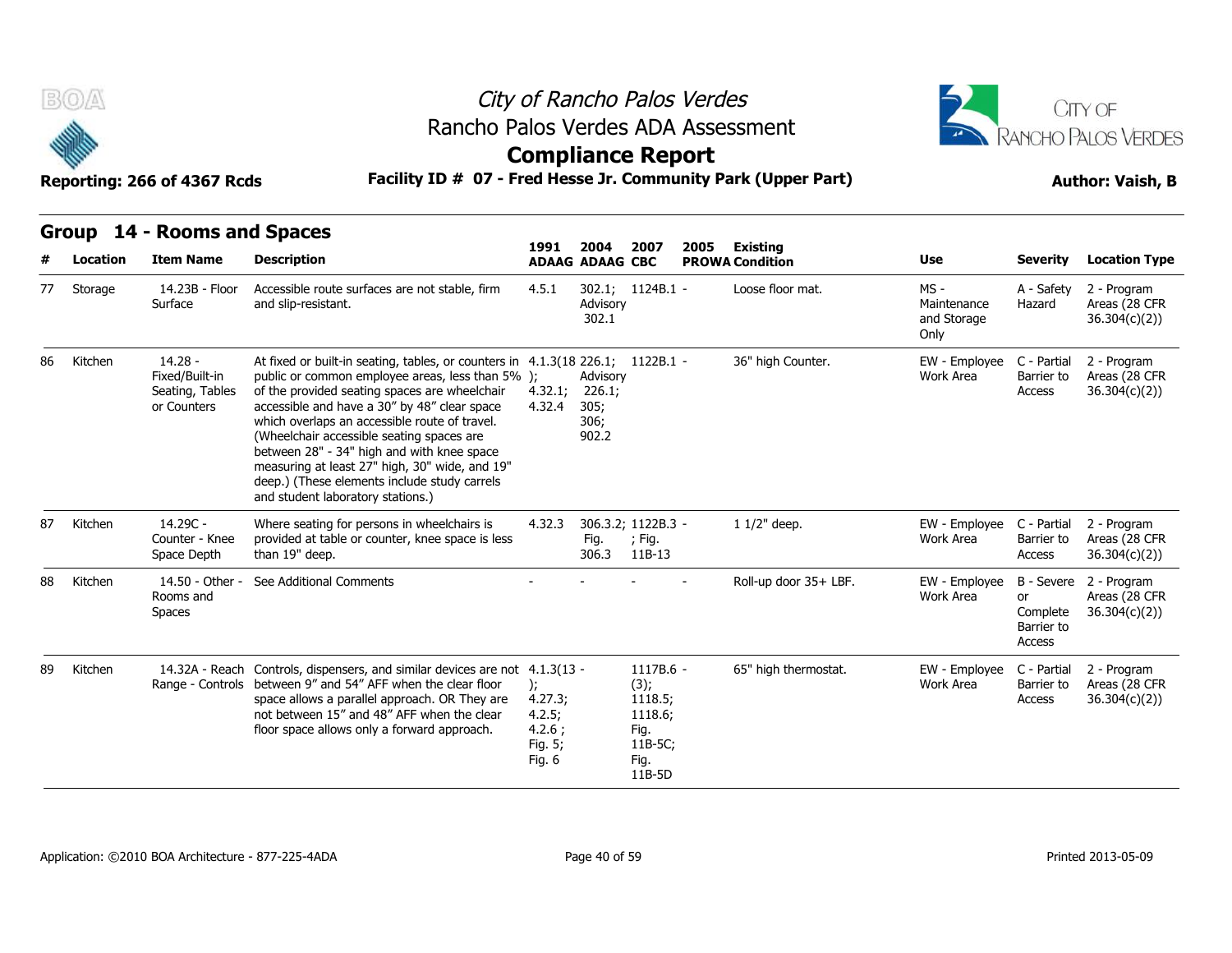

# City of Rancho Palos Verdes Rancho Palos Verdes ADA Assessment



### **Compliance Report**

|    |               | Reporting: 266 of 4367 Rcds                     | Facility ID # 07 - Fred Hesse Jr. Community Park (Upper Part)                                                                                                                                                                                                                                                                                              |                                                        |                        |                                                                              |      |                             | <b>Author: Vaish, B</b>         |                                     |                                               |  |
|----|---------------|-------------------------------------------------|------------------------------------------------------------------------------------------------------------------------------------------------------------------------------------------------------------------------------------------------------------------------------------------------------------------------------------------------------------|--------------------------------------------------------|------------------------|------------------------------------------------------------------------------|------|-----------------------------|---------------------------------|-------------------------------------|-----------------------------------------------|--|
|    |               | Group 14 - Rooms and Spaces                     |                                                                                                                                                                                                                                                                                                                                                            | 1991                                                   | 2004                   | 2007                                                                         | 2005 | <b>Existing</b>             |                                 |                                     |                                               |  |
| #  | Location      | <b>Item Name</b>                                | <b>Description</b>                                                                                                                                                                                                                                                                                                                                         |                                                        | <b>ADAAG ADAAG CBC</b> |                                                                              |      | <b>PROWA Condition</b>      | Use                             | <b>Severity</b>                     | <b>Location Type</b>                          |  |
| 90 | Kitchen       | $14.35 -$<br>Controls -<br>Operation            | The controls are not accessible. (Accessible<br>controls shall be operable with one hand, and<br>without tight grasping, pinching, or twisting of<br>the wrist, and the force to operate the controls<br>shall be no greater than 5 lbs.)                                                                                                                  | 4.27.4 309.4                                           |                        | $1117B.6 -$<br>(4)                                                           |      | Twist type controls.        | EW - Employee<br>Work Area      | C - Partial<br>Barrier to<br>Access | 2 - Program<br>Areas (28 CFR<br>36.304(c)(2)) |  |
| 95 | Kitchen       | 14.36A -<br>Counter Height                      | Where provided in public or common use areas,<br>countertops are not between 28" - 34" high.<br>(Common use areas are those interior and<br>exterior rooms, spaces, or elements that are<br>made available for the use of a restricted group<br>of people (for example, the occupants of an<br>office building, or the guests of such occupants).          | 4.32.4                                                 | 902.3                  | 1122B.4 -                                                                    |      | 36" high.                   | EW - Employee<br>Work Area      | C - Partial<br>Barrier to<br>Access | 2 - Program<br>Areas (28 CFR<br>36.304(c)(2)  |  |
| 96 | Kitchen       | $14.36B -$<br>Kitchen<br>Counter/Sink<br>Height | Where provided in public or common use areas,<br>countertops and sinks are not mounted at 34"<br>AFF. max(Common use areas are those interior<br>and exterior rooms, spaces, or elements that are<br>made available for the use of a restricted group<br>of people (for example, the occupants of an<br>office building, or the guests of such occupants). | 4.24.2                                                 | 212.3;<br>606.3        | 1115B.4 -<br>.7(2);<br>1122B.4                                               |      | No knee space.              | EW - Employee<br>Work Area      | C - Partial<br>Barrier to<br>Access | 2 - Program<br>Areas (28 CFR<br>36.304(c)(2)  |  |
| 99 | Kitchen       | 14.50 - Other -<br>Rooms and<br><b>Spaces</b>   | See Additional Comments                                                                                                                                                                                                                                                                                                                                    |                                                        |                        |                                                                              |      | Dead bolts at roll-up gate. | EW - Employee<br>Work Area      | C - Partial<br>Barrier to<br>Access | 2 - Program<br>Areas (28 CFR<br>36.304(c)(2)) |  |
|    | 102 Classroom | 14.32A - Reach<br>Range - Controls              | Controls, dispensers, and similar devices are not 4.1.3(13 -<br>between 9" and 54" AFF when the clear floor<br>space allows a parallel approach. OR They are<br>not between 15" and 48" AFF when the clear<br>floor space allows only a forward approach.                                                                                                  | ):<br>4.27.3;<br>4.2.5;<br>4.2.6;<br>Fig. 5;<br>Fig. 6 |                        | 1117B.6 -<br>(3);<br>1118.5;<br>1118.6;<br>Fig.<br>11B-5C;<br>Fig.<br>11B-5D |      | 64" high thermostat.        | $PV -$<br>Public/Visitor<br>Use | C - Partial<br>Barrier to<br>Access | 2 - Program<br>Areas (28 CFR<br>36.304(c)(2)) |  |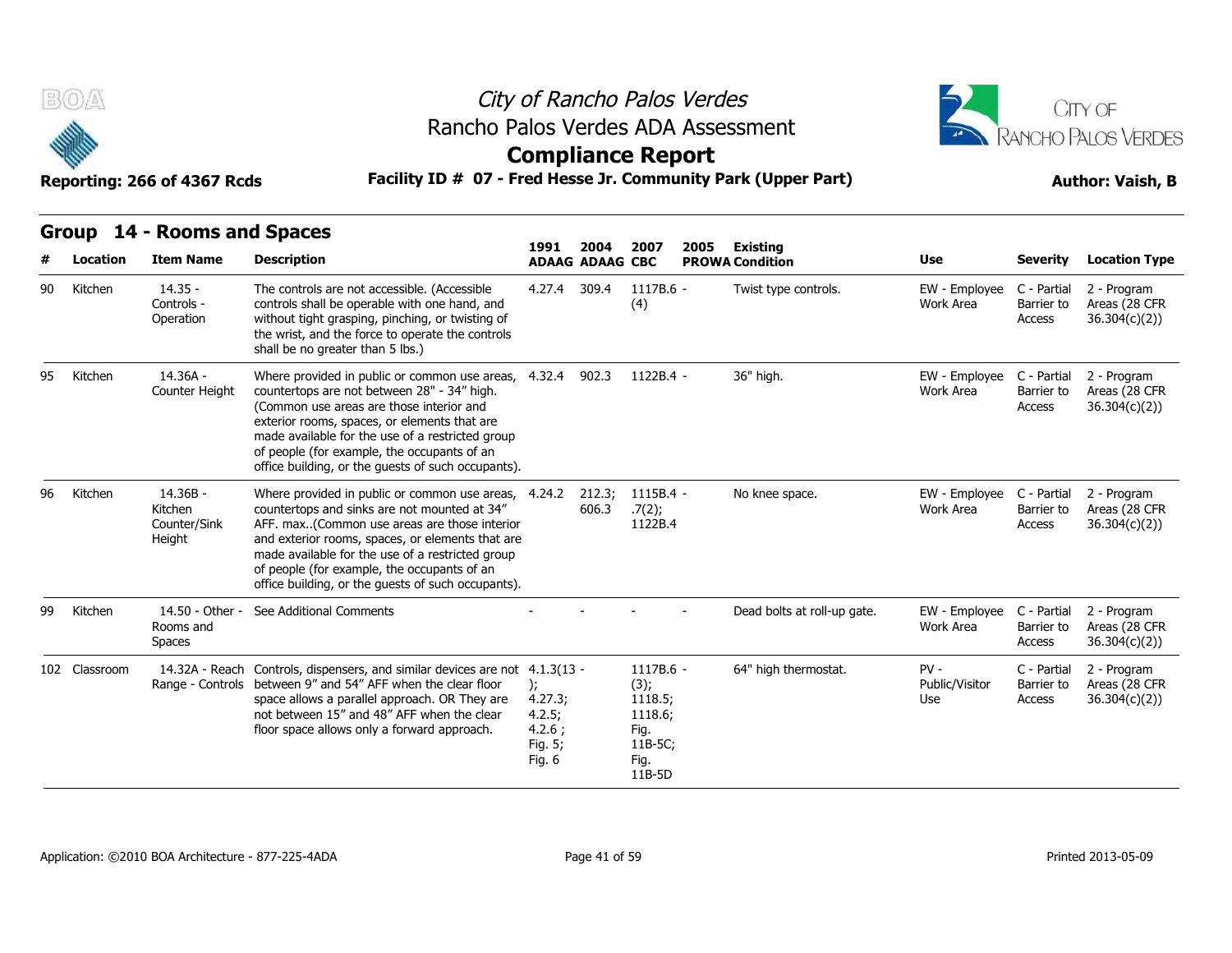



### **Compliance Report**

|  | Group 14 - Rooms and Spaces |  |
|--|-----------------------------|--|

| B(0) |               | Reporting: 266 of 4367 Rcds                                   | Rancho Palos Verdes ADA Assessment<br>Facility ID # 07 - Fred Hesse Jr. Community Park (Upper Part)                                                                                                                                                                                                                                                                                                                                                                                                                    |                                                                                  | City of Rancho Palos Verdes<br><b>Compliance Report</b> |                                                                              |      | CITY OF<br>RANCHO PALOS VERDES<br><b>Author: Vaish, B</b> |                                 |                                     |                                               |
|------|---------------|---------------------------------------------------------------|------------------------------------------------------------------------------------------------------------------------------------------------------------------------------------------------------------------------------------------------------------------------------------------------------------------------------------------------------------------------------------------------------------------------------------------------------------------------------------------------------------------------|----------------------------------------------------------------------------------|---------------------------------------------------------|------------------------------------------------------------------------------|------|-----------------------------------------------------------|---------------------------------|-------------------------------------|-----------------------------------------------|
|      | Location      | Group 14 - Rooms and Spaces<br><b>Item Name</b>               | <b>Description</b>                                                                                                                                                                                                                                                                                                                                                                                                                                                                                                     | 1991                                                                             | 2004<br><b>ADAAG ADAAG CBC</b>                          | 2007                                                                         | 2005 | <b>Existing</b><br><b>PROWA Condition</b>                 | <b>Use</b>                      | <b>Severity</b>                     | <b>Location Type</b>                          |
|      | 103 Classroom |                                                               | 14.32A - Reach Controls, dispensers, and similar devices are not<br>Range - Controls between 9" and 54" AFF when the clear floor<br>space allows a parallel approach. OR They are<br>not between 15" and 48" AFF when the clear<br>floor space allows only a forward approach.                                                                                                                                                                                                                                         | $4.1.3(13 -$<br>$\mathbf{r}$<br>4.27.3;<br>4.2.5;<br>4.2.6:<br>Fig. 5;<br>Fig. 6 |                                                         | 1117B.6 -<br>(3);<br>1118.5;<br>1118.6;<br>Fig.<br>11B-5C;<br>Fig.<br>11B-5D |      | 102" to pull screen.                                      | $PV -$<br>Public/Visitor<br>Use | C - Partial<br>Barrier to<br>Access | 2 - Program<br>Areas (28 CFR<br>36.304(c)(2)  |
|      | 105 Classroom | 14.36A -<br>Counter Height                                    | Where provided in public or common use areas,<br>countertops are not between 28" - 34" high.<br>(Common use areas are those interior and<br>exterior rooms, spaces, or elements that are<br>made available for the use of a restricted group<br>of people (for example, the occupants of an<br>office building, or the quests of such occupants).                                                                                                                                                                      | 4.32.4                                                                           | 902.3                                                   | $1122B.4 -$                                                                  |      | 36" high.                                                 | $PV -$<br>Public/Visitor<br>Use | C - Partial<br>Barrier to<br>Access | 2 - Program<br>Areas (28 CFR<br>36.304(c)(2)  |
|      | 106 Classroom | 14.29C -<br>Counter - Knee<br>Space Depth                     | Where seating for persons in wheelchairs is<br>provided at table or counter, knee space is less<br>than 19" deep.                                                                                                                                                                                                                                                                                                                                                                                                      | 4.32.3                                                                           | Fig.<br>306.3                                           | 306.3.2; 1122B.3 -<br>; Fig.<br>11B-13                                       |      | No knee space.                                            | $PV -$<br>Public/Visitor<br>Use | C - Partial<br>Barrier to<br>Access | 2 - Program<br>Areas (28 CFR<br>36.304(c)(2)) |
|      | 108 Classroom | $14.28 -$<br>Fixed/Built-in<br>Seating, Tables<br>or Counters | At fixed or built-in seating, tables, or counters in 4.1.3(18 226.1; 1122B.1 -<br>public or common employee areas, less than 5% );<br>of the provided seating spaces are wheelchair<br>accessible and have a 30" by 48" clear space<br>which overlaps an accessible route of travel.<br>(Wheelchair accessible seating spaces are<br>between 28" - 34" high and with knee space<br>measuring at least 27" high, 30" wide, and 19"<br>deep.) (These elements include study carrels<br>and student laboratory stations.) | 4.32.1;<br>4.32.4                                                                | Advisory<br>226.1;<br>305;<br>306;<br>902.2             |                                                                              |      | 36" high.                                                 | $PV -$<br>Public/Visitor<br>Use | C - Partial<br>Barrier to<br>Access | 2 - Program<br>Areas (28 CFR<br>36.304(c)(2)) |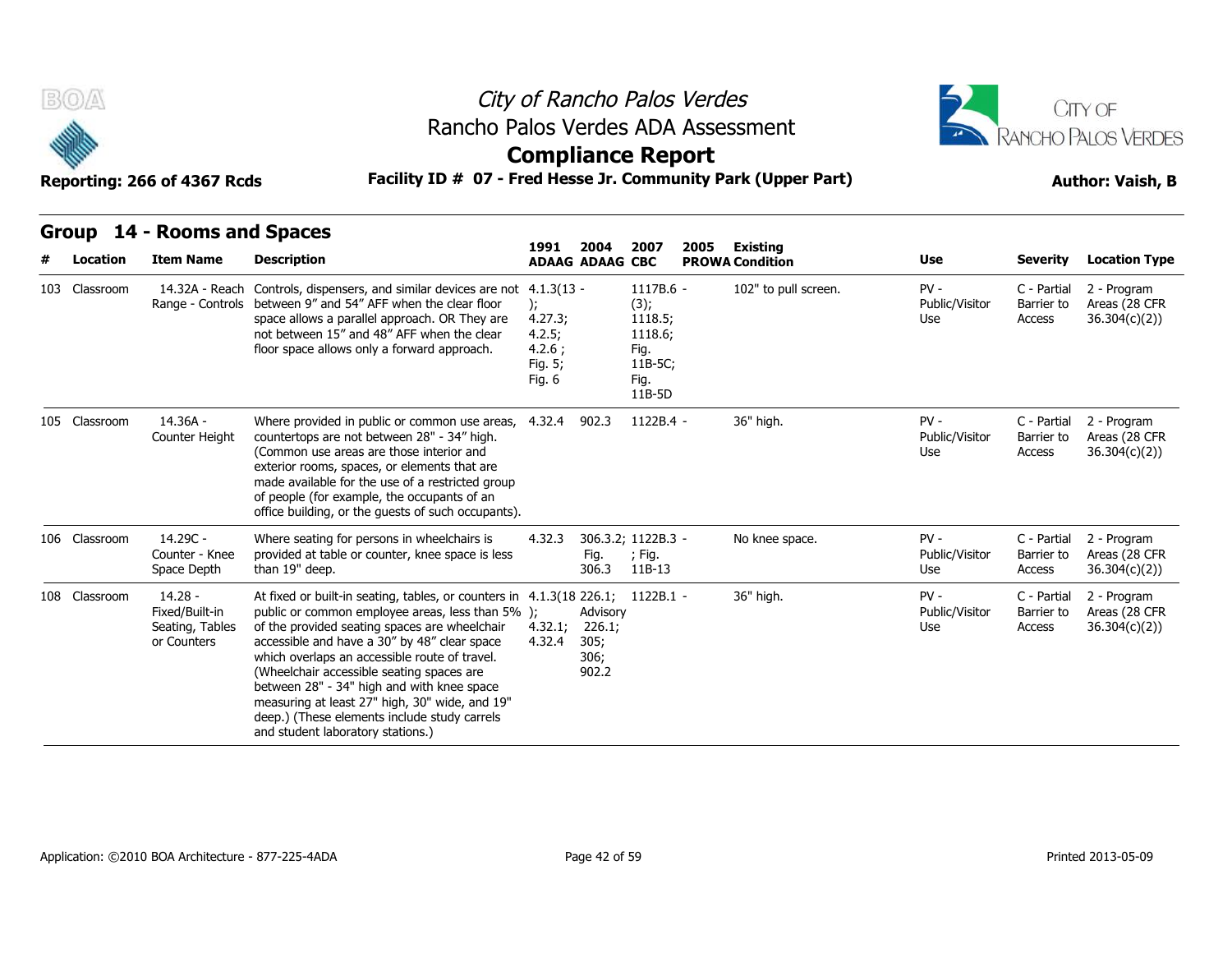



**Compliance Report**

**Reporting: 266 of 4367 Rcds Facility ID # 07 - Fred Hesse Jr. Community Park (Upper Part) Author: Vaish, B**

### **Group 14 - Rooms and Spaces**

|   |                         | Group 14 - Rooms and Spaces                         |                                                                                                                                                                                                                                                                                                                                                            | 1991   | 2004                   | 2007                                    |      |                                                      |                                 |                                     |                                                        |
|---|-------------------------|-----------------------------------------------------|------------------------------------------------------------------------------------------------------------------------------------------------------------------------------------------------------------------------------------------------------------------------------------------------------------------------------------------------------------|--------|------------------------|-----------------------------------------|------|------------------------------------------------------|---------------------------------|-------------------------------------|--------------------------------------------------------|
| # | Location                | <b>Item Name</b>                                    | <b>Description</b>                                                                                                                                                                                                                                                                                                                                         |        | <b>ADAAG ADAAG CBC</b> |                                         | 2005 | Existing<br><b>PROWA Condition</b>                   | <b>Use</b>                      | <b>Severity</b>                     | <b>Location Type</b>                                   |
|   | 125 Kitchen             | 14.36B -<br>Kitchen<br>Counter/Sink<br>Height       | Where provided in public or common use areas,<br>countertops and sinks are not mounted at 34"<br>AFF. max(Common use areas are those interior<br>and exterior rooms, spaces, or elements that are<br>made available for the use of a restricted group<br>of people (for example, the occupants of an<br>office building, or the quests of such occupants). | 4.24.2 | 212.3;<br>606.3        | 1115B.4 -<br>.7(2);<br>1122B.4          |      | No knee space.                                       | EW - Employee<br>Work Area      | C - Partial<br>Barrier to<br>Access | 2 - Program<br>Areas (28 CFR<br>36.304(c)(2)           |
|   | 126 Kitchen             | $14.36A -$<br>Counter Height                        | Where provided in public or common use areas, 4.32.4<br>countertops are not between 28" - 34" high.<br>(Common use areas are those interior and<br>exterior rooms, spaces, or elements that are<br>made available for the use of a restricted group<br>of people (for example, the occupants of an<br>office building, or the quests of such occupants).   |        | 902.3                  | $1122B.4 -$                             |      | 36" high Counter.                                    | EW - Employee<br>Work Area      | C - Partial<br>Barrier to<br>Access | 2 - Program<br>Areas (28 CFR<br>36.304(c)(2)           |
|   | 130 Kitchen             | 14.50 - Other -<br>Rooms and<br><b>Spaces</b>       | See Additional Comments                                                                                                                                                                                                                                                                                                                                    |        |                        |                                         |      | Twist type control for roll-up-<br>door.             | EW - Emplovee<br>Work Area      | C - Partial<br>Barrier to<br>Access | 2 - Program<br>Areas (28 CFR<br>36.304(c)(2)           |
|   |                         |                                                     |                                                                                                                                                                                                                                                                                                                                                            |        |                        |                                         |      | Number of Key Notes for Group 14 - Rooms and Spaces: |                                 |                                     | 29                                                     |
|   | Group                   | 19 - Signage                                        |                                                                                                                                                                                                                                                                                                                                                            | 1991   | 2004                   | 2007                                    |      | Existing                                             |                                 |                                     |                                                        |
| # | Location                | <b>Item Name</b>                                    | <b>Description</b>                                                                                                                                                                                                                                                                                                                                         |        | <b>ADAAG ADAAG CBC</b> |                                         | 2005 | <b>PROWA Condition</b>                               | Use                             | <b>Severity</b>                     | <b>Location Type</b>                                   |
|   | 171 Women's<br>Restroom | Characters and<br><b>Braille</b><br>Alicual/Tactile | 19.14A - Raised The raised characters on this sign are not<br>accompanied by California Grade 2 Braille (i.e.,<br>the dots within each cell are domed and spaced<br>$1/10''$ o c $\lambda$                                                                                                                                                                 | 4.30.4 | Fig.<br>$703.3.11$ ;   | 703.3.1; 1117B.5 -<br>.5 item<br>1117R5 |      | None provided.                                       | $PV -$<br>Public/Visitor<br>Use | C - Partial<br>Barrier to<br>Access | 4 - Other<br>Areas/Elements<br>(28 CFR<br>36.304(c)(4) |

#### **Number of Key Notes for Group 14 - Rooms and Spaces: 29**

### **Group 19 - Signage**

|                                                                        |                                                        |                                                                                                                                                                                    |                                                      |                                |                                                |      |                                          |  |                                 |                                     | .                                                       |
|------------------------------------------------------------------------|--------------------------------------------------------|------------------------------------------------------------------------------------------------------------------------------------------------------------------------------------|------------------------------------------------------|--------------------------------|------------------------------------------------|------|------------------------------------------|--|---------------------------------|-------------------------------------|---------------------------------------------------------|
|                                                                        |                                                        |                                                                                                                                                                                    | Number of Key Notes for Group 14 - Rooms and Spaces: |                                |                                                |      |                                          |  |                                 |                                     |                                                         |
| 19 - Signage<br>Group<br><b>Item Name</b><br># Location<br>171 Women's |                                                        | <b>Description</b>                                                                                                                                                                 | 1991                                                 | 2004<br><b>ADAAG ADAAG CBC</b> | 2007                                           | 2005 | Existing<br><b>PROWA Condition</b>       |  | <b>Use</b>                      | <b>Severity</b>                     | <b>Location Type</b>                                    |
| Restroom                                                               | Characters and<br>Braille<br>(Visual/Tactile<br>Signs) | 19.14A - Raised The raised characters on this sign are not<br>accompanied by California Grade 2 Braille (i.e.,<br>the dots within each cell are domed and spaced<br>$1/10''$ o.c.) | 4.30.4                                               | Fig.<br>$703.3.1 \t1;$         | 703.3.1; 1117B.5 -<br>.5 item<br>1117B.5<br>.6 |      | None provided.                           |  | $PV -$<br>Public/Visitor<br>Use | C - Partial<br>Barrier to<br>Access | 4 - Other<br>Areas/Elements<br>(28 CFR)<br>36.304(c)(4) |
| 172 Women's<br>Restroom                                                | 19.20 - Other -<br>Signage                             | See Additional Comments                                                                                                                                                            |                                                      |                                |                                                |      | Non-compliant restroom sign<br>provided. |  | $PV -$<br>Public/Visitor<br>Use | C - Partial<br>Barrier to<br>Access | 4 - Other<br>Areas/Elements<br>(28 CFR)<br>36.304(c)(4) |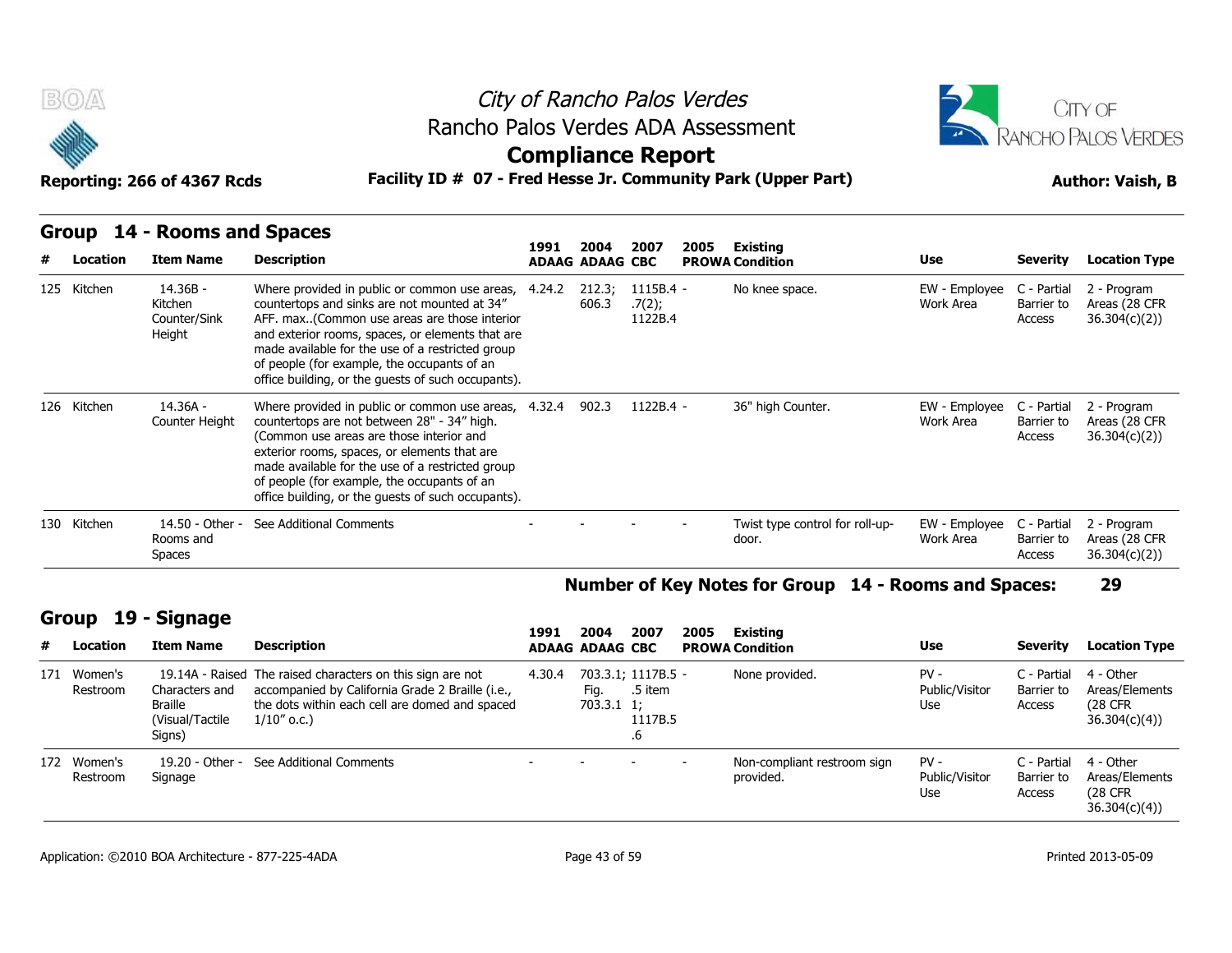| B(0)                          |                                      |                                                                                                                                                                                                                                                                                                                                                                                                                                                                                                                                                                   |      |                                                    |                | City of Rancho Palos Verdes |                                                                                                                                                                                                            |                                 |                                     | <b>CITY OF</b>                                                  |
|-------------------------------|--------------------------------------|-------------------------------------------------------------------------------------------------------------------------------------------------------------------------------------------------------------------------------------------------------------------------------------------------------------------------------------------------------------------------------------------------------------------------------------------------------------------------------------------------------------------------------------------------------------------|------|----------------------------------------------------|----------------|-----------------------------|------------------------------------------------------------------------------------------------------------------------------------------------------------------------------------------------------------|---------------------------------|-------------------------------------|-----------------------------------------------------------------|
|                               | Reporting: 266 of 4367 Rcds          | Rancho Palos Verdes ADA Assessment<br>Facility ID # 07 - Fred Hesse Jr. Community Park (Upper Part)                                                                                                                                                                                                                                                                                                                                                                                                                                                               |      | <b>Compliance Report</b>                           |                |                             |                                                                                                                                                                                                            |                                 |                                     | <b>RANCHO PALOS VERDES</b><br><b>Author: Vaish, B</b>           |
| Group<br>Location             | 19 - Signage<br><b>Item Name</b>     | <b>Description</b>                                                                                                                                                                                                                                                                                                                                                                                                                                                                                                                                                | 1991 | 2004<br><b>ADAAG ADAAG CBC</b>                     | 2007           | 2005                        | Existing<br><b>PROWA Condition</b>                                                                                                                                                                         | Use                             | <b>Severity</b>                     | <b>Location Type</b>                                            |
|                               |                                      |                                                                                                                                                                                                                                                                                                                                                                                                                                                                                                                                                                   |      |                                                    |                |                             | Number of Key Notes for Group 19 - Signage:                                                                                                                                                                |                                 |                                     | $\overline{\mathbf{2}}$                                         |
| Group 08 - Stairs<br>Location | <b>Item Name</b>                     | <b>Description</b>                                                                                                                                                                                                                                                                                                                                                                                                                                                                                                                                                | 1991 | 2004<br><b>ADAAG ADAAG CBC</b>                     | 2007           | 2005                        | Existing<br><b>PROWA Condition</b>                                                                                                                                                                         | Use                             | <b>Severity</b>                     | <b>Location Type</b>                                            |
| 206 Park Area                 | $08.01B -$<br><b>Exterior Stairs</b> | Public or common use exterior stair does not<br>comply with accessibility requirements. (Stairs to<br>floors or portions of floors not customarily<br>occupied, including non-occupiable or employee<br>spaces accessed only by ladders, catwalks, crawl<br>spaces, very narrow passageways, and<br>frequented only by service personnel for repair<br>or maintenance purposes: such spaces as<br>elevator pits and elevator penthouses, piping<br>and equipment catwalks and machinery rooms<br>need not be accessible with the exception of<br>stair striping.) |      | $4.1.3(4)$ 210.1; 1114B.1 -<br>Advisory .1;<br>504 | 210.1; 1133B.4 |                             | Handrail 1 3/4" in diameter and PV -<br>39" high with no top/ bottom<br>extensions. 2.7% CS at bottom Use<br>landing. Uneven surface at<br>treads, uneven riser height and<br>tread depth, no color strip. | Public/Visitor                  | C - Partial<br>Barrier to<br>Access | 1 - Access into<br>Facilities (28<br><b>CFR</b><br>36.304(c)(1) |
| 210 Park Area                 | $08.01B -$<br><b>Exterior Stairs</b> | Public or common use exterior stair does not<br>comply with accessibility requirements. (Stairs to<br>floors or portions of floors not customarily<br>occupied, including non-occupiable or employee<br>spaces accessed only by ladders, catwalks, crawl<br>spaces, very narrow passageways, and<br>frequented only by service personnel for repair<br>or maintenance purposes: such spaces as<br>elevator pits and elevator penthouses, piping<br>and equipment catwalks and machinery rooms                                                                     |      | $4.1.3(4)$ 210.1; 1114B.1 -<br>Advisory .1;<br>504 | 210.1; 1133B.4 |                             | Handrail 2" in diameter and 26"<br>high with no top/ bottom<br>extensions. 4.6% CS at<br>intermediate landing. Uneven<br>surface at treads, uneven riser<br>height and tread depth, no color<br>strip.     | $PV -$<br>Public/Visitor<br>Use | C - Partial<br>Barrier to<br>Access | 1 - Access into<br>Facilities (28<br><b>CFR</b><br>36.304(c)(1) |

need not be accessible with the exception of

stair striping.)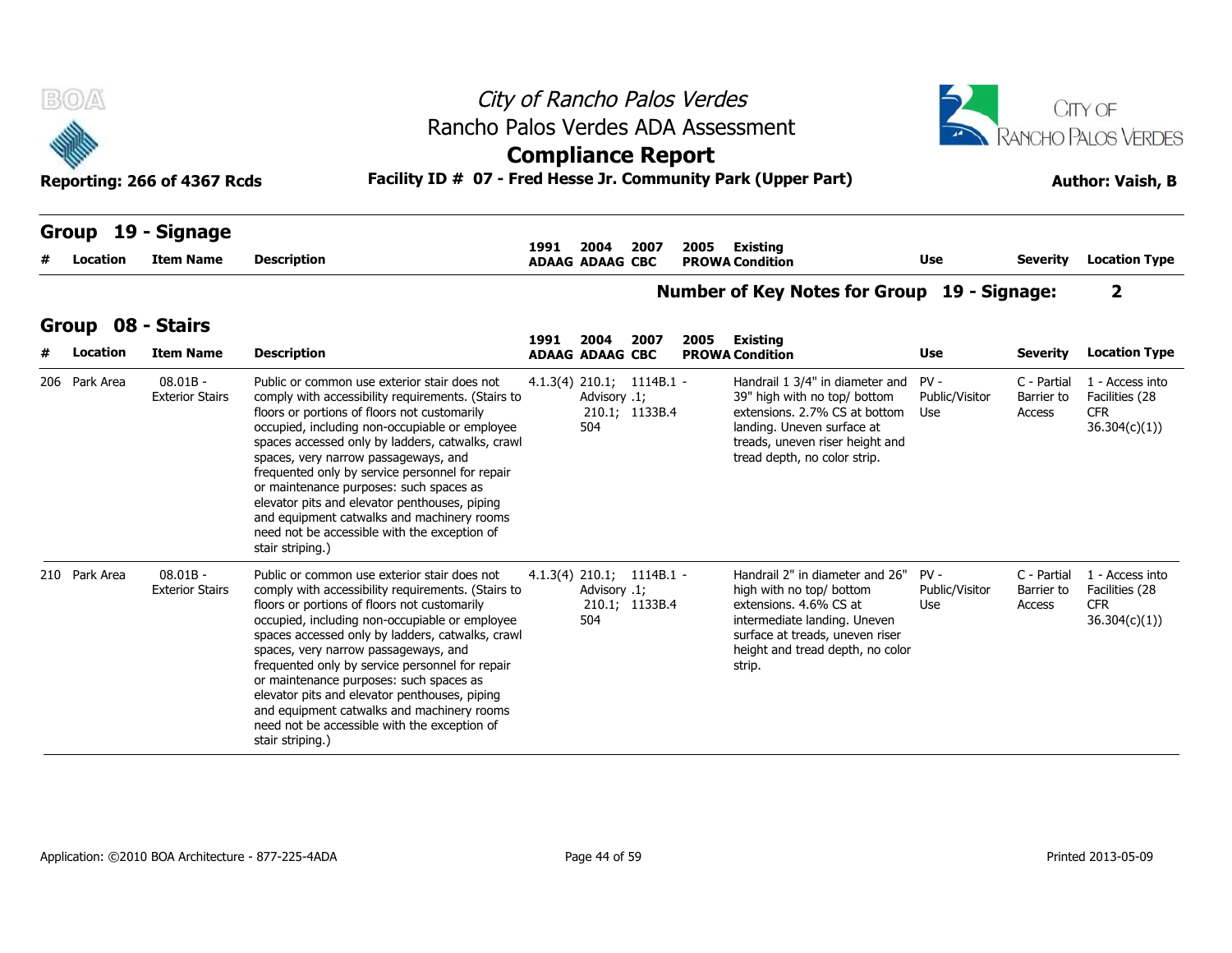

## City of Rancho Palos Verdes Rancho Palos Verdes ADA Assessment



### **Compliance Report**

| B(0)                     | Reporting: 266 of 4367 Rcds          | City of Rancho Palos Verdes<br>Rancho Palos Verdes ADA Assessment<br><b>Compliance Report</b><br>Facility ID # 07 - Fred Hesse Jr. Community Park (Upper Part)                                                                                                                                                                                                                                                                                                                                                                                                    |      | CITY OF<br>RANCHO PALOS VERDES<br><b>Author: Vaish, B</b> |                                               |      |                                                                                                                                                                                                        |                                 |                                     |                                                                  |
|--------------------------|--------------------------------------|-------------------------------------------------------------------------------------------------------------------------------------------------------------------------------------------------------------------------------------------------------------------------------------------------------------------------------------------------------------------------------------------------------------------------------------------------------------------------------------------------------------------------------------------------------------------|------|-----------------------------------------------------------|-----------------------------------------------|------|--------------------------------------------------------------------------------------------------------------------------------------------------------------------------------------------------------|---------------------------------|-------------------------------------|------------------------------------------------------------------|
| <b>Group</b><br>Location | 08 - Stairs<br><b>Item Name</b>      | <b>Description</b>                                                                                                                                                                                                                                                                                                                                                                                                                                                                                                                                                | 1991 | 2004<br><b>ADAAG ADAAG CBC</b>                            | 2007                                          | 2005 | <b>Existing</b><br><b>PROWA Condition</b>                                                                                                                                                              | Use                             | <b>Severity</b>                     | <b>Location Type</b>                                             |
| 220 Park Area            | $08.01B -$<br><b>Exterior Stairs</b> | Public or common use exterior stair does not<br>comply with accessibility requirements. (Stairs to<br>floors or portions of floors not customarily<br>occupied, including non-occupiable or employee<br>spaces accessed only by ladders, catwalks, crawl<br>spaces, very narrow passageways, and<br>frequented only by service personnel for repair<br>or maintenance purposes: such spaces as<br>elevator pits and elevator penthouses, piping<br>and equipment catwalks and machinery rooms<br>need not be accessible with the exception of<br>stair striping.) |      | Advisory .1;<br>504                                       | $4.1.3(4)$ 210.1; 1114B.1 -<br>210.1; 1133B.4 |      | Handrail 2" in diameter and 26"<br>high with no top/ bottom<br>extensions, 4.6% CS at<br>intermediate landing. Uneven<br>surface at treads, uneven riser<br>height and tread depth, no color<br>strip. | $PV -$<br>Public/Visitor<br>Use | C - Partial<br>Barrier to<br>Access | 1 - Access into<br>Facilities (28<br><b>CFR</b><br>36.304(c)(1)  |
| 228 Park Area            | $08.01B -$<br><b>Exterior Stairs</b> | Public or common use exterior stair does not<br>comply with accessibility requirements. (Stairs to<br>floors or portions of floors not customarily<br>occupied, including non-occupiable or employee<br>spaces accessed only by ladders, catwalks, crawl<br>spaces, very narrow passageways, and<br>frequented only by service personnel for repair<br>or maintenance purposes: such spaces as<br>elevator pits and elevator penthouses, piping<br>and equipment catwalks and machinery rooms<br>need not be accessible with the exception of<br>stair striping.) |      | Advisory .1;<br>504                                       | $4.1.3(4)$ 210.1; 1114B.1 -<br>210.1; 1133B.4 |      | Handrail 1 3/4" in diameter.<br>Uneven surface at treads,<br>uneven riser height and tread<br>depth, no color strip.                                                                                   | $PV -$<br>Public/Visitor<br>Use | C - Partial<br>Barrier to<br>Access | 1 - Access into<br>Facilities (28<br><b>CFR</b><br>36.304(c)(1)) |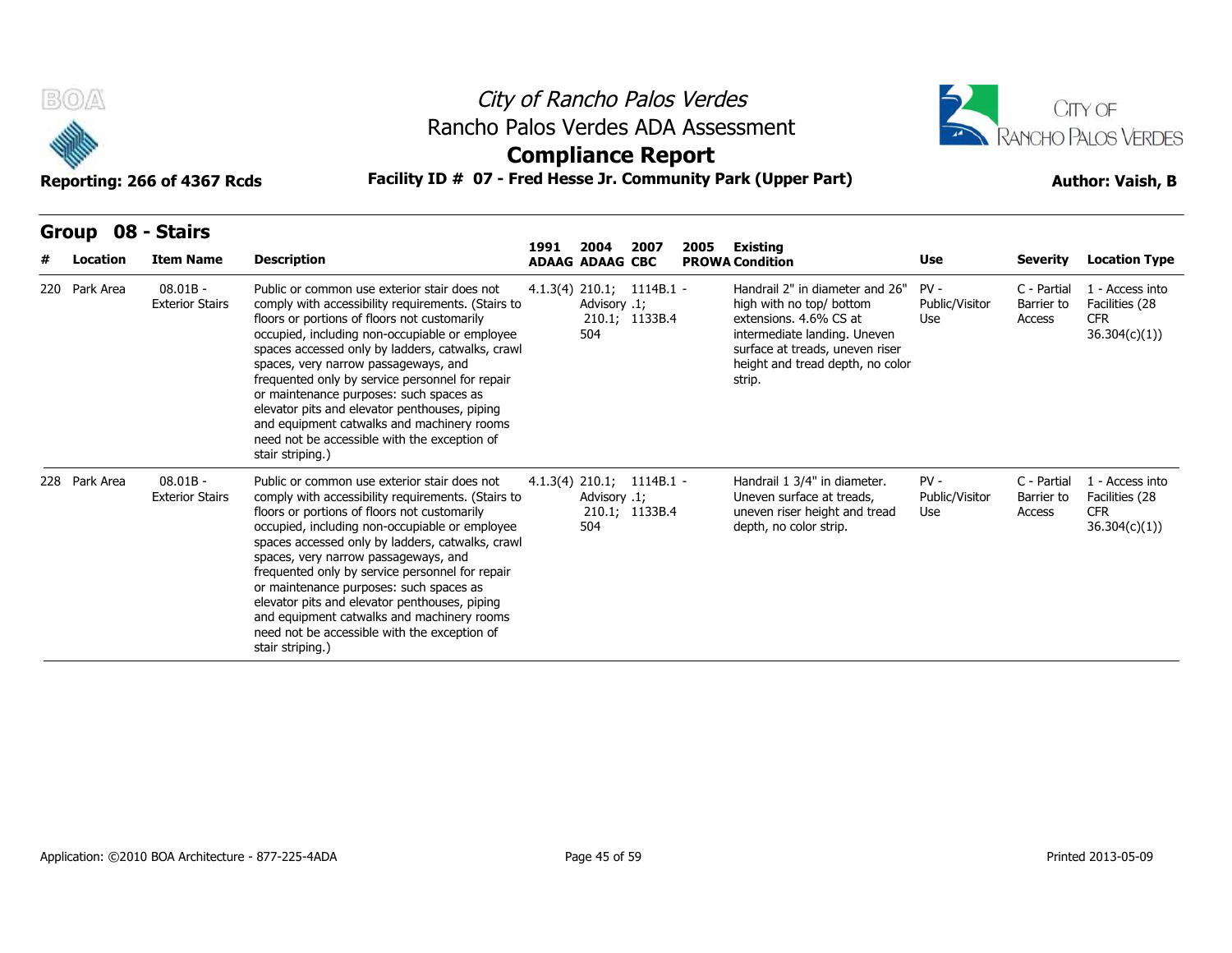



### **Compliance Report**

|              | B(0)<br>Rancho Palos Verdes ADA Assessment<br>Facility ID # 07 - Fred Hesse Jr. Community Park (Upper Part)<br>Reporting: 266 of 4367 Rcds |                                                       |                                                                                                                                                                                                                                                                                                                                                                                                                                                                                                                                                                   |      |                                         | City of Rancho Palos Verdes<br><b>Compliance Report</b> |      |                                                                                                                                     | <b>CITY OF</b><br>RANCHO PALOS VERDES<br><b>Author: Vaish, B</b> |                                     |                                                                  |
|--------------|--------------------------------------------------------------------------------------------------------------------------------------------|-------------------------------------------------------|-------------------------------------------------------------------------------------------------------------------------------------------------------------------------------------------------------------------------------------------------------------------------------------------------------------------------------------------------------------------------------------------------------------------------------------------------------------------------------------------------------------------------------------------------------------------|------|-----------------------------------------|---------------------------------------------------------|------|-------------------------------------------------------------------------------------------------------------------------------------|------------------------------------------------------------------|-------------------------------------|------------------------------------------------------------------|
| <b>Group</b> | Location                                                                                                                                   | 08 - Stairs<br><b>Item Name</b>                       | <b>Description</b>                                                                                                                                                                                                                                                                                                                                                                                                                                                                                                                                                | 1991 | 2004<br><b>ADAAG ADAAG CBC</b>          | 2007                                                    | 2005 | <b>Existing</b><br><b>PROWA Condition</b>                                                                                           | Use                                                              | <b>Severity</b>                     | <b>Location Type</b>                                             |
|              | 229 Park Area                                                                                                                              | $08.01B -$<br><b>Exterior Stairs</b>                  | Public or common use exterior stair does not<br>comply with accessibility requirements. (Stairs to<br>floors or portions of floors not customarily<br>occupied, including non-occupiable or employee<br>spaces accessed only by ladders, catwalks, crawl<br>spaces, very narrow passageways, and<br>frequented only by service personnel for repair<br>or maintenance purposes: such spaces as<br>elevator pits and elevator penthouses, piping<br>and equipment catwalks and machinery rooms<br>need not be accessible with the exception of<br>stair striping.) |      | Advisory .1;<br>504                     | $4.1.3(4)$ 210.1; 1114B.1 -<br>210.1; 1133B.4           |      | Handrail 1 3/4" in diameter, 31" PV -<br>high. Uneven surface at treads,<br>uneven riser height and tread<br>depth, no color strip. | Public/Visitor<br>Use                                            | C - Partial<br>Barrier to<br>Access | 1 - Access into<br>Facilities (28<br><b>CFR</b><br>36.304(c)(1)) |
|              | 234 Park Area                                                                                                                              | $08.09A -$<br>Handrail<br>Extensions - Top<br>Landing | At ends of handrails, less than 12" of handrail<br>extends beyond the top nosing. (Top and<br>bottom handrail extensions are important safety<br>features for persons with balance problems and<br>must extend in the direction of the stair run to<br>permit the intended use.) (Per ADA/CBC<br>Standards, in existing buildings and facilities, full<br>extension of handrails at stairs shall not be<br>required in alterations where such extensions<br>would be hazardous or impossible due to plan<br>configuration.)                                       |      | 505.10. .2.2<br>2; Fig.<br>505.10.<br>2 | 4.9.4(2) 505.10; 1133B.4 -                              |      | 3" top extensions, 12"-20"<br>bottom extensions, 2" clear from Public/Visitor<br>wall, 2" square profile.                           | $PV -$<br>Use                                                    | C - Partial<br>Barrier to<br>Access | 1 - Access into<br>Facilities (28<br><b>CFR</b><br>36.304(c)(1)) |
|              | 235 Park Area                                                                                                                              | 08.03D - Level<br>Landing                             | Landing is not level (slope is greater than 2% in -<br>some or all directions).                                                                                                                                                                                                                                                                                                                                                                                                                                                                                   |      |                                         | $1009.5. -$                                             |      | 2.3% RS at intermediate<br>landing, 2.9% RS at top landing.                                                                         | $PV -$<br>Public/Visitor<br>Use                                  | C - Partial<br>Barrier to<br>Access | 1 - Access into<br>Facilities (28<br><b>CFR</b><br>36.304(c)(1)) |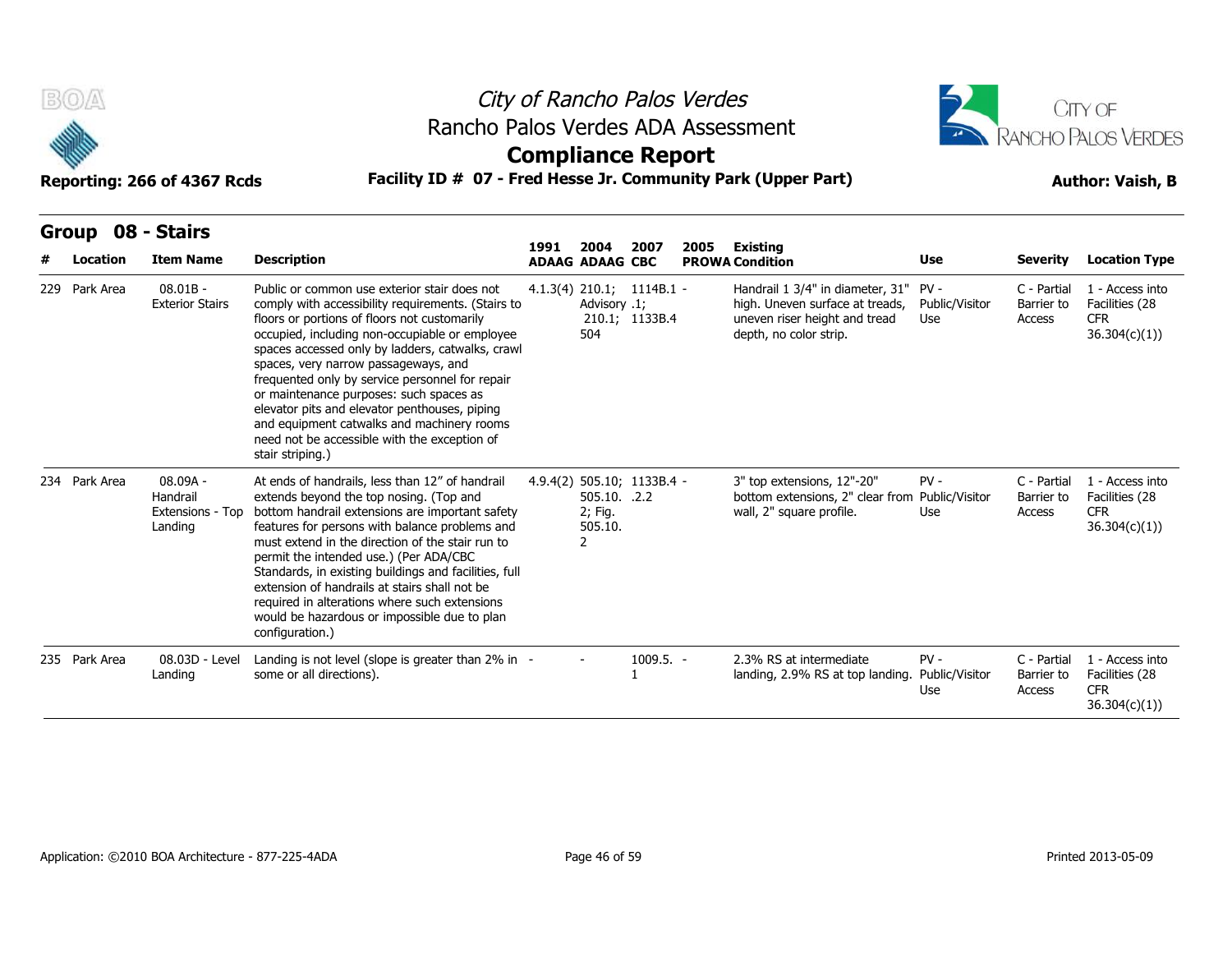



### **Compliance Report**

### **Reporting: 266 of 4367 Rcds Facility ID # 07 - Fred Hesse Jr. Community Park (Upper Part) Author: Vaish, B**

|   | B(0)              | Reporting: 266 of 4367 Rcds                            | Rancho Palos Verdes ADA Assessment<br>Facility ID # 07 - Fred Hesse Jr. Community Park (Upper Part)                                                                                                                                                                                                                                                                                                                                                                                                                                                                     |      | City of Rancho Palos Verdes<br><b>Compliance Report</b> |             |      |                                                                                         | CITY OF<br>ANCHO PALOS VERDES<br><b>Author: Vaish, B</b> |                                     |                                                                 |  |
|---|-------------------|--------------------------------------------------------|-------------------------------------------------------------------------------------------------------------------------------------------------------------------------------------------------------------------------------------------------------------------------------------------------------------------------------------------------------------------------------------------------------------------------------------------------------------------------------------------------------------------------------------------------------------------------|------|---------------------------------------------------------|-------------|------|-----------------------------------------------------------------------------------------|----------------------------------------------------------|-------------------------------------|-----------------------------------------------------------------|--|
| # | Group<br>Location | 08 - Stairs<br><b>Item Name</b>                        | <b>Description</b>                                                                                                                                                                                                                                                                                                                                                                                                                                                                                                                                                      | 1991 | 2004<br><b>ADAAG ADAAG CBC</b>                          | 2007        | 2005 | <b>Existing</b><br><b>PROWA Condition</b>                                               | Use                                                      | <b>Severity</b>                     | <b>Location Type</b>                                            |  |
|   | 239 Park Area     | 08.09B -<br>Handrail<br>Extensions -<br>Bottom Landing | At ends of handrails, less than $12''$ plus the tread $4.9.4(2)$ 505.10; 1133B.4 -<br>width extends beyond the bottom nosing. (Top<br>and bottom handrail extensions are important<br>safety features for persons with balance<br>problems and must extend in the direction of the<br>stair run to permit the intended use.) (Per<br>ADA/CBC Standards, in existing buildings and<br>facilities, full extension of handrails at stairs shall<br>not be required in alterations where such<br>extensions would be hazardous or impossible<br>due to plan configuration.) |      | 505.10. 2.2<br>3; Fig.<br>505.10.                       |             |      | 2" square profile, 17" bottom<br>extension, top extension not<br>parallel to stair run. | $PV -$<br>Public/Visitor<br>Use.                         | C - Partial<br>Barrier to<br>Access | 1 - Access into<br>Facilities (28<br><b>CFR</b><br>36.304(c)(1) |  |
|   | 240 Park Area     | 08.03D - Level<br>Landing                              | Landing is not level (slope is greater than $2\%$ in -<br>some or all directions).                                                                                                                                                                                                                                                                                                                                                                                                                                                                                      |      |                                                         | $1009.5. -$ |      | 5.3% RS at bottom landing,<br>4.8% RS at intermediate landing. Public/Visitor           | $PV -$<br>Use                                            | C - Partial<br>Barrier to<br>Access | 1 - Access into<br>Facilities (28<br><b>CFR</b><br>36.304(c)(1) |  |

#### **Number of Key Notes for Group 08 - Stairs: 9**

### **Group 06 - Telephones**

|   |               |                           | due to plan configuration.)                                                                                                                                                                                                                                                                      |                                        |                   |                                                                               |                                 |                                     |                                                               |
|---|---------------|---------------------------|--------------------------------------------------------------------------------------------------------------------------------------------------------------------------------------------------------------------------------------------------------------------------------------------------|----------------------------------------|-------------------|-------------------------------------------------------------------------------|---------------------------------|-------------------------------------|---------------------------------------------------------------|
|   | 240 Park Area | 08.03D - Level<br>Landing | Landing is not level (slope is greater than 2% in -<br>some or all directions).                                                                                                                                                                                                                  |                                        | $1009.5. -$       | 5.3% RS at bottom landing,<br>4.8% RS at intermediate landing. Public/Visitor | $PV -$<br>Use                   | C - Partial<br>Barrier to<br>Access | - Access into<br>Facilities (28<br><b>CFR</b><br>36.304(c)(1) |
|   |               |                           |                                                                                                                                                                                                                                                                                                  |                                        |                   | Number of Key Notes for Group 08 - Stairs:                                    |                                 |                                     | 9                                                             |
|   | Group         | 06 - Telephones           |                                                                                                                                                                                                                                                                                                  |                                        |                   |                                                                               |                                 |                                     |                                                               |
| # | Location      | <b>Item Name</b>          | <b>Description</b>                                                                                                                                                                                                                                                                               | 2004<br>1991<br><b>ADAAG ADAAG CBC</b> | 2007              | 2005<br>Existing<br><b>PROWA Condition</b>                                    | <b>Use</b>                      | <b>Severity</b>                     | <b>Location Type</b>                                          |
|   | 242 Park Area | 06.04 - Volume<br>Control | The telephone(s) required to be accessible has<br>not been equipped with a volume control. OR<br>Less than 25% of all other public telephones are<br>equipped with volume controls. (If banks of<br>public telephones are provided, at least one in<br>each bank shall be equipped with a volume | $4.1.3(17 -$<br>(b)                    | $1117B.2 -$<br>.8 |                                                                               | $PV -$<br>Public/Visitor<br>Use | C - Partial<br>Barrier to<br>Access | 4 - Other<br>Areas/Elements<br>(28 CFR)<br>36.304(c)(4)       |

#### **Number of Key Notes for Group 06 - Telephones: 1**

| <br>-44 | ocation | Item Name | <b>Description</b> | 2004<br>199<br><b>ADAAG</b><br><b>ADAAG</b> | 2007<br><b>CBC</b> | 2005<br>Existing<br><b>PROWA Condition</b> | Use | Severit | Location Type |  |
|---------|---------|-----------|--------------------|---------------------------------------------|--------------------|--------------------------------------------|-----|---------|---------------|--|
|         |         |           |                    |                                             |                    |                                            |     |         |               |  |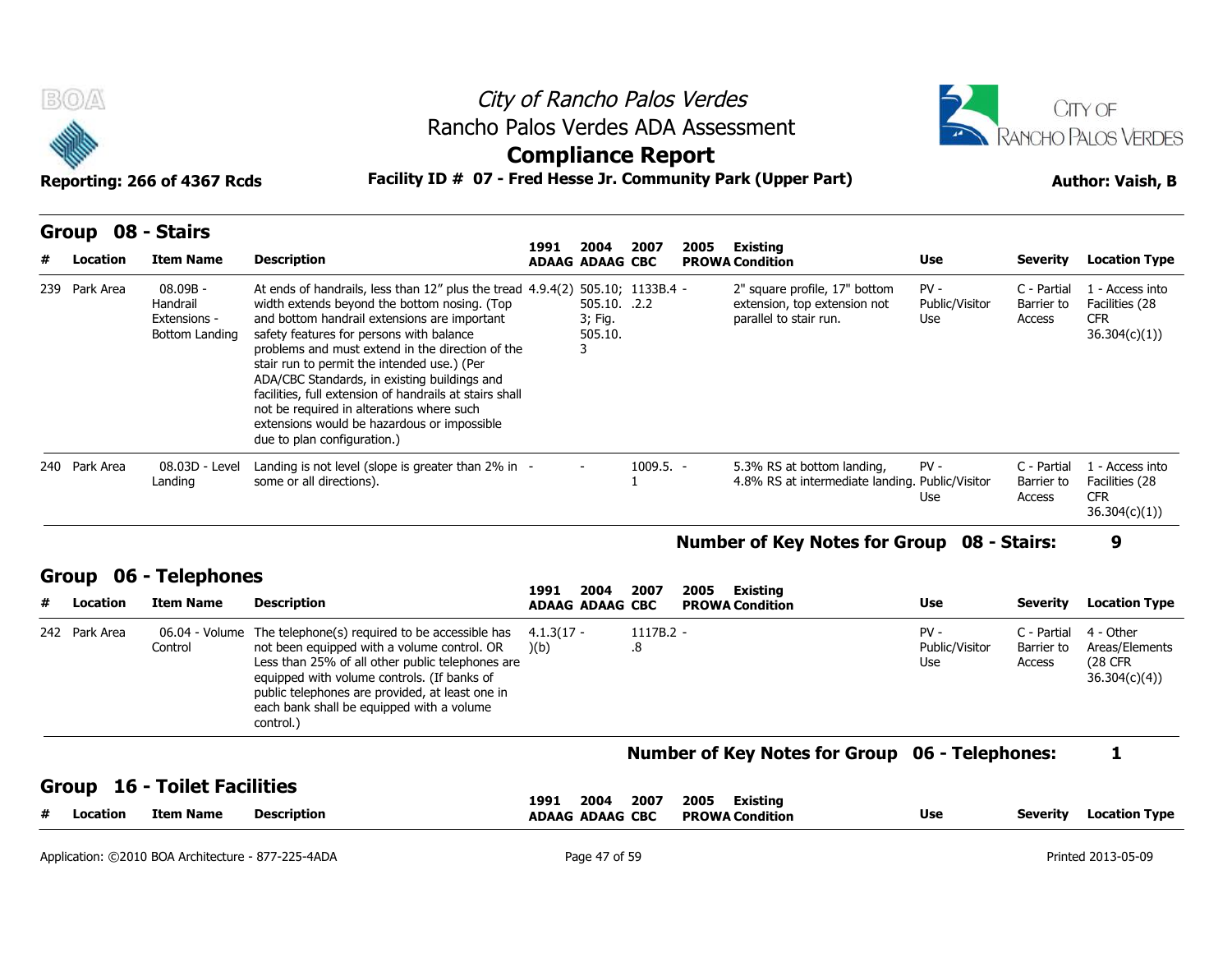



**Compliance Report**

| <b>Group 16 - Toilet Facilities</b> |
|-------------------------------------|
|-------------------------------------|

| #  | Location      | <b>Item Name</b>                                           | <b>Description</b>                                                                                                                                                                                                                                                                                                                                                                                                                                                    | 1991                                           | 2004<br><b>ADAAG ADAAG CBC</b> | 2007            | 2005 | Existing<br><b>PROWA Condition</b> | <b>Use</b>                      | <b>Severity</b>                     | <b>Location Type</b>                         |
|----|---------------|------------------------------------------------------------|-----------------------------------------------------------------------------------------------------------------------------------------------------------------------------------------------------------------------------------------------------------------------------------------------------------------------------------------------------------------------------------------------------------------------------------------------------------------------|------------------------------------------------|--------------------------------|-----------------|------|------------------------------------|---------------------------------|-------------------------------------|----------------------------------------------|
| 97 | Kitchen       | 16.84A - Paper<br>Towel<br>Dispenser -<br>Operating Height | Mounting height of paper towel dispenser's<br>highest operable part exceeds 40" AFF. (Where<br>provided, ADA Standards require at least one<br>paper towel dispenser to be accessible with the<br>highest operable part placed within at least one<br>of the reach ranges specified in 4.2.5 and 4.2.6;<br>where provided, CBC Standards require at least<br>one paper towel dispenser to be accessible with<br>the highest operable part no higher than 40"<br>AFF.) | 4.22.7; 308;<br>4.27.3; 309<br>4.2.5;<br>4.2.6 |                                | 1115B.8 -<br>.3 |      | 51" high.                          | EW - Employee<br>Work Area      | C - Partial<br>Barrier to<br>Access | 2 - Program<br>Areas (28 CFR<br>36.304(c)(2) |
| 98 | Kitchen       | 16.84C - Soap<br>Dispenser -<br>Operating Height           | Mounting height of soap dispenser's highest<br>operable part exceeds 40" AFF. (Where<br>provided, ADA Standards require at least one<br>soap dispenser to be accessible with the highest<br>operable part placed within at least one of the<br>reach ranges specified in 4.2.5 and 4.2.6; where<br>provided, CBC Standards require at least one<br>soap dispenser to be accessible with the highest<br>operable part no higher than 40" AFF.)                         | 4.22.7; 308;<br>4.27.3;<br>4.2.5;<br>4.2.6     | 309                            | 1115B.8 -<br>.3 |      | 49" high.                          | EW - Employee<br>Work Area      | C - Partial<br>Barrier to<br>Access | 2 - Program<br>Areas (28 CFR<br>36.304(c)(2) |
|    | 104 Classroom | 16.84A - Paper<br>Towel<br>Dispenser -<br>Operating Height | Mounting height of paper towel dispenser's<br>highest operable part exceeds 40" AFF. (Where<br>provided, ADA Standards require at least one<br>paper towel dispenser to be accessible with the<br>highest operable part placed within at least one<br>of the reach ranges specified in 4.2.5 and 4.2.6;<br>where provided, CBC Standards require at least<br>one paper towel dispenser to be accessible with<br>the highest operable part no higher than 40"<br>AFF.) | 4.22.7; 308;<br>4.27.3; 309<br>4.2.5;<br>4.2.6 |                                | 1115B.8 -<br>.3 |      | 49" high.                          | $PV -$<br>Public/Visitor<br>Use | C - Partial<br>Barrier to<br>Access | 2 - Program<br>Areas (28 CFR<br>36.304(c)(2) |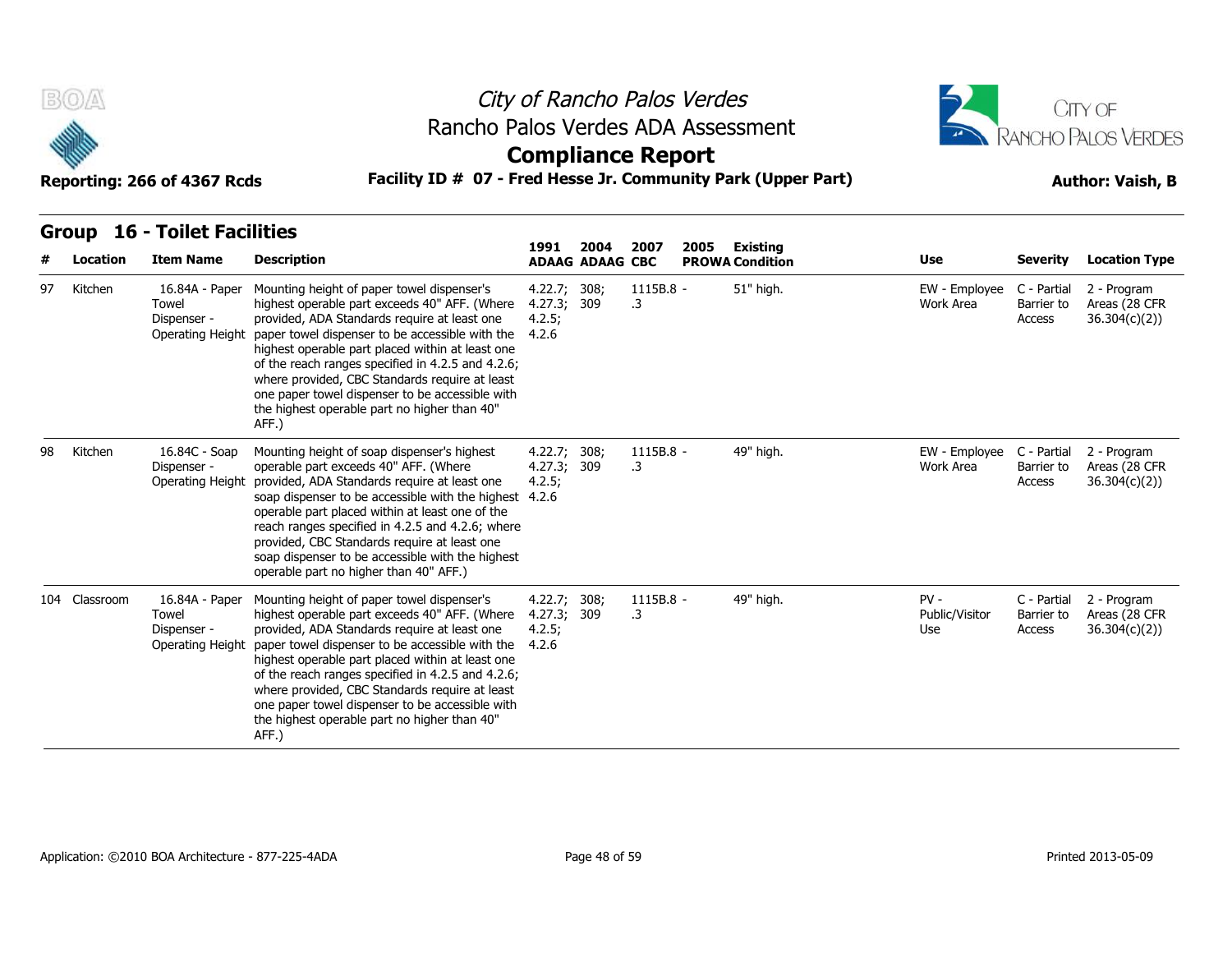



| <b>Group 16 - Toilet Facilities</b> |
|-------------------------------------|

| B(0)          | Reporting: 266 of 4367 Rcds                                                | Rancho Palos Verdes ADA Assessment<br>Facility ID # 07 - Fred Hesse Jr. Community Park (Upper Part)                                                                                                                                                                                                                                                                                                                                                                   |                                                |                        | City of Rancho Palos Verdes<br><b>Compliance Report</b> | CITY OF<br>RANCHO PALOS VERDES<br><b>Author: Vaish, B</b> |                             |                                        |                                     |                                              |
|---------------|----------------------------------------------------------------------------|-----------------------------------------------------------------------------------------------------------------------------------------------------------------------------------------------------------------------------------------------------------------------------------------------------------------------------------------------------------------------------------------------------------------------------------------------------------------------|------------------------------------------------|------------------------|---------------------------------------------------------|-----------------------------------------------------------|-----------------------------|----------------------------------------|-------------------------------------|----------------------------------------------|
|               | <b>Group 16 - Toilet Facilities</b>                                        |                                                                                                                                                                                                                                                                                                                                                                                                                                                                       | 1991                                           | 2004                   | 2007                                                    | 2005                                                      | Existing                    |                                        |                                     |                                              |
| Location      | <b>Item Name</b>                                                           | <b>Description</b>                                                                                                                                                                                                                                                                                                                                                                                                                                                    |                                                | <b>ADAAG ADAAG CBC</b> |                                                         |                                                           | <b>PROWA Condition</b>      | Use                                    | <b>Severity</b>                     | <b>Location Type</b>                         |
| 107 Classroom | 16.84C - Soap<br>Dispenser -<br>Operating Height                           | Mounting height of soap dispenser's highest<br>operable part exceeds 40" AFF. (Where<br>provided, ADA Standards require at least one<br>soap dispenser to be accessible with the highest 4.2.6<br>operable part placed within at least one of the<br>reach ranges specified in 4.2.5 and 4.2.6; where<br>provided, CBC Standards require at least one<br>soap dispenser to be accessible with the highest<br>operable part no higher than 40" AFF.)                   | 4.22.7;<br>4.27.3; 309<br>4.2.5;               | 308;                   | 1115B.8 -<br>$\cdot$ 3                                  |                                                           | 52" high.                   | $PV -$<br>Public/Visitor<br>Use        | C - Partial<br>Barrier to<br>Access | 2 - Program<br>Areas (28 CFR<br>36.304(c)(2) |
| 127 Kitchen   | 16.84A - Paper<br>Towel<br>Dispenser -<br>Operating Height                 | Mounting height of paper towel dispenser's<br>highest operable part exceeds 40" AFF. (Where<br>provided, ADA Standards require at least one<br>paper towel dispenser to be accessible with the<br>highest operable part placed within at least one<br>of the reach ranges specified in 4.2.5 and 4.2.6;<br>where provided, CBC Standards require at least<br>one paper towel dispenser to be accessible with<br>the highest operable part no higher than 40"<br>AFF.) | 4.22.7; 308;<br>4.27.3; 309<br>4.2.5;<br>4.2.6 |                        | 1115B.8 -<br>.3                                         |                                                           | 55" high.                   | EW - Employee<br>Work Area             | C - Partial<br>Barrier to<br>Access | 2 - Program<br>Areas (28 CFR<br>36.304(c)(2) |
| 128 Kitchen   | $16.86A -$<br>Dispenser or<br>Control - Single-<br><b>Action Operation</b> | The dispenser or control cannot be operated<br>with one hand or without tight grasping,<br>pinching, or twisting of the wrist. (Where<br>provided, at least one dispenser or control of<br>each type shall be accessible.)                                                                                                                                                                                                                                            | 4.27.4                                         | 309.4                  | 1117B.6 -<br>item 4                                     |                                                           | Twist type control for PTD. | EW - Employee<br>Work Area             | C - Partial<br>Barrier to<br>Access | 2 - Program<br>Areas (28 CFR<br>36.304(c)(2) |
| 129 Kitchen   | 16.84C - Soap<br>Dispenser -<br>Operating Height                           | Mounting height of soap dispenser's highest<br>operable part exceeds 40" AFF. (Where<br>provided, ADA Standards require at least one<br>soap dispenser to be accessible with the highest 4.2.6<br>operable part placed within at least one of the<br>reach ranges specified in 4.2.5 and 4.2.6; where<br>provided, CBC Standards require at least one<br>soap dispenser to be accessible with the highest<br>operable part no higher than 40" AFF.)                   | 4.22.7; 308;<br>4.27.3; 309<br>4.2.5;          |                        | 1115B.8 -<br>.3                                         |                                                           | 42" high.                   | EW - Employee C - Partial<br>Work Area | Barrier to<br>Access                | 2 - Program<br>Areas (28 CFR<br>36.304(c)(2) |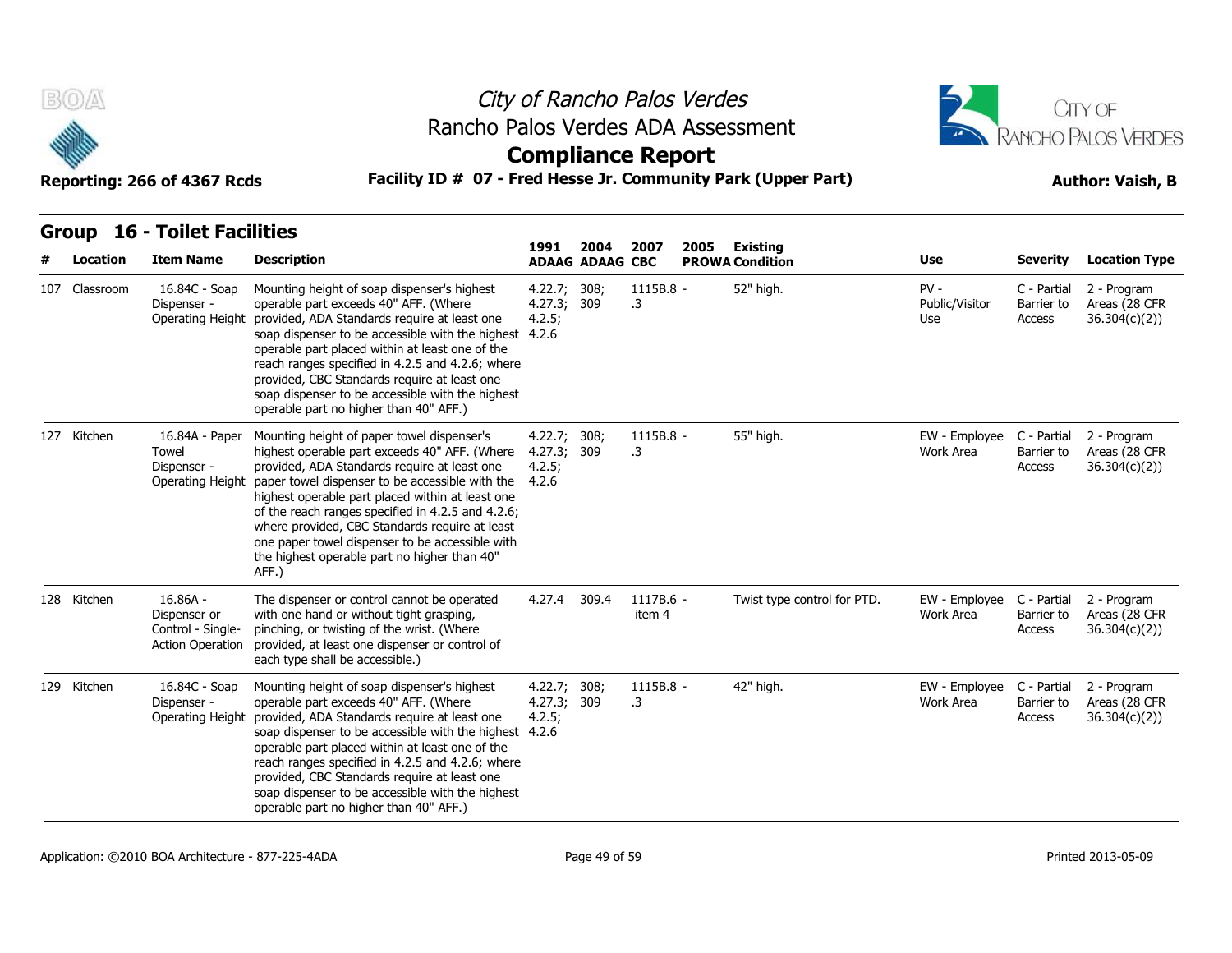

### City of Rancho Palos Verdes **Compliance Report** Rancho Palos Verdes ADA Assessment



| B(0)                    | Reporting: 266 of 4367 Rcds                                                      | Rancho Palos Verdes ADA Assessment<br>Facility ID # 07 - Fred Hesse Jr. Community Park (Upper Part)                                                                                                                                                                                                                                                                                                                                                                                                                                                                                                                                                                           |        |                                                        | City of Rancho Palos Verdes<br><b>Compliance Report</b> |      | CITY OF<br>RANCHO PALOS VERDES<br><b>Author: Vaish, B</b> |                                 |                                        |                                                                         |
|-------------------------|----------------------------------------------------------------------------------|-------------------------------------------------------------------------------------------------------------------------------------------------------------------------------------------------------------------------------------------------------------------------------------------------------------------------------------------------------------------------------------------------------------------------------------------------------------------------------------------------------------------------------------------------------------------------------------------------------------------------------------------------------------------------------|--------|--------------------------------------------------------|---------------------------------------------------------|------|-----------------------------------------------------------|---------------------------------|----------------------------------------|-------------------------------------------------------------------------|
| <b>Group</b>            | <b>16 - Toilet Facilities</b>                                                    |                                                                                                                                                                                                                                                                                                                                                                                                                                                                                                                                                                                                                                                                               | 1991   | 2004                                                   | 2007                                                    | 2005 | Existing                                                  |                                 |                                        |                                                                         |
| Location                | <b>Item Name</b>                                                                 | <b>Description</b>                                                                                                                                                                                                                                                                                                                                                                                                                                                                                                                                                                                                                                                            |        | <b>ADAAG ADAAG CBC</b>                                 |                                                         |      | <b>PROWA Condition</b>                                    | Use                             | <b>Severity</b>                        | <b>Location Type</b>                                                    |
| 148 Women's<br>Restroom | 16.11A - Door<br>Operating Effort                                                | The force required to operate door exceeds 5<br>Ibs. (Fire doors may have up to 15 lbs to achieve<br>positive latching).                                                                                                                                                                                                                                                                                                                                                                                                                                                                                                                                                      |        |                                                        | 4.13.11 404.2.9 1133B.2 -<br>.5                         |      | 9 LBF.                                                    | $PV -$<br>Public/Visitor<br>Use | or<br>Complete<br>Barrier to<br>Access | B - Severe 3 - Restroom<br>Facilities (28<br><b>CFR</b><br>36.304(c)(3) |
| 149 Women's<br>Restroom | 16.09A - Door<br>Maneuvering<br>Space                                            | Door that is not automatic or power-assisted<br>does not have compliant maneuvering space<br>relative to the direction of approach as shown in<br>CBC Fig. 11B-26. (Approach // Side // Width //<br>Depth) (Front // Pull // D + 24" * // 60") (Front<br>// Push // D + 0" ** // 48") (Latch // Pull // D +<br>24" // 60") (Latch // Push // D + 24" // 44"<br>***) (Hinge // Pull // D + 36" // 60") (Hinge //<br>Push // 54" **** // 44" *****) (* D + 18" at<br>interior doors.) (** $D + 12$ " if door has both a<br>latch and a closer.) (*** 48" if door has closer.)<br>(**** Measured from latch toward hinge.)<br>(***** 48" if door has both a latch and a closer.) | 4.13.6 | 1;<br>Table<br>1; Fig.<br>404.2.4.<br>1                | 404.2.4. 1133B.2 -<br>.4.2;<br>Fig.<br>404.2.4. 11B-26  |      | 42" landing on push/pull side,<br>PTD encroaches.         | $PV -$<br>Public/Visitor<br>Use | C - Partial<br>Barrier to<br>Access    | 3 - Restroom<br>Facilities (28<br><b>CFR</b><br>36.304(c)(3)            |
| 150 Women's<br>Restroom | $16.13B -$<br>Women's RR<br>Geometric<br>Symbol Signage -<br>Circle              | Doorway leading to a women's toilet room is not -<br>identified by a circle, 1/4" thick and 12" in<br>diameter. OR Circle is provided, however it is<br>accompanied by words in raised characters and<br>Braille. (ADA and CBC Standards require a<br>separate sign with raised characters and Braille<br>mounted on the wall adjacent to the latch side<br>of the door.)                                                                                                                                                                                                                                                                                                     |        |                                                        | 1115B.6 -                                               |      |                                                           | $PV -$<br>Public/Visitor<br>Use | C - Partial<br>Barrier to<br>Access    | 4 - Other<br>Areas/Elements<br><b>(28 CFR)</b><br>36.304(c)(4)          |
| 151 Women's<br>Restroom | $16.15B -$<br>Room/Space<br>Identification<br>Signs<br>(Visual/Tactile<br>Signs) | Sign designating the permanent room or space<br>does not comply with ADAAG and CBC<br>requirements for tactile signs.                                                                                                                                                                                                                                                                                                                                                                                                                                                                                                                                                         | 4.30.1 | Advisory .1(1)<br>216.2;<br>703.1;<br>703.2;<br>703.5. | 216.2; 1117B.5 -                                        |      |                                                           | $PV -$<br>Public/Visitor<br>Use | D - Minor<br>Code<br>Deviation         | 4 - Other<br>Areas/Elements<br>(28 CFR<br>36.304(c)(4)                  |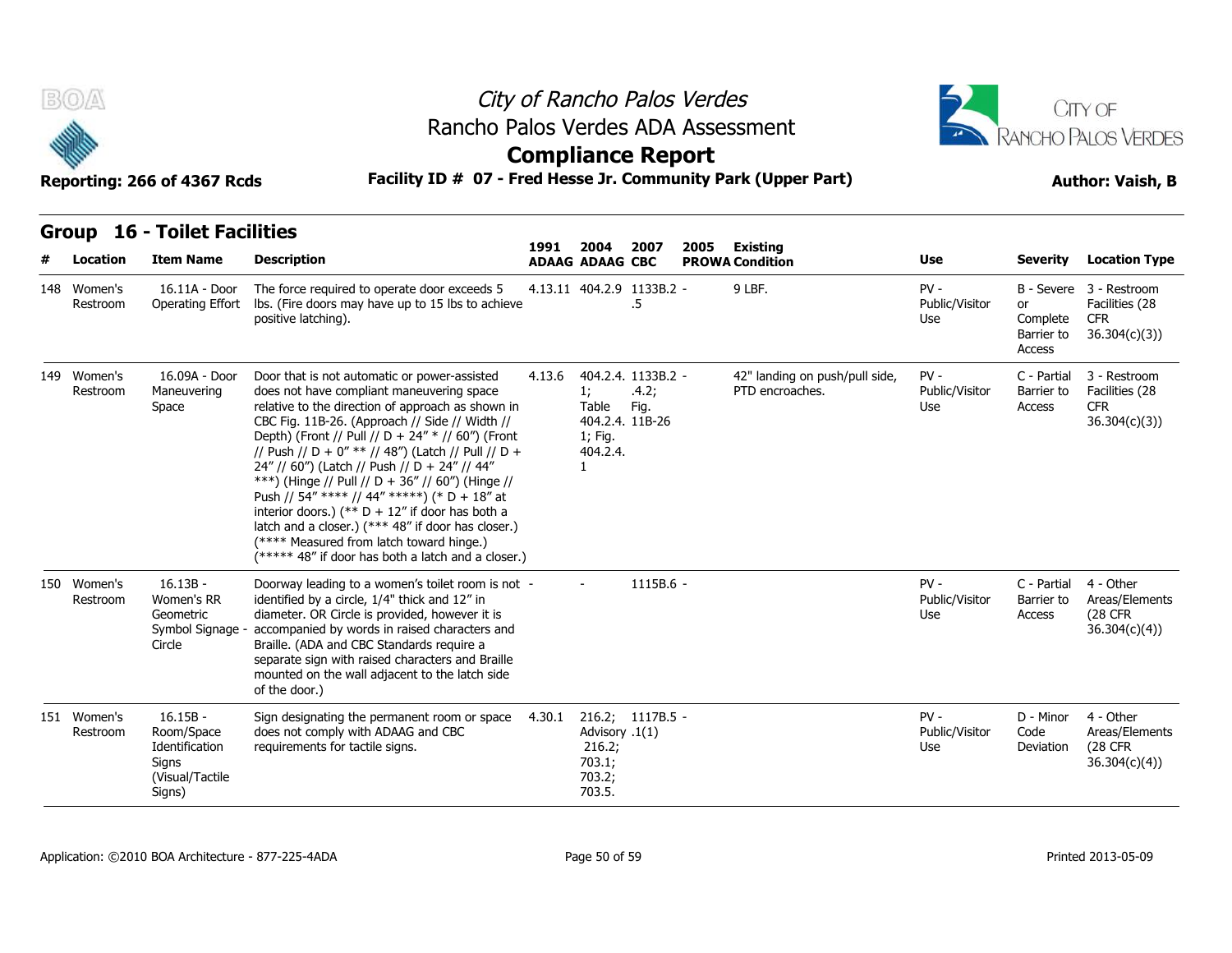



| B(0)                    | Reporting: 266 of 4367 Rcds                                                | Rancho Palos Verdes ADA Assessment<br>Facility ID # 07 - Fred Hesse Jr. Community Park (Upper Part)                                                                                                                                                                                                                                                                                                                                                                   |                                            |                                | City of Rancho Palos Verdes<br><b>Compliance Report</b> |      | CITY OF<br>RANCHO PALOS VERDES<br><b>Author: Vaish, B</b> |                                 |                                     |                                                              |
|-------------------------|----------------------------------------------------------------------------|-----------------------------------------------------------------------------------------------------------------------------------------------------------------------------------------------------------------------------------------------------------------------------------------------------------------------------------------------------------------------------------------------------------------------------------------------------------------------|--------------------------------------------|--------------------------------|---------------------------------------------------------|------|-----------------------------------------------------------|---------------------------------|-------------------------------------|--------------------------------------------------------------|
| <b>Group</b>            | <b>16 - Toilet Facilities</b>                                              |                                                                                                                                                                                                                                                                                                                                                                                                                                                                       | 1991                                       |                                |                                                         |      |                                                           |                                 |                                     |                                                              |
| Location                | <b>Item Name</b>                                                           | <b>Description</b>                                                                                                                                                                                                                                                                                                                                                                                                                                                    |                                            | 2004<br><b>ADAAG ADAAG CBC</b> | 2007                                                    | 2005 | <b>Existing</b><br><b>PROWA Condition</b>                 | Use                             | <b>Severity</b>                     | <b>Location Type</b>                                         |
| 152 Women's<br>Restroom | 16.19A -<br>Mounting<br>Location<br>(Visual/Tactile<br>Signs)              | Sign is not mounted on the wall adjacent to the<br>latch side of the door. OR At double leaf doors,<br>the sign is not placed on the nearest adjacent<br>wall.                                                                                                                                                                                                                                                                                                        | 4.30.6                                     | Fig.<br>703.4.2                | 703.4.2; 1117B.5 -<br>.7                                |      |                                                           | $PV -$<br>Public/Visitor<br>Use | D - Minor<br>Code<br>Deviation      | 4 - Other<br>Areas/Elements<br>(28 CFR<br>36.304(c)(4)       |
| 153 Women's<br>Restroom | $16.19B -$<br>Mounting Height<br>(Visual/Tactile<br>Signs)                 | Sign is not mounted at 60" o.c. AFF to the<br>centerline of the sign. (If the sign contains<br>pictorial symbols (pictograms) or other non-<br>tactile information, mounting height is measured<br>to the centerline of the tactile characters / Braille<br>portion of the sign.)                                                                                                                                                                                     |                                            |                                | 4.30.6 703.4.1 1117B.5 -<br>.7                          |      | 50" high.                                                 | $PV -$<br>Public/Visitor<br>Use | C - Partial<br>Barrier to<br>Access | 4 - Other<br>Areas/Elements<br>(28 CFR)<br>36.304(c)(4))     |
| 154 Women's<br>Restroom | 16.84A - Paper<br>Towel<br>Dispenser -<br><b>Operating Height</b>          | Mounting height of paper towel dispenser's<br>highest operable part exceeds 40" AFF. (Where<br>provided, ADA Standards require at least one<br>paper towel dispenser to be accessible with the<br>highest operable part placed within at least one<br>of the reach ranges specified in 4.2.5 and 4.2.6;<br>where provided, CBC Standards require at least<br>one paper towel dispenser to be accessible with<br>the highest operable part no higher than 40"<br>AFF.) | 4.22.7; 308;<br>4.27.3;<br>4.2.5;<br>4.2.6 | 309                            | 1115B.8 -<br>.3                                         |      | 48" high.                                                 | $PV -$<br>Public/Visitor<br>Use | C - Partial<br>Barrier to<br>Access | 3 - Restroom<br>Facilities (28<br><b>CFR</b><br>36.304(c)(3) |
| 155 Women's<br>Restroom | $16.73 -$<br>Lavatory Knee<br>Clearance                                    | Lavatory does not provide accessible knee<br>clearance (i.e. at least 27" clearance from the<br>floor to the underside of the lavatory, extending<br>8" min measured from the front edge<br>underneath the lavatory back towards the wall).                                                                                                                                                                                                                           | 4.19.2;<br>Fig. 31                         | 306.3;<br>Fig.<br>306.3        | 1115B.4 -<br>.3(2);<br>Fig 11B-<br>1D                   |      | 25 1/2" high.                                             | $PV -$<br>Public/Visitor<br>Use | C - Partial<br>Barrier to<br>Access | 3 - Restroom<br>Facilities (28<br><b>CFR</b><br>36.304(c)(3) |
| 156 Women's<br>Restroom | $16.86A -$<br>Dispenser or<br>Control - Single-<br><b>Action Operation</b> | The dispenser or control cannot be operated<br>with one hand or without tight grasping,<br>pinching, or twisting of the wrist. (Where<br>provided, at least one dispenser or control of<br>each type shall be accessible.)                                                                                                                                                                                                                                            | 4.27.4 309.4                               |                                | 1117B.6 -<br>item 4                                     |      | Twist type control for PTD.                               | $PV -$<br>Public/Visitor<br>Use | C - Partial<br>Barrier to<br>Access | 3 - Restroom<br>Facilities (28<br><b>CFR</b><br>36.304(c)(3) |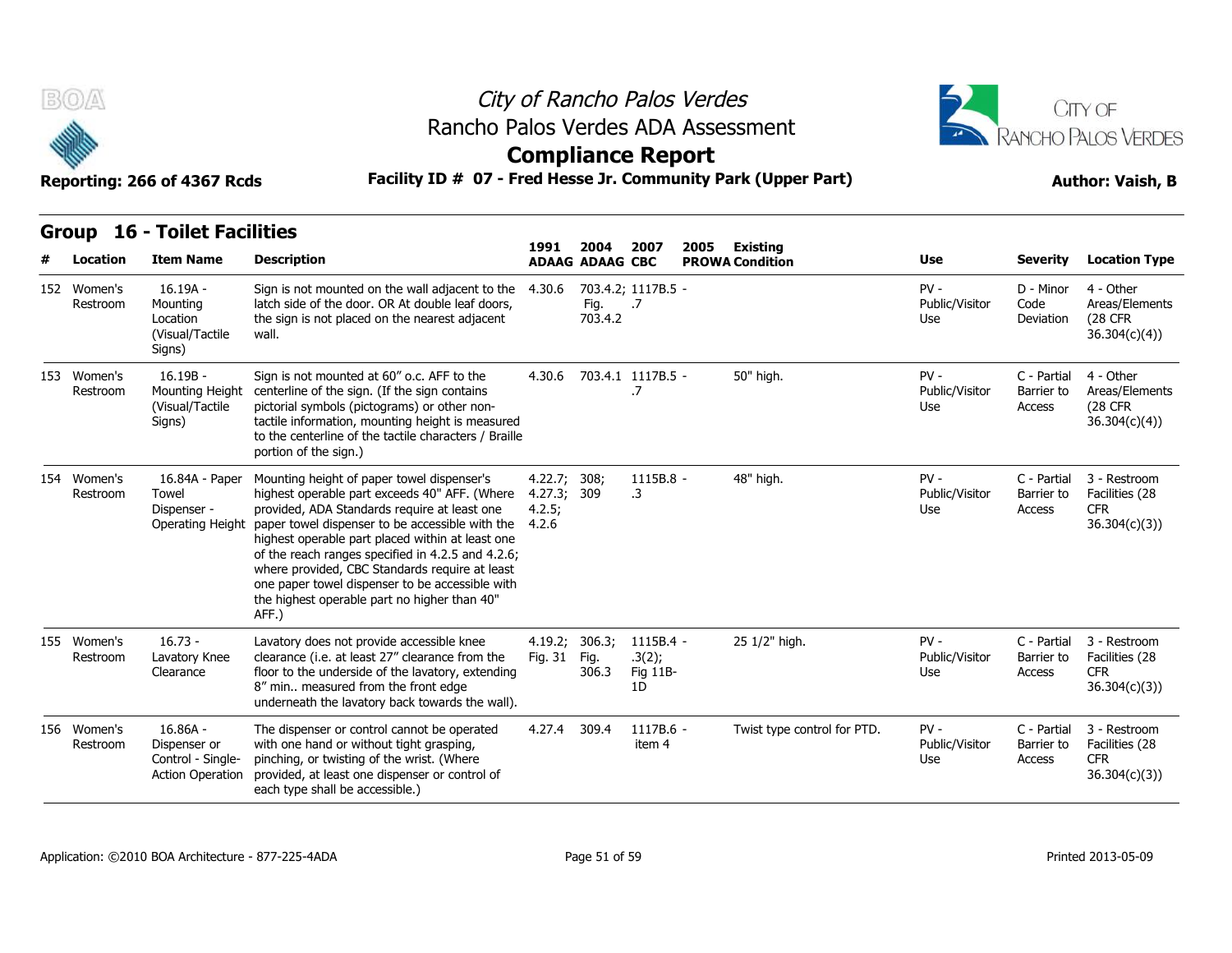



**Compliance Report**

**Reporting: 266 of 4367 Rcds Facility ID # 07 - Fred Hesse Jr. Community Park (Upper Part) Author: Vaish, B**

|     | Location                | <b>Item Name</b>                                                                        | <b>Description</b>                                                                                                                                                                                                                                                                                                                                                                                                                                                                                                                            | 1991                                       | 2004<br><b>ADAAG ADAAG CBC</b> | 2007                            | 2005 | <b>Existing</b><br><b>PROWA Condition</b> | <b>Use</b>                      | <b>Severity</b>                                             | <b>Location Type</b>                                         |
|-----|-------------------------|-----------------------------------------------------------------------------------------|-----------------------------------------------------------------------------------------------------------------------------------------------------------------------------------------------------------------------------------------------------------------------------------------------------------------------------------------------------------------------------------------------------------------------------------------------------------------------------------------------------------------------------------------------|--------------------------------------------|--------------------------------|---------------------------------|------|-------------------------------------------|---------------------------------|-------------------------------------------------------------|--------------------------------------------------------------|
| 157 | Women's<br>Restroom     | $16.84D -$<br>Sanitary<br>Napkin/Feminine<br>Hygiene<br>Dispenser -<br>Operating Height | Mounting height of sanitary napkin/femin.ine<br>hygiene dispenser's highest operable part<br>exceeds 40" AFF. (Where provided, ADA<br>Standards require at least one sanitary<br>napkin/femin.ine hygiene dispenser to be<br>accessible with the highest operable part placed<br>within at least one of the reach ranges specified<br>in 4.2.5 and 4.2.6; where provided, CBC<br>Standards require at least one sanitary<br>napkin/femin.ine hygiene dispenser to be<br>accessible with the highest operable part no<br>higher than 40" AFF.) | 4.22.7; 308;<br>4.27.3;<br>4.2.5;<br>4.2.6 | 309                            | 1115B.8 -<br>.3                 |      | 45 1/2" high.                             | $PV -$<br>Public/Visitor<br>Use | C - Partial<br>Barrier to<br>Access                         | 3 - Restroom<br>Facilities (28<br><b>CFR</b><br>36.304(c)(3) |
|     | 158 Women's<br>Restroom | $16.86A -$<br>Dispenser or<br>Control - Single-<br><b>Action Operation</b>              | The dispenser or control cannot be operated<br>with one hand or without tight grasping,<br>pinching, or twisting of the wrist. (Where<br>provided, at least one dispenser or control of<br>each type shall be accessible.)                                                                                                                                                                                                                                                                                                                    | 4.27.4                                     | 309.4                          | 1117B.6 -<br>item 4             |      | Non-compliant control for SND.            | $PV -$<br>Public/Visitor<br>Use | C - Partial<br>Barrier to<br>Access                         | 3 - Restroom<br>Facilities (28<br><b>CFR</b><br>36.304(c)(3) |
|     | 160 Women's<br>Restroom | 16.11A - Door<br>Operating Effort                                                       | The force required to operate door exceeds 5<br>Ibs. (Fire doors may have up to 15 lbs to achieve<br>positive latching).                                                                                                                                                                                                                                                                                                                                                                                                                      |                                            |                                | 4.13.11 404.2.9 1133B.2 -<br>.5 |      | 15 LBF.                                   | $PV -$<br>Public/Visitor<br>Use | B - Severe<br><b>or</b><br>Complete<br>Barrier to<br>Access | 3 - Restroom<br>Facilities (28<br><b>CFR</b><br>36.304(c)(3) |
|     | 161 Women's<br>Restroom | 16.12 - Other<br>Door<br>Requirements                                                   | Door does not comply with all applicable ADAAG 4.13<br>and CBC accessibility requirements.                                                                                                                                                                                                                                                                                                                                                                                                                                                    |                                            | Advisory<br>404.1              | 404.1; 1133B.2 -                |      | 7.2% RS at door landing.                  | $PV -$<br>Public/Visitor<br>Use | C - Partial<br>Barrier to<br>Access                         | 3 - Restroom<br>Facilities (28<br><b>CFR</b><br>36.304(c)(3) |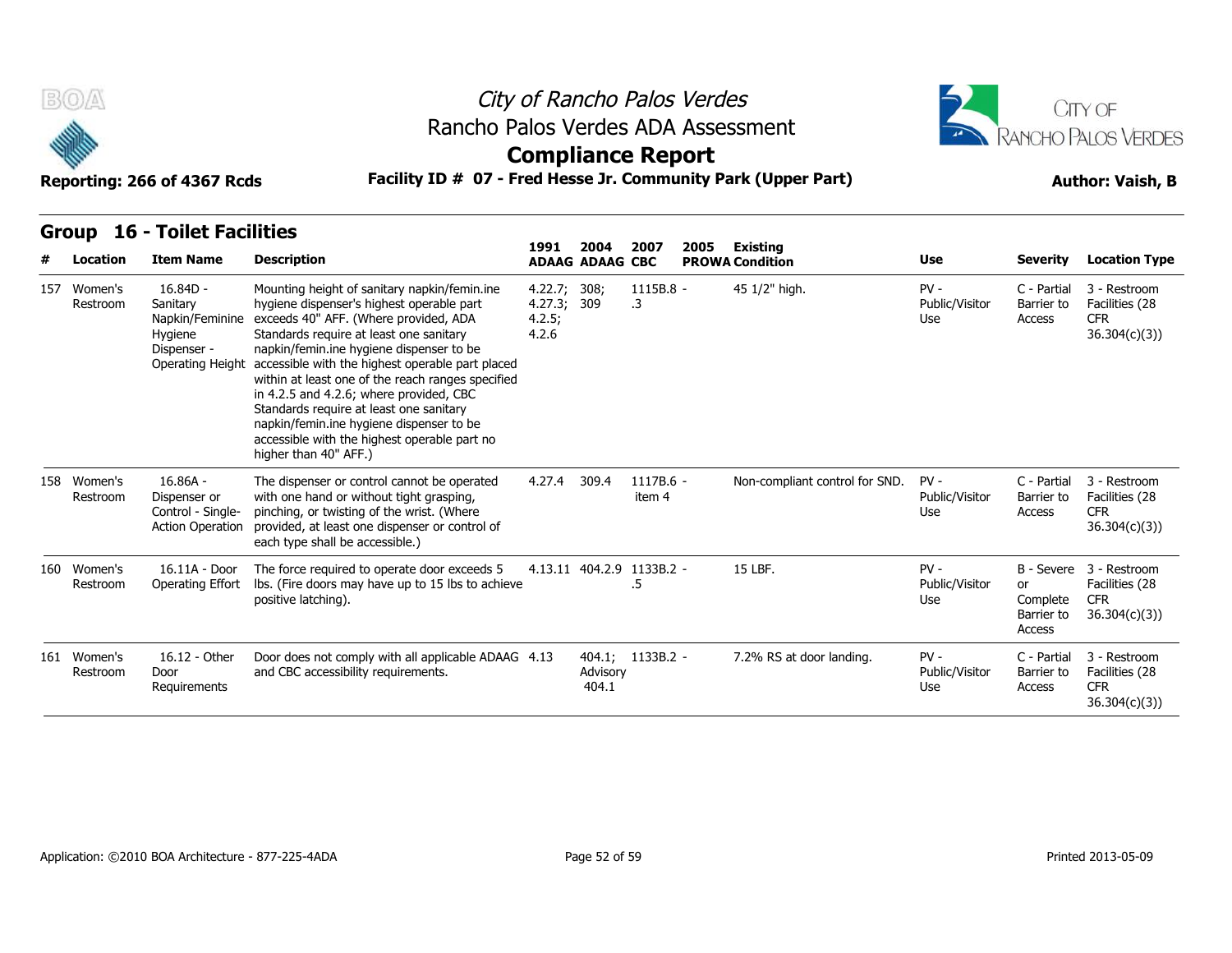



### **Compliance Report**

### Facility ID # 07 - Fred Hesse Jr. Community Park (Upper Part) **Author: Vaish, B**

| Reporting: 266 of 4367 Rcds |  |  |
|-----------------------------|--|--|
|-----------------------------|--|--|

| # | Location                | <b>Item Name</b>                                                                 | <b>Description</b>                                                                                                                                                                                                                                                                                                                                                                                                                                                                                                                                                                                                                                                            | 1991   | 2004<br><b>ADAAG ADAAG CBC</b>                         | 2007<br>2005                                           | <b>Existing</b><br><b>PROWA Condition</b> | <b>Use</b>                      | <b>Severity</b>                     | <b>Location Type</b>                                         |
|---|-------------------------|----------------------------------------------------------------------------------|-------------------------------------------------------------------------------------------------------------------------------------------------------------------------------------------------------------------------------------------------------------------------------------------------------------------------------------------------------------------------------------------------------------------------------------------------------------------------------------------------------------------------------------------------------------------------------------------------------------------------------------------------------------------------------|--------|--------------------------------------------------------|--------------------------------------------------------|-------------------------------------------|---------------------------------|-------------------------------------|--------------------------------------------------------------|
|   | 162 Women's<br>Restroom | 16.09A - Door<br>Maneuvering<br>Space                                            | Door that is not automatic or power-assisted<br>does not have compliant maneuvering space<br>relative to the direction of approach as shown in<br>CBC Fig. 11B-26. (Approach // Side // Width //<br>Depth) (Front // Pull // D + 24" * // 60") (Front<br>// Push // D + 0" ** // 48") (Latch // Pull // D +<br>24" // 60") (Latch // Push // D + 24" // 44"<br>***) (Hinge // Pull // D + 36" // 60") (Hinge //<br>Push // 54" **** // 44" *****) (* D + 18" at<br>interior doors.) (** $D + 12$ " if door has both a<br>latch and a closer.) (*** 48" if door has closer.)<br>(**** Measured from latch toward hinge.)<br>(***** 48" if door has both a latch and a closer.) | 4.13.6 | 1;<br>Table<br>1; Fig.<br>404.2.4.                     | 404.2.4. 1133B.2 -<br>.4.2;<br>Fig.<br>404.2.4. 11B-26 | 49" landing on pull side.                 | $PV -$<br>Public/Visitor<br>Use | C - Partial<br>Barrier to<br>Access | 3 - Restroom<br>Facilities (28<br><b>CFR</b><br>36.304(c)(3) |
|   | 163 Women's<br>Restroom | $16.19B -$<br>Mounting Height<br>(Visual/Tactile<br>Signs)                       | Sign is not mounted at 60" o.c. AFF to the<br>centerline of the sign. (If the sign contains<br>pictorial symbols (pictograms) or other non-<br>tactile information, mounting height is measured<br>to the centerline of the tactile characters / Braille<br>portion of the sign.)                                                                                                                                                                                                                                                                                                                                                                                             | 4.30.6 |                                                        | 703.4.1 1117B.5 -<br>.7                                | 52" high.                                 | $PV -$<br>Public/Visitor<br>Use | C - Partial<br>Barrier to<br>Access | 4 - Other<br>Areas/Elements<br>(28 CFR<br>36.304(c)(4)       |
|   | 164 Women's<br>Restroom | $16.13B -$<br>Women's RR<br>Geometric<br>Symbol Signage<br>Circle                | Doorway leading to a women's toilet room is not -<br>identified by a circle, 1/4" thick and 12" in<br>diameter. OR Circle is provided, however it is<br>accompanied by words in raised characters and<br>Braille. (ADA and CBC Standards require a<br>separate sign with raised characters and Braille<br>mounted on the wall adjacent to the latch side<br>of the door.)                                                                                                                                                                                                                                                                                                     |        | $\sim$                                                 | 1115B.6 -                                              |                                           | $PV -$<br>Public/Visitor<br>Use | C - Partial<br>Barrier to<br>Access | 4 - Other<br>Areas/Elements<br>(28 CFR<br>36.304(c)(4)       |
|   | 165 Women's<br>Restroom | $16.15B -$<br>Room/Space<br>Identification<br>Signs<br>(Visual/Tactile<br>Signs) | Sign designating the permanent room or space<br>does not comply with ADAAG and CBC<br>requirements for tactile signs.                                                                                                                                                                                                                                                                                                                                                                                                                                                                                                                                                         | 4.30.1 | Advisory .1(1)<br>216.2;<br>703.1;<br>703.2;<br>703.5. | 216.2; 1117B.5 -                                       |                                           | $PV -$<br>Public/Visitor<br>Use | D - Minor<br>Code<br>Deviation      | 4 - Other<br>Areas/Elements<br>(28 CFR<br>36.304(c)(4))      |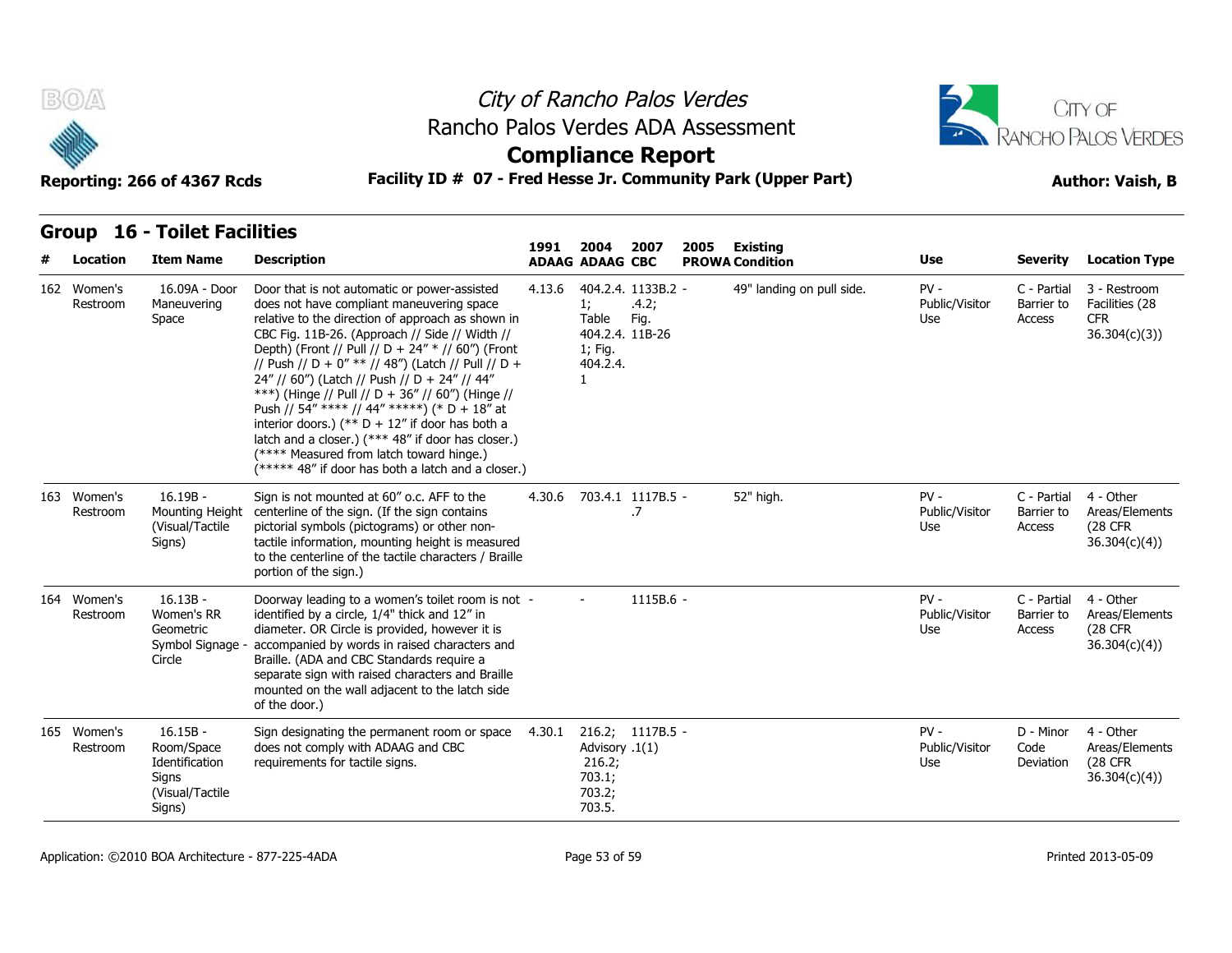



**Compliance Report**

**Reporting: 266 of 4367 Rcds Facility ID # 07 - Fred Hesse Jr. Community Park (Upper Part) Author: Vaish, B**

|     | Group                   | <b>16 - Toilet Facilities</b>                                   |                                                                                                                                                                                                    |                                           |                                          |                                                                        |      |                                                   |                                 |                                     |                                                               |
|-----|-------------------------|-----------------------------------------------------------------|----------------------------------------------------------------------------------------------------------------------------------------------------------------------------------------------------|-------------------------------------------|------------------------------------------|------------------------------------------------------------------------|------|---------------------------------------------------|---------------------------------|-------------------------------------|---------------------------------------------------------------|
|     | Location                | <b>Item Name</b>                                                | <b>Description</b>                                                                                                                                                                                 | 1991                                      | 2004<br><b>ADAAG ADAAG CBC</b>           | 2007                                                                   | 2005 | <b>Existing</b><br><b>PROWA Condition</b>         | <b>Use</b>                      | <b>Severity</b>                     | <b>Location Type</b>                                          |
|     | 166 Women's<br>Restroom | 16.35C - Out-<br>Swinging Stall<br>Door - Approach              | Where the stall door swings out, the aisle<br>approaching the stall is less than 60" deep.                                                                                                         | 4.13.6; 1; Fig.                           | Fig. 25 404.2.4. Figs.                   | 4.17.5; 404.2.4. 1133B.2 -<br>.4.2;<br>$11B-$<br>26A<br>and<br>11B-26B |      | 53" door landing at stall door.                   | $PV -$<br>Public/Visitor<br>Use | C - Partial<br>Barrier to<br>Access | 3 - Restroom<br>Facilities (28<br><b>CFR</b><br>36.304(c)(3)  |
| 167 | Women's<br>Restroom     | 16.55A - Side<br>Grab Bar Height                                | Side grab bar is not centered at 33" AFF. (ADA<br>Standards require side grab bars to be centered<br>from 33" to 36" AFF; CBC Standards require side & 30<br>grab bars to be centered at 33" AFF.) | Figs. 29 Advisory .1(3.1);                | 604.5; Fig.<br>Fig.<br>604.5.2;<br>609.4 | $4.17.6; 604.5; 1115B.4 -$<br>604.5.2; 11B-1A                          |      | 33 1/4" high to center line of<br>both grab bars. | $PV -$<br>Public/Visitor<br>Use | C - Partial<br>Barrier to<br>Access | 3 - Restroom<br>Facilities (28<br><b>CFR</b><br>36.304(c)(3)  |
|     | 168 Women's<br>Restroom | 16.47A - WC<br>Location from<br>Sidewall                        | The centerline of the WC is not 18" absolute<br>from a wall or partition.                                                                                                                          | $4.22.4 -$                                |                                          | $1115B.4 -$<br>.1(1)                                                   |      | 18 1/4" from sidewall.                            | $PV -$<br>Public/Visitor<br>Use | C - Partial<br>Barrier to<br>Access | 3 - Restroom<br>Facilities (28<br><b>CFR</b><br>36.304(c)(3)  |
|     | 169 Women's<br>Restroom | $16.53 - SC$                                                    | Mounting height of seat cover dispenser's<br>Dispenser Height highest operable part exceeds 40" AFF.                                                                                               | $4.22.7; -$<br>4.27.3;<br>4.2.5;<br>4.2.6 |                                          | 1115B.8 -<br>.3                                                        |      | 42" high.                                         | $PV -$<br>Public/Visitor<br>Use | C - Partial<br>Barrier to<br>Access | 3 - Restroom<br>Facilities (28<br><b>CFR</b><br>36.304(c)(3)  |
|     | 170 Women's<br>Restroom | $16.19A -$<br>Mounting<br>Location<br>(Visual/Tactile<br>Signs) | Sign is not mounted on the wall adjacent to the<br>latch side of the door. OR At double leaf doors,<br>the sign is not placed on the nearest adjacent<br>wall.                                     | 4.30.6                                    | Fig.<br>703.4.2                          | 703.4.2; 1117B.5 -<br>.7                                               |      |                                                   | $PV -$<br>Public/Visitor<br>Use | C - Partial<br>Barrier to<br>Access | 4 - Other<br>Areas/Elements<br>(28 CFR)<br>36.304(c)(4)       |
|     | 173 Women's<br>Restroom | 16.88 - Other -<br><b>Toilet Facilities</b>                     | See Additional Comments                                                                                                                                                                            |                                           |                                          |                                                                        |      | No exit sign provided.                            | $PV -$<br>Public/Visitor<br>Use | C - Partial<br>Barrier to<br>Access | 4 - Other<br>Areas/Elements<br><b>(28 CFR</b><br>36.304(c)(4) |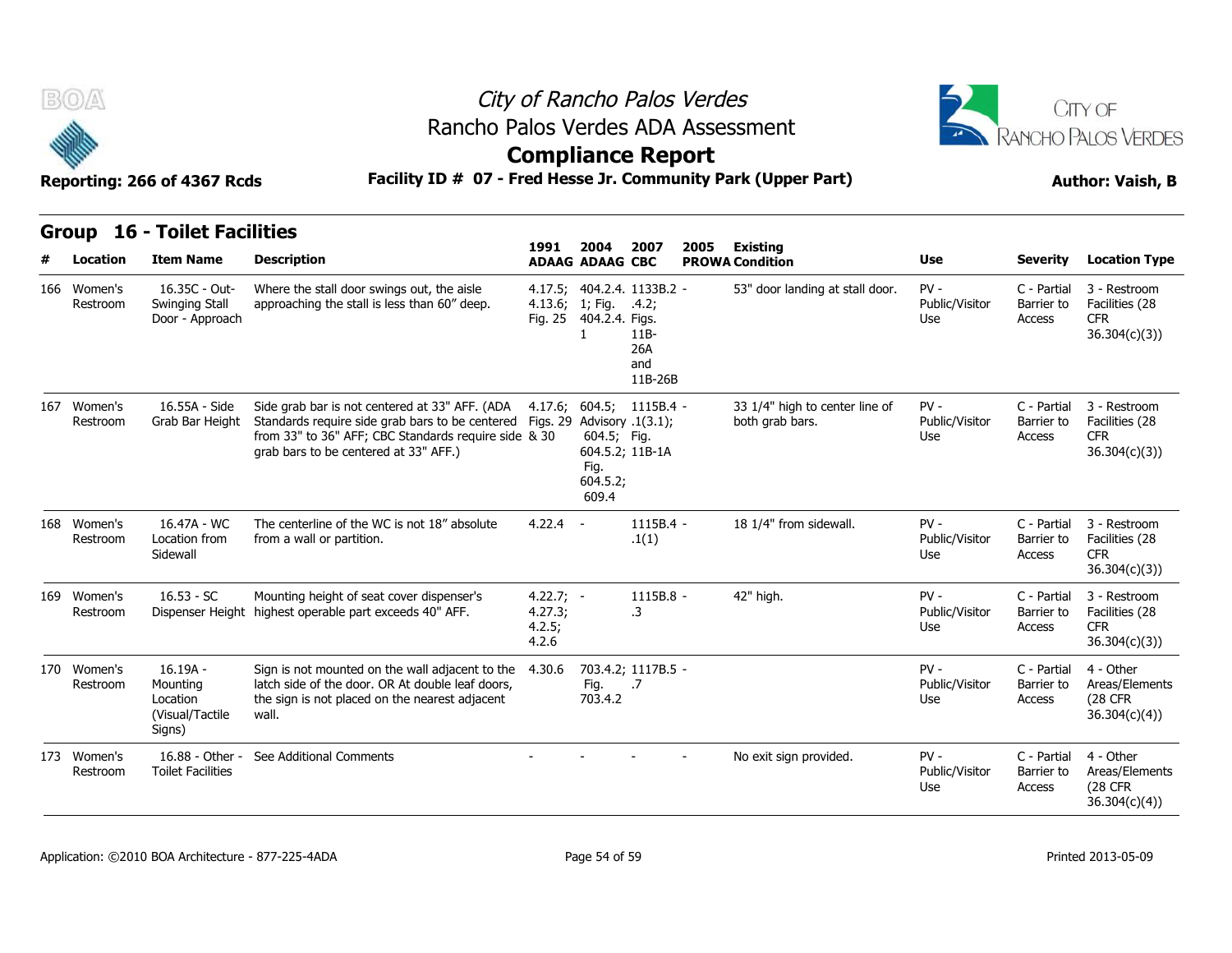



| B(0)                    | Reporting: 266 of 4367 Rcds                                                | Rancho Palos Verdes ADA Assessment<br>Facility ID # 07 - Fred Hesse Jr. Community Park (Upper Part)                                                                                                                                                                                                                                                                                                                                                                                                                                                                                                                                                                           |        |                                         | City of Rancho Palos Verdes<br><b>Compliance Report</b> |      | CITY OF<br><b>RANCHO PALOS VERDES</b><br><b>Author: Vaish, B</b> |                                        |                                        |                                                                         |
|-------------------------|----------------------------------------------------------------------------|-------------------------------------------------------------------------------------------------------------------------------------------------------------------------------------------------------------------------------------------------------------------------------------------------------------------------------------------------------------------------------------------------------------------------------------------------------------------------------------------------------------------------------------------------------------------------------------------------------------------------------------------------------------------------------|--------|-----------------------------------------|---------------------------------------------------------|------|------------------------------------------------------------------|----------------------------------------|----------------------------------------|-------------------------------------------------------------------------|
| Location                | <b>Group 16 - Toilet Facilities</b><br><b>Item Name</b>                    | <b>Description</b>                                                                                                                                                                                                                                                                                                                                                                                                                                                                                                                                                                                                                                                            | 1991   | 2004<br><b>ADAAG ADAAG CBC</b>          | 2007                                                    | 2005 | Existing<br><b>PROWA Condition</b>                               | <b>Use</b>                             | <b>Severity</b>                        | <b>Location Type</b>                                                    |
| 174 Women's<br>Restroom | 16.10 - Single-<br>Action Hardware                                         | Handles, locks, and latches or other operative<br>devices are not operable with one hand. OR<br>They are not operable without tight grasping,<br>pinching, or twisting of the wrist. (U-shaped<br>handles, levers, and push/pull type mechanisms<br>are acceptable designs.)                                                                                                                                                                                                                                                                                                                                                                                                  | 4.13.9 | 404.2.7; .5.2<br>Advisory<br>404.2.7    | 309.4; 1133B.2 -                                        |      | Twist type control.                                              | $PV -$<br>Public/Visitor<br>Use        | C - Partial<br>Barrier to<br>Access    | 3 - Restroom<br>Facilities (28<br>CFR.<br>36.304(c)(3)                  |
| 175 Women's<br>Restroom | 16.12 - Other<br>Door<br>Requirements                                      | Door does not comply with all applicable ADAAG 4.13<br>and CBC accessibility requirements.                                                                                                                                                                                                                                                                                                                                                                                                                                                                                                                                                                                    |        | Advisory<br>404.1                       | 404.1; 1133B.2 -                                        |      | 3/8" threshold.                                                  | $PV -$<br>Public/Visitor<br><b>Use</b> | C - Partial<br>Barrier to<br>Access    | 3 - Restroom<br>Facilities (28<br><b>CFR</b><br>36.304(c)(3)            |
| 181 Men's<br>Restroom   | 16.11A - Door<br>Operating Effort                                          | The force required to operate door exceeds 5<br>Ibs. (Fire doors may have up to 15 lbs to achieve<br>positive latching).                                                                                                                                                                                                                                                                                                                                                                                                                                                                                                                                                      |        |                                         | 4.13.11 404.2.9 1133B.2 -<br>.5                         |      | 10 LBF.                                                          | $PV -$<br>Public/Visitor<br>Use        | or<br>Complete<br>Barrier to<br>Access | B - Severe 3 - Restroom<br>Facilities (28<br><b>CFR</b><br>36.304(c)(3) |
| 182 Men's<br>Restroom   | 16.09A - Door<br>Maneuvering<br>Space                                      | Door that is not automatic or power-assisted<br>does not have compliant maneuvering space<br>relative to the direction of approach as shown in<br>CBC Fig. 11B-26. (Approach // Side // Width //<br>Depth) (Front // Pull // D + 24" * // 60") (Front<br>// Push // D + 0" ** // 48") (Latch // Pull // D +<br>24" // 60") (Latch // Push // D + 24" // 44"<br>***) (Hinge // Pull // D + 36" // 60") (Hinge //<br>Push // 54" **** // 44" *****) (* D + 18" at<br>interior doors.) (** $D + 12$ " if door has both a<br>latch and a closer.) (*** 48" if door has closer.)<br>(**** Measured from latch toward hinge.)<br>(***** 48" if door has both a latch and a closer.) | 4.13.6 | 1;<br>Table<br>1; Fig.<br>404.2.4.<br>1 | 404.2.4. 1133B.2 -<br>.4.2;<br>Fig.<br>404.2.4. 11B-26  |      | 42" door landing on push side.                                   | $PV -$<br>Public/Visitor<br>Use        | C - Partial<br>Barrier to<br>Access    | 3 - Restroom<br>Facilities (28<br><b>CFR</b><br>36.304(c)(3)            |
| 183 Men's<br>Restroom   | $16.86A -$<br>Dispenser or<br>Control - Single-<br><b>Action Operation</b> | The dispenser or control cannot be operated<br>with one hand or without tight grasping,<br>pinching, or twisting of the wrist. (Where<br>provided, at least one dispenser or control of<br>each type shall be accessible.)                                                                                                                                                                                                                                                                                                                                                                                                                                                    | 4.27.4 | 309.4                                   | 1117B.6 -<br>item 4                                     |      | Twist type control for PTD.                                      | $PV -$<br>Public/Visitor<br>Use        | C - Partial<br>Barrier to<br>Access    | 3 - Restroom<br>Facilities (28<br><b>CFR</b><br>36.304(c)(3)            |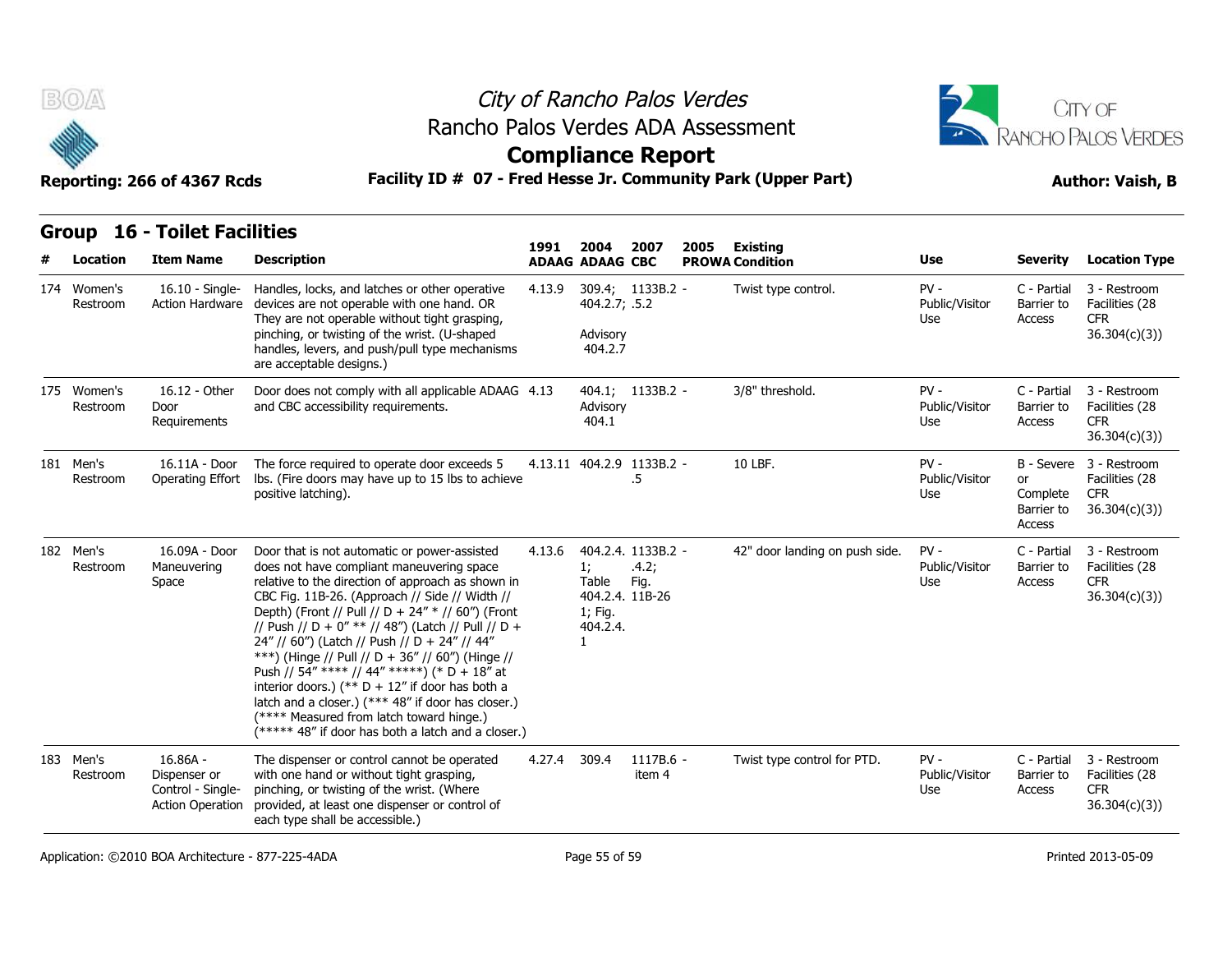



| <b>Group 16 - Toilet Facilities</b> |
|-------------------------------------|

| B(0)<br>Reporting: 266 of 4367 Rcds |                                        |                                                                                  |                                                                                                                                                                                                                                                                                                                                                                                                   | City of Rancho Palos Verdes<br>Rancho Palos Verdes ADA Assessment<br><b>Compliance Report</b><br>Facility ID # 07 - Fred Hesse Jr. Community Park (Upper Part) |                                                        |                                                       |      |                                           |                                 |                                     |                                                                |  |
|-------------------------------------|----------------------------------------|----------------------------------------------------------------------------------|---------------------------------------------------------------------------------------------------------------------------------------------------------------------------------------------------------------------------------------------------------------------------------------------------------------------------------------------------------------------------------------------------|----------------------------------------------------------------------------------------------------------------------------------------------------------------|--------------------------------------------------------|-------------------------------------------------------|------|-------------------------------------------|---------------------------------|-------------------------------------|----------------------------------------------------------------|--|
|                                     | <b>16 - Toilet Facilities</b><br>Group |                                                                                  |                                                                                                                                                                                                                                                                                                                                                                                                   |                                                                                                                                                                |                                                        |                                                       |      |                                           |                                 |                                     |                                                                |  |
|                                     | Location                               | <b>Item Name</b>                                                                 | <b>Description</b>                                                                                                                                                                                                                                                                                                                                                                                | 1991                                                                                                                                                           | 2004<br><b>ADAAG ADAAG CBC</b>                         | 2007                                                  | 2005 | <b>Existing</b><br><b>PROWA Condition</b> | <b>Use</b>                      | <b>Severity</b>                     | <b>Location Type</b>                                           |  |
|                                     | 184 Men's<br>Restroom                  | 16.13A - Men's<br><b>RR</b> Geometric<br>Symbol Signage -<br>Triangle            | Doorway leading to a men's toilet room is not<br>identified by an equilateral triangle 1/4" thick<br>with edges 12" long. OR Equilateral triangle is<br>provided, however it is accompanied by words in<br>raised characters and Braille. (ADA and CBC<br>Standards require a separate sign with raised<br>characters and Braille mounted on the wall<br>adjacent to the latch side of the door.) |                                                                                                                                                                |                                                        | 1115B.6 -                                             |      |                                           | $PV -$<br>Public/Visitor<br>Use | C - Partial<br>Barrier to<br>Access | 4 - Other<br>Areas/Elements<br><b>(28 CFR)</b><br>36.304(c)(4) |  |
|                                     | 185 Men's<br>Restroom                  | $16.15B -$<br>Room/Space<br>Identification<br>Signs<br>(Visual/Tactile<br>Signs) | Sign designating the permanent room or space<br>does not comply with ADAAG and CBC<br>requirements for tactile signs.                                                                                                                                                                                                                                                                             | 4.30.1                                                                                                                                                         | Advisory .1(1)<br>216.2;<br>703.1;<br>703.2;<br>703.5. | 216.2; 1117B.5 -                                      |      |                                           | $PV -$<br>Public/Visitor<br>Use | C - Partial<br>Barrier to<br>Access | 4 - Other<br>Areas/Elements<br>(28 CFR<br>36.304(c)(4)         |  |
|                                     | 186 Men's<br>Restroom                  | 16.35C - Out-<br>Swinging Stall<br>Door - Approach                               | Where the stall door swings out, the aisle<br>approaching the stall is less than 60" deep.                                                                                                                                                                                                                                                                                                        | 4.17.5;                                                                                                                                                        | 4.13.6; 1; Fig. .4.2;<br>Fig. 25 404.2.4. Figs.<br>1   | 404.2.4. 1133B.2 -<br>$11B-$<br>26A<br>and<br>11B-26B |      | 52" deep door landing at stall<br>door.   | $PV -$<br>Public/Visitor<br>Use | C - Partial<br>Barrier to<br>Access | 3 - Restroom<br>Facilities (28<br><b>CFR</b><br>36.304(c)(3)   |  |
|                                     | 187 Men's<br>Restroom                  | 16.19A -<br>Mounting<br>Location<br>(Visual/Tactile<br>Signs)                    | Sign is not mounted on the wall adjacent to the 4.30.6<br>latch side of the door. OR At double leaf doors,<br>the sign is not placed on the nearest adjacent<br>wall.                                                                                                                                                                                                                             |                                                                                                                                                                | Fig.<br>703.4.2                                        | 703.4.2; 1117B.5 -<br>.7                              |      |                                           | $PV -$<br>Public/Visitor<br>Use | C - Partial<br>Barrier to<br>Access | 4 - Other<br>Areas/Elements<br>(28 CFR<br>36.304(c)(4)         |  |
|                                     | 188 Men's<br>Restroom                  | $16.19B -$<br>Mounting Height<br>(Visual/Tactile)<br>Signs)                      | Sign is not mounted at 60" o.c. AFF to the<br>centerline of the sign. (If the sign contains<br>pictorial symbols (pictograms) or other non-<br>tactile information, mounting height is measured<br>to the centerline of the tactile characters / Braille<br>portion of the sign.)                                                                                                                 |                                                                                                                                                                |                                                        | 4.30.6 703.4.1 1117B.5 -<br>.7                        |      | 50" high.                                 | $PV -$<br>Public/Visitor<br>Use | C - Partial<br>Barrier to<br>Access | 4 - Other<br>Areas/Elements<br><b>(28 CFR)</b><br>36.304(c)(4) |  |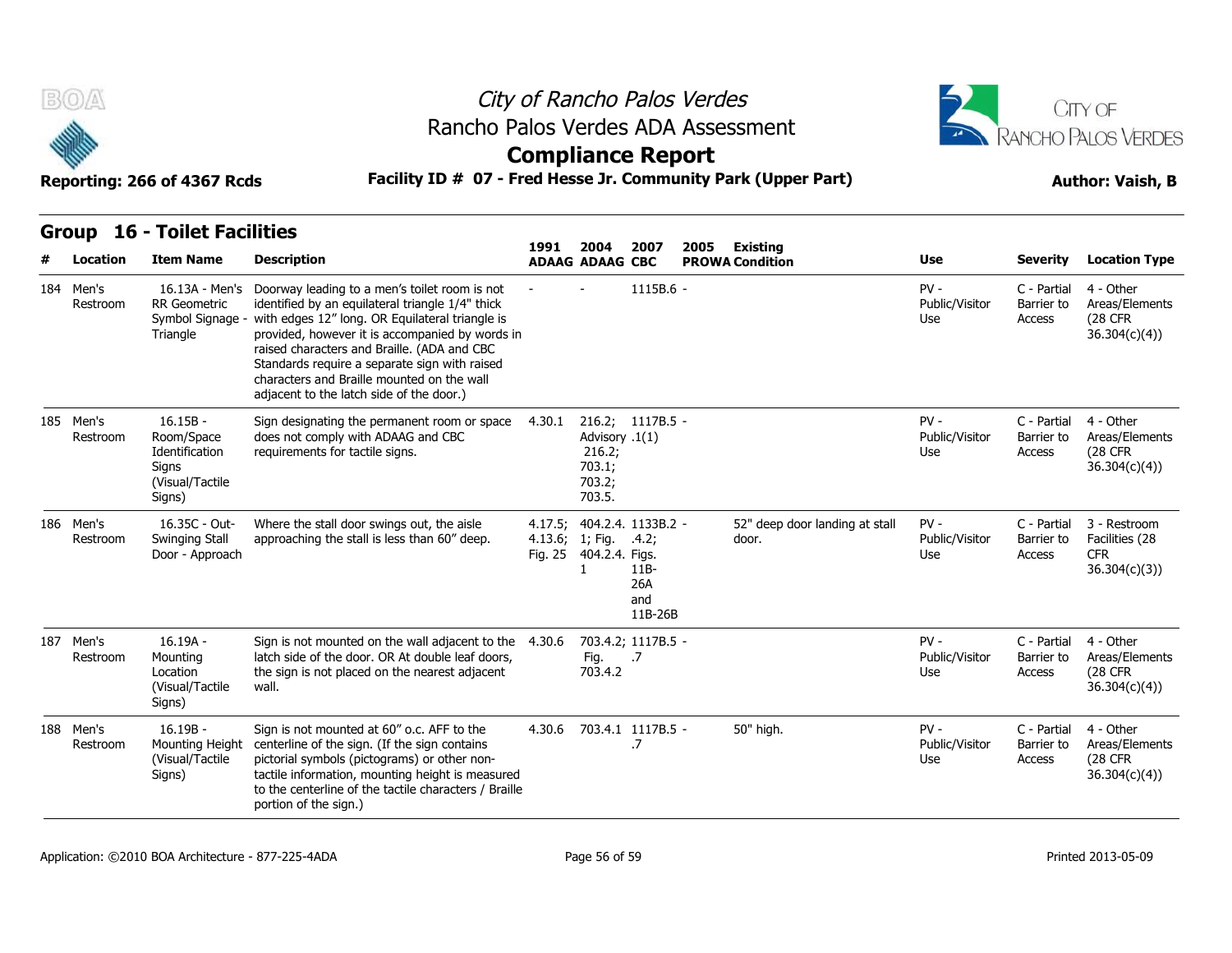



### **Compliance Report**

| <b>BOA</b><br>Reporting: 266 of 4367 Rcds |                          |                                                   | City of Rancho Palos Verdes<br>Rancho Palos Verdes ADA Assessment<br><b>Compliance Report</b><br>Facility ID # 07 - Fred Hesse Jr. Community Park (Upper Part)                                              |                                           | CITY OF<br>RANCHO PALOS VERDES<br><b>Author: Vaish, B</b>                                                    |                                                          |      |                                              |                                        |                                        |                                                                         |
|-------------------------------------------|--------------------------|---------------------------------------------------|-------------------------------------------------------------------------------------------------------------------------------------------------------------------------------------------------------------|-------------------------------------------|--------------------------------------------------------------------------------------------------------------|----------------------------------------------------------|------|----------------------------------------------|----------------------------------------|----------------------------------------|-------------------------------------------------------------------------|
|                                           | <b>Group</b><br>Location | <b>16 - Toilet Facilities</b><br><b>Item Name</b> | <b>Description</b>                                                                                                                                                                                          | 1991                                      | 2004<br><b>ADAAG ADAAG CBC</b>                                                                               | 2007                                                     | 2005 | Existing<br><b>PROWA Condition</b>           | <b>Use</b>                             | <b>Severity</b>                        | <b>Location Type</b>                                                    |
|                                           | 189 Men's<br>Restroom    | 16.55A - Side<br>Grab Bar Height                  | Side grab bar is not centered at 33" AFF. (ADA<br>Standards require side grab bars to be centered Figs. 29<br>from 33" to 36" AFF; CBC Standards require side & 30<br>grab bars to be centered at 33" AFF.) |                                           | 4.17.6; 604.5; 1115B.4 -<br>Advisory .1(3.1);<br>604.5; Fig.<br>604.5.2; 11B-1A<br>Fig.<br>604.5.2;<br>609.4 |                                                          |      | 33 1/4" high to center line of<br>grab bars. | $PV -$<br>Public/Visitor<br><b>Use</b> | C - Partial<br>Barrier to<br>Access    | 3 - Restroom<br>Facilities (28<br><b>CFR</b><br>36.304(c)(3)            |
|                                           | 190 Men's<br>Restroom    | $16.53 - SC$                                      | Mounting height of seat cover dispenser's<br>Dispenser Height highest operable part exceeds 40" AFF.                                                                                                        | $4.22.7; -$<br>4.27.3;<br>4.2.5;<br>4.2.6 |                                                                                                              | 1115B.8 -<br>.3                                          |      | 41" high.                                    | $PV -$<br>Public/Visitor<br>Use        | C - Partial<br>Barrier to<br>Access    | 3 - Restroom<br>Facilities (28<br><b>CFR</b><br>36.304(c)(3)            |
|                                           | 191 Men's<br>Restroom    | 16.69 - Width<br>at Urinal - Min.<br>36" Standard | Where urinal screens are provided and they<br>Between Screens extend more than 24" beyond the front edge of<br>the urinal rim, there is less than 36" between<br>the two panels.                            | $4.18.3; -$<br>Fig. 4(e)                  |                                                                                                              | 1115B.4 -<br>.2(3);<br>1118B.4<br>$(1)$ ; Fig.<br>11B-5A |      | 34" wide.                                    | $PV -$<br>Public/Visitor<br>Use        | C - Partial<br>Barrier to<br>Access    | 3 - Restroom<br>Facilities (28<br>CFR.<br>36.304(c)(3))                 |
|                                           | 192 Men's<br>Restroom    | 16.65B - Wall-<br>Hung Urinal -<br>Rim Height     | Height of wall-hung urinal's rim exceeds 17" AFF. 4.18.2                                                                                                                                                    |                                           | 605.2;<br>Fig.<br>605.2(a)                                                                                   | 1115B.4 -<br>.2(1)                                       |      | 17 1/4" high.                                | $PV -$<br>Public/Visitor<br>Use        | C - Partial<br>Barrier to<br>Access    | 3 - Restroom<br>Facilities (28<br><b>CFR</b><br>36.304(c)(3)            |
|                                           | 193 Men's<br>Restroom    | 16.12 - Other<br>Door<br>Requirements             | Door does not comply with all applicable ADAAG 4.13<br>and CBC accessibility requirements.                                                                                                                  |                                           | 404.1; 1133B.2 -<br>Advisory<br>404.1                                                                        |                                                          |      | 5.5% RS at door landing.                     | $PV -$<br>Public/Visitor<br>Use        | C - Partial<br>Barrier to<br>Access    | 3 - Restroom<br>Facilities (28<br><b>CFR</b><br>36.304(c)(3)            |
|                                           | 194 Men's<br>Restroom    | 16.11A - Door<br><b>Operating Effort</b>          | The force required to operate door exceeds 5<br>lbs. (Fire doors may have up to 15 lbs to achieve<br>positive latching).                                                                                    |                                           | 4.13.11 404.2.9 1133B.2 -                                                                                    | .5                                                       |      | 11 LBF.                                      | $PV -$<br>Public/Visitor<br>Use        | or<br>Complete<br>Barrier to<br>Access | B - Severe 3 - Restroom<br>Facilities (28<br><b>CFR</b><br>36.304(c)(3) |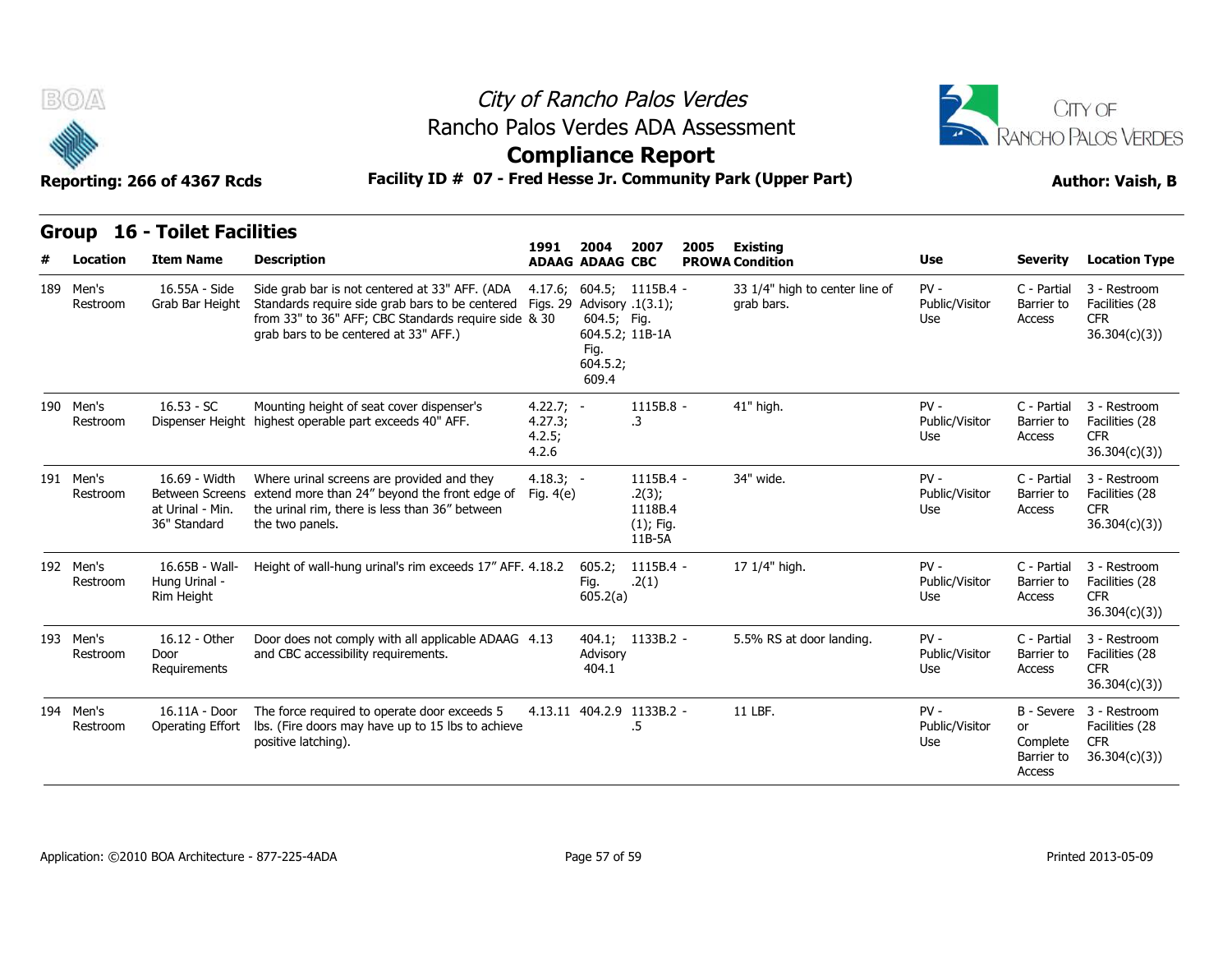

### City of Rancho Palos Verdes **Compliance Report** Rancho Palos Verdes ADA Assessment



| B(0)<br>Rancho Palos Verdes ADA Assessment<br>Facility ID # 07 - Fred Hesse Jr. Community Park (Upper Part)<br>Reporting: 266 of 4367 Rcds |                       |                                             | City of Rancho Palos Verdes<br><b>Compliance Report</b>                                                                                                                                                                                                                                                                                                                                                                                                                                                                                                                                                                                                                       |                    |                                                                       |                                       |      |                                    | CITY OF<br>RANCHO PALOS VERDES<br><b>Author: Vaish, B</b> |                                     |                                                              |
|--------------------------------------------------------------------------------------------------------------------------------------------|-----------------------|---------------------------------------------|-------------------------------------------------------------------------------------------------------------------------------------------------------------------------------------------------------------------------------------------------------------------------------------------------------------------------------------------------------------------------------------------------------------------------------------------------------------------------------------------------------------------------------------------------------------------------------------------------------------------------------------------------------------------------------|--------------------|-----------------------------------------------------------------------|---------------------------------------|------|------------------------------------|-----------------------------------------------------------|-------------------------------------|--------------------------------------------------------------|
|                                                                                                                                            | <b>Group</b>          | <b>16 - Toilet Facilities</b>               |                                                                                                                                                                                                                                                                                                                                                                                                                                                                                                                                                                                                                                                                               |                    |                                                                       |                                       |      |                                    |                                                           |                                     |                                                              |
|                                                                                                                                            | Location              | <b>Item Name</b>                            | <b>Description</b>                                                                                                                                                                                                                                                                                                                                                                                                                                                                                                                                                                                                                                                            | 1991               | 2004<br><b>ADAAG ADAAG CBC</b>                                        | 2007                                  | 2005 | Existing<br><b>PROWA Condition</b> | Use                                                       | Severity                            | <b>Location Type</b>                                         |
|                                                                                                                                            | 195 Men's<br>Restroom | 16.88 - Other -<br><b>Toilet Facilities</b> | See Additional Comments                                                                                                                                                                                                                                                                                                                                                                                                                                                                                                                                                                                                                                                       |                    |                                                                       |                                       |      |                                    | $PV -$<br>Public/Visitor<br>Use                           | C - Partial<br>Barrier to<br>Access | 4 - Other<br>Areas/Elements<br>(28 CFR<br>36.304(c)(4)       |
|                                                                                                                                            | 196 Men's<br>Restroom | 16.10 - Single-<br><b>Action Hardware</b>   | Handles, locks, and latches or other operative<br>devices are not operable with one hand. OR<br>They are not operable without tight grasping,<br>pinching, or twisting of the wrist. (U-shaped<br>handles, levers, and push/pull type mechanisms<br>are acceptable designs.)                                                                                                                                                                                                                                                                                                                                                                                                  | 4.13.9             | 404.2.7; .5.2<br>Advisory<br>404.2.7                                  | 309.4; 1133B.2 -                      |      | Twist type lock.                   | $PV -$<br>Public/Visitor<br>Use                           | C - Partial<br>Barrier to<br>Access | 3 - Restroom<br>Facilities (28<br><b>CFR</b><br>36.304(c)(3) |
|                                                                                                                                            | 197 Men's<br>Restroom | 16.12 - Other<br>Door<br>Requirements       | Door does not comply with all applicable ADAAG 4.13<br>and CBC accessibility requirements.                                                                                                                                                                                                                                                                                                                                                                                                                                                                                                                                                                                    |                    | Advisory<br>404.1                                                     | 404.1; 1133B.2 -                      |      | 3/8" threshold.                    | $PV -$<br>Public/Visitor<br>Use                           | C - Partial<br>Barrier to<br>Access | 3 - Restroom<br>Facilities (28<br><b>CFR</b><br>36.304(c)(3) |
|                                                                                                                                            | 198 Men's<br>Restroom | $16.73 -$<br>Lavatory Knee<br>Clearance     | Lavatory does not provide accessible knee<br>clearance (i.e. at least 27" clearance from the<br>floor to the underside of the lavatory, extending<br>8" min measured from the front edge<br>underneath the lavatory back towards the wall).                                                                                                                                                                                                                                                                                                                                                                                                                                   | 4.19.2;<br>Fig. 31 | 306.3;<br>Fig.<br>306.3                                               | 1115B.4 -<br>.3(2);<br>Fig 11B-<br>1D |      | 25 1/2" high.                      | $PV -$<br>Public/Visitor<br>Use                           | C - Partial<br>Barrier to<br>Access | 3 - Restroom<br>Facilities (28<br><b>CFR</b><br>36.304(c)(3) |
|                                                                                                                                            | 200 Men's<br>Restroom | 16.09A - Door<br>Maneuvering<br>Space       | Door that is not automatic or power-assisted<br>does not have compliant maneuvering space<br>relative to the direction of approach as shown in<br>CBC Fig. 11B-26. (Approach // Side // Width //<br>Depth) (Front // Pull // D + 24" * // 60") (Front<br>// Push // D + 0" ** // 48") (Latch // Pull // D +<br>24" // 60") (Latch // Push // D + 24" // 44"<br>***) (Hinge // Pull // D + 36" // 60") (Hinge //<br>Push // 54" **** // 44" *****) (* D + 18" at<br>interior doors.) (** $D + 12$ " if door has both a<br>latch and a closer.) (*** 48" if door has closer.)<br>(**** Measured from latch toward hinge.)<br>(***** 48" if door has both a latch and a closer.) | 4.13.6             | 1;<br>Table<br>404.2.4. 11B-26<br>1; Fig.<br>404.2.4.<br>$\mathbf{1}$ | 404.2.4. 1133B.2 -<br>.4.2;<br>Fig.   |      | 48" door landing on pull side.     | $PV -$<br>Public/Visitor<br>Use                           | C - Partial<br>Barrier to<br>Access | 3 - Restroom<br>Facilities (28<br><b>CFR</b><br>36.304(c)(3) |